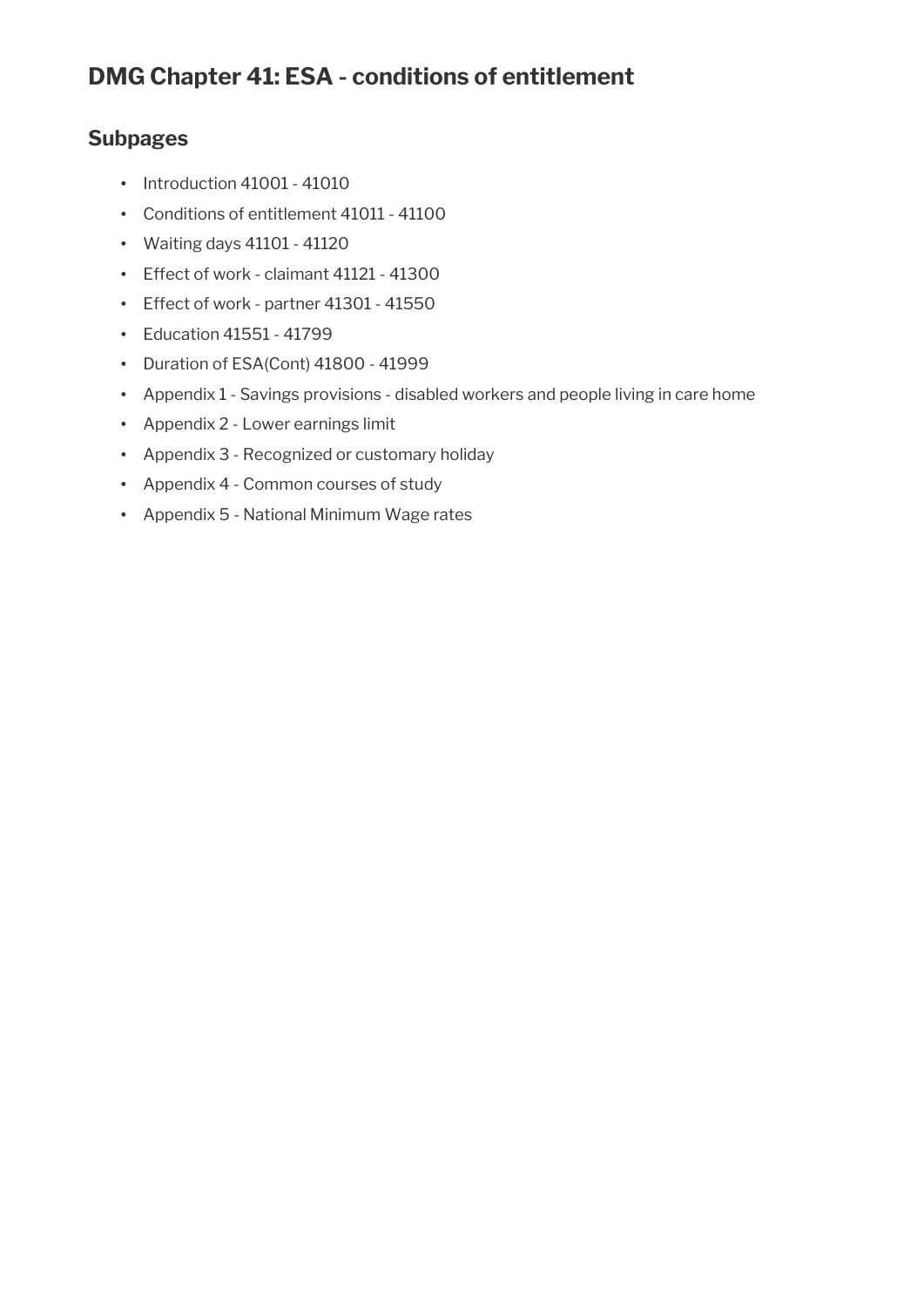# **Introduction 41001 - 41010**

41001 ESA was introduced for new claimants on 27.10.08 $^{\rm 1}$ . It replaces

**1.** IB

**2.** SDA

**3.** IS on the grounds of disability $^2$  (see DMG 45204 et seq).

1 WR Act 07, Part 1; WR Act 07 (Commencement No. 6 and Consequential Provisions) Order 2008, art 2(4); 2 ESA (Trans Provs) Regs, reg 1(4)

41002 However, people entitled to

**1.** IB

**2.** SDA

**3.** IS on the grounds of disability

when ESA was introduced on 27.10.08 can continue to receive those benefits until a decision is made on whether their award qualifies for conversion to ESA at a later date. There are also rules allowing claims for IS or IB to be made on or after 31.1.11 in limited circumstances. See DMG Chapter 45 for detailed guidance.

## **Scope of this Chapter**

41003 This Chapter contains guidance on

**1.** the conditions of entitlement for ESA including the maximum period of entitlement for ESA(Cont)

**2.** waiting days

**3.** effect of work - claimant

**4.** effect of work - partner

**5.** education

Where the rules differ between ESA(Cont) and ESA(IR) this is stated in the guidance.

41004 - 41010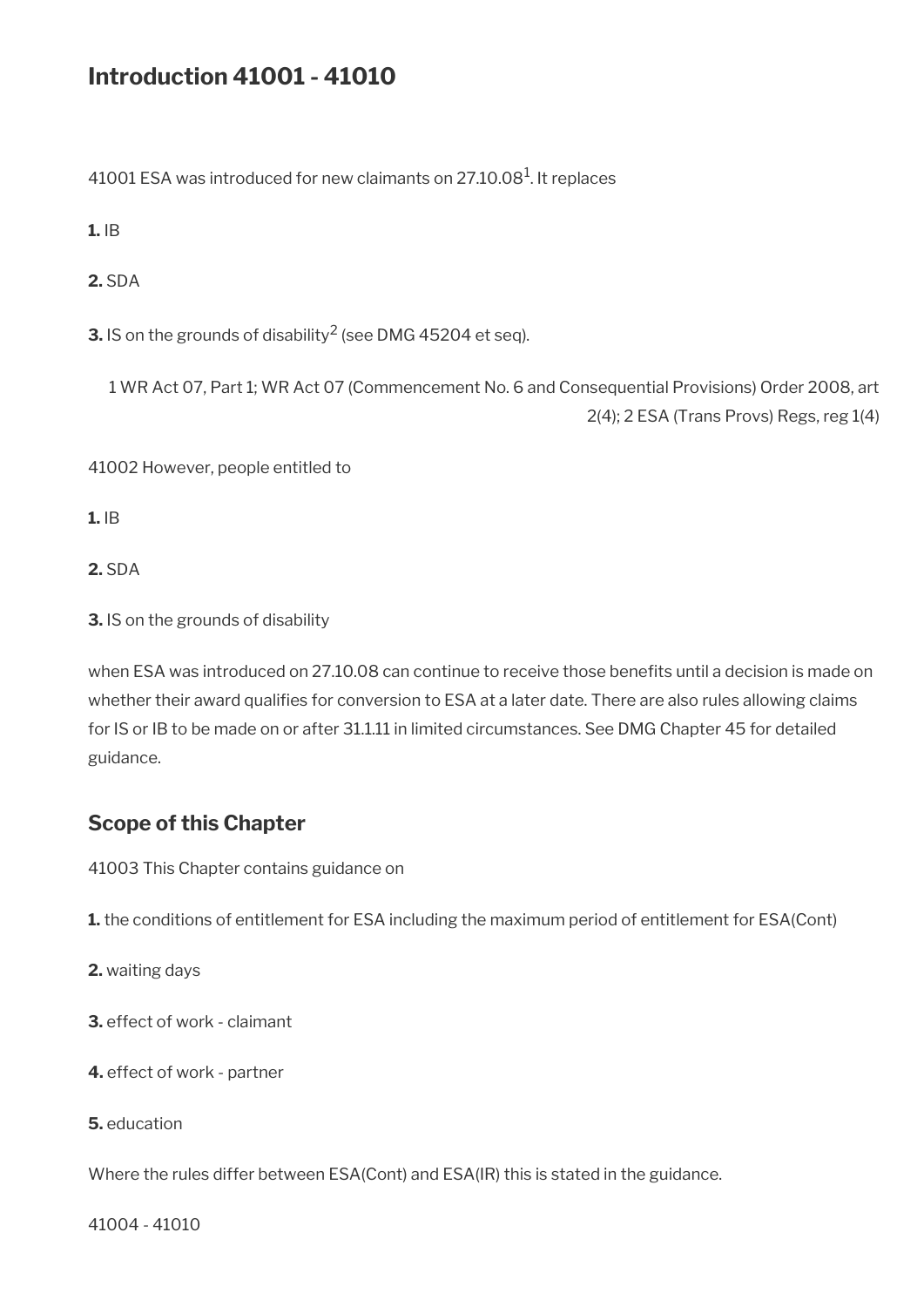# **Conditions of entitlement 41011 - 41100**

## **Subpages**

- General 41011
- Basic conditions 41012 41019
- Additional conditions for ESA(Cont) 41020 41090
- Additional conditions for ESA(IR) 41091 41100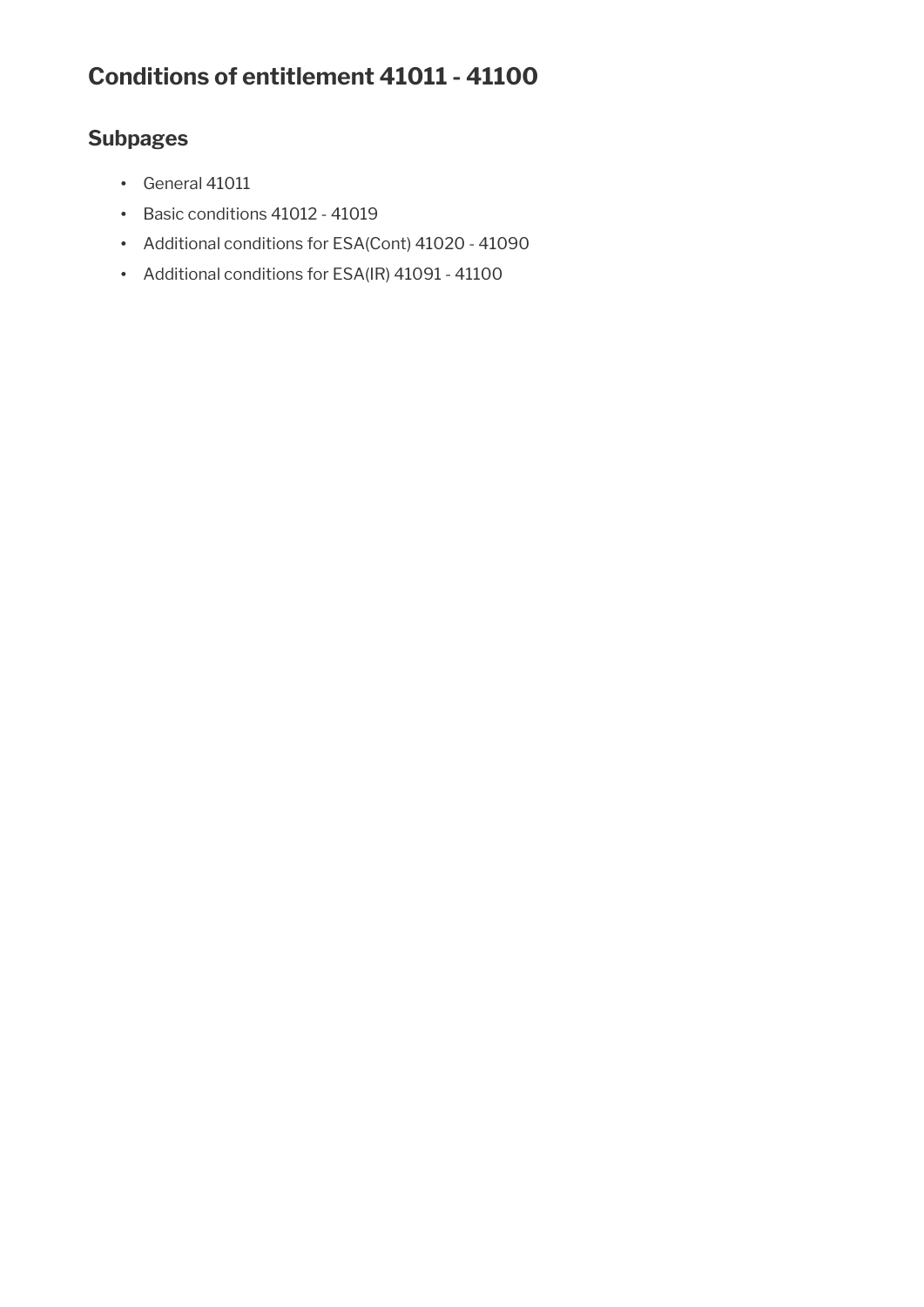# **General 41011**

41011 Claimants are entitled to ESA if they

**1.** satisfy the basic conditions<sup>1</sup> (see DMG 41012) **and** 

**2.** satisfy the additional conditions for

**2.1** ESA(Cont)<sup>2</sup> (see DMG 41020 et seq) **or**

**2.2** ESA(IR)<sup>3</sup> (see DMG 41091) **and**

**3.** make a claim4 (see DMG Chapter 02) **and**

**4.** satisfy the NINO provisions<sup>5</sup> (see DMG Chapter 02).

**Note 1:** When people claim ESA(IR) for a partner, their partner will also have to satisfy **4.**.

**Note 2:** See DMG 41800 et seq for guidance on where entitlement to ESA(Cont) is limited to the maximum number of days.

> 1 WR Act 07, s 1(2) & (3); 2 s 1(2)(a) & Sch 1, Part 1; 3 s 1(2)(b) & Sch 1, Part 2; 4 SS A Act 92, s 1(1) & (4); 5 s 1(1A)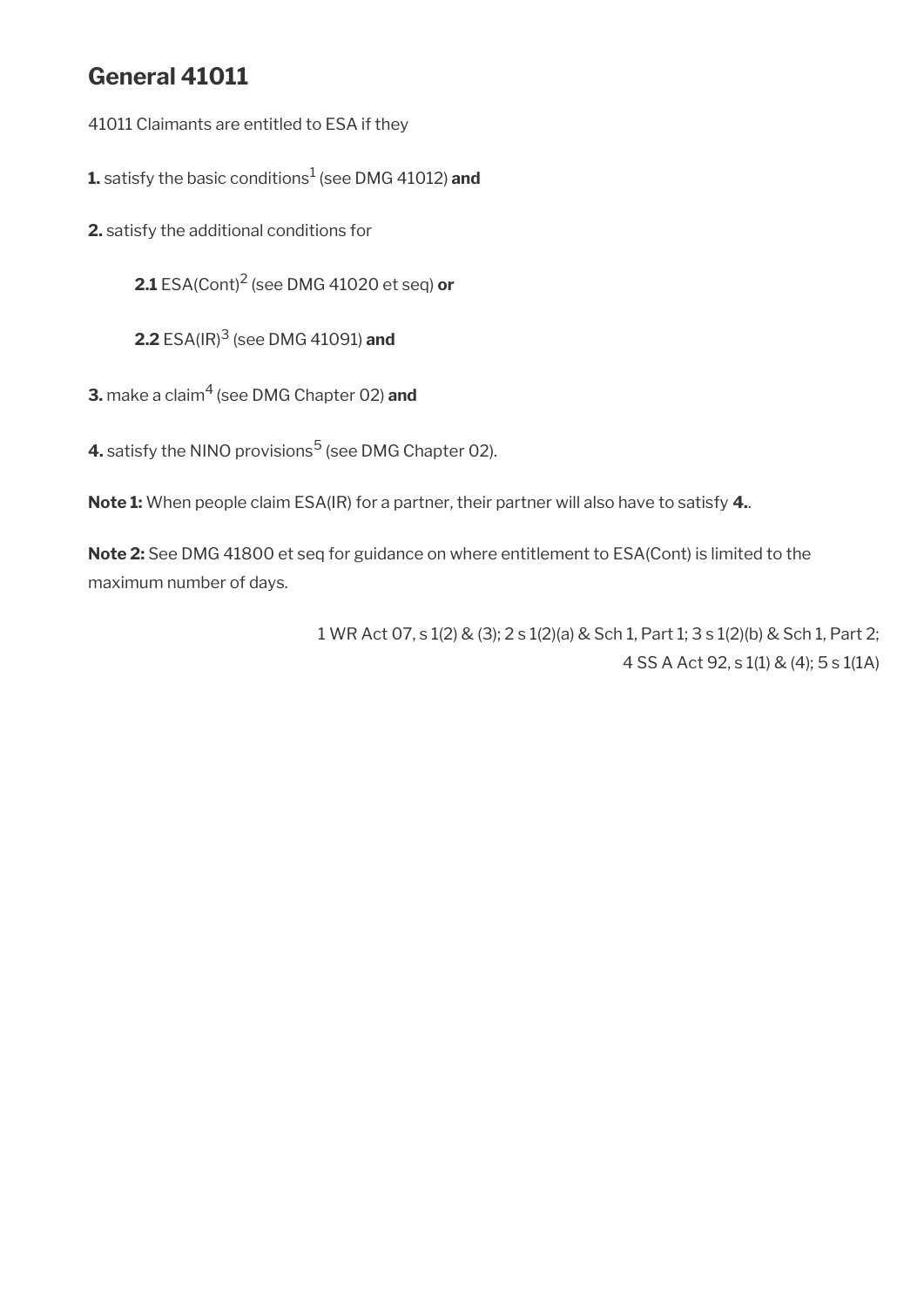# **Basic conditions 41012 - 41019**

[Pensionable age](#page-4-0) 41014

[Mixed-age couples](#page-5-0) 41015 - 41019

41012 Claimants are entitled to  $\mathsf{ESA}^1$  if they

**1.** have LCW (see DMG Chapter 42) **and**

**2.** are aged 16 or over **and**

**3.** have not reached pensionable age (see DMG 41014) **and**

**4.** are in GB (except for certain temporary absences abroad) (see DMG Chapter 07 Part 2) **and**

**5.** are not entitled to IS **and**

**6.** are not

**6.1** entitled to JSA **or**

**6.2** a member of a couple entitled to joint-claim JSA excluding a couple as in DMG 20023 et seq<sup>2</sup>.

1 WR Act 07, s 1(3); 2 s 1(6) & (6A); JS Act 95, s 1(2B) & Sch 1, para 8A

**Note 1:** See DMG 41800 et seq for guidance on where entitlement to ESA(Cont) is limited to the maximum number of days.

**Note 2:** See DMG 41015 et seq for guidance on exceptions to the requirement not to have reached pensionable age for mixed-age couples.

41013 A claimant is not entitled to ESA if they are entitled to SSP<sup>1</sup>. See DMG Chapter 44 for further guidance.

1 WR Act 07, s 20(1)

## <span id="page-4-0"></span>**Pensionable age**

41014 See DMG Chapter 75 for guidance on the meaning of pensionable age $^{\rm 1}$ .

1 WR Act 07, s 1(6); Pensions Act 95, Sch 4, Part 1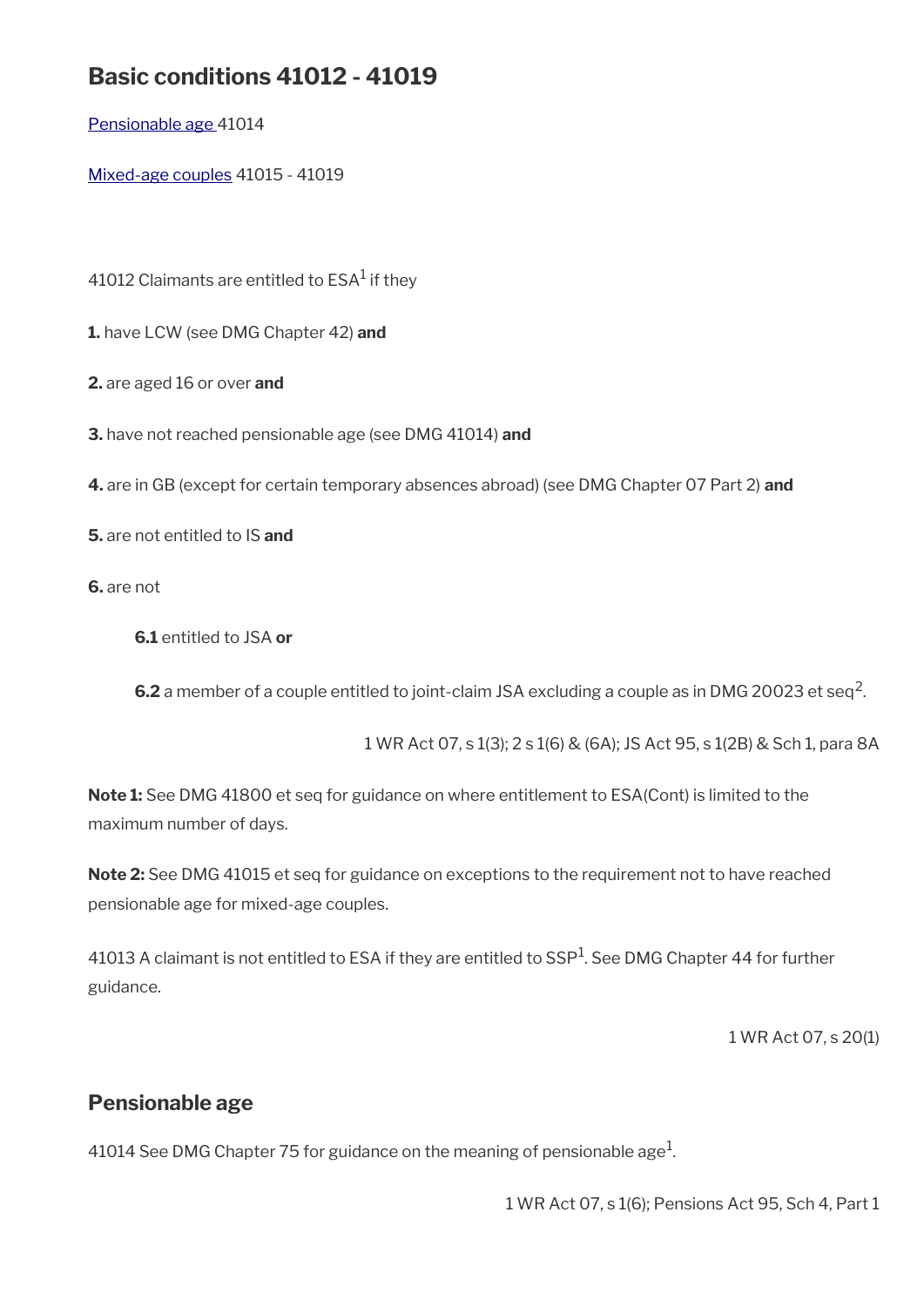## <span id="page-5-0"></span>**Mixed-age couples**

41015 A mixed-age couple is a couple where one member of a couple has reached the qualifying age for SPC, and the other member has not $^1$ . The qualifying age for SPC is $^2$ 

**1.** pensionable age for a woman **or**

**2.** for a man, the age which would be pensionable age for a woman born on the same date as the man.

**Note:** Since 6.12.18, pensionable age for a man or a woman is the same. See DMG Chapters 74 (State pension) and 75 (Retirement pension) for further guidance on pensionable age.

1 WR Act 12 (Commencement No. 31 etc.) Order, art 2(2); 2 SPC Act 02, s 1(6)

41016 Mixed-age couples are generally excluded from entitlement to SPC $^1$ , and may be entitled to UC instead. See DMG Chapter 77 for detailed guidance on the conditions of entitlement to SPC. However, these claimants may be restricted from claiming UC<sup>2</sup> – see ADM Chapter M5 for further details. The conditions of entitlement to ESA are amended to allow them to claim ESA instead $^{\rm 3}$ .

1 SPC Act 02, s 4(1A); 2 UC (TP) Regs, reg 4 & 4A; WR Act 12 (Commencement No. 32 etc.) Order; 3 WR Act 12 (Commencement No. 31 etc.) Order, art 8

41017 Where a mixed-age couple is

**1.** excluded from entitlement to SPC **and**

**2.** restricted from claiming UC

the member of the mixed-age couple who has attained the qualifying age for SPC is treated as satisfying the age-related condition of entitlement in DMG 41012 **3.** for the purposes of an award of ESA(IR) to that member of the couple<sup>1</sup>.

1 WR Act 12 (Commencement No. 31 etc.) Order, art 8(2)

#### **Example**

Flo has LCWRA and is entitled to ESA(IR) and HB for herself and her partner George. Her ESA award includes the higher rate SDP. Flo reaches pensionable age, and entitlement to ESA(IR) and HB would normally terminate as she does not satisfy the age-related conditions of entitlement. As George is under pensionable age, the couple cannot be entitled to SPC. Flo and George are also prevented from claiming UC due to the SDP entitlement. George does not have LCW, so cannot claim ESA(IR) instead of Flo. Flo is treated as satisfying the age-related conditions of entitlement, and as not having reached the qualifying age for SPC, so remains entitled to ESA(IR) and HB.

41018 Where an award is made as in DMG 41017, the claimant is treated as satisfying the age-related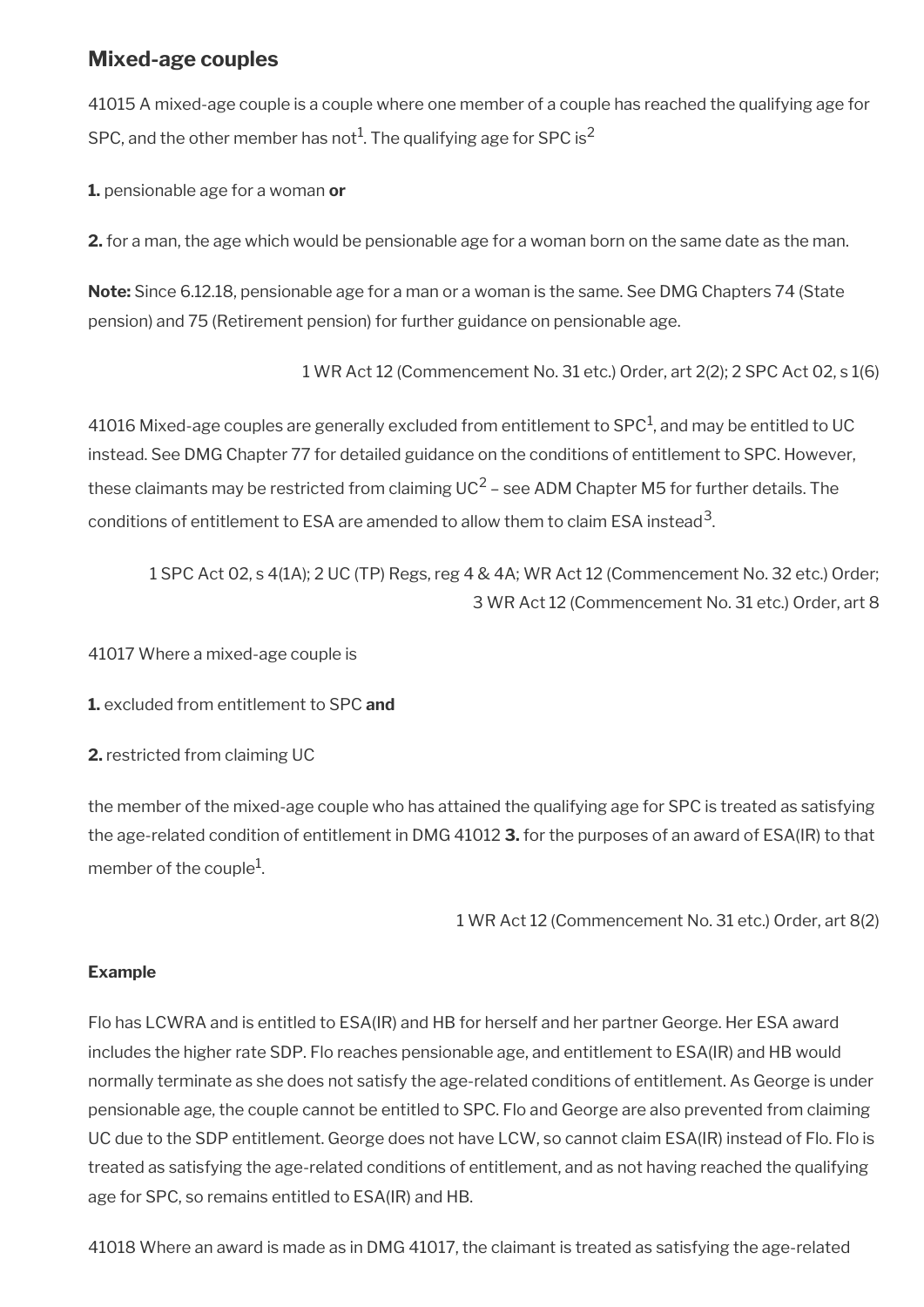condition of entitlement until the award of ESA(IR) ends. This applies even if the restrictions on claiming UC referred to in DMG 41016 are removed during the period of the award $^1$ .

1 WR Act 12 (Commencement No. 31 etc.) Order, art 8(3)

41019 Once the younger member of the couple reaches the qualifying age for SPC, they cease to be a mixed-age couple. The award of benefit made as in DMG 41017 ends, and the couple are eligible to claim SPC and pension age HB.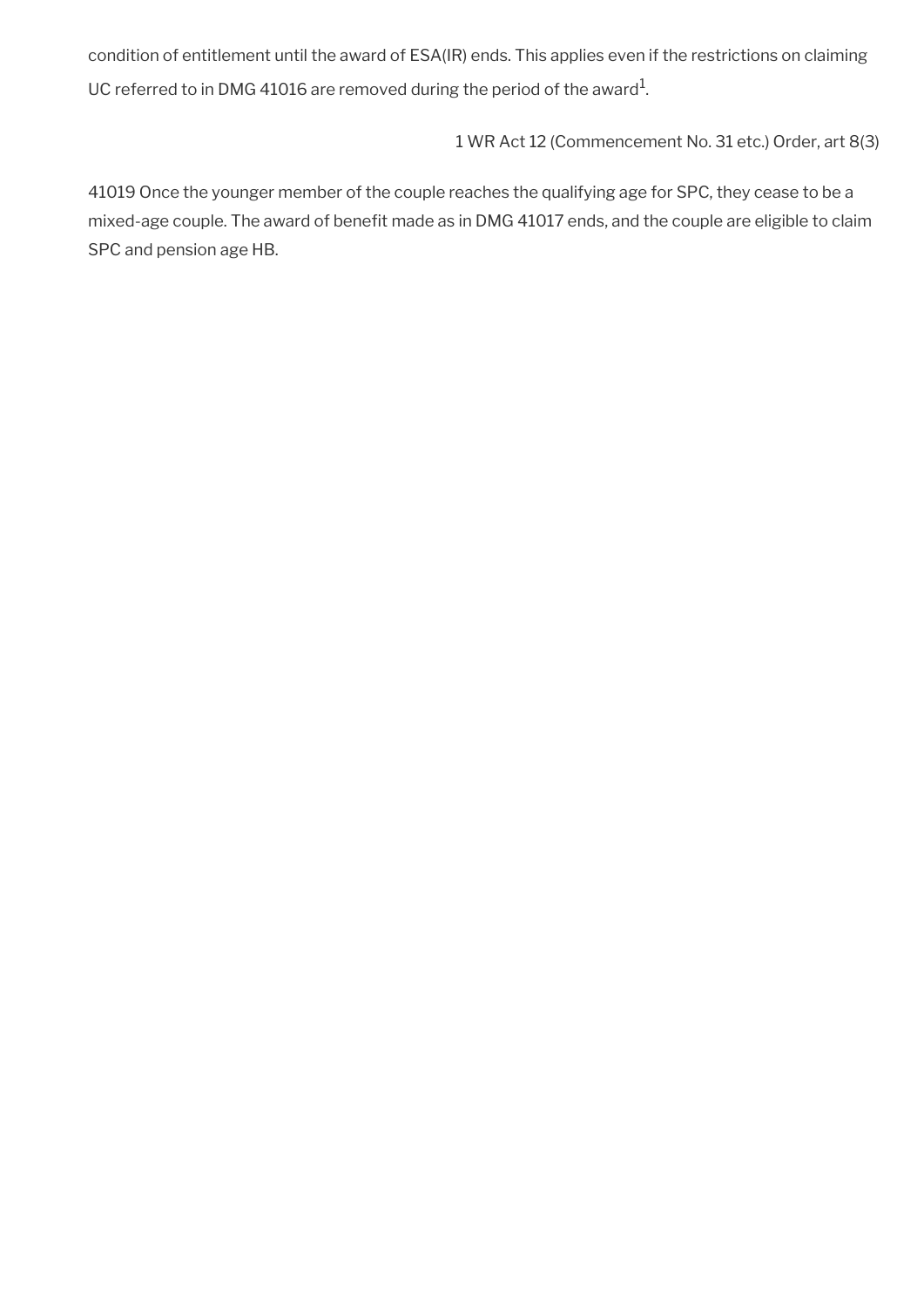# **Additional conditions for ESA(Cont) 41020 - 41090**

[Introduction](#page-7-0) 41020 - 41021 [Contribution conditions](#page-8-0) 41022 - 41028 The first contribution condition 41029 - 41032 [The second contribution condition](#page-11-0) 41033 - 41035 The first and second contribution condition 41036 - 41037 [Late payment of contributions](#page-13-0) 41038 - 41041 [Class 2 NI contributions](#page-14-0) 41042 - 41044 [Condition relating to youth](#page-15-0) 41045 - 41083 [Members of Her Majesty's Forces](#page-23-0) 41084 - 41090

## <span id="page-7-0"></span>**Introduction**

41020 In addition to the basic conditions (see DMG 41012), to be entitled to ESA(Cont) $^{\rm 1}$  a claimant must satisfy the

**1.** contribution conditions (see DMG 41022 et seq) **or**

**2.** conditions relating to youth for claims made before 1.5.12 (see DMG 41046 et seq).

**Note:** see DMG Chapter 44 for guidance on the effect on entitlement to ESA(Cont) where the claimant is entitled to statutory payments such as SSP and SMP.

1 WR Act 07, s 1(2)(a) & Sch 1, Part 1

41021 From 1.5.12 entitlement to ESA(Cont) for claimants who are not in the support group is limited to a period of no more than 365 days $^1$ . This includes awards of ESA(Cont) made under

**1.** the youth conditions **and**

**2.** the IB Reassessment rules<sup>2</sup>.

See DMG 41800 et seq for guidance on where this applies to ESA(Cont) and ESA(Y) awards, and DMG Chapter 45 for guidance on awards of ESA(Cont) made under the IB Reassessment rules.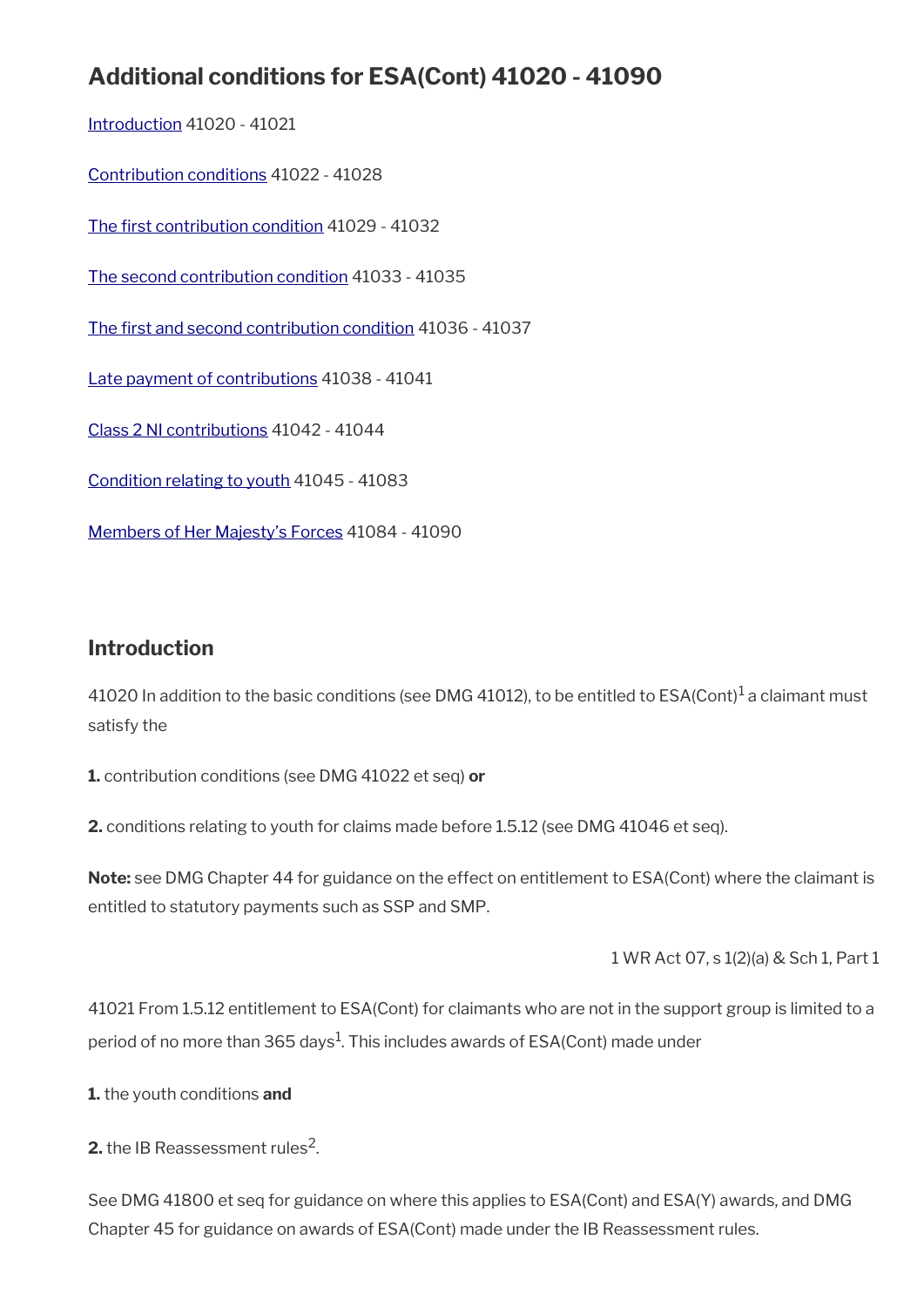1 WR Act 07, s 1A; 2 WR Act 07, Sch 4, para 7(2)(f); ESA (TP, HB & CTB)(EA)(No. 2) Regs, Sch 2, para 2A

## <span id="page-8-0"></span>**Contribution conditions**

#### **What the DM decides**

41022 There are two contribution conditions $^1$ . The DM decides whether the claimant is entitled to ESA(Cont) because the contribution conditions are satisfed including

**1.** the earnings factor derived from them

**2.** which are the relevant income tax years

**3.** the years in which the contributions must have been paid or credited

**4.** the commencement of a PLCW

**5.** the start of the relevant benefit year.

1 WR Act 07, s 1(2)(a) & Sch 1, Part 1

#### **Reference to HMRC**

41023 Entitlement to ESA(Cont) depends on the contribution conditions being satisfed. In practice the NI contribution record is usually obtained and any decision is based on the assumption that the record is factually correct. However, where there is a dispute about the record, the matter must be referred by the DM to HMRC for a formal decision $^1$ .

**Note 1:** See DMG Chapters 03, 04 and 06 for guidance on how decisions and appeals are handled after a reference to HMRC.

**Note 2:** See DMG Chapter 01 where the dispute is about whether credits should be awarded.

1 SS CS (D&A) Regs, reg 11A and 38A

#### **Meaning of terms**

41024 When deciding whether the contribution conditions are satisfed, the DM should note that

**1.** "benefit year" means a period beginning with the first Sunday in January in any calendar year and ending with the Saturday immediately before the first Sunday in January in the following year<sup>1</sup>

**2.** "class 1 NI contributions" and "class 2 NI contributions" are the NI contributions paid by employed earners and S/E earners respectively<sup>2</sup>

**3.** "lower earnings limit" and "upper earnings limit" are lowest and highest amounts of earnings on which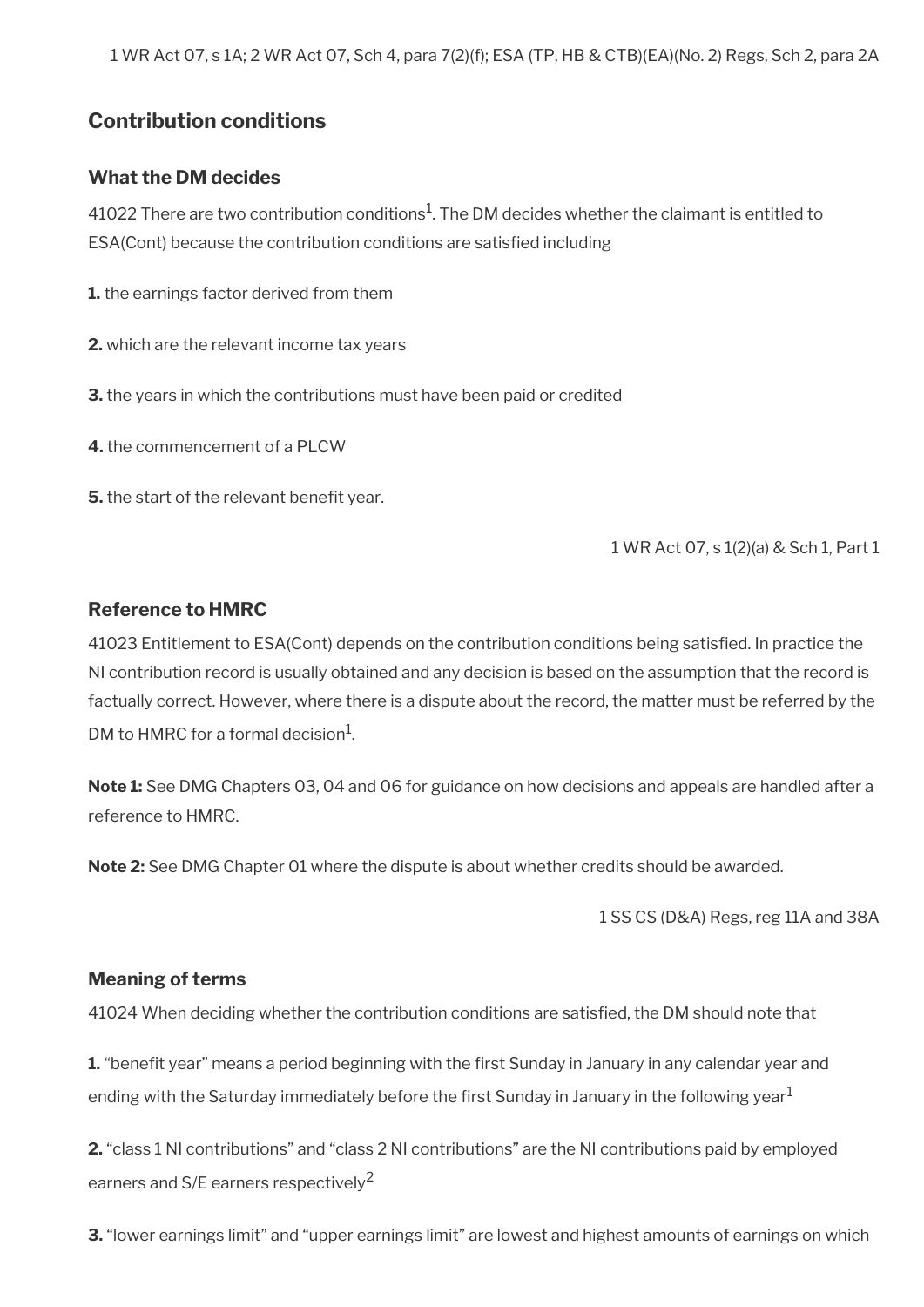class 1 NI contributions are paid in any tax year<sup>3</sup> (see Appendix 2 to this Chapter)

**4.** "relevant benefit year" means the benefit year which includes the beginning of the PLCW which includes the relevant benefit week $4$ 

**5.** "tax year" is the period of 12 months beginning with 6 April each year<sup>5</sup>

**6.** "relevant benefit week" means the week in relation to which entitlement to ESA(Cont) is being considered<sup>6</sup>

**7.** "PLCW" means a period throughout which a person has, or is treated as having, LCW, **excluding** periods which are outside the time for claiming (see DMG Chapter 02 for guidance on the time for claiming)<sup>7</sup>.

**Note 1:** See DMG 41026 - 41028 for guidance on when the meaning of "relevant benefit year" in 4. is modified.

**Note 2:** See DMG 41048 **5.** for guidance on when the meaning of "PLCW" is modifed.

1 WR Act 07, Sch 1, Part 1, para 3(1)(a); SS CB Act 92, s 21(6); 2 WR Act 07, Sch 1, Part 1, para 3(1)(b); SS CB Act 92, s 1; 3 WR Act 07, Sch 1, Part 1, para 3(1)(e); SS CB Act 92, s 22 & 23; 4 WR Act 07, Sch 1, Part 1, para 3(1)(f); 5 Sch 1, Part 1, para 3(1)(g); 6 Sch 1, Part 1, para 5; 7 ESA Regs, reg 2(1); SS (C&P) Regs, reg 19(1) & Sch 4

41025 The defnition of PLCW in DMG 41024 **7.** ensures that, when considering whether the contributions conditions in DMG 41029 et seq are satisfied, the relevant benefit year is decided on the basis of the date from which ESA is claimed, provided it falls within the 3 months time limit for claiming ESA.

### **Modification of the meaning of relevant benefit year**

41026 Where DMG 41027 applies the meaning of "relevant beneft year" at DMG 41024 **4.** is modifed so that it is any benefit year which includes all or part of the PLCW which includes the relevant benefit week $^1$ .

1 ESA Regs, reg 13(1)

41027 The modification in DMG 41026 applies to a claimant who<sup>1</sup>

**1.** does not satisfy

**1.1** the frst or second contribution conditions **or**

**1.2** both conditions **and**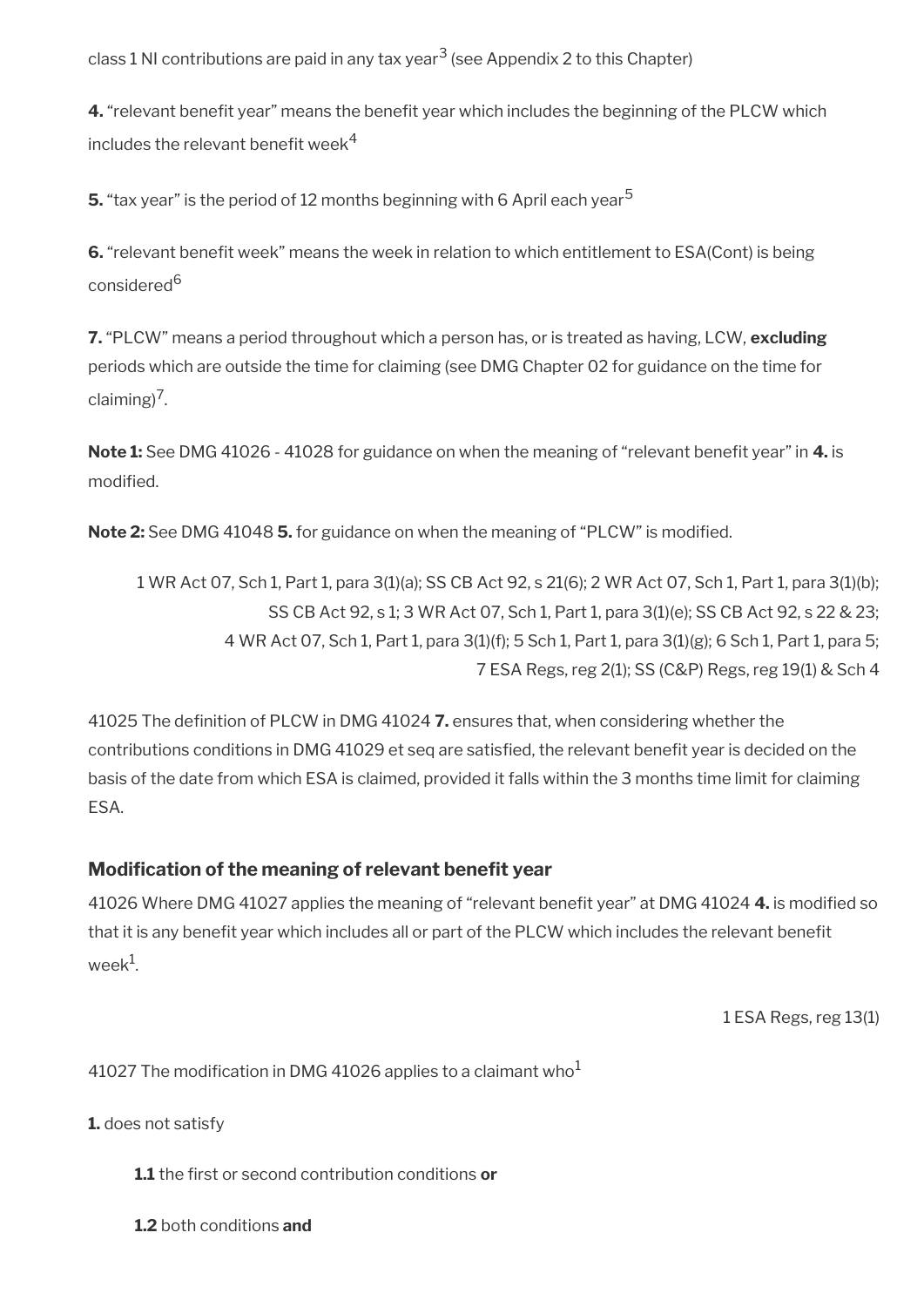**2.** would satisfy the conditions in **1.** if that modification applied.

1 ESA Regs, reg 13(2)

41028 This enables a claimant to become entitled to ESA(Cont) on a further claim in a subsequent benefit year where

**1.** they now satisfy the contribution conditions **and**

**2.** an earlier ESA claim was disallowed because they did not satisfy one or both of the contributions conditions when the PLCW began.

## <span id="page-10-0"></span>**The first contribution condition**

41029 The first contribution condition is satisfied $^{\rm 1}$  if

**1.** the claimant has actually paid class 1 or class 2 NI contributions in respect of any one of the last two complete tax years before the beginning of the relevant benefit year **and** 

**2.** those contributions have been paid before the relevant benefit week and

**3.** the claimant's earnings for that year as determined in accordance with DMG 41030 must be at least 26 times the LEL for that year.

1 WR Act 07, Sch 1, Part 1, para 1(1)

41030 For the purposes of DMG 41029 **3.** the earnings are the aggregate of the claimant's

**1.** relevant earnings for that year on which class 1 NI contributions have been paid or treated as paid **and**

**2.** earnings factors derived from class 2 NI contributions $^1$ .

1 WR Act 07, Sch 1, Part 1, para 1(2)

41031 In DMG 41030 **1.**, a claimant's relevant earnings are the amount of earnings at the LEL for the year in which the first contribution condition is satisfied. Earnings which exceed the LEL are disregarded $^1$ .

1 WR Act 07, Sch 1, para 1(3): ESA Regs, reg 7A

### **Relaxation of the frst contribution condition**

41032 The first contribution condition is taken to be satisfied $^{\rm 1}$  if

**1.** the claimant has paid Class 1 or 2 contributions for any one tax year before the relevant benefit week2**and**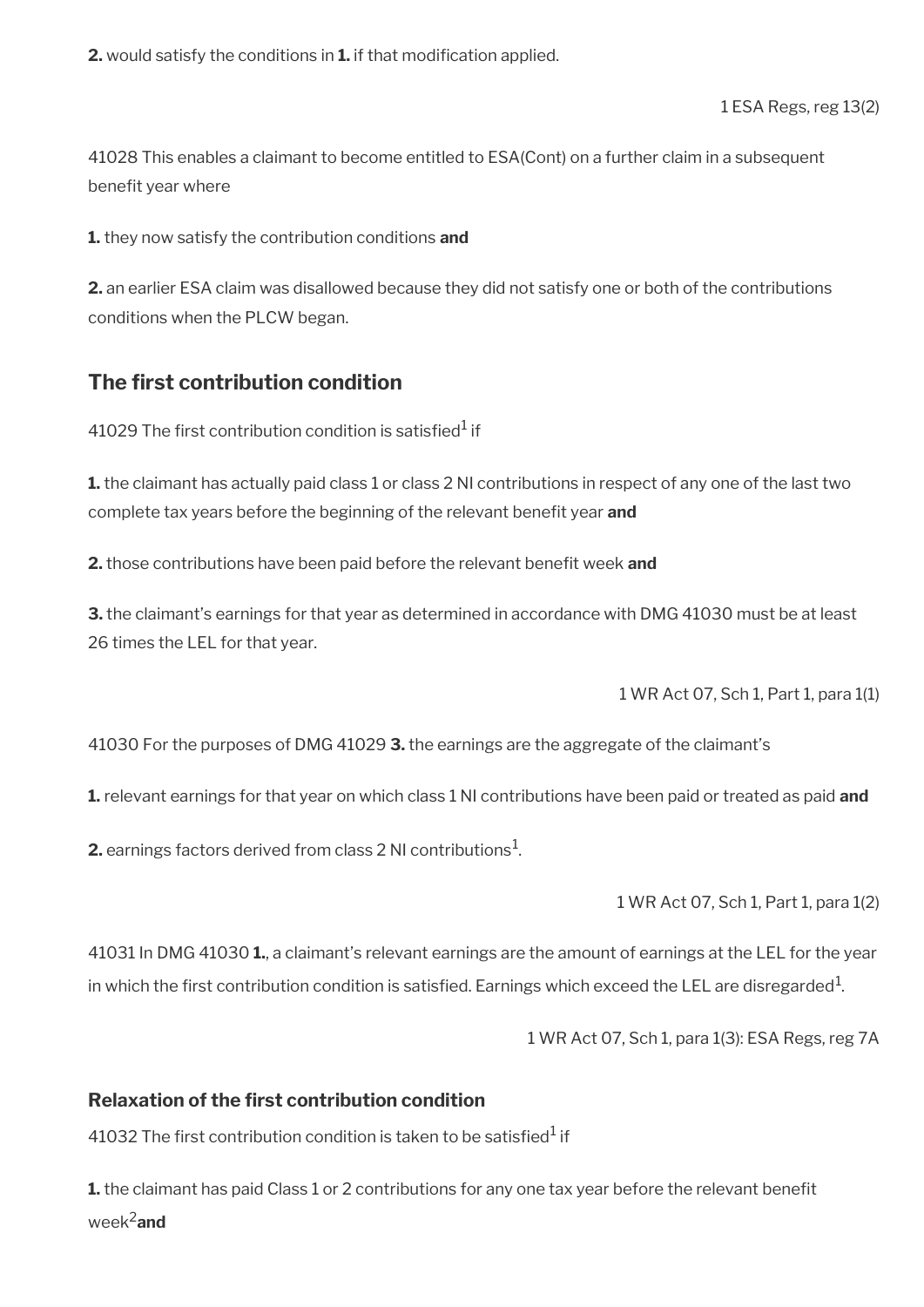#### **2.** the claimant has

**2.1** earnings at the LEL in that tax year on which Class 1 contributions have been paid or treated as paid which in total, and disregarding any earnings which exceed the LEL for that year, are not less than the LEL multiplied by 263**or**

**2.2** earnings factors in that tax year derived from Class 2 contributions multiplied by 26<sup>4</sup>and

#### **3.** the claimant

**3.1** was entitled to CA in the last complete tax year immediately before the relevant benefit year in which the first day of LCW occurred<sup>5</sup>or

**3.2** had been engaged in QRW<sup>6</sup> for a period of more than 2 years immediately before the first day of LCW and was entitled to the disability element, or the severe disability element, of WTC throughout that period7**or**

**3.3** is entitled to be credited with earnings or contributions following release from prison where a conviction is quashed $^8$ , or would be if an application was made, in respect of any week in any tax year preceding the relevant benefit year<sup>9</sup> or

**3.4** is entitled to be credited with earnings equal to LEL on the grounds that they

**3.4.a.** are a spouse or civil partner of a member of HMF **and**

**3.4.b.** accompanied that member of HMF on an assignment outside the UK or treated as such by the Secretary of State

in respect of any week during the last complete tax year before the relevant benefit year<sup>10</sup>.

1 WR Act 07, Sch 1, Part 1, para 1(4)(b); ESA Regs, reg 8; 2 reg 8(1)(a); 3 reg 8(1)(b)(i); 4 reg 8(1)(b)(ii); 5 reg 8(2)(a); 6 reg 2(1), Tax Credit Act 2002, Part 1; 7 ESA Regs, reg 8(2)(b); 8 SS (Credits) Regs, reg 9D; 9 ESA Regs, reg 8(2)(c); 10 reg 8(2)(ca); SS (Credits) Regs, reg 9E

## <span id="page-11-0"></span>**The second contribution condition**

41033 The second contribution condition is satisfied $^{\rm 1}$  if

**1.** in the last two complete relevant income tax years before the beginning of the relevant benefit year the claimant has

**1.1** paid or been credited with class 1 or class 2 NI contributions **or** 

**1.2** been credited with earnings **and**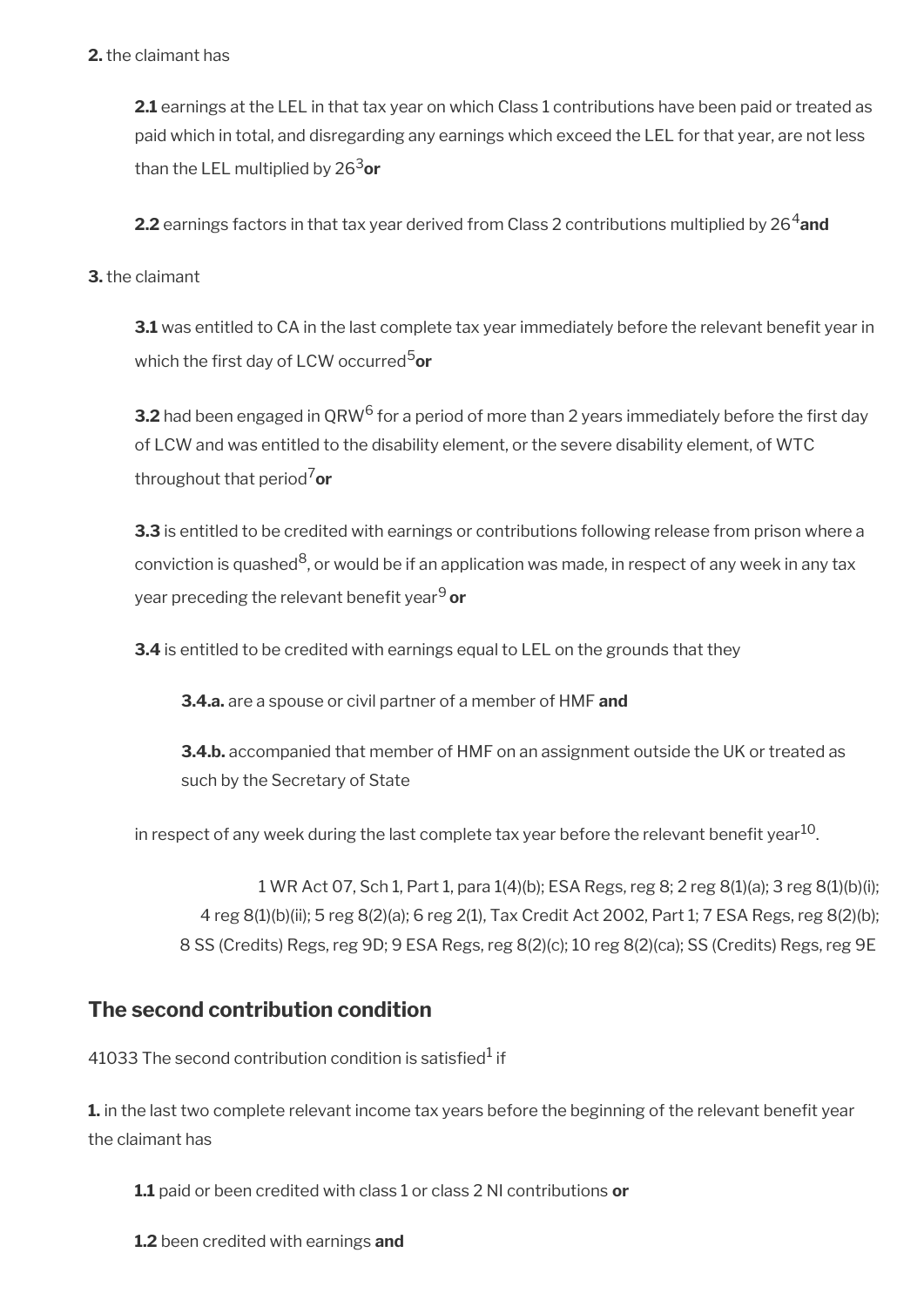**2.** the earnings factor in each of those years is not less than 50 times the LEL for those last two complete relevant income tax years.

1 WR Act 07, Sch 1, Part 1, para 2(1)

41034 For the purposes of DMG 41033 **2.** the earnings factor is the aggregate of the claimant's earnings factors derived<sup>1</sup> from

**1.** the amount of earnings which did not exceed the upper earnings limit for the last two complete relevant income tax years in DMG 41033 **1.** on which class 1 NI contributions have been paid or treated as paid **and**

**2.** class 2 NI contributions.

**Note:** See DMG 41037 for guidance on when earnings exceed the UEL.

1 WR Act 07, Sch 1, Part 1, para 2(2)

41035

## <span id="page-12-0"></span>**The frst and second contribution condition**

41036 Where

**1.** class 1 NI contributions have been paid or treated as paid in any tax year from 1987/88 **and**

**2.** the amount paid, plus any class 2 or class 3 NI contributions paid or credited, is not enough to make the year a qualifying year by

**2.1** £25.00 or less for the frst contribution condition **or**

**2.2** £50.00 or less for the second contribution condition

the earnings factor is increased by the amount required to make the year a qualifying year $^{\rm 1}$ .

1 Social Security (Earnings Factor) Regulations 1979, Sch 1, para 4

### **Earnings exceeding the UEL**

41037 For the purposes of DMG 41034 **1.** where class 1 NI contributions have been paid or treated as paid, the earnings factor is calculated on earnings that did not exceed the UEL  $^{\rm 1}$ .

1 WR Act 07, Sch 1, Part 1, para 2(3)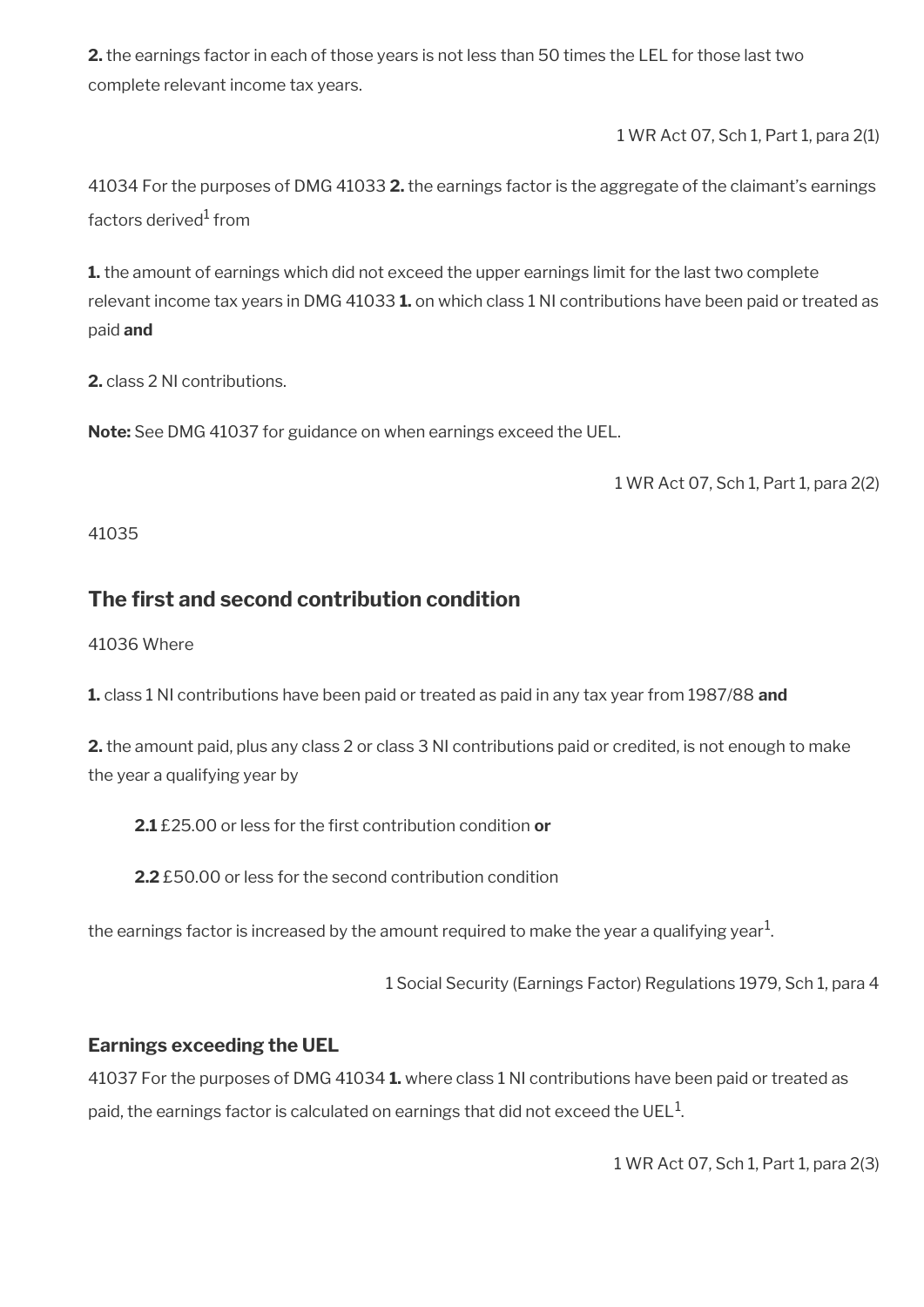## <span id="page-13-0"></span>**Late payment of contributions**

41038 The DM determines whether the contribution conditions for ESA(Cont) are satisfed. Contributions paid after the due date are generally treated as paid on the date of payment. However, there are circumstances in which contributions may be accepted as having been paid on an earlier date $^1\!$ . The DM will need to liaise with HMRC.

1 SS (Conts) Regs, reg 60-65; SS (Crediting etc) Regs, reg 4

41039 If there is an existing decision, the DM may need to consider revising or superseding it. A change of circumstances will occur on the date it is accepted that late contributions are treated as having been paid $^{\rm 1}$ . See DMG Chapter 03 for full guidance on revision and DMG Chapter 04 for full guidance on supersession.

1 SS (Crediting etc) Regs, reg 4-8

### **Effect on second contribution condition**

41040 For the purposes of the second contribution condition, any Class 1 or 2 contributions paid after the end of the benefit year immediately before the relevant benefit year are treated as

**1.** not paid before the end of a 42 day penalty period beginning on the date payment is made **and**

**2.** paid only on the day after the end of that 42 day period $^1$ .

Note: See 41024 for the meaning of benefit year and relevant benefit year.

1 SS (Crediting etc) Regs, reg 4(8)(b)

41041 This has the effect that, where the second contribution condition is not satisfed at the date of claim, there can be no entitlement to ESA for the whole of that 42 day period. Once the 42 day period ends, the claimant must serve the seven waiting days before entitlement can begin.

#### **Example**

Gary claims ESA on 12.5.20 after giving up his self-employment due to ill health. For Gary the benefit year is the year beginning on 5.1.20, and the relevant income tax years are 2017/2018 and 2018/2019. The first contribution condition is met for the year 2017/2018. Gary has not paid his Class 2 contributions for the year 2018/2019, so the second contribution condition is not met and the claim is disallowed. Gary pays his Class 2 contributions for the year 2018/2019 on 16.6.20, and makes a further claim for ESA. His claim is disallowed for the penalty period 16.6.20 – 27.7.20, and he is awarded ESA from 4.8.20 after serving seven waiting days.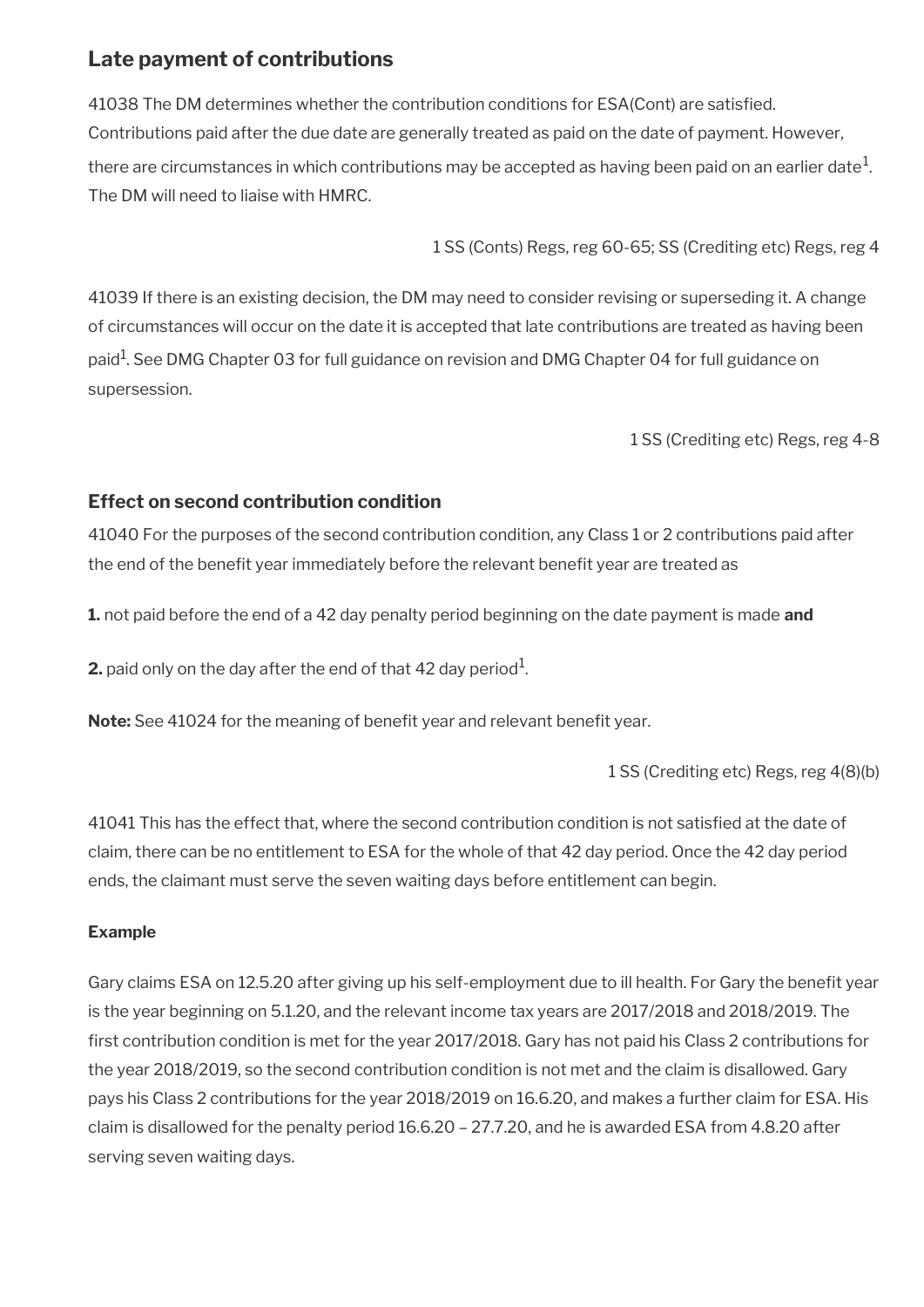## <span id="page-14-0"></span>**Class 2 NI contributions**

### **Contributions paid by due date**

41042 The deadline for the payment of Class 2 NI contributions from the 2015/16 tax year onwards is 31 January of the following calendar year; for example, Class 2 NI contributions due in the 2015/2016 tax year are due to be paid by 31.1.2017. This date falls after the start of the benefit year for ESA, which means there is a possibility of a claim for these benefts being made in circumstances where entitlement relies on as yet unpaid contributions, and consequently being disallowed.

41043 A decision to disallow claims to ESA may be revised $^{\rm 1}$  at any time where

**1.** on or after the date of the decision a contribution that is paid by the due date is treated as paid<sup>2</sup> before the relevant benefit week **and** 

**2.** as a result, the person now satisfies the contribution conditions.

1 SS & CS (D&A) Regs, reg 3(8E); 2 SS (Crediting etc) Regulations 2001, reg 7A

#### **Example**

A claim to ESA is made on 21.1.18 in respect of a period of LCW starting on 14.1.18. Entitlement relies on satisfaction of the contribution conditions for the tax years 2015/2016 and 2016/2017. The claimant started self-employment in April 2015. The claimant has previously paid his Class 2 NI contributions for 2015/16, but, at the point of claim, has not yet fled his Self Assessment return for 2016/2017. His Class 2 liability for this year has not yet been established and no Class 2 NI contributions have been paid. As a result, whilst the frst contribution condition is satisfed, the second contribution condition is not, and his claim to ESA is disallowed. DWP is subsequently notifed that the claimant has paid his Class 2 NI contributions for 2016/2017 on 31.1.18. These are treated as having been paid before 14.1.18. Both contribution conditions are now satisfed and the original decision to disallow ESA is revised in the claimant's favour.

### **Contributions refunded**

41044 A decision to award ESA may be revised $^{\rm 1}$  at any time where contributions are repaid or returned to the contributor where this means the person no longer satisfes the contribution conditions of entitlement to the benefit.

1 SS & CS (D&A) Regs, reg 3(8F) & (8H)

#### **Example**

ESA is awarded in January 2018 to a claimant who is self-employed. The award was based on Class 2 NI contributions paid in respect of 2015/16 and 2016/17 tax years. Class 2 NI contributions for 2016/17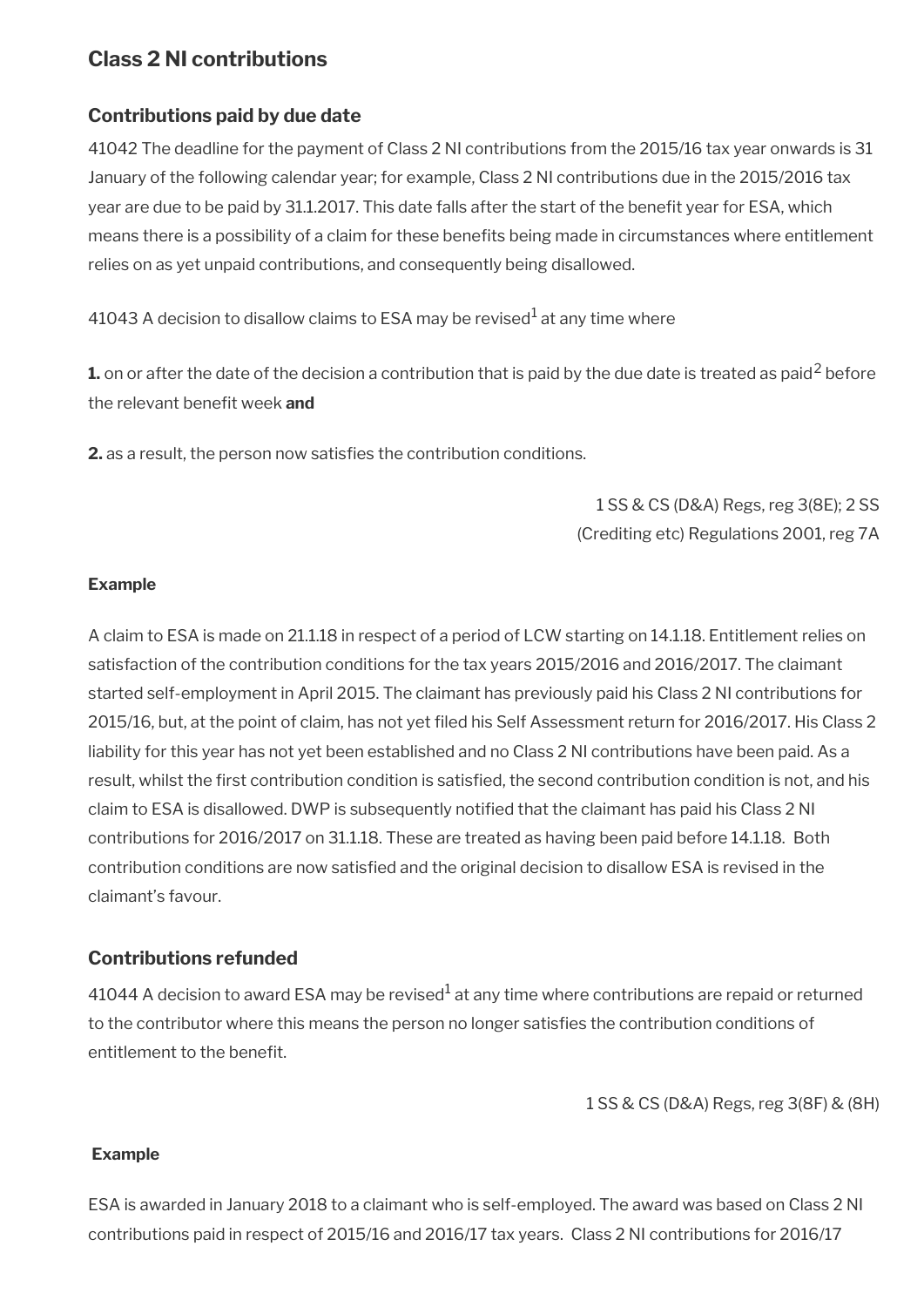were paid on the basis of profits declared on a Self Assessment return filed on 31.1.18. In March 2018 HMRC adjusts the declared profits for 2016/17 to a figure below which no liability for Class 2 NI contributions actually arose. HMRC informs the claimant of this and they pursue and accept a refund of Class 2 NI contributions. These are removed from the claimant's NI record. As a consequence of this the claimant does not satisfy the contribution conditions for ESA. The decision to award ESA is revised so as to disallow the award.

#### <span id="page-15-0"></span>**Condition relating to youth**

#### **Introduction**

41045 From 1.5.12 no further claims can be made for ESA(Cont) under the youth conditions<sup>1</sup>. The guidance at DMG 41046 – 41083 is retained for the purposes of

**1.** claims made before 1.5.12 which were not decided by that date **and**

**2.** existing awards.

**Note:** See DMG 41800 et seq for guidance on where ESA(Cont) entitlement under the youth conditions is limited to a maximum number of days.

1 WR Act 07, s 1(3A)

#### **Conditions of entitlement**

41046 The conditions for receiving ESA(Cont) relating to youth, including the age conditions, are set out in DMG 41047. In some circumstances the upper age condition can be extended (see DMG 41050). In some circumstances a claimant who does not satisfy the upper age condition can be entitled to ESA(Cont) because of previous entitlement to ESA(Cont) relating to youth (see DMG 41081).

41047 The conditions of entitlement $^1$  for ESA(Cont) relating to youth are that

**1.** the claimant is aged under 20 (or under 25 in the circumstances described in DMG 41050) when the relevant PLCW began (see DMG 41048)

**2.** the claimant is not receiving FTE (see DMG 41058 et seq)

**3.** the claimant satisfies the conditions of residence and presence in GB and is not a  $\mathsf{PSIC}^2$  (see <code>DMG</code> Chapter 07)

**4.** there has been a day in the relevant PLCW which was

**4.1** a day on which the claimant was aged at least 16 **and**

**4.2** preceded by a period of 196 consecutive days throughout which the claimant had LCW.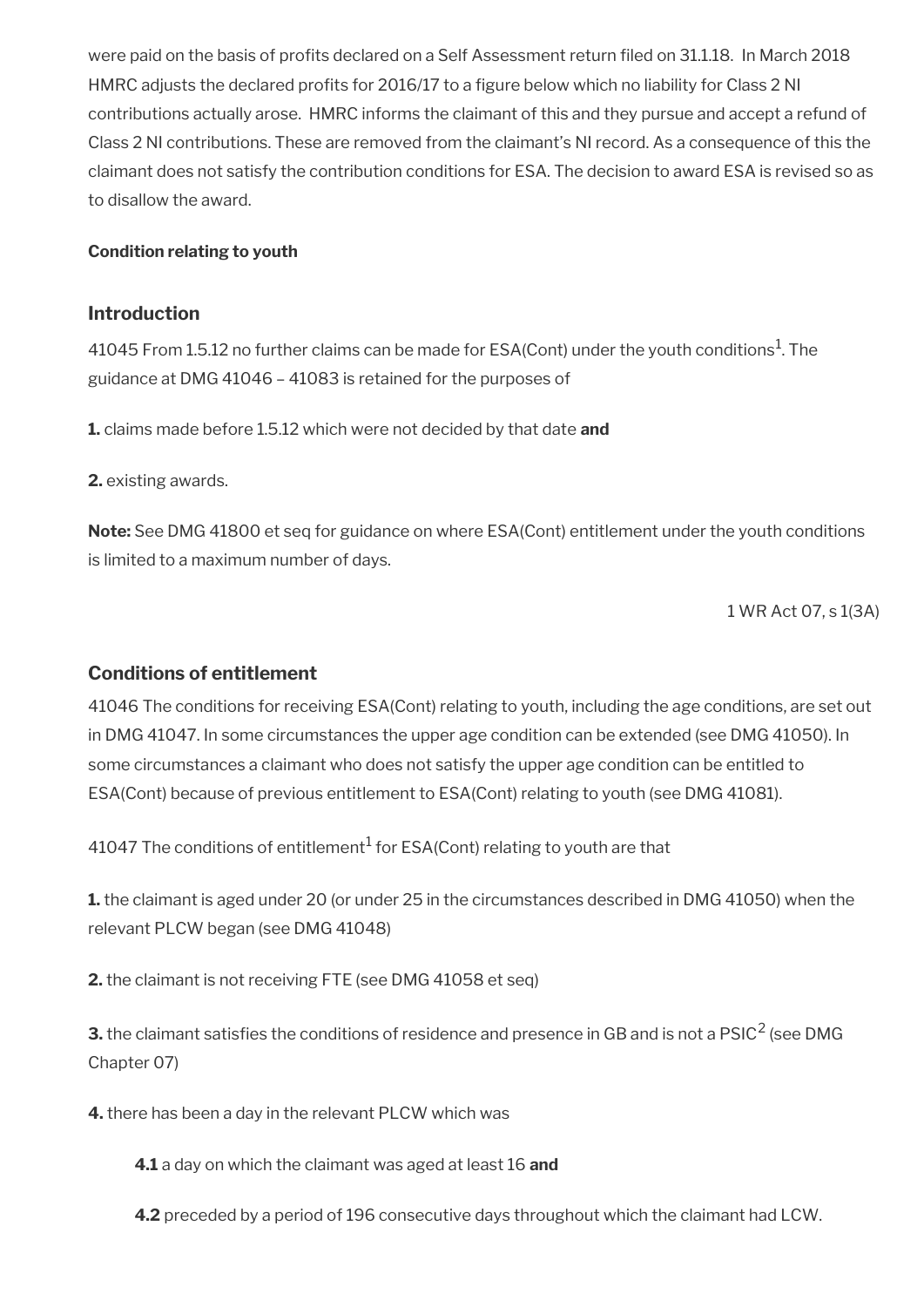41048 When considering whether a claimant satisfes the conditions of entitlement at DMG 41047, the DM should note that

**1.** the relevant PLCW means the PLCW which includes the relevant benefit week<sup>1</sup>

**2.** the effect of DMG 41047 **1.** is that a claimant who is entitled to ESA(Cont) in a PLCW does not lose entitlement on becoming 20 (or where relevant 25) in the same PLCW

**3.** although SSP days are not part of a PLCW (see DMG Chapter 42) a claimant may satisfy the relevant age conditions on a day in a period of entitlement to SSP immediately preceding the relevant PLCW which means that any days of entitlement to SSP immediately preceding the relevant PLCW are treated as days of LCW for the purposes of ESA(Cont) for those satisfying the condition relating to youth<sup>2</sup>

**4.** for the purposes of DMG 41047 **4.**

**4.1** consecutive days may be made up of days of LCW which form part of a PLCW and days of LCW which do not **and**

**4.2** linking provisions cannot be used to meet this condition when days of LCW are not consecutive<sup>3</sup>

**4.3** periods of IfW **cannot** be treated as forming part of a PLCW

**5.** the defnition of PLCW at DMG 41024 **7.** does not apply. For the purposes of DMG 41047, a PLCW is a period throughout which the claimant has, or is treated as having, LCW $^{\rm 4}$ .

**Note:** Where **4.3** applies DMs should consider whether a claim for ESA(Cont) should be treated as a claim for IB (see DMG Chapter 45). Also, the effect of **4.3** is that a claimant receiving IB credits will **not**  satisfy DMG 41047 **4.2** through receipt of those credits.

1 WR Act 07, Sch 1, Part 1, para 4(2) & 5; 2 ESA Regs, reg 33(1); 3 reg 9(6); 4 reg 2(5)

41049 An example of where DMG 41048 **4.1** may apply is where days for which a claimant is not entitled to ESA(Cont) because of a late claim do not form part of a PLCW (see DMG Chapter 42) but may count towards the 196 day condition if there is sufficient evidence of LCW.

#### **Extension of upper age limit to 25**

41050 The upper age condition can be extended to 25 $^{\rm 1}$  if a claimant

**1.** registered on a course of

**1.1** F/T advanced or secondary education (see DMG 41056) **or**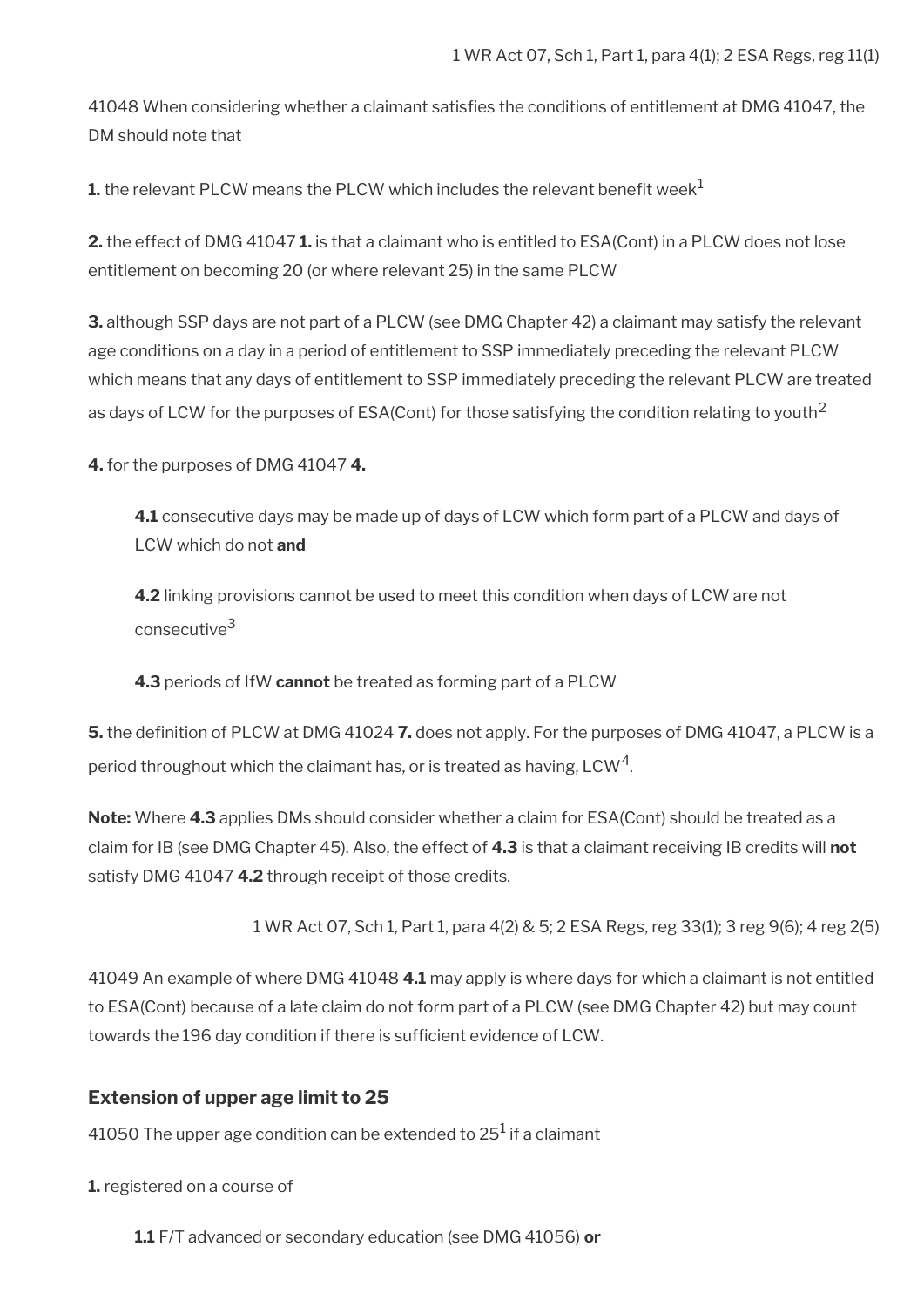**1.2** training (see DMG 41057)

at least 3 months before the claimant's 20th birthday2**and**

**2.** attended one or more such courses in the academic term after registration during the period in DMG  $41051^3$ .

1 ESA Regs, reg 9(1); 2 reg 9(2)(a); 3 reg 9(2)(b)

41051 For the purposes of DMG 41050 **2.** the period is one which

**1.** began on or before a day at least 3 months before the claimant's 20th birthday<sup>1</sup>and

2. ended no earlier than the beginning of the last two complete tax years before the relevant benefit year which would have applied if the claimant was entitled to ESA(Cont) because the first and second contribution conditions were satisfied<sup>2</sup>.

1 ESA Regs, reg 9(3)(a); reg 9(3)(b)

41052 When considering DMG 41050 DMs should note that a claimant is attending a course on any day on which the course is interrupted by an illness or domestic emergency $^{\mathrm{1}}$ .

1 ESA Regs, reg 9(4)

41053 - 41055

#### **Full-time advanced or secondary education**

41056 When considering whether DMG 41050 **1.1** is satisfed, the DM should note that<sup>1</sup>

**1.** "advanced education" means education for the purposes of

**1.1** a course in preparation for

**1.1.a** a degree **or**

**1.1.b** a diploma of higher education **or**

**1.1.c** a higher national diploma **or**

**1.1.d** a higher national diploma of the BTEC or the Scottish Qualifcations Authority **or**

**1.1.e** a teaching qualification or

**1.2** any other course which is of a standard above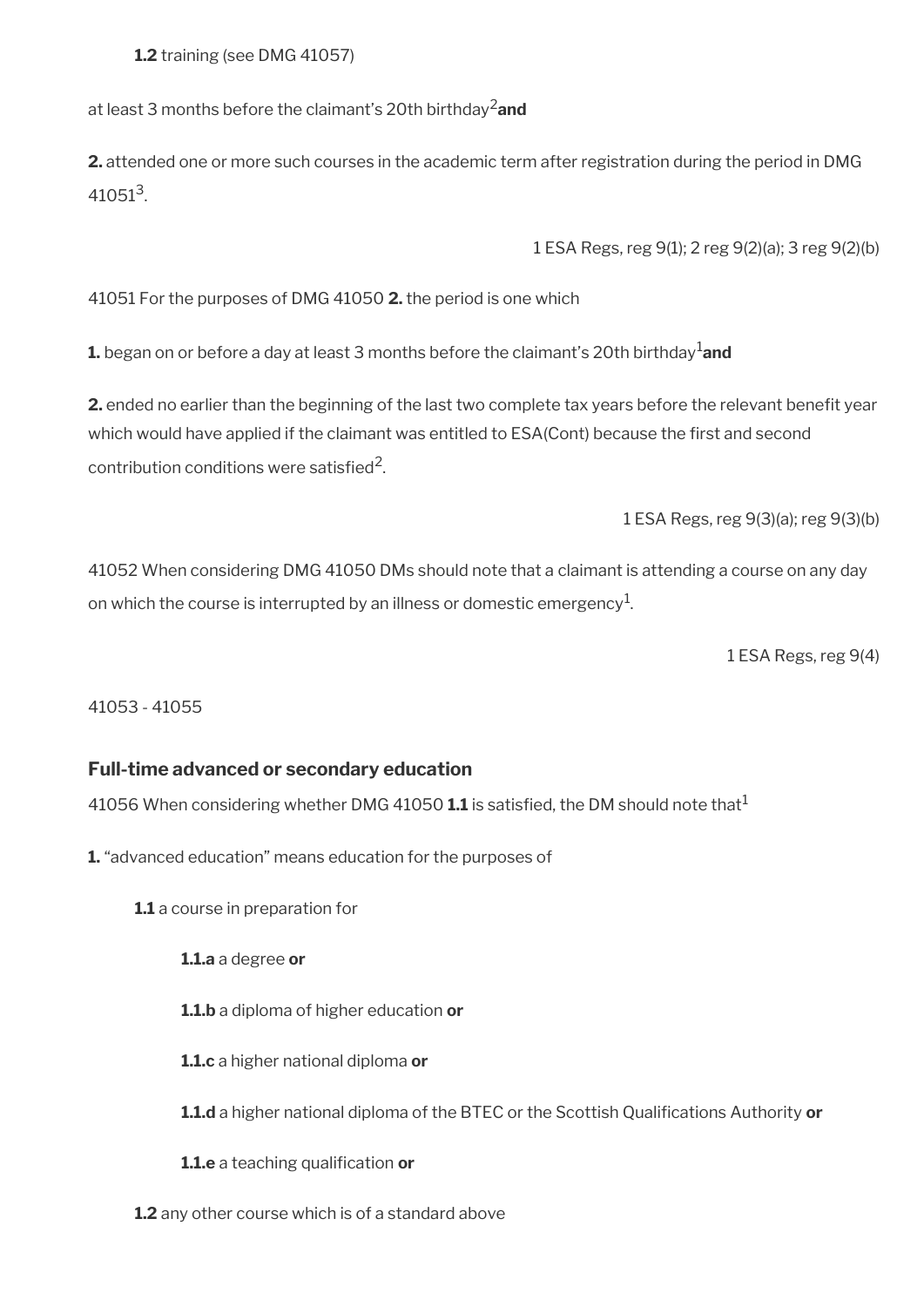**1.2**.**a** ordinary national diploma **or**

**1.2.b** a diploma of the BTEC **or**

**1.2.c** a higher or advanced higher national certificate of the Scottish Qualifications Authority **or**

**1.2.d** a general certificate of education (advanced level).

**2.** "F/T" includes P/T where a claimant's disability prevents attendance at a F/T course

**3.** "secondary education" means a course of education below a course of advanced education by attendance at

**3.1** an establishment recognized by the Secretary of State as being, or comparable to, a university, college or school **or**

**3.2** another establishment where the Secretary of State is satisfied that education is equivalent to that given in an establishment at **3.1**.

**Note 1:** Education for this purpose is **not** the same as its meaning at DMG 41552 et seq.

**Note 2:** There is no specific requirement as to hours. If there is a doubt as to whether or not a course is F/ T evidence should be obtained from the education authorities.

1 ESA Regs, reg 9(5)

## **Training**

41057 When considering whether DMG 41050 **1.2** is satisfed the DM should note that "training" means<sup>1</sup>

**1.** training in pursuance of arrangements made under prescribed legislation<sup>2</sup> or

**2.** any training received on a course which a person attends for 16 hours or more a week for the primary purpose of being taught occupational or vocational skills.

1 ESA Regs, reg 2(1); 2 E & T Act 73, s 2(1), Enterprise and New Towns (Scotland) Act 1990, s 2(3)

### **Full-time education condition**

41058 For the purpose of DMG 41047 **2.** a claimant is treated as receiving FTE for any period during which the claimant

**1.** is aged 16 or over but under 19 **and**

**2.** attends a course of education for 21 hours or more a week $^1$ .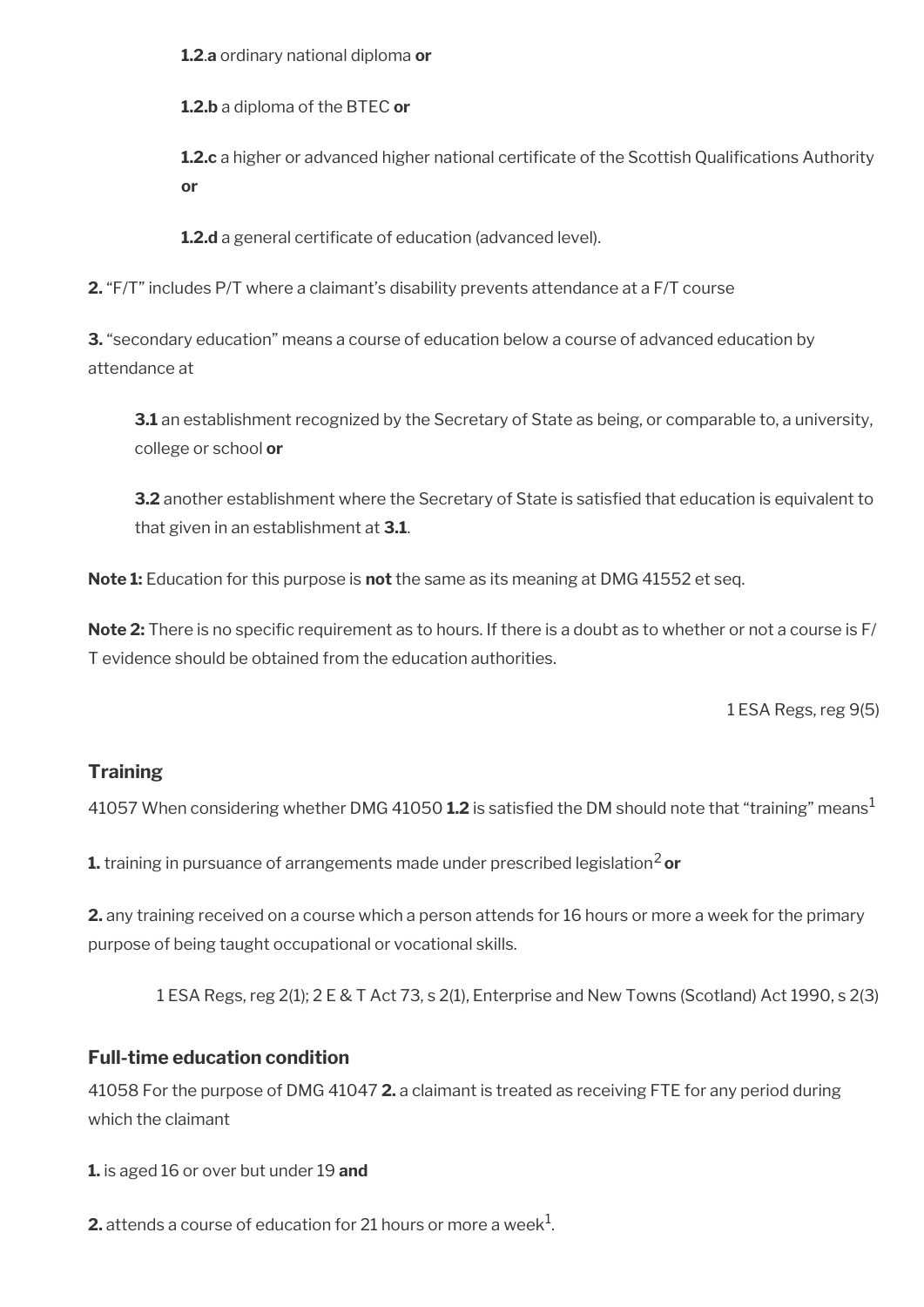41059 In determining the duration of a period of FTE any temporary interruption of that education may be disregarded $^1$ .

1 ESA Regs, reg 12(3)

41060 A claimant who is 19 years of age or over is not treated as receiving FTE $^{\rm 1}$ . This applies whether or not the claimant is undergoing FTE. DMs should note that a claimant is over 19 from and including the 19th birthday.

1 ESA Regs, reg 12(4)

#### **Calculation of hours of attendance**

41061 In calculating the number of hours of attendance at a course of education, the DM should take into account time spent in following the particular course, not the time spent at a particular place of education.

41062 The DM should **include** time spent on

**1.** classroom instruction suitable for people of the same age with no disabilities (see DMG 41066 et seq)

- **2.** supervised study
- **3.** examinations
- **4.** practical work
- **5.** taking part in any exercise, experiment or project which is part of the course.
- 41063 The DM should **exclude** time spent on

**1.** any instruction or tuition which is not suitable for claimants of the same age who does not have a disability<sup>1</sup> (see DMG 41066 et seq)

- **2.** unsupervised private study whether
	- **2.1** at home **or**
	- **2.2** on the premises of the educational establishment
- **3.** morning assemblies
- **4.** normal meal and relaxation breaks.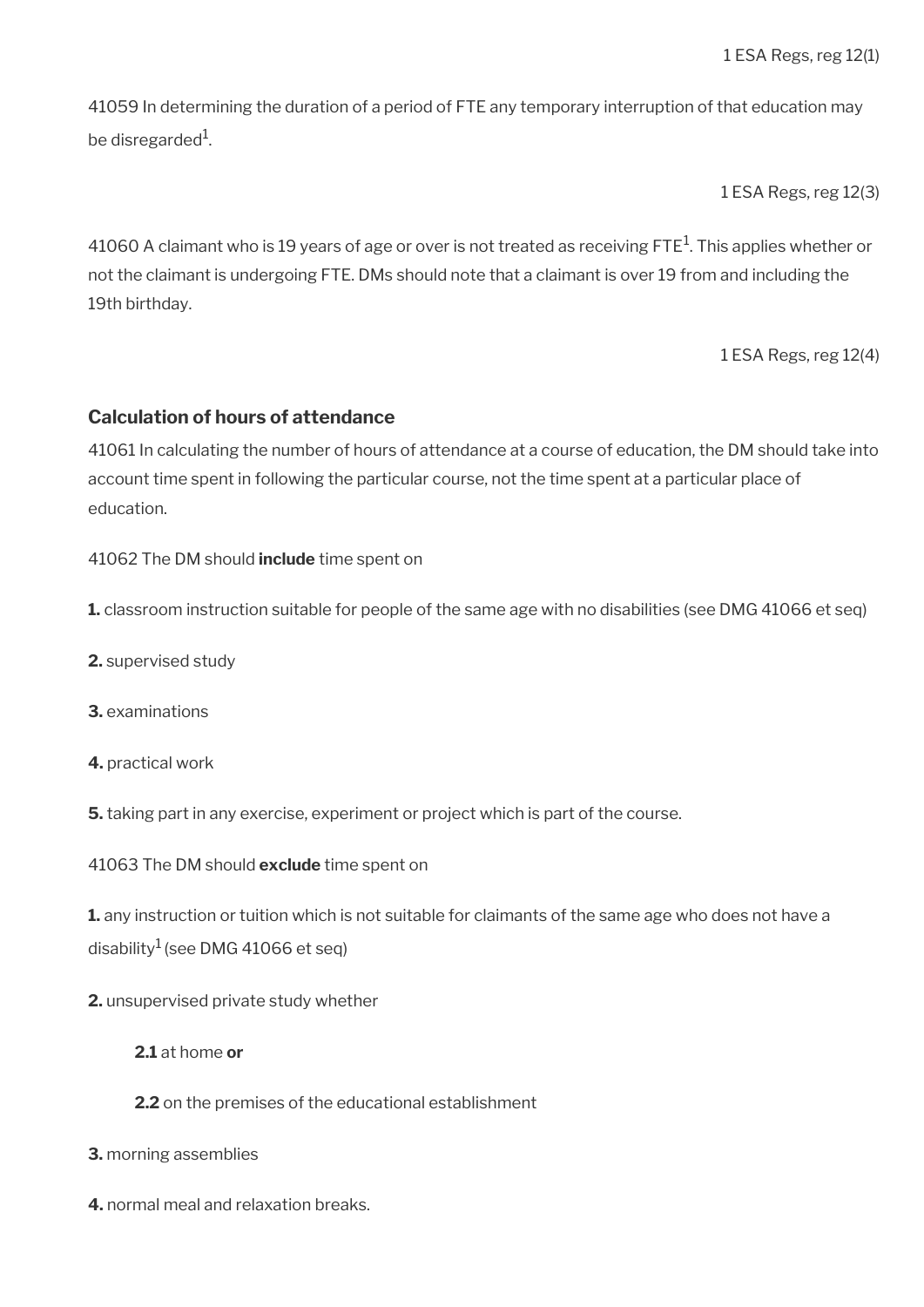41064 - 41065

#### **Instruction or tuition which is "not suitable"**

41066 The words "instruction" or "tuition" cover the content as well as the method. Instruction or tuition which is not suitable for ordinary students includes

**1.** the teaching of special skills required by people with disabilities **and** 

**2.** the methods of teaching, where these would not be suitable for people of the same age who do not have a disability $^{\rm 1}$ .

1 R(S) 2/87

41067 A course of education includes

**1.** attendance at an ordinary school or college including grammar, comprehensive and 6th form college

2. attendance at a special school or training centre designed specifically for people with disabilities

**3.** home tuition arranged by the LEA.

41068 People attending special schools may be in FTE. Similarly students attending ordinary schools may not be in FTE.

41069 The DM should consider the circumstances of each claimant to decide whether

**1.** the course content and method of teaching for each subject is suitable for people without disabilities **and** 

**2.** the course amounts to 21 or more hours a week.

41070 For the purposes of DMG 41069 **1.** it may be clear that the entire course content is either

**1.** suitable **or** 

#### **2.** not suitable

for people with no disabilities of the same age as the claimant. Many claimants may receive a mixture of **1.** and **2.** The DM should consider each lesson to determine whether the content is or is not suitable for people without disabilities.

41071 Examples of what the DM should exclude when calculating the time spent on the course include

**1.** activities connected with the student's disability (life skills or independence training)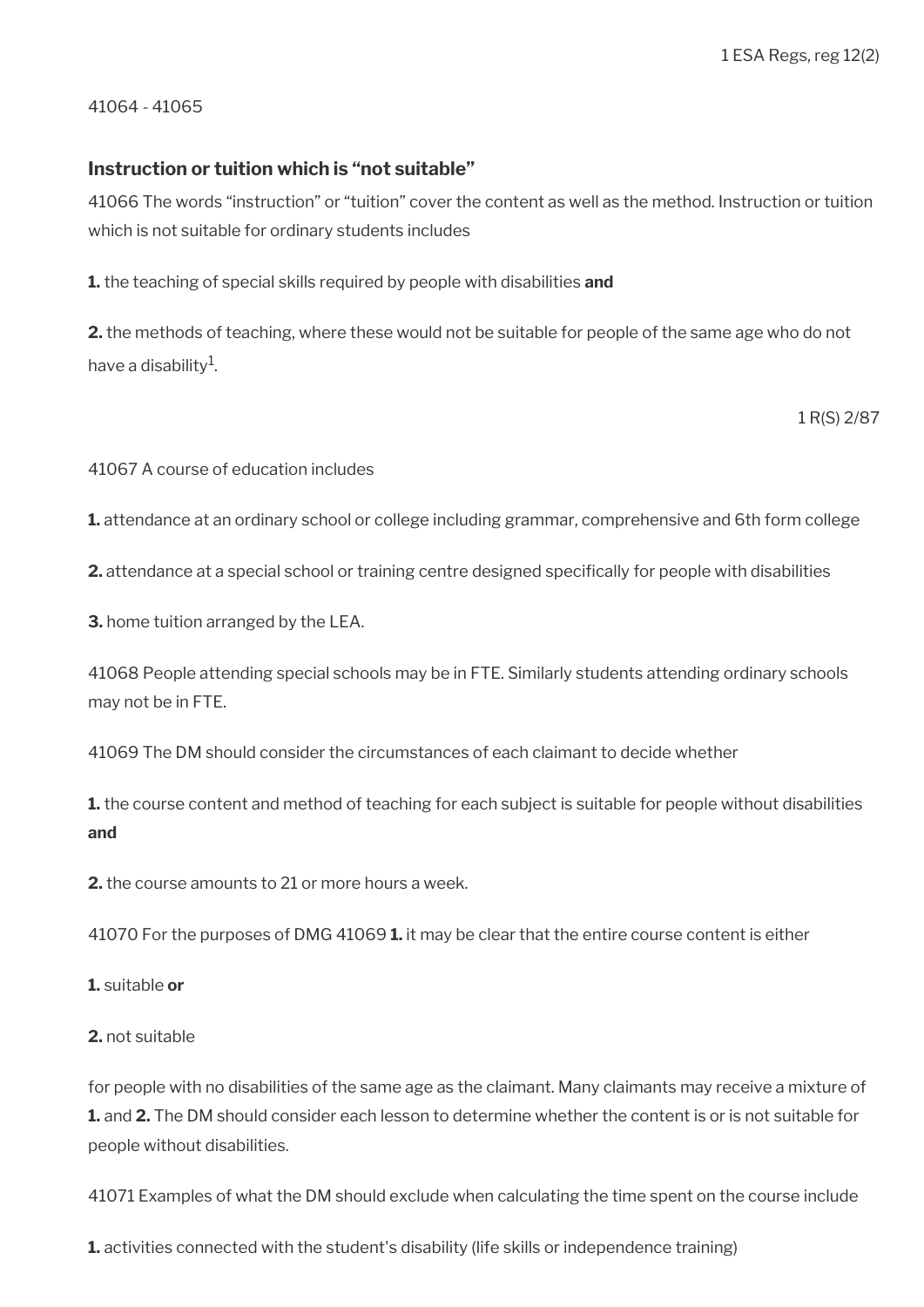**2.** curriculum levels intended for a younger person.

41072 Where

**1.** people are following the normal subject curriculum for people of that age with no disabilities **and** 

**2.** the time spent is 21 or more hours

there is no entitlement to ESA(Cont) even though the number of subjects undertaken is limited by the disability.

41073 It will be clear in some cases that the method of teaching is not suitable for people of the same age without disabilities, for example

**1.** a profoundly deaf person using radio links or sign language **or**

**2.** a blind person using Braille.

41074 In deciding whether the claimant is receiving FTE, the DM should exclude time spent on instruction

**1.** which is slower **or** 

**2.** where the hours for each subject are far greater

than would be necessary for people without disabilities.

41075 - 41080

### **Over the upper age limit but previously entitled**

41081 People who do not satisfy the upper age condition (see DMG 41047 and 41050) may still be entitled to ESA(Cont) if

**1.** they previously ceased to be entitled to ESA(Cont) as a claimant satisfying the condition relating to youth1**and**

**2.** their previous entitlement was not ended by a determination that they did not have LCW<sup>2</sup> (apart from a determination under **5.**) **and**

**3.** the linking rules do not apply<sup>3</sup> and

**4.** they are aged<sup>4</sup>

**4.1** 20 or over **or**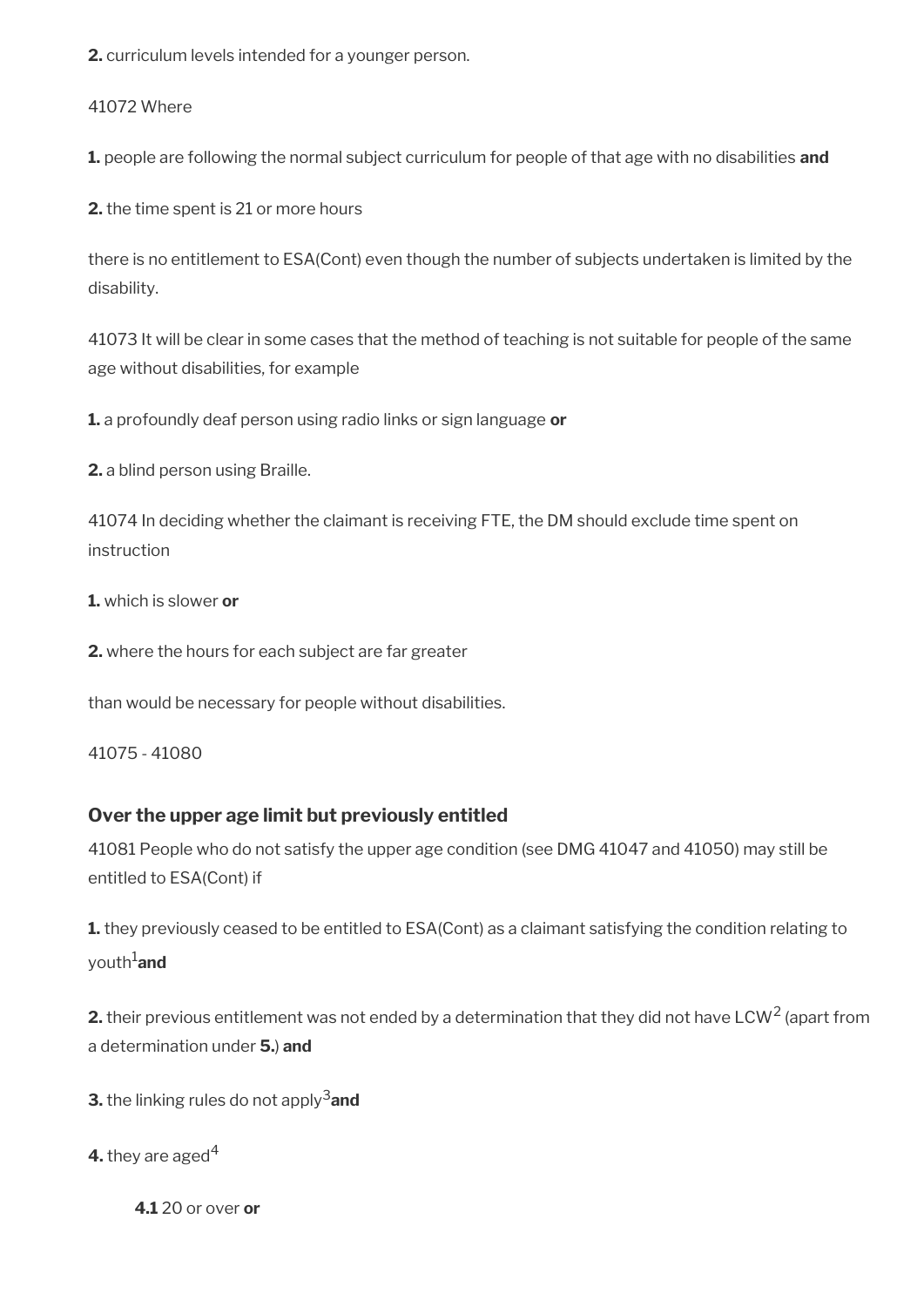#### **4.2** 25 or over if DMG 41050 et seq applies **and**

**5.** their previous entitlement ended with a view to taking up employment or training<sup>5</sup> and

**6.** their earnings factor from employment or employments pursued between the termination of the previous entitlement and the beginning of the period of LCW was less than 25 times the lower earnings limit in any of the last 3 complete tax years before the relevant benefit year<sup>6</sup>and

**7.** they

**7.1** in the last two complete tax years before the relevant benefit year had

**7.1.a** paid **or**

**7.1.b** been credited with earnings

equivalent to 50 times the lower earnings limit in each of those years and, in the last tax year, at least one credit was in respect of the disability element or severe disability element of WTC **or**

**7.2** make a claim for ESA within a period of 12 weeks after the day the employment in **6.** ended<sup>7</sup>.

**Note 1:** "Training" has the same meaning as in DMG 41057.

**Note 2:** See DMG 41111 et seq for guidance on linking rules.

1 ESA Regs, reg 10(1)(a); 2 reg 10(1)(b); 3 reg 10(1)(c); 4 reg 10(1)(d); 5 reg 10(2)(a); 6 reg 10(2)(b);7 reg 10(2)(c)

### **ESA(Cont) for claimant satisfying the condition relating to youth and overlapping benefts**

41082 For the purpose of overlapping benefits ESA(Cont) is a contributory benefit. This applies even though ESA(Cont) for those satisfying the condition relating to youth is not based on contribution conditions. For the purpose of overlapping benefits contributory benefits are those benefits prescribed in legislation $^1$ .

1 SS (OB) Regs, reg 2(1); SS CB Act 92, Part II

### **ESA(Cont) for claimant satisfying the condition relating to youth and CHB**

41083 A claimant is not entitled to CHB for any week in which that claimant is entitled to ESA(Cont) under the provisions for people incapacitated in youth $^1\!\!$ 

**Note:** See DMG Chapter 09 if an offset is appropriate.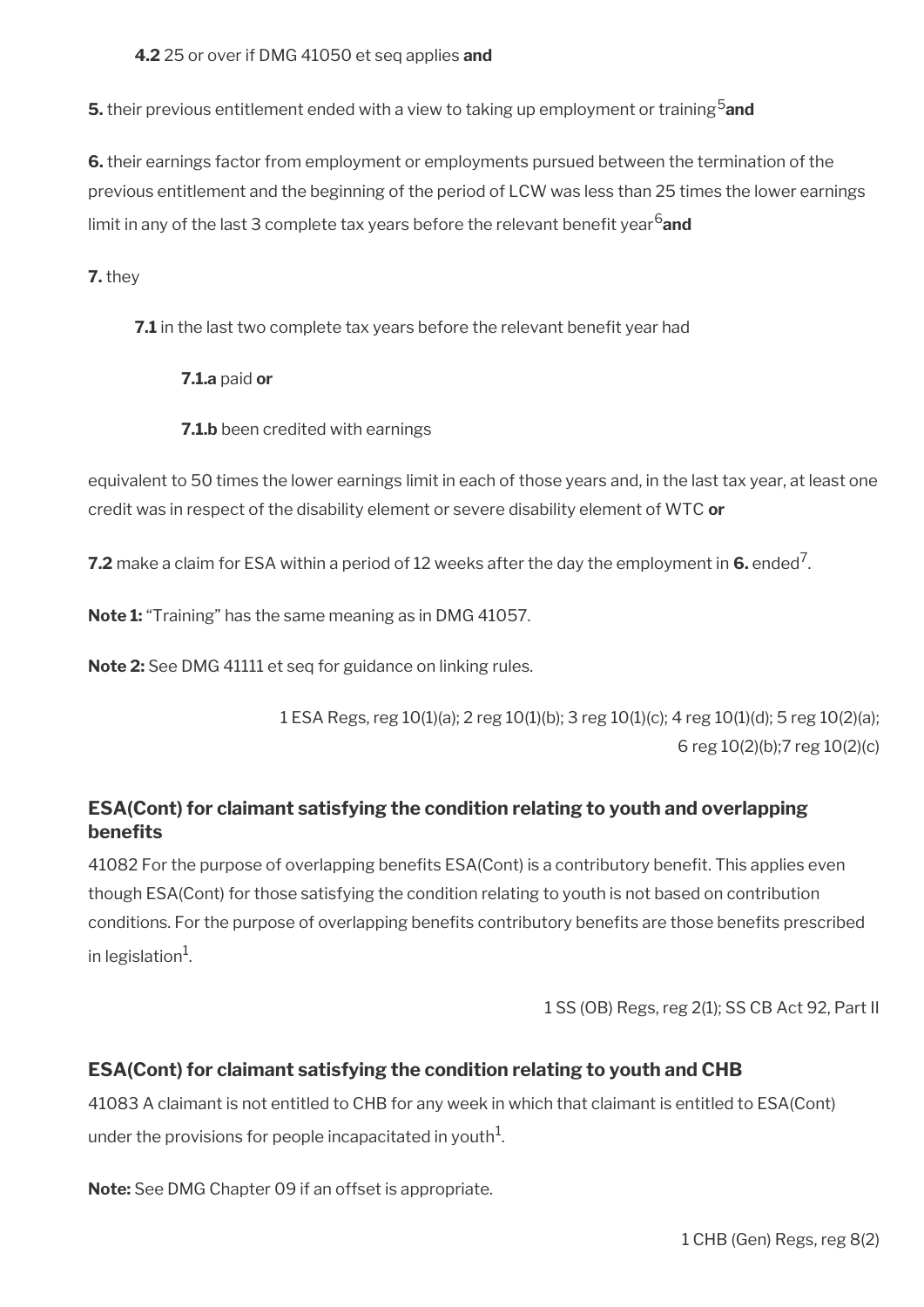## <span id="page-23-0"></span>**Members of Her Majesty's Forces**

41084 Members of HMF $^{\rm 1}$  are not entitled to ESA(Cont) unless they are $^{\rm 2}$  members of

 ${\bf 1}$  any prescribed territorial or reserve force $^3$  not undergoing training or instruction continuously for longer than 72 hours **or** 

**2.** the Royal Irish Regiment who are **not** also serving as members of any regular naval, military or air forces

**2.1** on the F/T permanent staff **or** 

**2.2** serving or undergoing training or instruction continuously for longer than 72 hours.

**Note:** See DMG 41106 et seq for the meaning of member of HMF.

1 ESA Regs, reg 2(1); 2 SS (Conts) Regs, Sch 6; 3 Social Security (Beneft) (Members of Forces) Regs 1975, reg 2

41085 - 41090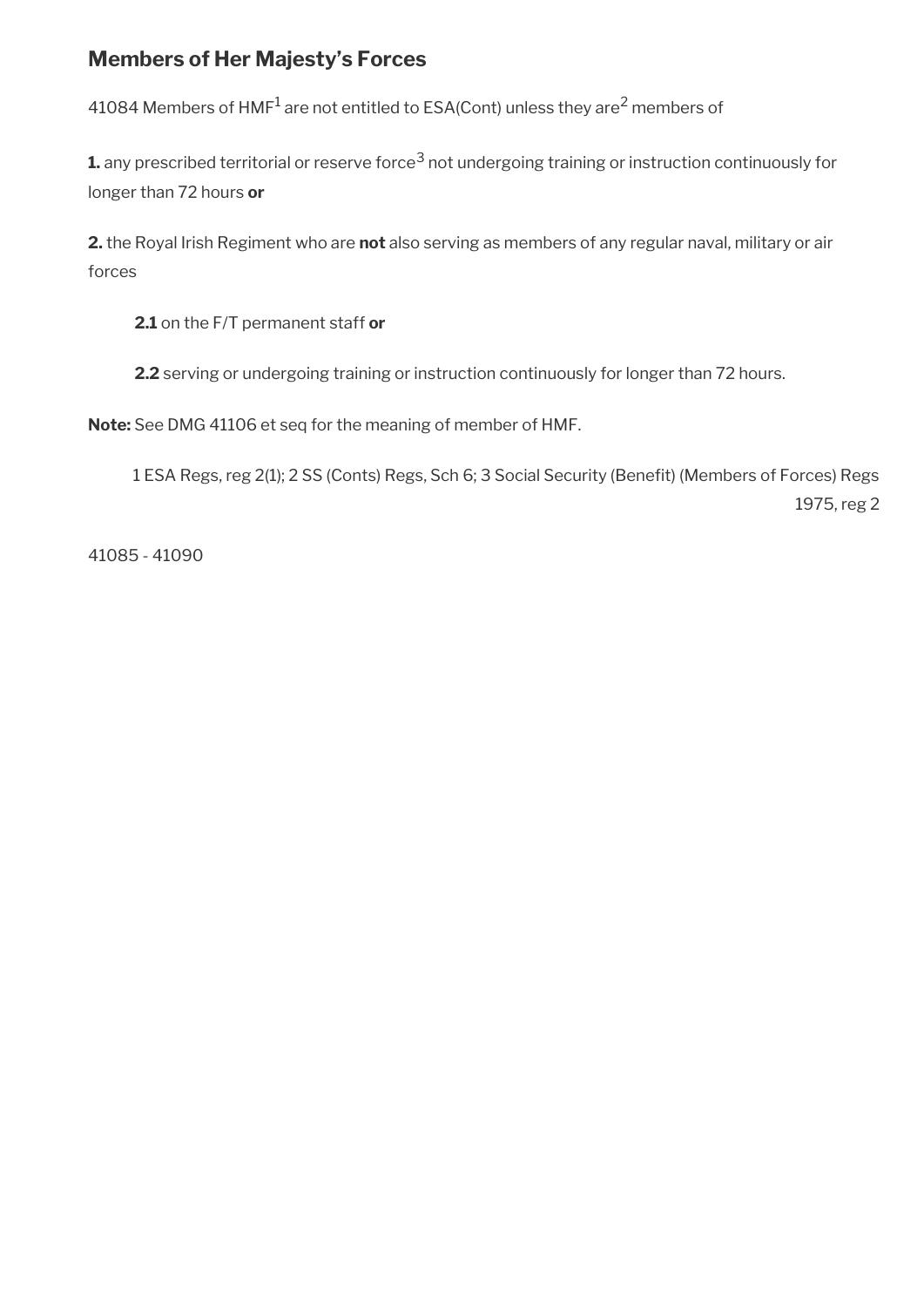# **Additional conditions for ESA(IR) 41091 - 41100**

41091 In addition to the basic conditions (see DMG 41012), to be entitled to ESA(IR) $^{\rm 1}$  a claimant must

**1.** have no income, or an income which does not exceed the applicable amount **and** 

**2.** not have capital, or a prescribed part of capital, which exceeds the prescribed amount **and**

**3.** not be entitled to SPC **and** 

**4.** not have a partner who is entitled to

**4.1** ESA(IR) **or**

**4.2** SPC **or**

**4.3** IS **or**

**4.4** JSA(IB) **and**

**5.** not be in remunerative work (see DMG 41271 et seq) **and** 

**6.** not have a partner who is in remunerative work (see DMG 41301 et seq) **and** 

**7.** not be receiving education (see DMG 41552 et seq).

**Note 1:** See DMG Chapter 44 for guidance on the effect on entitlement to ESA where the claimant is entitled to SSP.

**Note 2:** See DMG Chapter 44 for guidance on the applicable amount, DMG Chapters 48, 49, 50 and 51 for guidance on income and DMG Chapter 52 for guidance on capital.

1 WR Act 07, s 1(2)(b) & Sch 1, Part 2, para 6(1)

41092 - 41100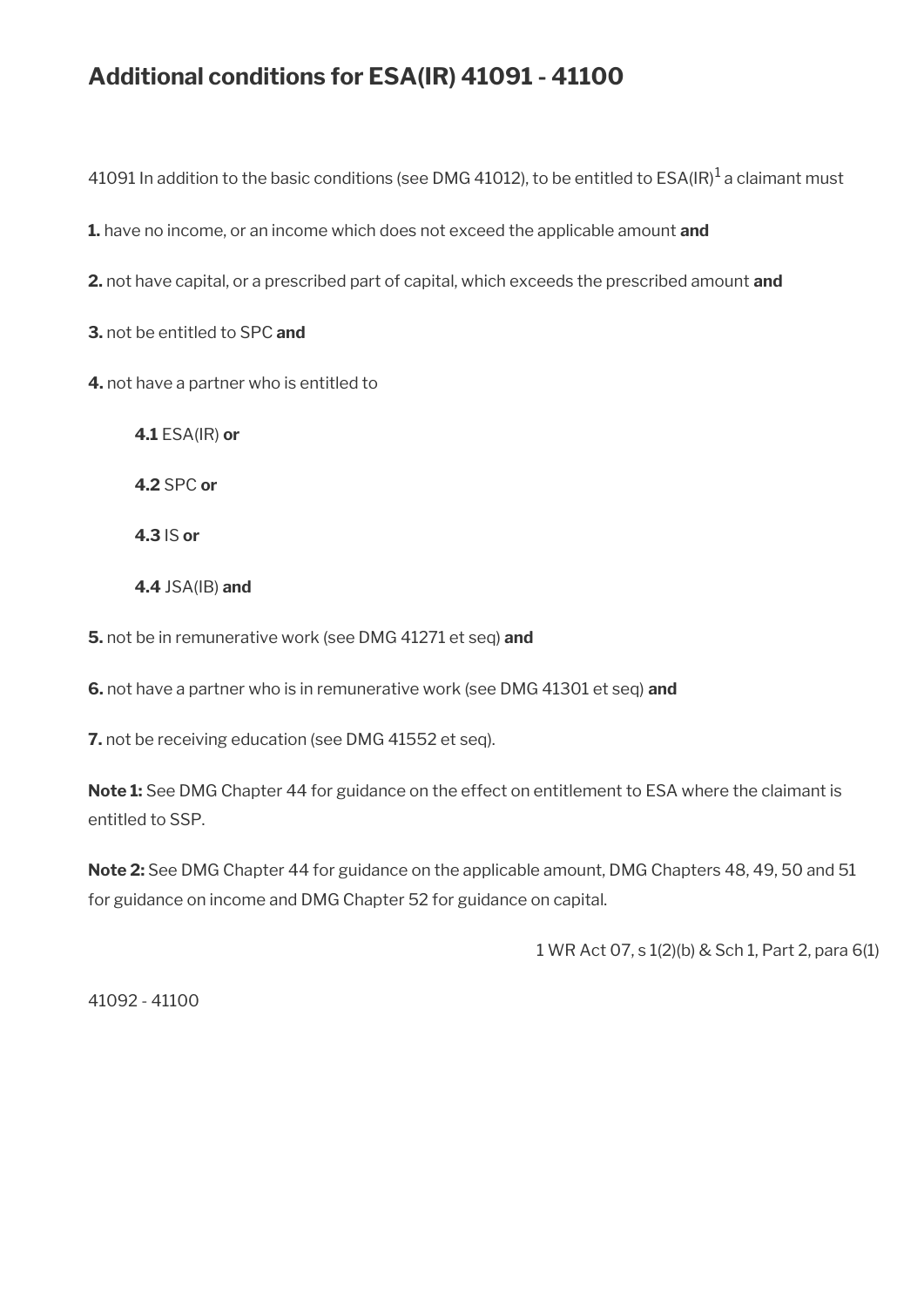# **Waiting days 41101 - 41120**

# **Subpages**

- No entitlement to ESA 41101 41102
- Claimants who do not have to serve waiting days 41103 41120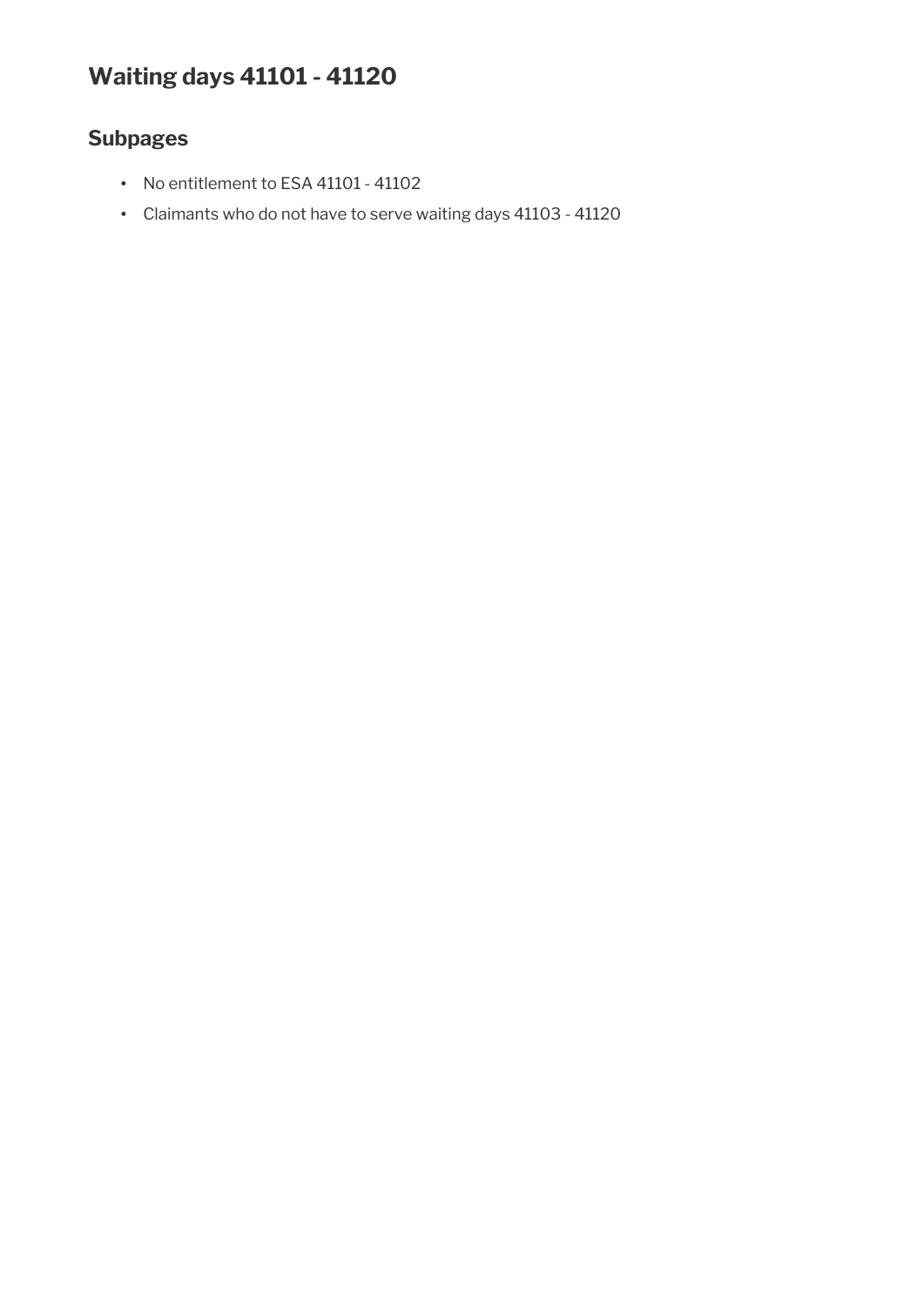# **No entitlement to ESA 41101 - 41102**

41101 A claimant is not entitled to ESA for the first seven days of a PLCW<sup>1</sup>. These seven days are called waiting days.

1 WR Act 07, Sch 2, para 2; ESA Regs, reg 144(1)

41102 However, claimants do not have to serve waiting days where DMG 41103 et seq applies or there is a linking PLCW (see DMG 41111 et seq).

**Note:** See DMG Chapter 42 for guidance on people undergoing certain regular treatment and the effect on waiting days.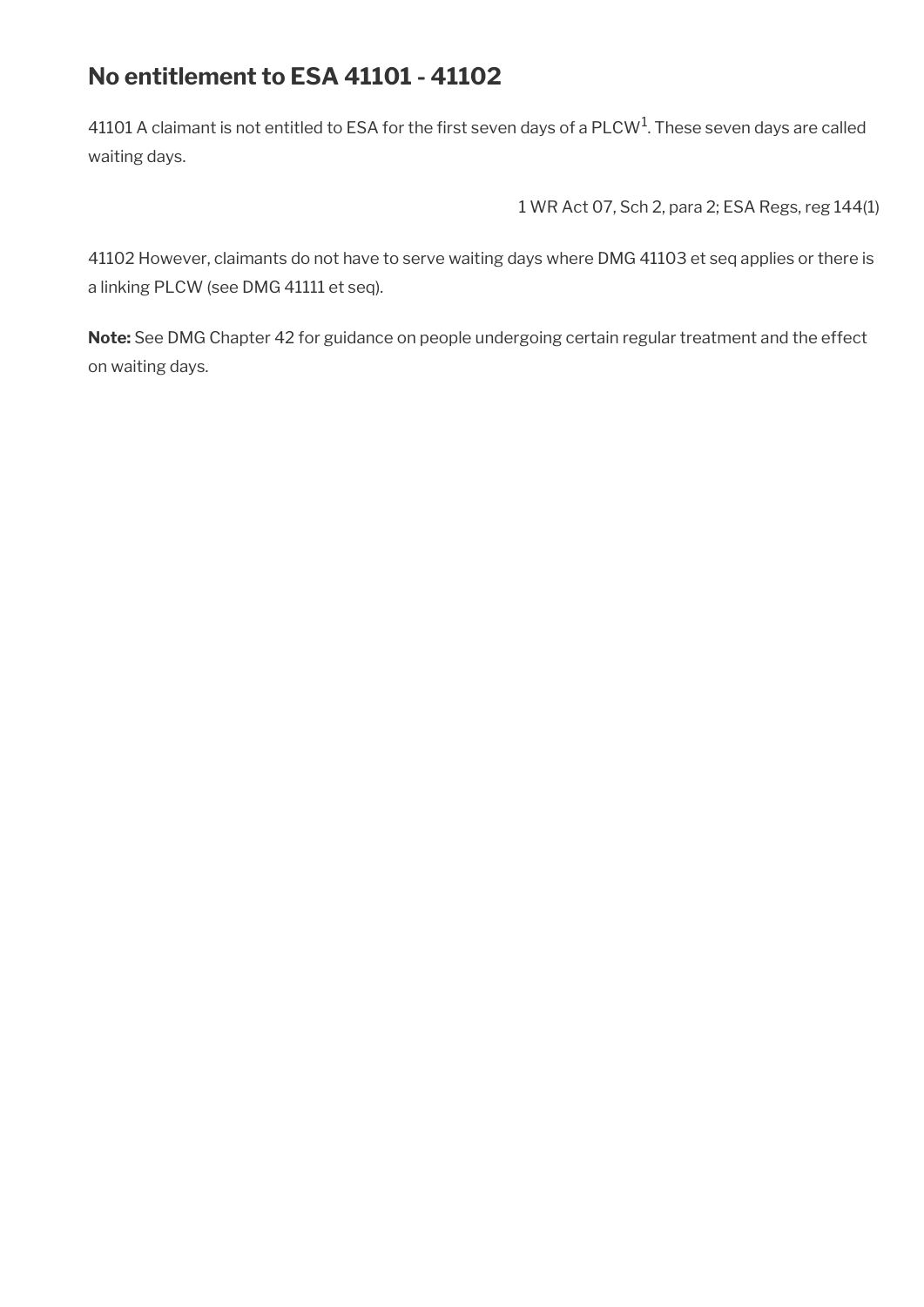# **Claimants who do not have to serve waiting days 41103 - 41120**

[Meaning of terminally ill 4](#page-29-1)1105

[Meaning of member of HMF](#page-29-0) 41106 - 41110

[Linking PLCW](#page-30-0) 41111 - 41120

#### See [DMG Memo 04/20](http://intranet.dwp.gov.uk/page/dmg-memo-0420-esa-coronavirus)

41103 Claimants do not have to serve waiting days $^1$  if

**1.** their entitlement to ESA begins within twelve weeks of the end of their entitlement to

**1.1** IS **or 1.2** SPC **or 1.3** JSA **or 1.4** CA **or 1.5** SSP **or 1.6** MA **or 1.7** IB **or 1.8** SDA **or**

**2.** they are terminally ill<sup>2</sup> (see DMG 41105) and have made

**2.1** a claim expressly for that reason **or**

**2.2** an application for supersession $^3$  or revision $^4$  which contains a statement that they are terminally ill **or**

**3.** they have been discharged from being a member of HMF (see DMG 41106 et seq) and three or more days immediately before that discharge were days of sickness from duty which were recorded by the Secretary of State for Defence<sup>5</sup>or

#### **4.** they claim ESA **and**

**4.1** are a member of a couple **and**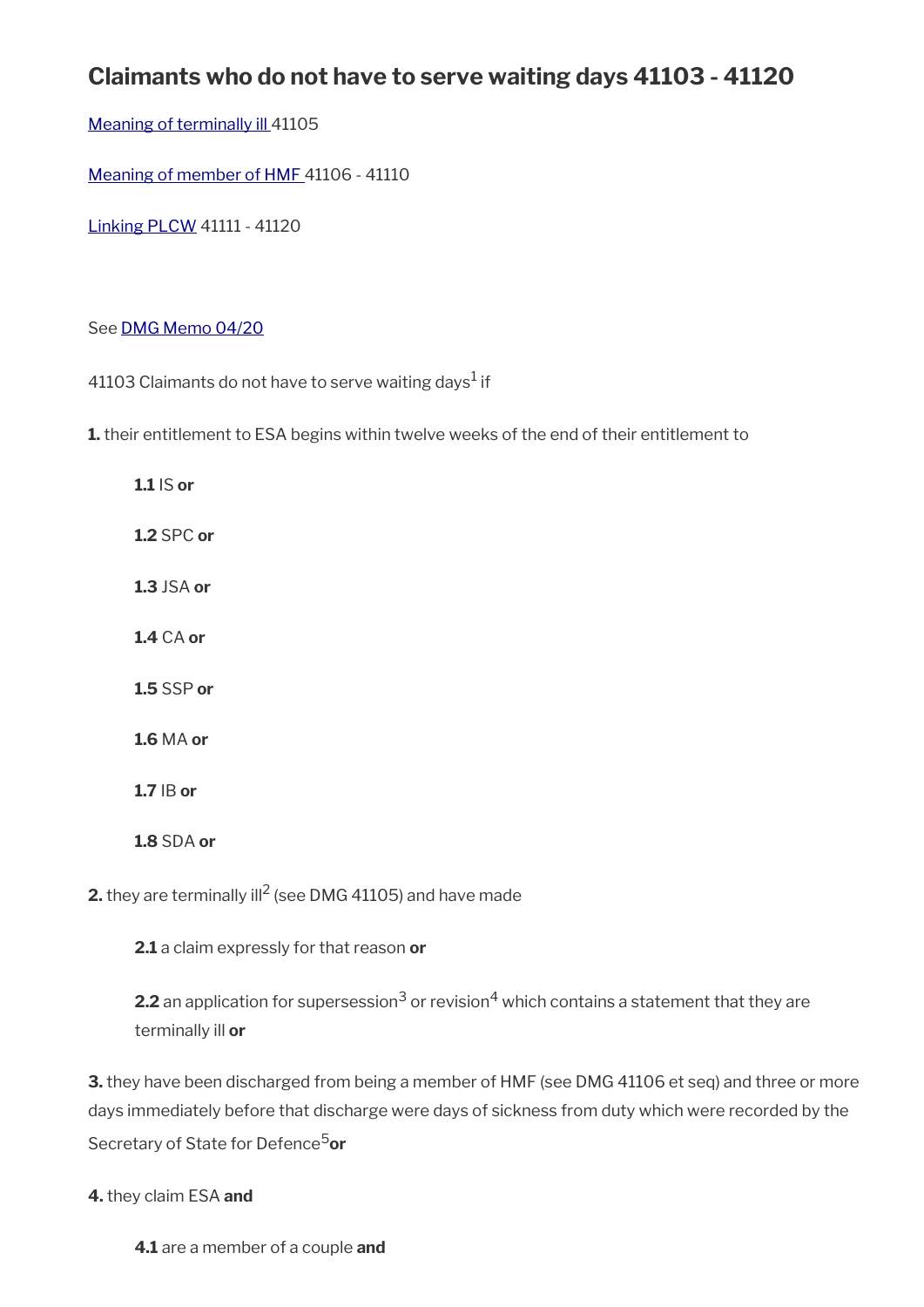**4.2** their partner is entitled to ESA(IR) and has served seven waiting days on that award **and**

**4.3** the DM considers that the claimant is entitled to ESA(IR) **and**

**4.4** their partner's award ends on the date the new claim is made or treated as made<sup>6</sup> **or** 

**5.** they claim ESA **and**

**5.1** an award cannot be made because the claimant or their partner has an existing award of ESA, IS or JSA7**and**

**5.2** the DM ends that award by supersession on the day immediately before the date the award on the new claim takes effect<sup>8</sup>

**6.** they are awarded ESA(Cont) after

**6.1** entitlement has previously terminated because it exceeded the maximum number of days **and**

**6.2** their health condition has deteriorated<sup>9</sup> (see DMG 41856).

1 ESA Regs, reg 144(2)(a); SS CS (D&A) Regs, reg 14A(5); 2 ESA Regs, reg 144(2)(b); 3 SS CS (D&A) Regs, reg 6; 4 reg 3; 5 ESA Regs, reg 144(2)(c); 6 reg 144(2)(d); SS (C&P) Regs, reg 4I(2); 7 SS CS (D&A) Regs, reg 14A(1); 8 reg 14A(2) & (3); 9 ESA Regs, reg 144(2)(e)

#### **Example 1**

Dolores was entitled to IS until Sunday 26.10.14. She then claims and satisfes the main conditions to be entitled to ESA from and including Monday 19.1.15. Dolores has to serve three waiting days and is not entitled to ESA for the period from Monday 19.1.15 to Sunday 25.1.15. To be within twelve weeks of her entitlement to IS coming to an end, Dolores would have had to have claimed ESA and satisfed the main entitlement conditions on Sunday 18.1.15.

#### **Example 2**

Fred is entitled to ESA(IR) for himself and his wife Jo. She is expecting their frst child, and her GP tells her that she has serious pregnancy complications and should bed rest. Jo claims ESA, and the DM awards her ESA(IR) after ending Fred's entitlement from the date of her claim. Jo is treated as having LCWRA, and does not have to serve waiting days before her ESA award begins.

41104 DMs should note that entitlement to ESA can exist even though nothing is payable. An example of when this may happen is where people are entitled to ESA(Cont) only but they have a pension payment that exceeds the allowable limit so no ESA(Cont) is payable.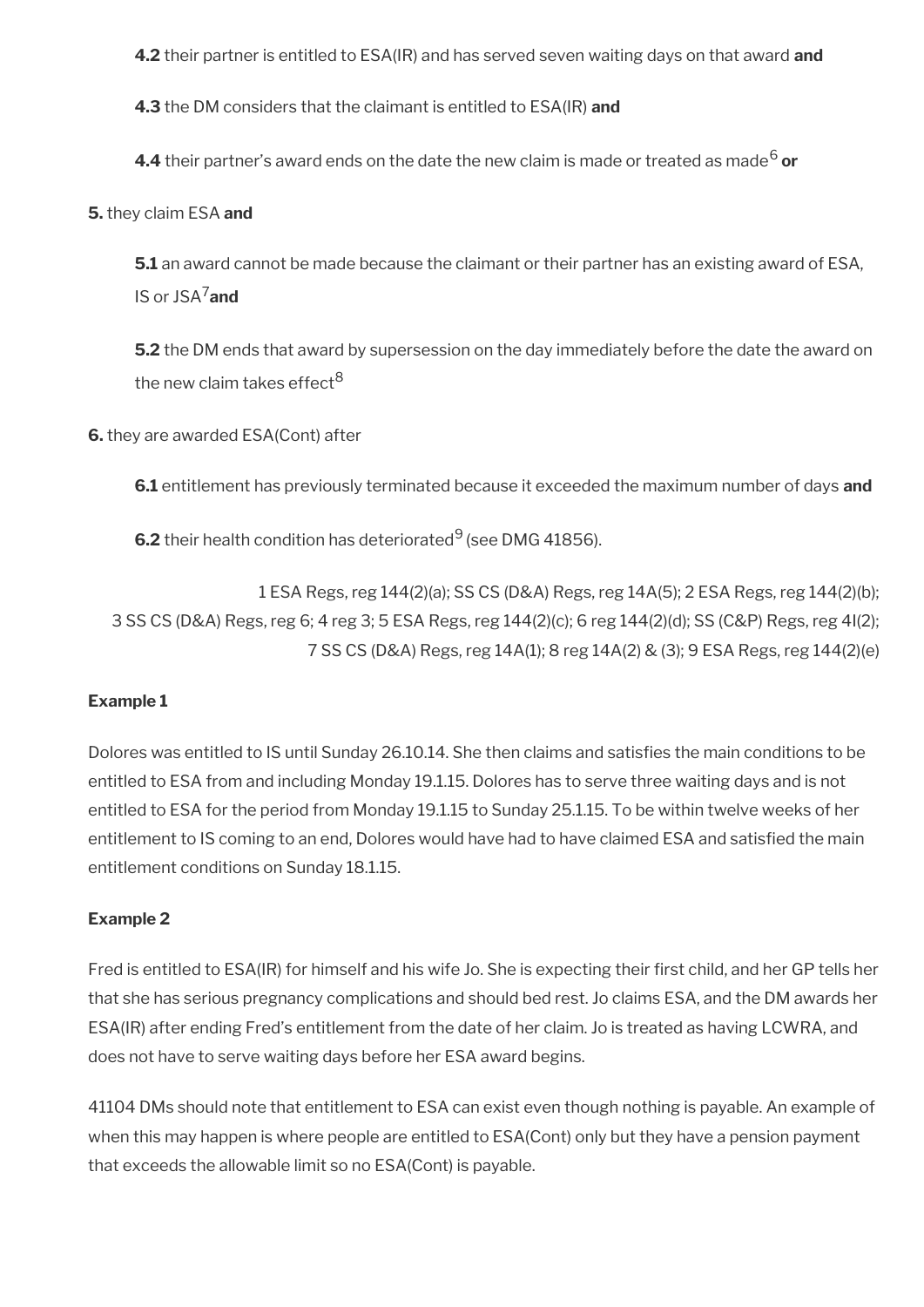## <span id="page-29-1"></span>**Meaning of terminally ill**

41105 [<mark>See Memo DMG 06-22]</mark> For the purposes of DMG 41103 **2.** people are terminally ill<sup>1</sup> if

**1.** they are suffering from a progressive disease **and**

**2.** their death in consequence of that disease can reasonably be expected within six months.

1 ESA Regs, reg 2(1)

## <span id="page-29-0"></span>**Meaning of member of HMF**

41106 A member of  $HMF^1$  is a person

**1.** over 16 years old **and**

**2.** who gives full-pay service (see DMG 41109) as a member of certain named establishments or organizations $^2$  (see DMG 41107).

1 ESA Regs, reg 2(1); 2 Sch 1, Part 1

41107 For the purposes of DMG 41106 **2.** a member of certain named establishments or organizations means $^1$  any member of the

**1.** regular naval, military or air forces of the Crown

**2.** Royal Fleet Reserve

**3.** Royal Naval Reserve

**4.** Royal Marines Reserve

**5.** Army Reserve

**6.** Territorial Army

**7.** Royal Air Force Reserve

**8.** Royal Auxiliary Air Force

**9.** Royal Irish Regiment.

1 ESA Regs, Sch 1, Part 1

41108 However, a person who is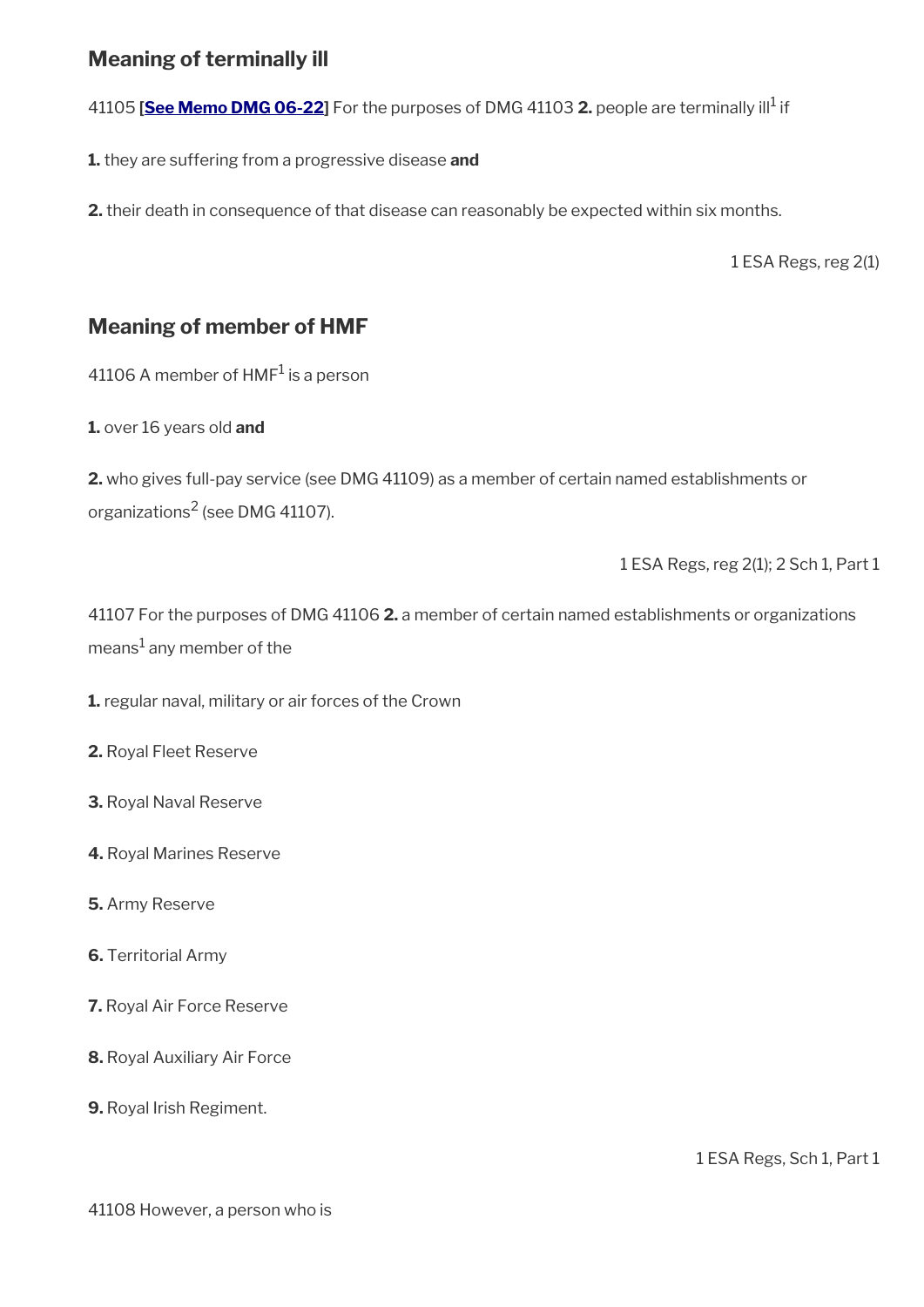**1.** recruited locally overseas in certain circumstances<sup>1</sup>or

**2.** a deserter2**or** 

**3.** a person to whom DMG 41084 **1.** or **2.** applies<sup>3</sup>

is not a member of HMF.

1 ESA Regs, Sch 1, Part 2; 2 reg 2(1); 3 Social Security (Beneft) (Members of Forces) Regs 1975, reg 2

### **Meaning of full-pay service**

41109 A member of the armed forces is giving full-pay service if normal salary continues to be paid from

**1.** a civilian employer **or** 

**2.** one of the branches of the armed forces.

41110 A person on unpaid leave or less than normal salary is not giving full-pay service.

## <span id="page-30-0"></span>**Linking PLCW**

41111 Claimants do not have to serve waiting days if there is a linking PLCW. There is a linking PLCW when a PLCW is separated from another such period by not more than 12 weeks $^{\mathrm{1}}$ .

**Note:** A period of NI Credits only is not a PLCW. See also DMG 41841.

1 ESA Regs, reg 145(1)

41112 - 41120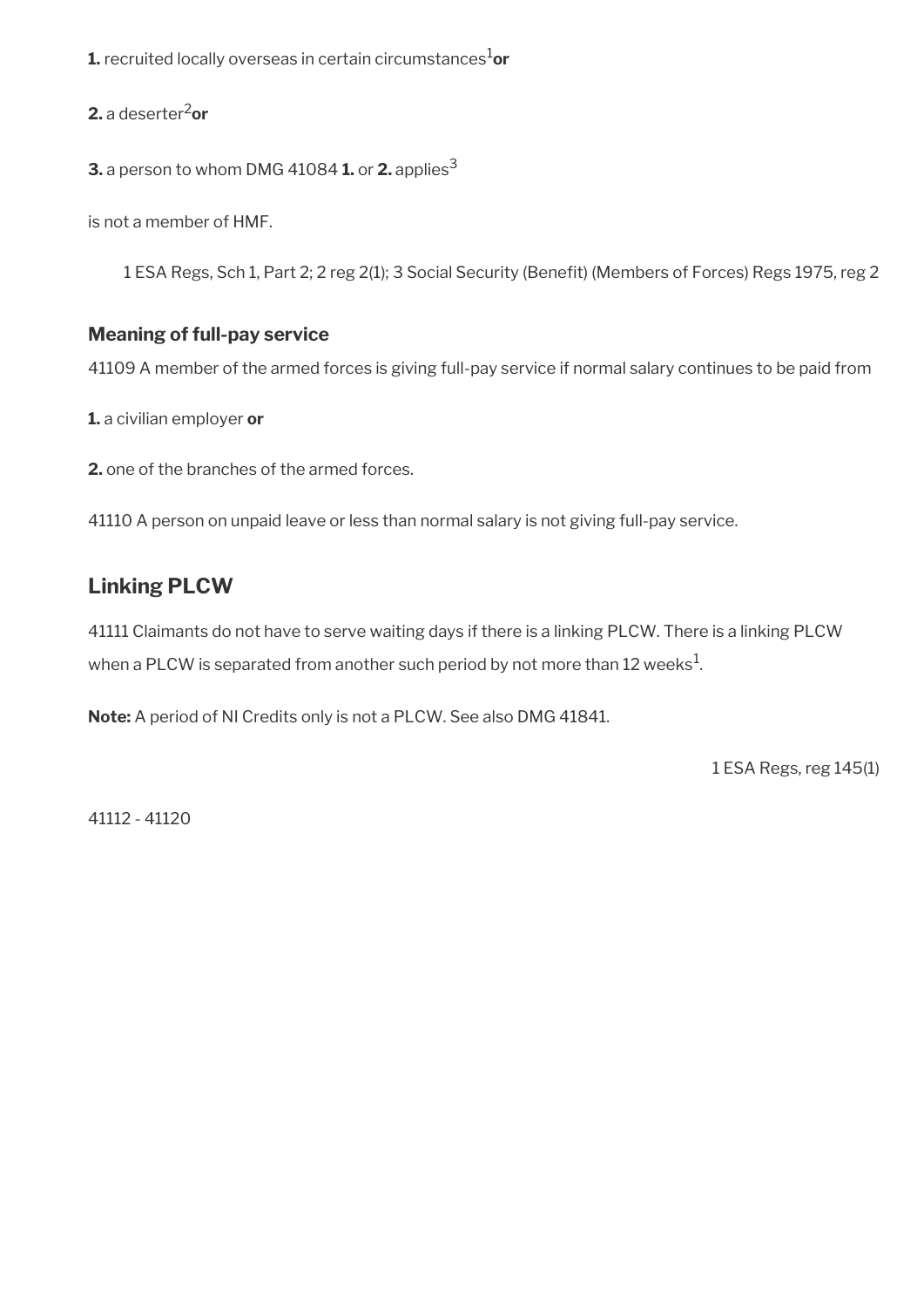# **Effect of work - claimant 41121 - 41300**

# **Subpages**

- Introduction 41121 41140
- Exceptions to the general rule 41141 41185
- Exempt work 41186 41270
- Remunerative work 41271 41300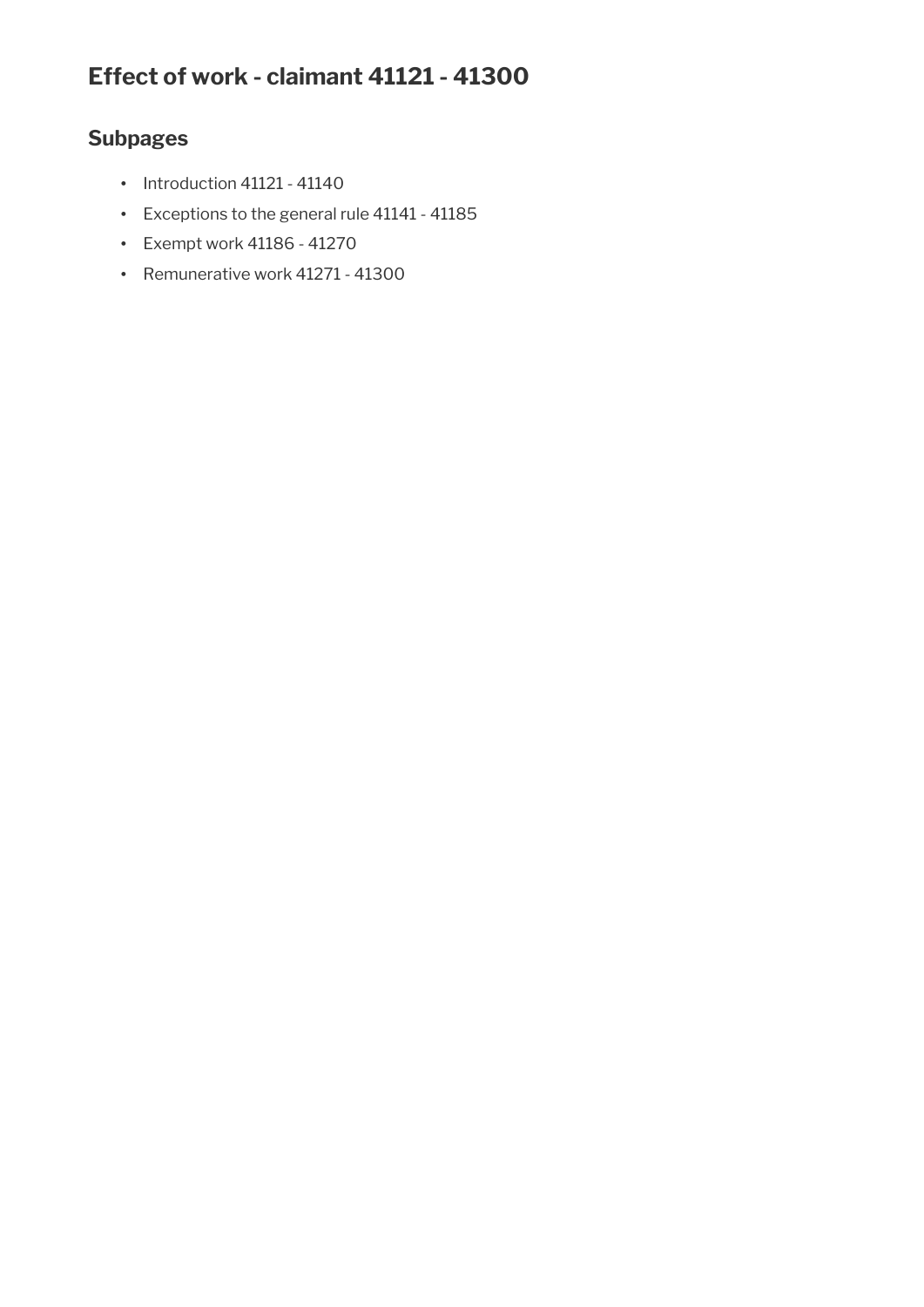# **Introduction 41121 - 41140**

[The general rule](#page-32-0) 41122 - 41130

[Defnitions](#page-33-0) 41131 - 41140

41121 This part gives guidance on entitlement to ESA when a claimant works. Guidance on entitlement to ESA(IR) when a claimant's partner works is at DMG 41301 et seq. What the DM has to consider depends on whether the claimant is entitled to

**1.** ESA(Cont) **or**

**2.** ESA(IR).

### <span id="page-32-0"></span>**The general rule**

41122 Unless DMG 41141 et seq applies, a claimant is treated as not entitled to ESA in any week in which they work $^1$  (the "general rule") .

1 ESA Regs, reg 40(1)

#### **Remunerative work exclusion**

41123 In addition, a claimant who works is not entitled to ESA(IR) if the remunerative work exclusion applies $^1$  (see DMG 41272 et seq). A claimant who is in remunerative work will usually be in work under the general rule, and therefore not entitled to ESA(IR) because of the general rule. Where the general rule applies, the DM need not consider the remunerative work exclusion.

1 WR Act 07, Sch 1, Part 2, para 6(1)(e)

#### **Example**

Moira is entitled to ESA(IR). She starts work in a shop. She works 20 hours a week and earns more than £20. The DM decides that Moira's work is not PWK and does not come within any of the other exceptions to the general rule (see DMG 41141 et seq). The DM therefore decides that the general rule applies and Moira is treated as not entitled to ESA(IR) for the weeks she works in the shop.

41124 DMs should note that a claimant may not be working under the general rule, but may still be treated as not entitled to ESA(IR) because of the remunerative work exclusion, for example where they are treated as being in remunerative work. See DMG 41276 for further guidance.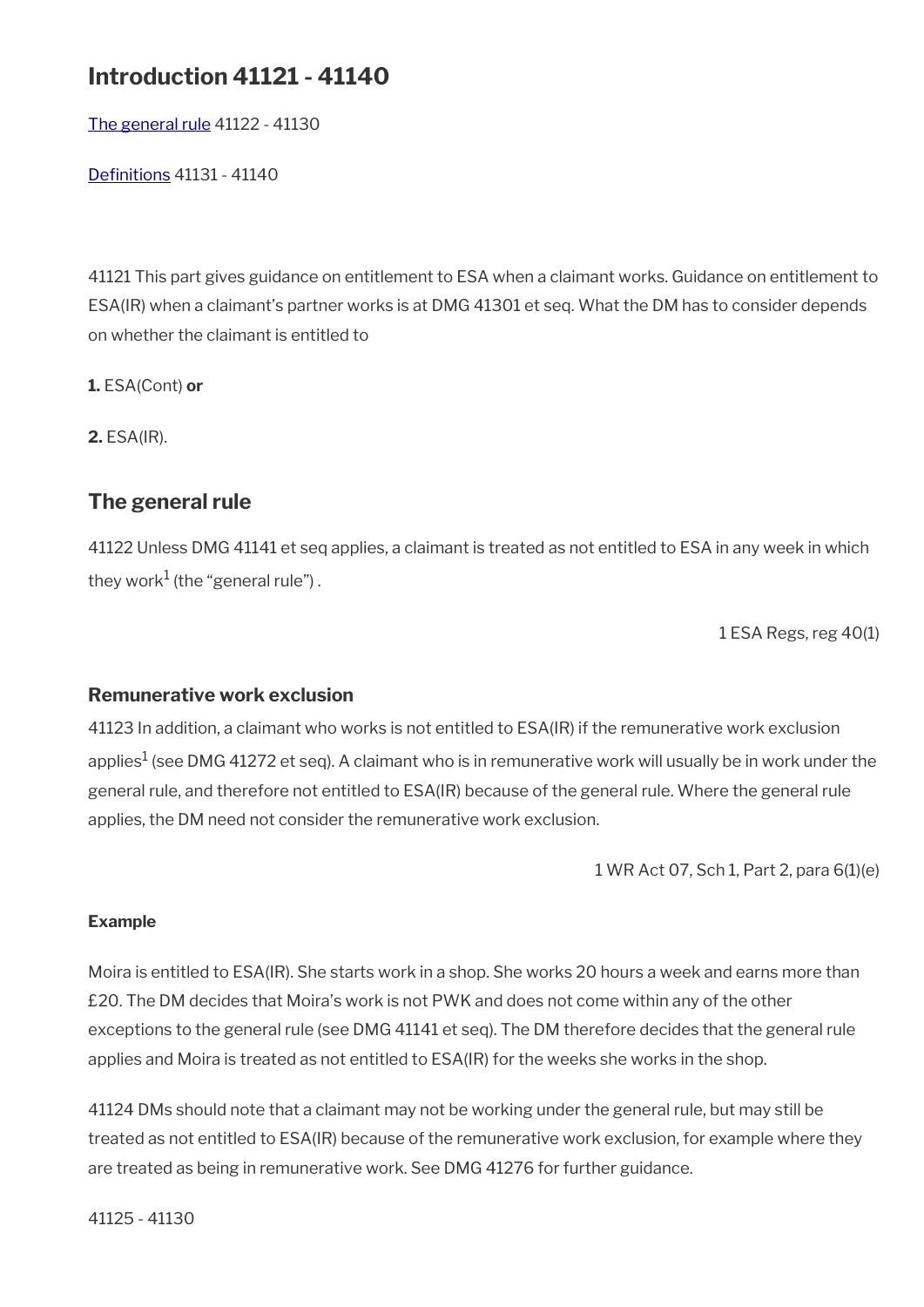## <span id="page-33-0"></span>**Definitions**

### **Meaning of Week**

41131 Week, for the purposes of a claimant who works, is a week in respect of which a claimant is entitled to  $\mathsf{ESA}^1$ .

 $\mathsf{Note:}\ \mathsf{DMs}$  should not confuse this definition with the general definition of week $^2$ .

1 ESA Regs, reg 40(7); 2 reg 2(1)

#### **Meaning of work**

41132 Work is any work which a claimant does, whether or not it is undertaken in expectation of payment<sup>1</sup>.

**Note:** DMs should not confuse this defnition with the defnition of remunerative work (see DMG 41271 et seq).

1 ESA Regs, reg 40(7)

#### **Meaning of work as a councillor**

41133 Work as a councillor includes work as a member of specified bodies $^1$  of which a claimant is a member by reason of being a councillor $^2$  (see DMG 41153).

1 Local Authority Act 72, s 177(1);Local Government (Scotland) Act 73, s 49(1) & (1A); 2 ESA Regs, reg 40(7)

#### **Meaning of relative**

41134 A relative is a close relative, grand-parent, grand-child, uncle, aunt, nephew or niece $^1\!$ 

1 ESA Regs, reg 2(1)

#### **Meaning of close relative**

41135 A close relative is<sup>1</sup>

**1.** a parent, parent-in-law, son, son-in-law, daughter, daughter-in-law, step-parent, step-son, step-son-inlaw, step-daughter, step-daughter-in-law, brother, brother-in-law, sister, sister-in-law **and** 

**2.** similar relationships arising through civil partnerships $^2$ .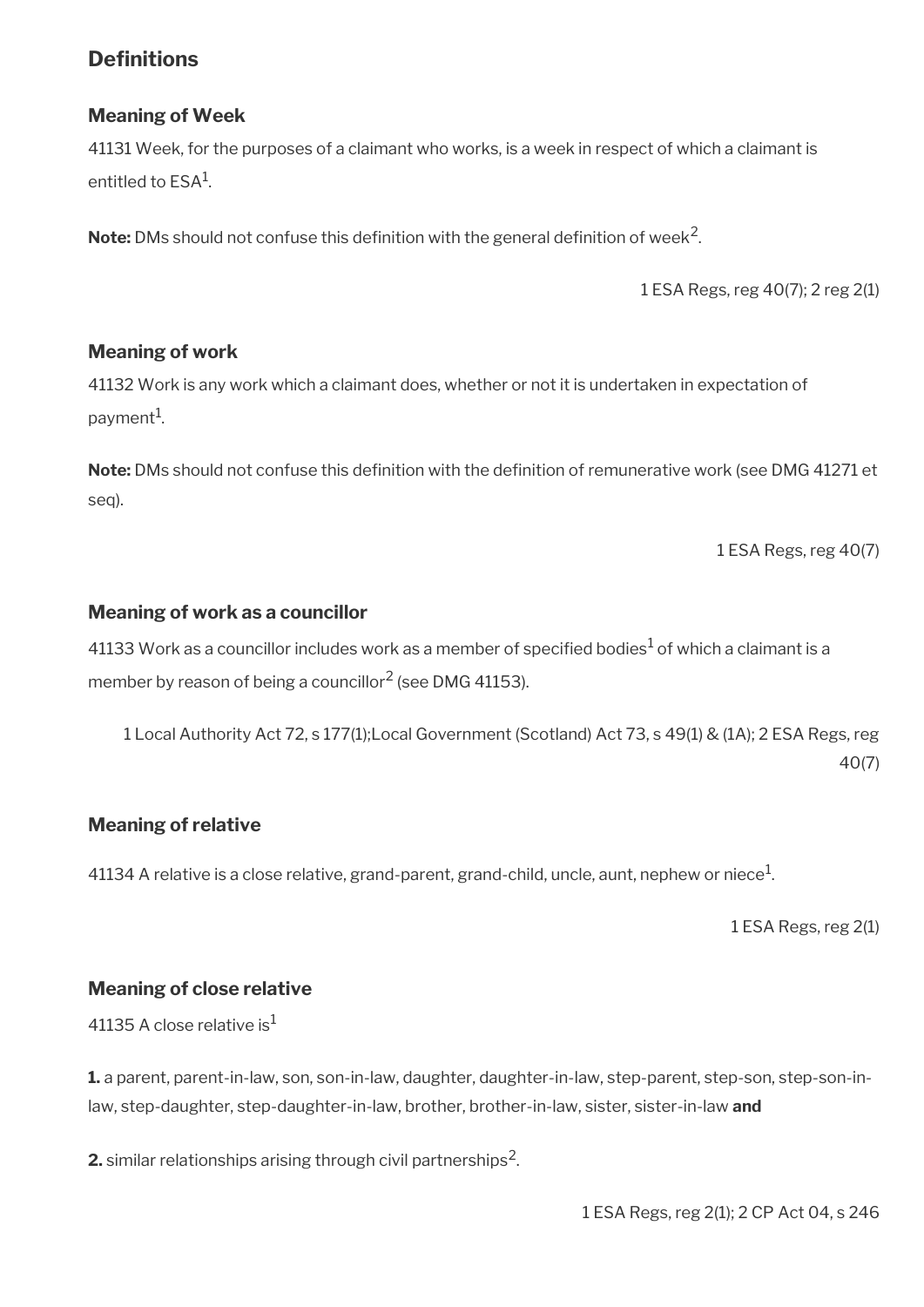41136 "Brother" and "sister" includes half-brother and half-sister. A child who is adopted becomes a child of the adoptive parents and the brother or sister of any other child of those parents. The adopted child stops being the child of, or the brother or sister of any children of, the natural parents. Whether an adopted person is a close relative of another person depends on the **legal relationship** not the blood relationship $^{\rm 1}$ .

1 R(SB) 22/87

41137 - 41140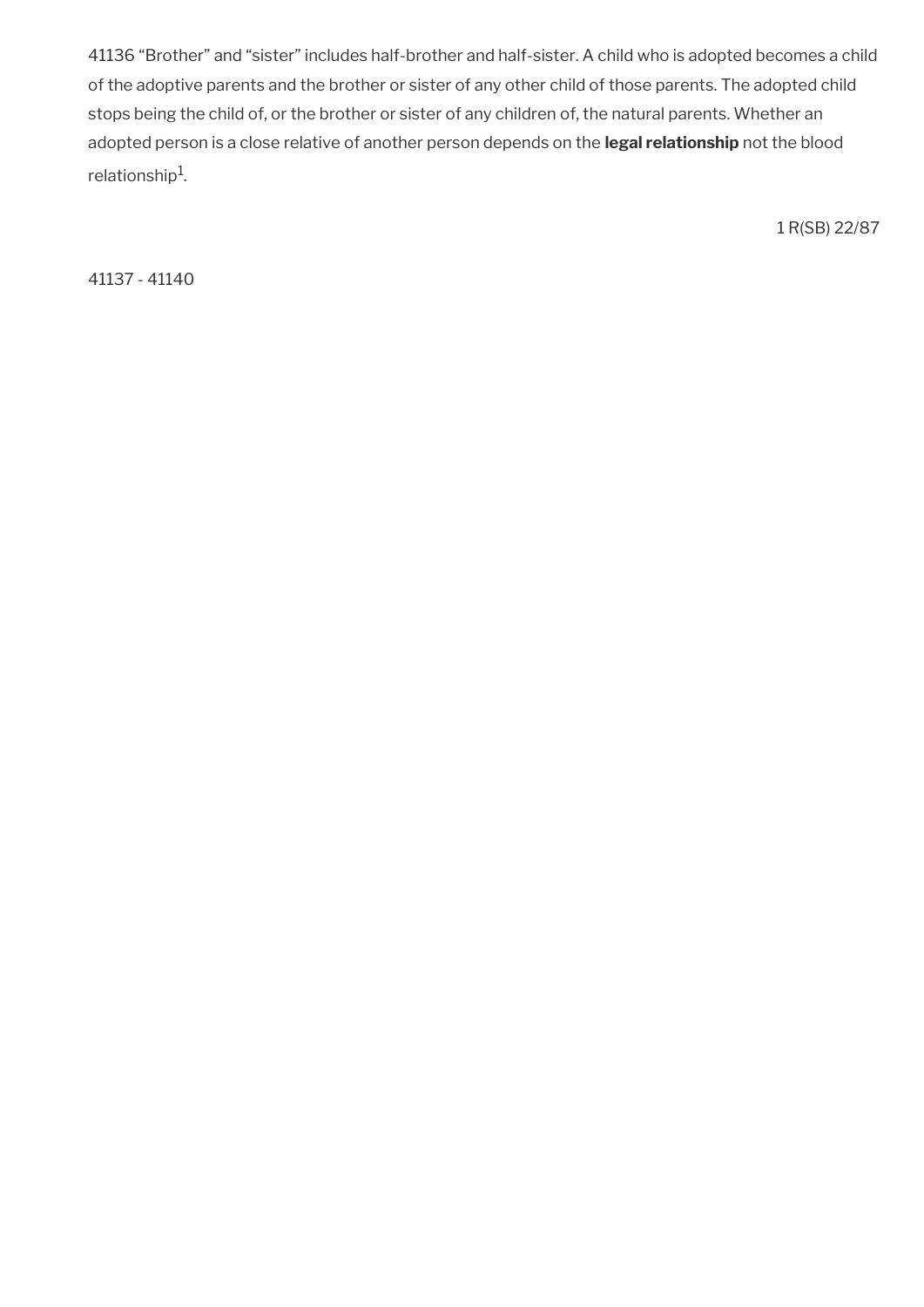# **Exceptions to the general rule 41141 - 41185**

[Work](#page-35-0) 41141 - 41150

[Claimants who do certain categories of work](#page-36-0) 41151 - 41175

[Claimants receiving certain regular treatment](#page-39-0) 41176 - 41177

Work in the first or last week of LCW 41178 - 41185

41141 DMG 41122 gives guidance on the general rule that a claimant is treated as not entitled to ESA in any week in which they work $^{\rm 1}$ .

1 ESA Regs, reg 40(1)

41142 However, there are exceptions to the general rule. These exceptions are claimants who

 ${\bf 1}$ . do certain categories of work $^1$  (see DMG 41151 et seq)

**2.** are receiving certain regular treatment $^2$  (see DMG 41176 - 41177)

**3.** do work in the first or last week of LCW<sup>3</sup> (see DMG 41178 - 41180).

1 ESA Regs, reg 40(2); 2 reg 40(3); 3 reg 40(4)

41143 A claimant who is treated as not entitled to ESA in any week in which they work may be treated as not having LCW $^1$  (see DMG Chapter 42). DMs should note that this does not apply where the claimant remains entitled to ESA(Cont), but is treated as being in remunerative work for ESA(IR)<sup>2</sup>.

1 ESA Regs, reg 44(1); 2 reg 44(2)

## <span id="page-35-0"></span>**Work**

 $41144$  Work $^{\rm 1}$  has the meaning in DMG 41132. It is not employment and there does not have to be a legal contractual relationship.

1 ESA Regs, reg 40(7)

#### **Example**

A publican hires James to conduct two quiz nights per week and expects to pay him for doing this. There is no written contract and James does not usually accept payment when it is offered by the publican. This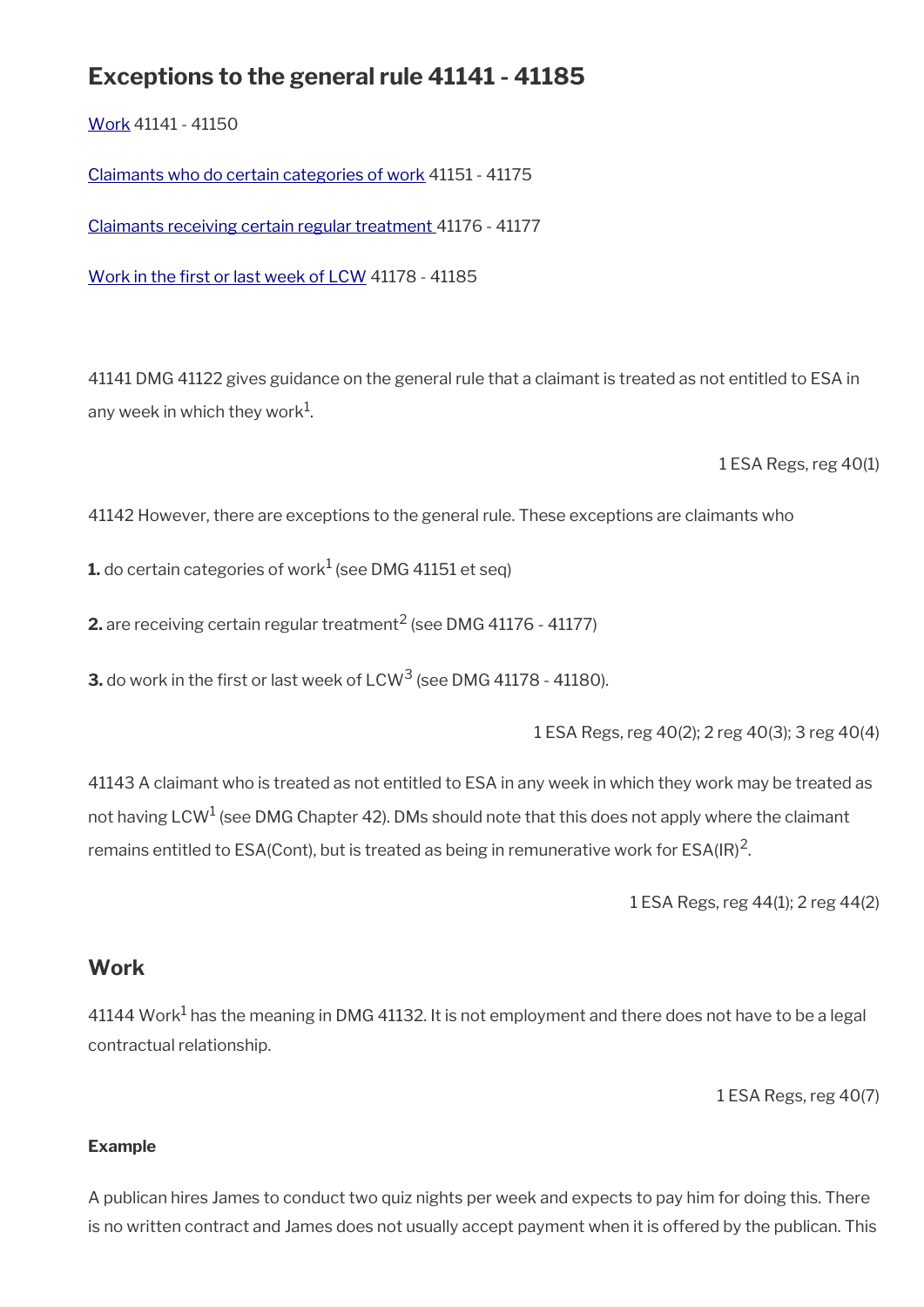is work not a hobby because it is done for the commercial enterprise of the publican and James feels morally obliged to the publican to fulfl his agreement with him.

41145 Negligible work is considered under a general principle that the law is not concerned with trivialities. This principle is called "de minimis". Negligible amounts of work can be disregarded before the specific rules are applied so that the claimant is not regarded as working on the day or days in question.

41146 Whether work on part of a day is negligible depends on its proportion to the normal working hours, the type of work and the effort required in relation to full normal duties $^1$ . When deciding if work is "de minimis", the DM should consider the relevant case law.

1 R(S) 2/61

41147 The question of negligible work can arise in self-employment when a sick person can still attend to some aspects of a business. Work cannot be considered negligible if it contributes materially to the running of the business or involves a significant amount of supervisory or administrative work. For example if the person occasionally does small jobs such as signing cheques, the contribution to the business can be disregarded as negligible $^1\!\!$ 

> 1 R(S) 5/51; R(S) 13/52; R(S) 24/52; R(S) 34/52; R(S) 37/52; R(S) 8/55; R(S) 2/61; R(S) 2/74; R(S) 10/79

### **Community service**

41148 Community service should not be regarded as work. Courts will take account of a person's limited capability and the type and extent of activities prescribed by the court should be appropriate to the limited capability.

41149 - 41150

### **Claimants who do certain categories of work**

41151 The general rule in DMG 41122 does not apply to a claimant who

**1.** works as a councillor $\frac{1}{\alpha}$ 

**2.** undertakes duties on not more than one full day or two half-days a week as<sup>2</sup> a member of the FtT who is eligible for appointment under specifed legislation3 **or**

**3.** undertakes domestic tasks in their own home or takes care of a relative<sup>4</sup> or

**4.** undertakes duties in caring for another person who is accommodated with them under arrangements for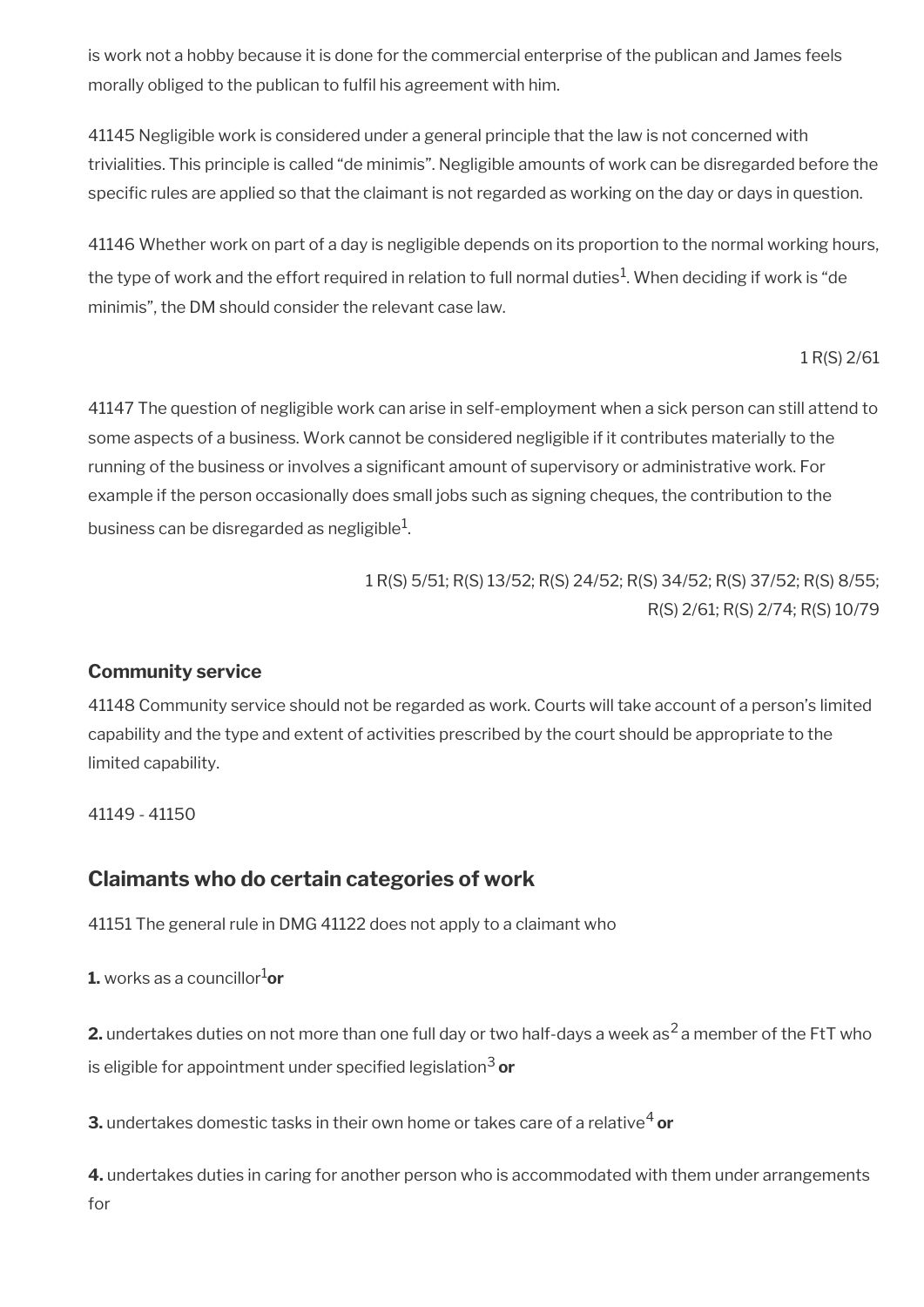**4.1** fostering **or**

**4.2** providing respite care

and they receive payment for doing so<sup>5</sup>or

**5.** undertakes duties in caring for another person who is provided with continuing care by a LA in Scotland, and they receive payment for doing so<sup>6</sup>or

**6.** undertakes any activity during an emergency to

**6.1** protect another person **or**

**6.2** prevent serious damage to property or livestock<sup>7</sup>or

**7.** does work which is exempt work<sup>8</sup> (see DMG 41186 et seq).

1 ESA Regs, reg 40(2)(a); 2 reg 40(2)(b); 3 The Qualifcations for Appointment of Members to the First-tier Tribunal and Upper Tribunal Order 2008; 4 ESA Regs, reg 40(2)(c); 5 reg 40(2)(d) & Sch 8, para 28 & 29; 6 reg 40(2)(da); Children (Scotland) Act 95, s 26A: 7 reg 40(2)(e); 8 reg 40(2)(f) & reg 45

### **Work as a councillor**

41152 Work as a councillor has the meaning $^1$  in DMG 41133.

1 ESA Regs, reg 40(7)

41153 A councillor $^1$  is

**1.** in England and Wales a member of

**1.1** a London borough council **or** 

**1.2** a county council **or** 

**1.3** a district council **or** 

**1.4** a parish or community council **or** 

**1.5** the Common Council of the City of London **or**

**1.6** the Council of the Isles of Scilly **or**

**2.** in Scotland a member of a council for a local government area $^2$ .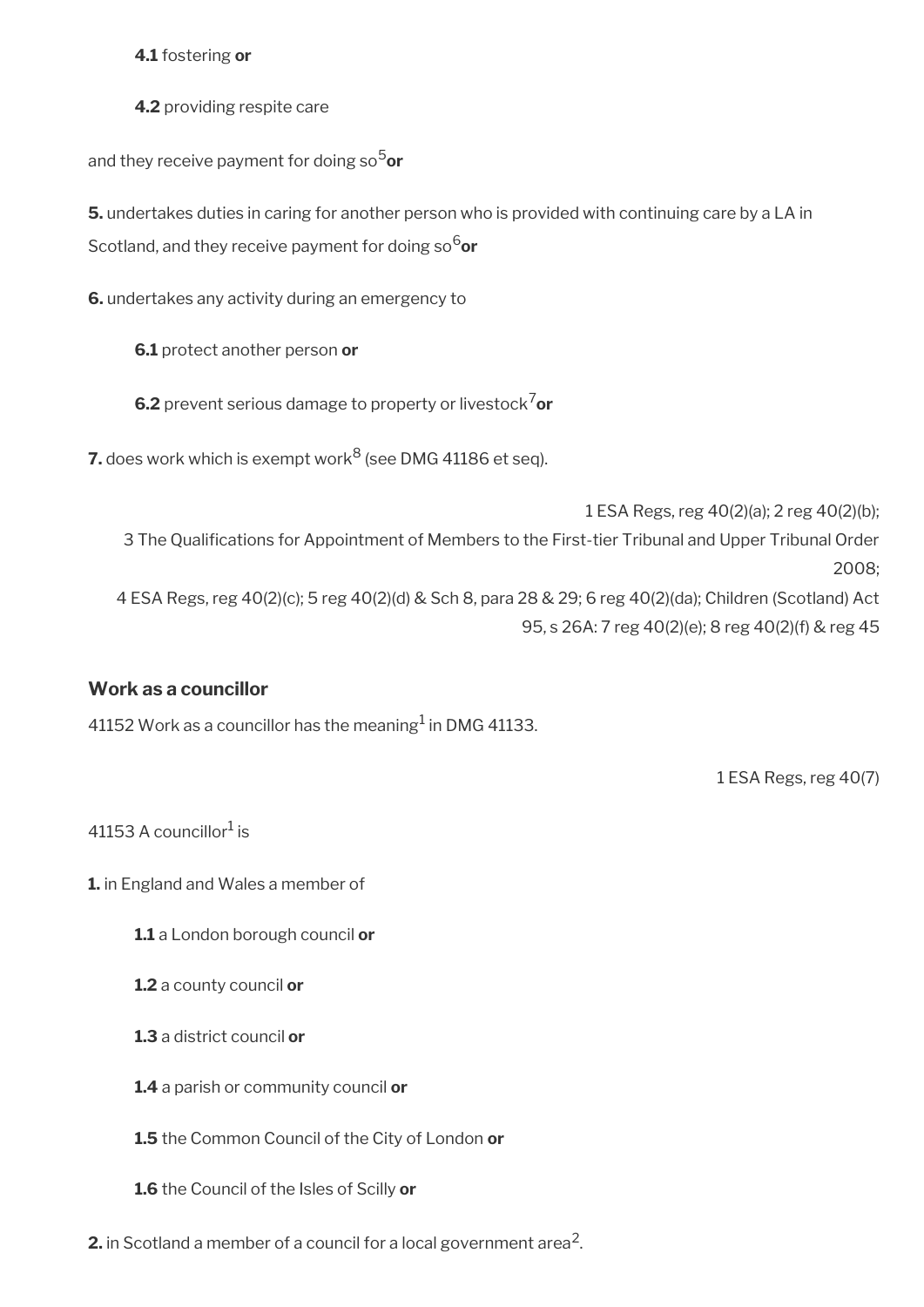41154 Guidance on the effect of councillors' allowances for

**1.** ESA(Cont) is in DMG Chapter 44 **and**

**2.** ESA(IR) is in DMG Chapter 49.

### **Member of the FtT**

41155 A claimant who is a member of the FtT who is eligible for appointment under specified legislation<sup>1</sup> (see DMG Chapter 06 for further guidance) will be exempt from the general rule only when they undertake duties on not more than one full day or two half-days a week $^2$ . If a claimant undertakes such duties for a longer period, they will be treated as not entitled to ESA.

1 The Qualifcations for Appointment of Members to the First-tier Tribunal and Upper Tribunal Order 2008; 2 ESA Regs, reg 40(2)(b)

### **Domestic tasks and care of a relative**

41156 To be exempt from the general rule, domestic tasks must be carried out in the claimant's own home. Domestic tasks is not defined but means "of the home, household or family affairs". Examples of domestic tasks are preparing and cooking food, shopping, cleaning, washing clothes or dishes, making beds.

41157 In addition to taking place in the claimant's own home a domestic task must relate to the claimant's home, household or family affairs. Personal care such as attending to bodily functions or supervision or education of children, are domestic tasks if carried out for a member of the family (including a close relative). If carried out for others the tasks do not relate to the home, household or family affairs. This includes providing accommodation and food to students<sup>1</sup> and other activities carried out in the claimant's home, such as child minding other than of relatives, or tuition.

1 R(IB) 1/03

41158 Although child minding may include some tasks which could be said to be domestic, the activity as a whole does not relate to the home, household or family affairs.

41159 Care means to provide for or look after and should be interpreted broadly. It includes personal care, such as bodily functions but can also include domestic tasks such as cooking, shopping, cleaning and supervision of children.

41160 - 41164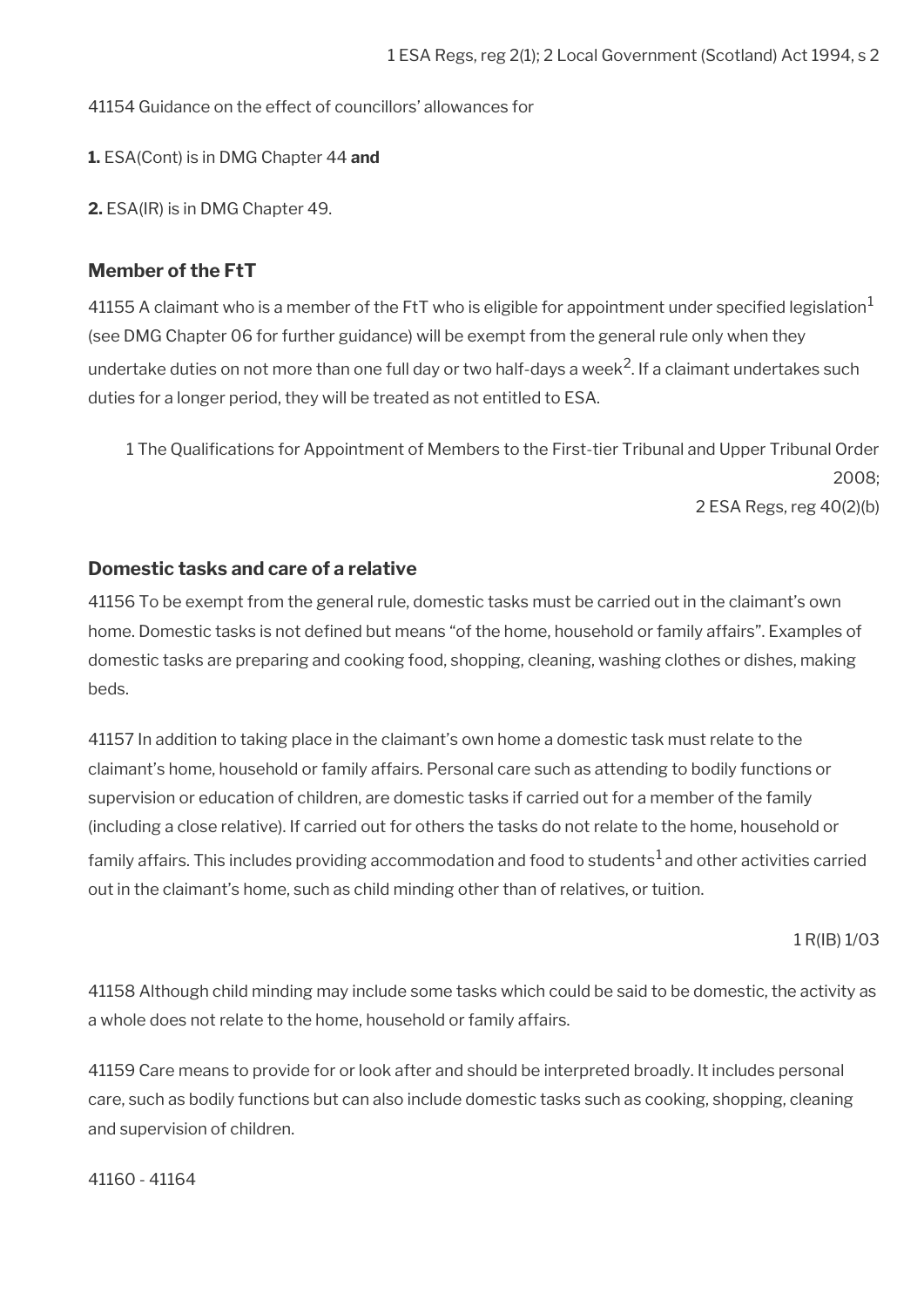### **Caring for another person**

41165 Caring for other people's children or adults comes within the definition of work $^1$  (see DMG 41132). However, claimants undertaking such caring are exempt from the general rule in DMG 41122 $^2$ .

1 ESA Regs, reg 40(7); 2 reg 40(2)(d) & (da)

41166 The types of work will include adult placement schemes and foster parenting. Looking after a child or children other than relatives will include fostering and pre-adoption situations. In these cases the child is living as part of the family and their care will normally consist of domestic tasks in the claimant's home unless the care includes activities which do not relate to the home, household or family affairs.

41167 Placement of diffcult, mentally ill or sick children, or children with a learning diffculty will attract an allowance as well as expenses in recognition of the extra supervision, education or care necessary. However, any such placement with a claimant will not prevent that claimant from being exempt from the general rule.

41168 LAs in Scotland have a duty to provide on-going care and assistance to eligible people who are at least 16 years old, and who have ceased to be looked after by the LA. This is known as continuing care $^{\rm 1}$ . A claimant engaged in caring for a former child under the continuing care arrangements is exempt from the general rule in DMG 411222.

1 Children (Scotland) Act 95, s 26A; 2 ESA Regs, reg 40(2)(da)

### **Activities undertaken during an emergency**

41169 The general rule does not apply to any activity undertaken during an emergency to

**1.** protect another person **or**

**2.** prevent serious damage to property or livestock $^1$ .

1 ESA Regs, reg 40(e)

41170 - 41175

### **Claimants receiving certain regular treatment**

41176 The general rule does not apply to claimants who have entitlement to ESA(Cont) and receive certain regular treatment $^1$ . However, unless DMG 41151 et seq applies, the general rule will apply to claimants who have entitlement to ESA(IR) and receive certain regular treatment.

**Note:** See DMG Chapter 42 for guidance on certain regular treatment.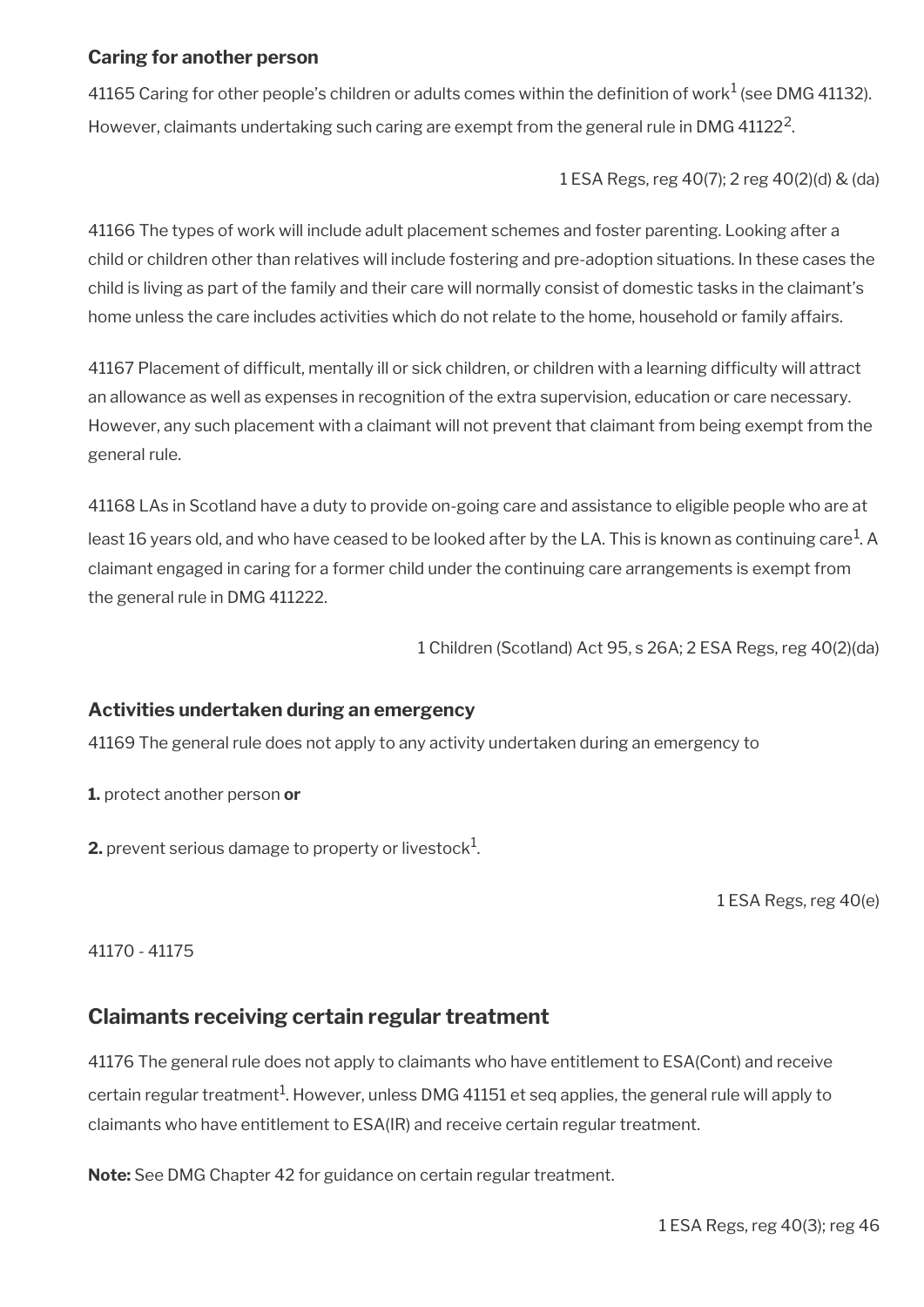41177 Therefore claimants who have entitlement to ESA(Cont) and ESA(IR) may remain entitled to ESA(Cont) but lose their entitlement to ESA(IR) while they receive certain regular treatment (see DMG Chapter 42).

# **Work in the frst or last week of LCW**

41178 A claimant who works in a week which is

**1.** the first week in which the claimant becomes entitled to a benefit, allowance or advantage because of LCW in any period<sup>1</sup>or

**2.** the last week in which the claimant

**2.1** has LCW **or**

**2.2** is treated as having LCW<sup>2</sup>

is treated as not entitled to ESA only on the actual day or days in that week on which the claimant works<sup>3</sup>.

**Note:** See DMG Chapter 42 for guidance on the meaning of a beneft, allowance or advantage.

1 ESA Regs, reg 40(4)(a); 2 reg 40(4)(b); 3 reg 40(4)

### **Example**

Cassandra has been in receipt of ESA for several months. Her beneft week is Wednesday to Tuesday. She starts work which comes within the general rule on a Monday. The DM decides that Cassandra is entitled to ESA until Sunday, and is treated as not entitled to ESA on Monday and Tuesday, of the last week of ESA entitlement.

### **Linking rule**

41179 When considering DMG 41178, DMs should note that the linking rule (see DMG 41111) does not apply for the purposes of deciding the beginning or end of any period of LCW $^{\rm 1}$ .

1 ESA Regs, reg 40(5)

### **Night shift workers**

41180 When DMG 41178 is being considered and the claimant is a night shift worker, the DM should decide the day or days the claimant works under the rules for night shift workers $^1$  (see DMG Chapter 42).

1 ESA Regs, reg 40(6); reg 28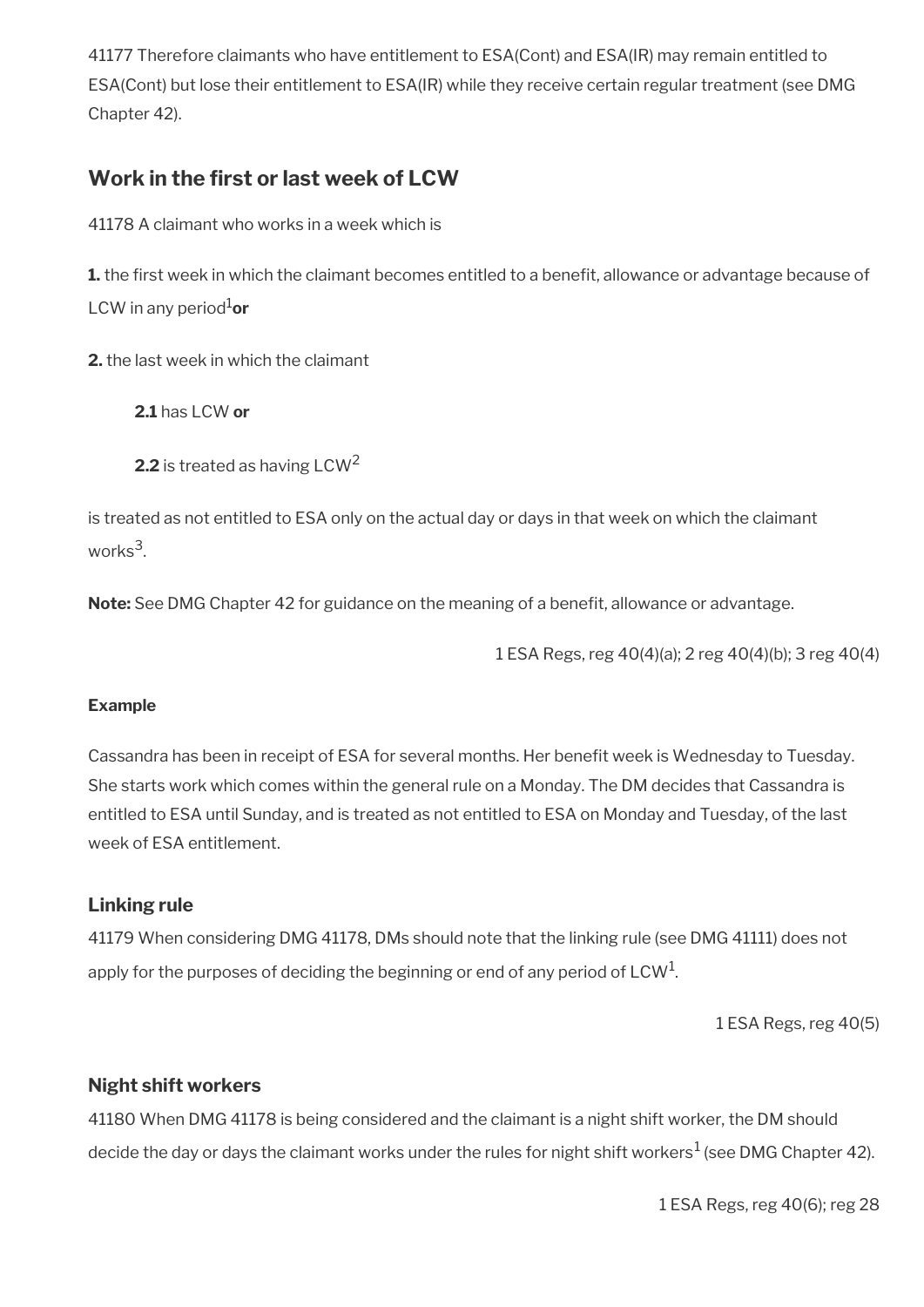41181 - 41185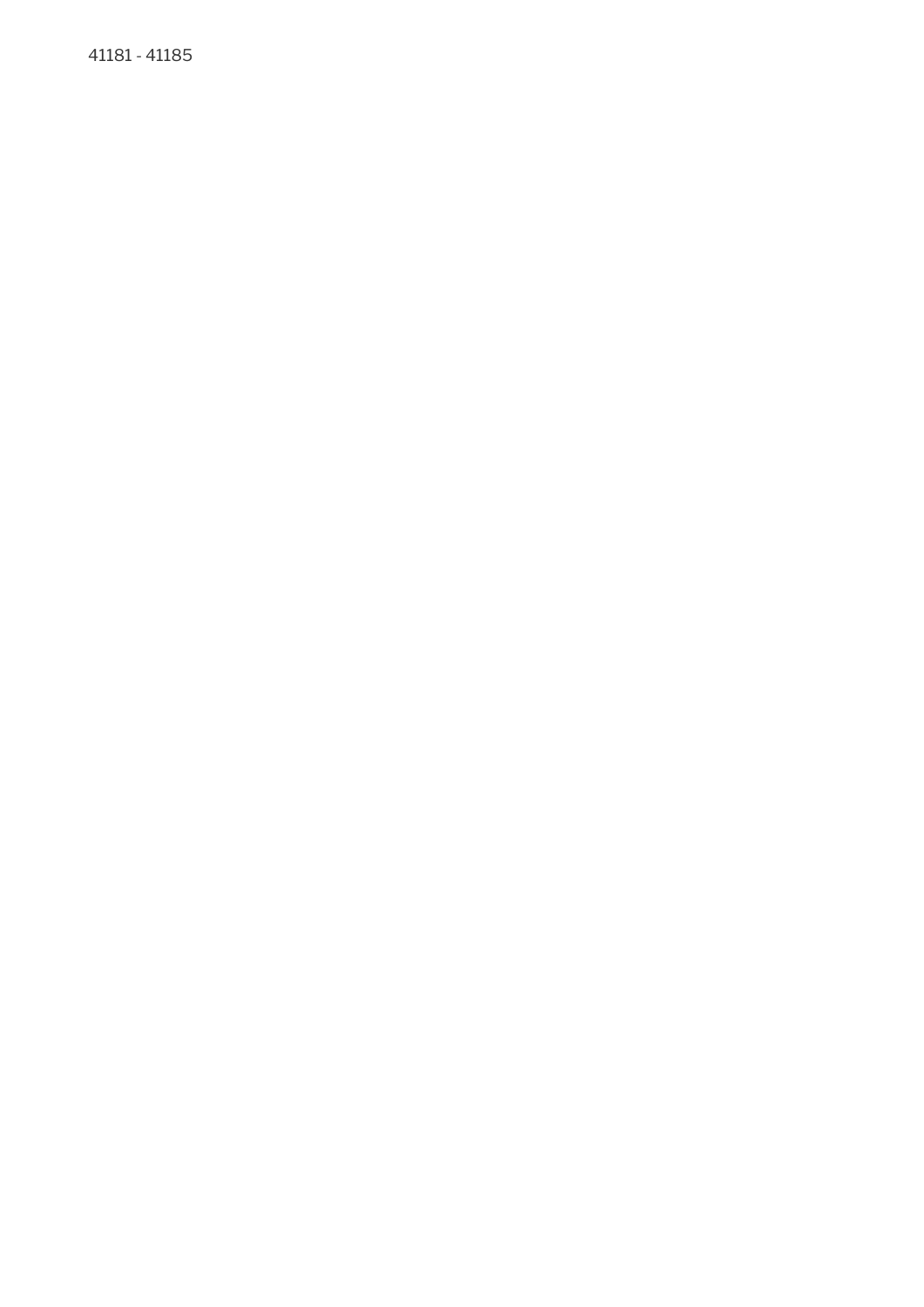# **Exempt work 41186 - 41270**

[Categories of exempt work](#page-42-1) 41186

[Permitted Work](#page-42-0) 41187 - 41255

[Self-employed test trading](#page-46-1) 41256

[Voluntary work 4](#page-46-0)1257 - 41259

[Work placement](#page-47-0) 41260 - 41270

## <span id="page-42-1"></span>**Categories of exempt work**

41186 The general rule (see DMG 41122) does not apply to claimants who do exempt work. The categories of exempt work are

 ${\mathbf 1}.$  PWK $^1$  (see DMG 41187 et seq)

**2.** work done whilst test trading as a S/E earner<sup>2</sup> (see DMG 41256)

**3.** voluntary work<sup>3</sup> (see DMG 41257 - 41259)

**4.** work done in a work placement<sup>4</sup> (see DMG 41260 - 41262).

1 ESA Regs, reg 45(2)-(4); 2 reg 45(5); 3 reg 45(6); 4 reg 45(7)

# <span id="page-42-0"></span>**Permitted Work**

41187 There are three types of PWK, each with its own conditions. Claimants can only be in one type of PWK at any one time. It is not always necessary to have medical approval to do PWK. If claimants have two or more jobs the hours and earnings are added together to determine if the work is exempt.

41188 The three types of PWK are

 ${\mathbf 1}.$  PWLL $^1$ (see DMG 41196)

**2.** SPW2 (see DMG 41197)

**3.** PW<sup>3</sup> (see DMG 41211).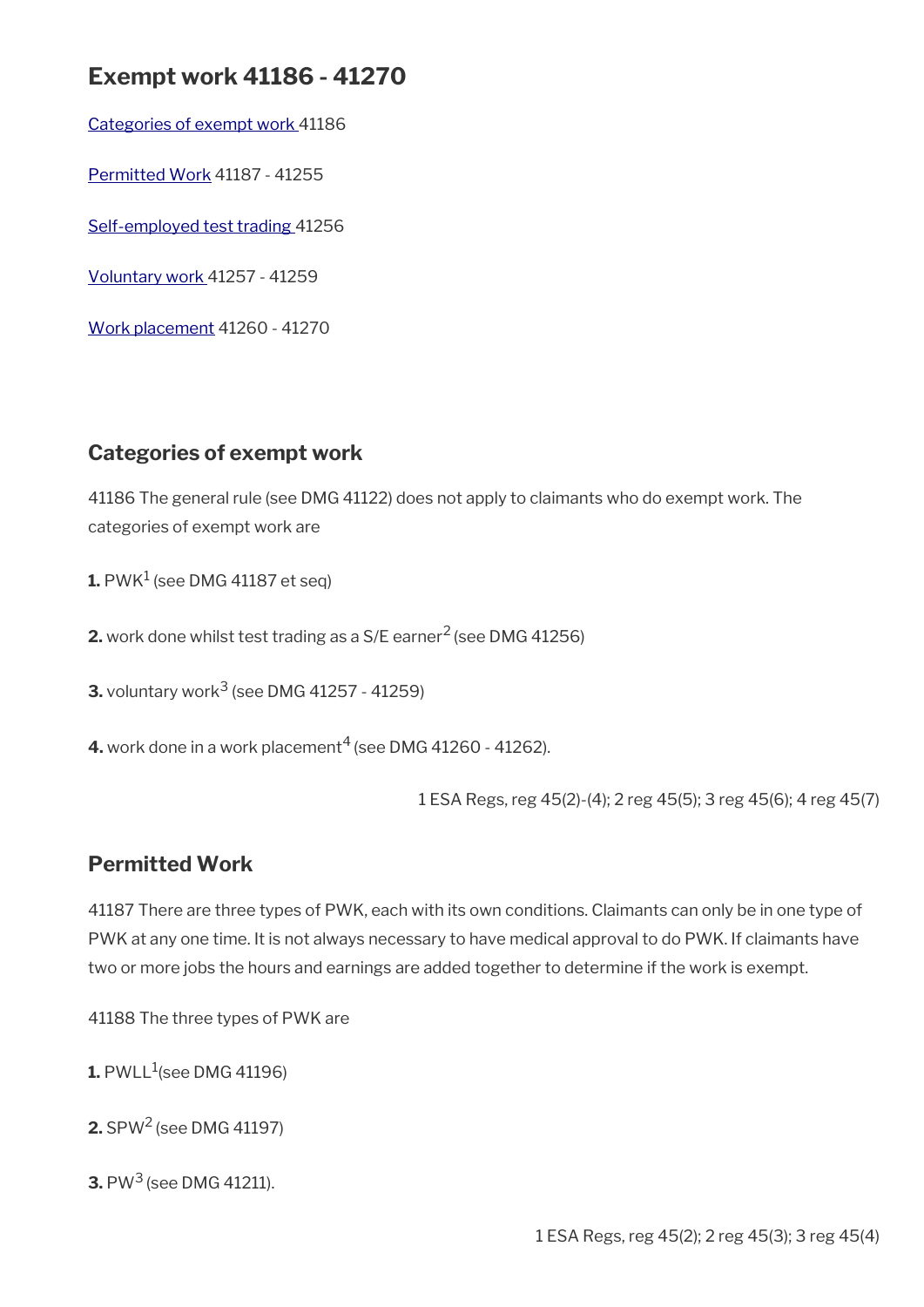### **Calculation of weekly earnings**

41189 Weekly earnings limits apply in PWK $^1$ . The DM should calculate a claimant's earnings under some of the normal rules for calculating earnings for ESA(IR) purposes<sup>2</sup> (see DMG Chapters 48 and 49). This applies even if the DM is considering entitlement to ESA(Cont) only.

1 ESA Regs, reg 45(2)-(4); 2 reg 88, reg 91(2), reg 92-99, reg 108(3) & (4) & Sch 7

41190 Where the weekly earnings limit is 16 x NMW, this means the highest rate of NMW as specifed in legislation<sup>1</sup> (see Appendix 5). Where  $16 \times NMW$  includes an amount less than

**1.** 50p, the amount is rounded up to the nearest 50p **or**

**2.** £1, but more than 50p, the amount is rounded up to the nearest  $\mathrm{E1^2}.$ 

1 The National Minimum Wage Regulations 1999, reg 11; 2 ESA Regs, reg 45(9A)

### **Example**

Meryl starts work on 9.5.11 for 15 hours weekly. The NMW is 16 x £5.93 = £94.88. As this includes an amount which is more than 50p and less than £1, it is rounded up to £95.00. The DM uses this amount to consider whether Meryl's work is exempt work.

41191 - 41195

### **Permitted work lower limit**

41196 Claimants can work as long as their earnings in any week are no more than £20 $^{\rm 1}$  without the general rule in DMG 41122 applying. There is no limit to the period during which they can do this work. This is known as PWLL. Claimants move out of this type of PWK if their earnings in any week are more than £20. The DM should consider whether the claimant meets the requirement for a different type of PWK.

**Note:** See DMG 41189 – 41190 for guidance on calculation of weekly earnings.

1 ESA Regs, reg 45(2)

### **Supported permitted work**

41197 Claimants can do SPW $^{\rm 1}$  as long as their earnings in any week are no more than 16 x NMW without the general rule in DMG 41122 applying. There is no limit to the period during which they can do this work as long as they continue to meet the requirements for SPW.

1 ESA Regs, reg 45(3)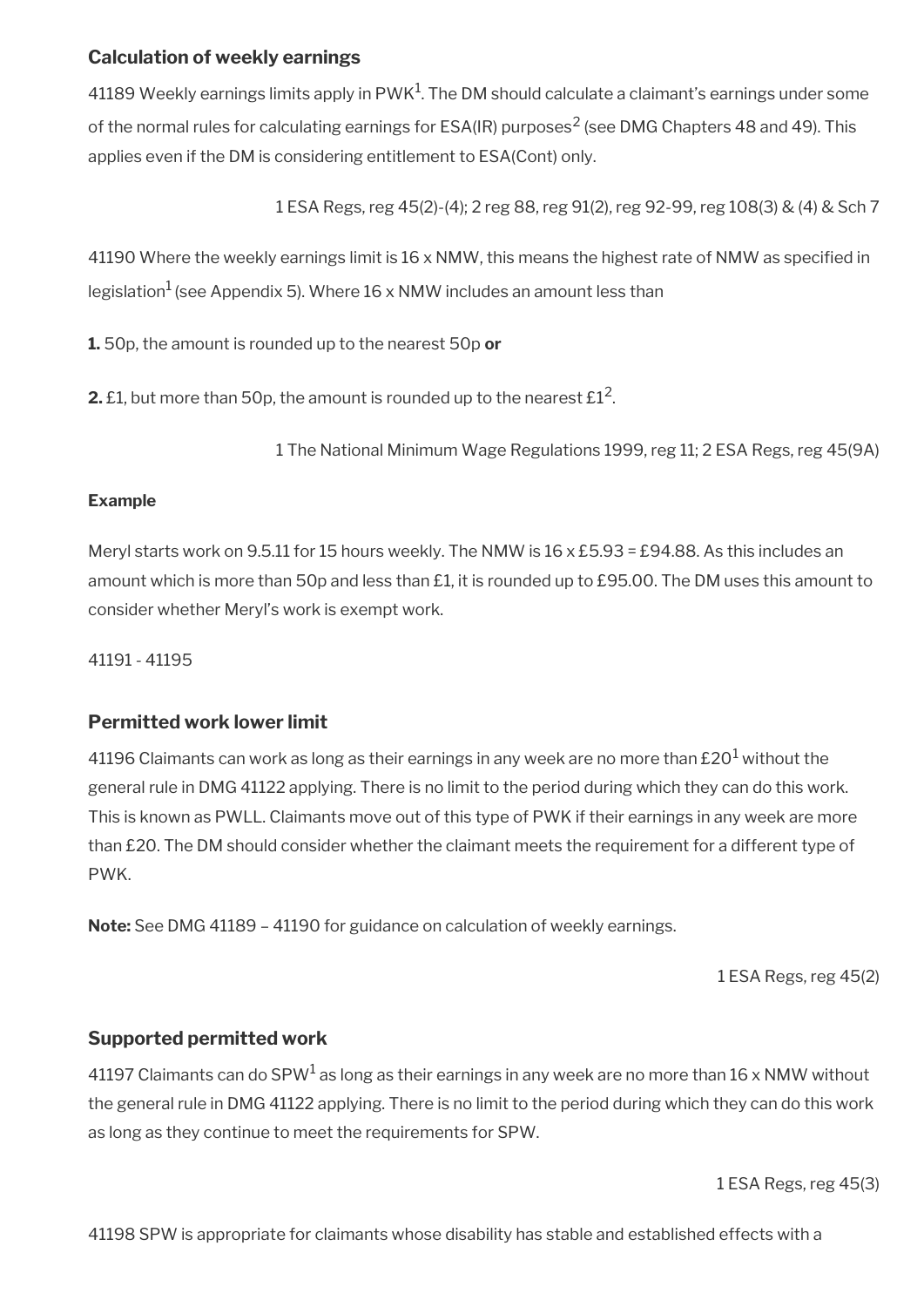signifcant impact on their ability to learn or sustain a traditional job which will

**1.** always **or**

**2.** for a number of years

prevent them from working more than a few hours each week.

41199 To be SPW, the work must be

**1.** part of a treatment programme done under medical supervision while the claimant is

**1.1** an in-patient **or**

**1.2** regularly attending as an out-patient

of a hospital or similar institution1 (see DMG 54018) **or**

**2.** supervised by a person employed by

**2.1** a public or local authority **or**

**2.2** a voluntary organization **or**

**2.3** a Community Interest Company

which provides or finds work for persons with disabilities $^2\!$ 

1 ESA Regs, reg 45(3)(a); 2 reg 45(3)(b)

41200 A voluntary organization $^1$  is one that carries out activities otherwise than for profit. It does not include public or local authorities.

1 ESA Regs, reg 2(1)

### **Community Interest Companies**

41201 A CIC, as established under relevant legislation<sup>1</sup>, is a profit making organisation. However, it is restricted to using its assets and profits for the benefit of the community rather than for the benefit of the owners of the company.

1 The Companies (Audit, Investigations and Community Enterprise) Act 2004

41202 The support worker must direct and oversee the performance of the claimant regularly although the frequency of contact is not laid down. Some claimants may require daily contact, with others it may be as infrequent as, for example, monthly. The extent and the frequency of the support may vary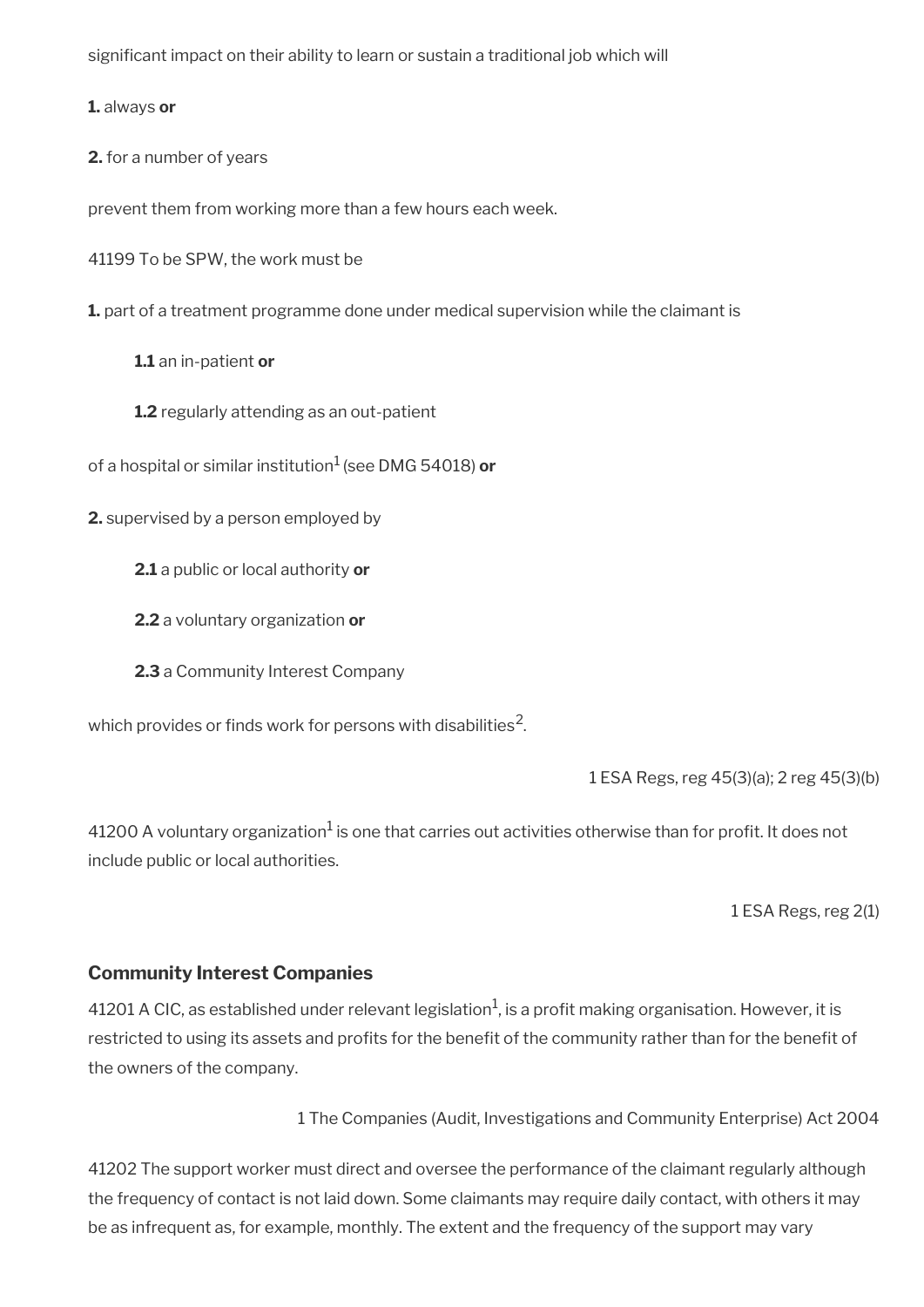according to the progress of each individual claimant.

41203 The supervision must be more than the normal supports put in place by employers. The support worker will, at least initially, have close involvement in the day to day routine of the claimant and, by implication, with the employer. This involvement will be ongoing at regular intervals according to each claimant's circumstances.

### **Example 1**

Peter's appointee returns form PW1. Peter wants to work in a local market garden for four hours on a Friday afternoon, earning £17 a week. Part 3 of the form PW1 has been completed by Peter's caseworker who works for Kaleidoscope NSF. It is a charitable organization that supports disabled people in work through a Social Firm. Peter's caseworker will visit him regularly and this support will continue. The DM determines that even though the work is for less than £20 a week and could be PWLL, it should be SPW because the work is supported. He can do this work without the general rule applying for as long as his earnings are no more than the set weekly limit and the support continues.

### **Example 2**

Sarah's appointee returns form PW1. It states that Sarah who has Down's Syndrome intends to start work on 30.03.09. The work is in a supermarket collecting trolleys from the car park and stacking shelves. She will be working for four hours a day each Wednesday and Thursday earning £40 a week. Sarah's work has been arranged by Bexley Twofold, an organization funded by Bexley Council and Mencap to arrange work for people with disabilities. Sarah's support worker visits regularly and this support will continue. The DM determines that the work she is doing is

SPW. She can do this work without the general rule applying for as long as the earnings remain no more than the set weekly limit and the support continues.

41204 - 41210

### **Permitted work**

41211 PW is work done for less than 16 hours, or an average of less than 16 hours (see DMG 41213 et seq) in any week, for which the earnings do not exceed 16 x NMW $^{\rm 1}$ .

1 ESA Regs, reg 45(4)

41212

### **Calculating the hours for permitted work**

41213 Where no recognizable cycle has been established, it is

**1.** the number of hours **or**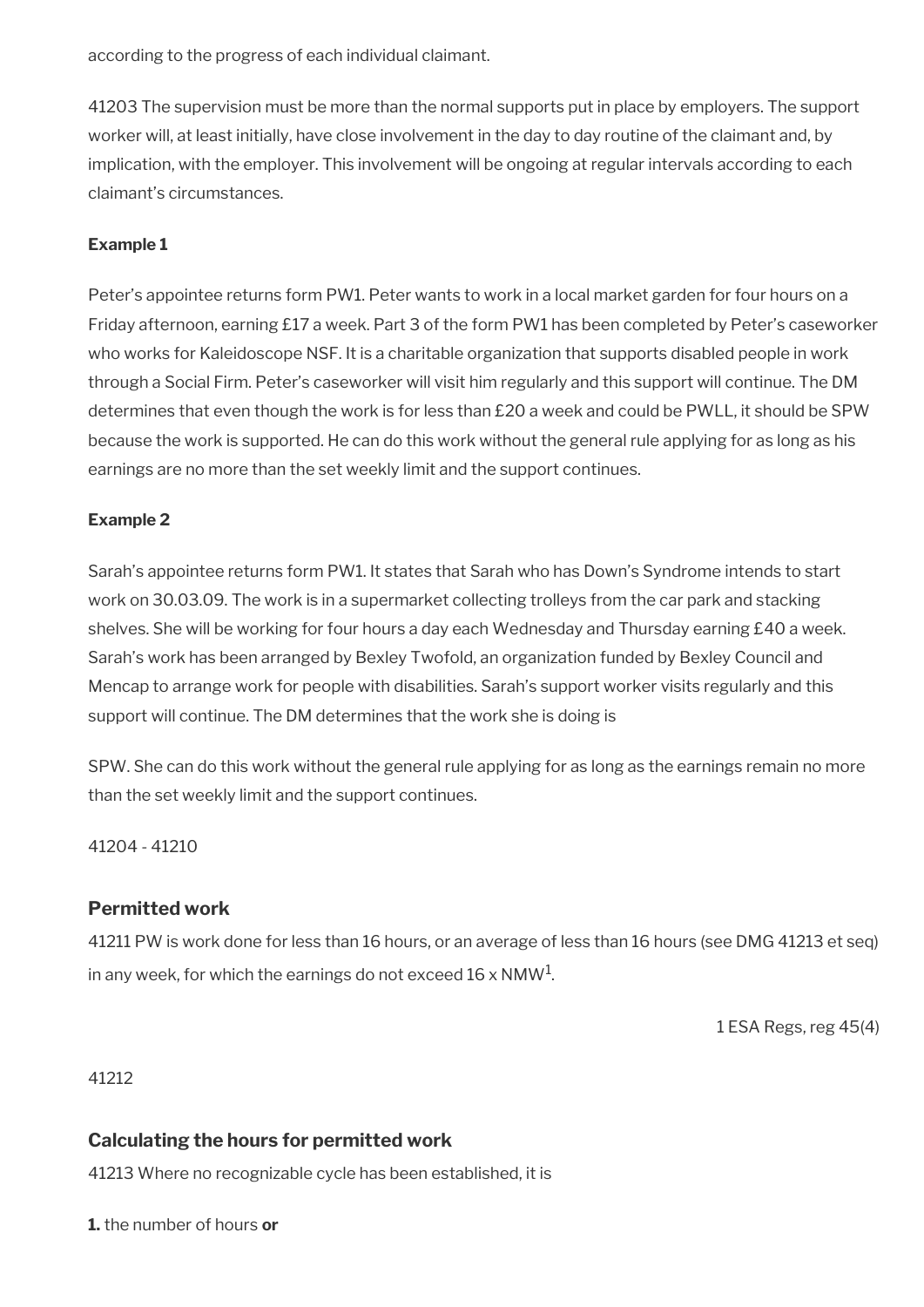**2.** the average number of hours where the hours worked are likely to fuctuate

a claimant is expected to work in a week $^{\mathrm{1}}$ .

1 ESA Regs, reg 45(8)(a)

41214 Where the number of hours a claimant works fuctuate and there is a recognizable cycle, it is over one complete cycle of work. This complete cycle includes periods in which the claimant does no work but excludes other absences such as holidays or sickness $^{\mathrm{1}}$ .

1 ESA Regs, reg 45(8)(b)(i)

41215 Where the number of hours a claimant works fuctuate and there is no recognizable cycle, it is

**1.** over the five week period or

**2.** any other period to enable the average hours to be decided more accurately immediately before the date of claim, or the date a supersession decision is made $^1\!\!$ 

1 ESA Regs, reg 45(8)(b)(ii)

41216 DMs should consider the guidance at DMG 41346 - 41434 in order to decide

**1.** which hours count towards the weekly total **and**

**2.** how to identify a recognizable cycle **and**

- **3.** how to calculate the hours if a
	- **3.1** recognizable cycle is established **or**
	- **3.2** recognizable cycle is not established.

41217 - 41255

### <span id="page-46-1"></span>**Self-employed test trading**

41256 Work done whilst receiving help to become a S/E earner is exempt work $^1$  as long as the programme or arrangement the claimant is on is set up under certain legislation<sup>2</sup>.

1 ESA Regs, reg 45(5); 2 E & T Act 1973 s 2; Enterprise & New Towns (Scotland) Act 1990, s 2

### <span id="page-46-0"></span>**Voluntary work**

41257 Voluntary work is where a claimant receives no payment of earnings and where that claimant is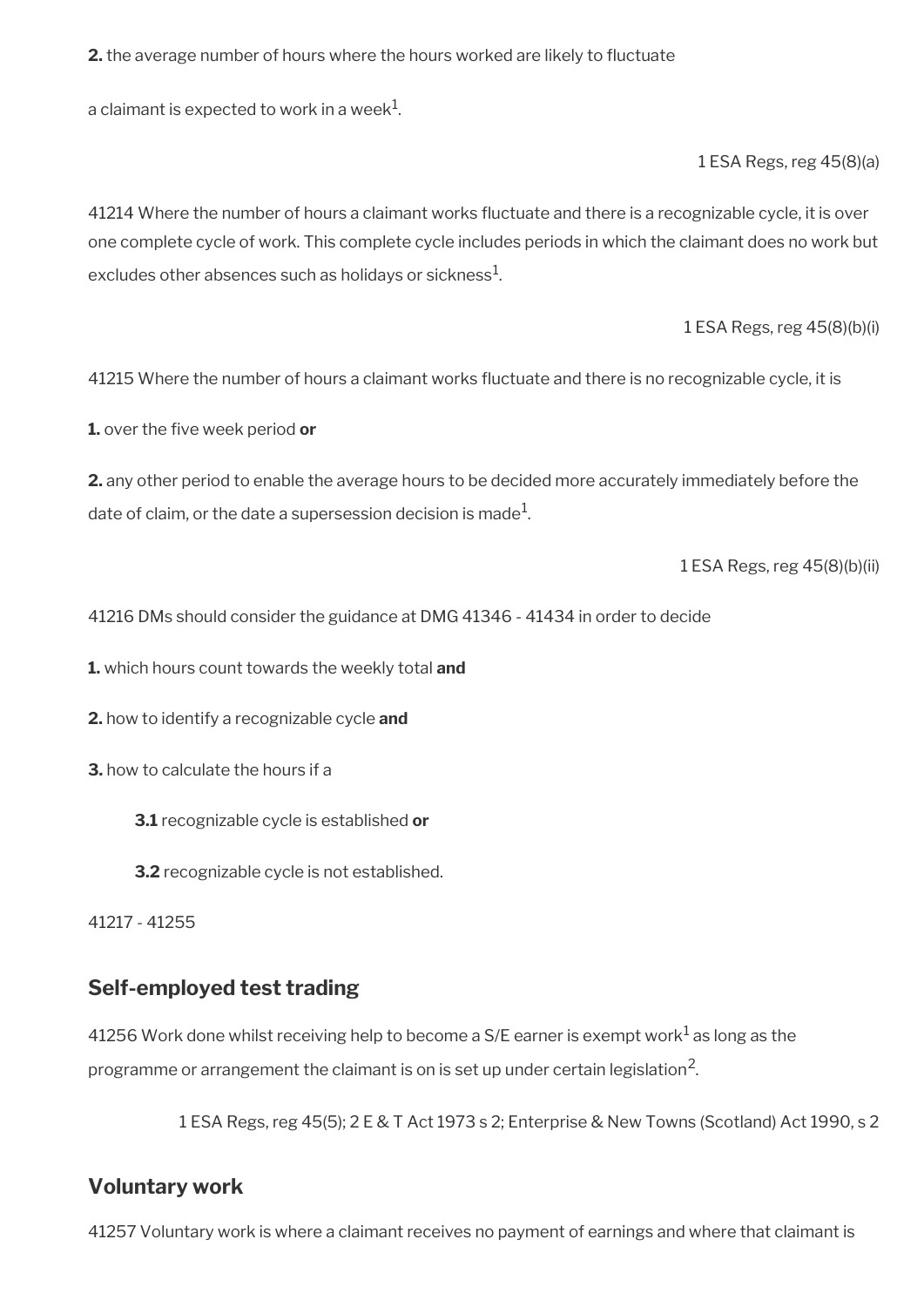**1.** engaged by a charity or voluntary organization **or**

**2.** a volunteer

where the DM is satisfied that it is reasonable for the claimant to provide the service free of charge is exempt work $^1$ .

1 ESA Regs, reg 45(6)

41258 A claimant who is working but does not accept a wage is not necessarily a volunteer. The work must be other than for a relative (see DMG 41134) and the only payment

**1.** received **or**

**2.** due to be paid

is expenses reasonably incurred in connection with the work $^1\!\!$ .

1 ESA Regs, reg 45(10); reg 43(4)

### **Magistrates**

41259 Magistrates who only receive expenses should be considered as volunteers.

### <span id="page-47-0"></span>**Work placement**

41260 Claimants who work in the course of participating in a work placement approved in writing by the DM before the placement starts are in exempt work $^1$ .

1 ESA Regs, reg 45(7)

41261 A work placement is practical work experience with an employer, which is neither paid nor undertaken in expectation of payment $^{\rm 1}$ .

1 ESA Regs, reg 45(10)

41262 A claimant who is participating in a work placement must still provide information or evidence to show whether they have LCW and are required to comply with the WCA process $^1$  (see DMG Chapter 42).

1 ESA Regs, reg 21

41263 - 41270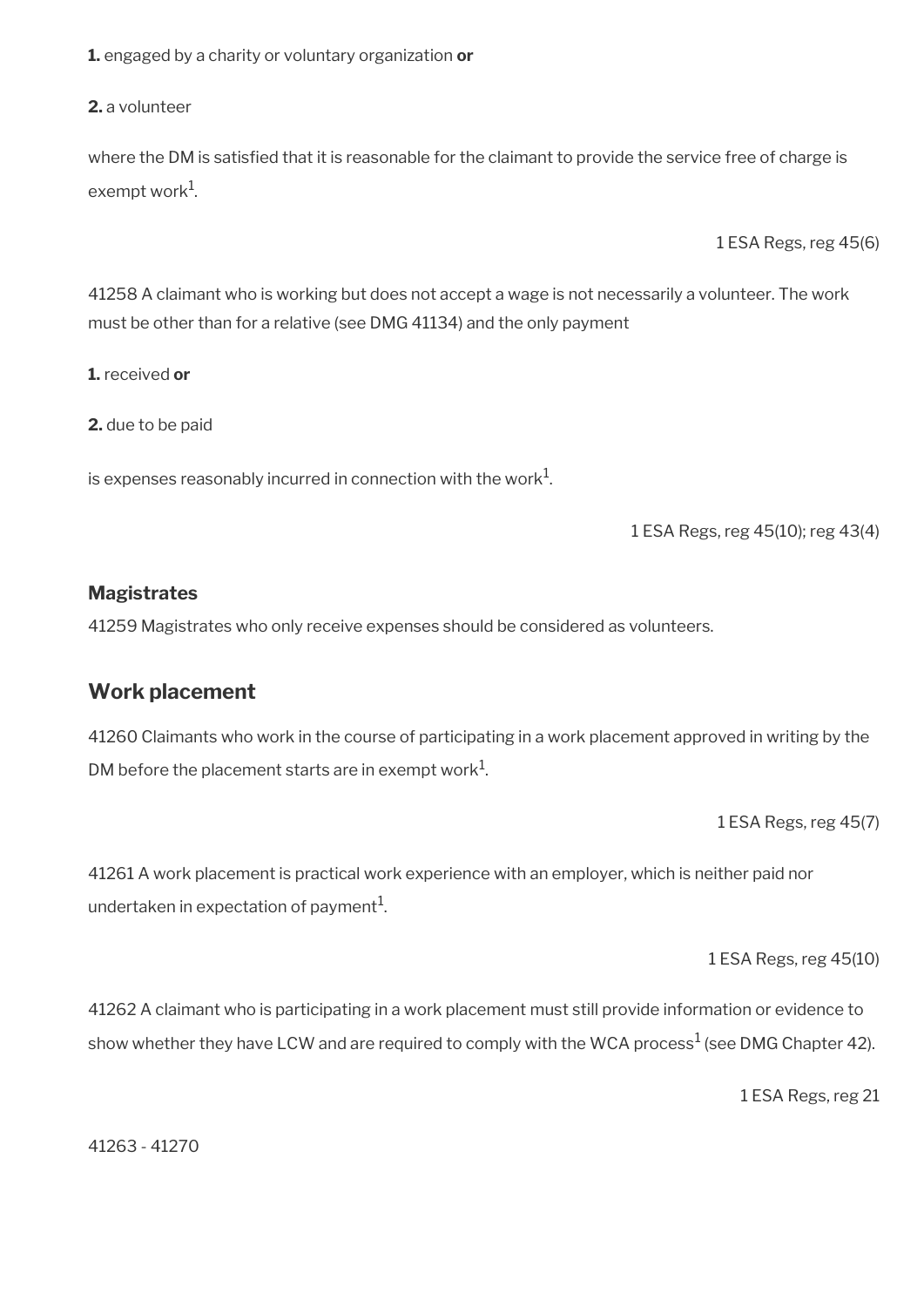# **Remunerative work 41271 - 41300**

[ESA\(Cont\)](#page-48-1) 41271

[ESA\(IR\)](#page-48-0) 41272 - 41273

[Work done for payment or in expectation of payment](#page-49-1) 41274 - 41275

[Payment to a claimant on termination or interruption of employment](#page-49-0) 41276 - 41300

# <span id="page-48-1"></span>**ESA(Cont)**

41271 Remunerative work does not affect ESA(Cont). If a person claiming ESA(Cont) is working $^1$ , the DM should consider DMG 41141 et seq.

1 ESA Regs, reg 40(1)

## <span id="page-48-0"></span>**ESA(IR)**

41272 Remunerative work $^1$  for ESA(IR) purposes is any work which a claimant does for which payment is made or in expectation of payment other than<sup>2</sup>

**1.** work as a councillor3**or**

**2.** duties undertaken on not more than one full day or two half-days a week as a member of the FtT $^4$  who is eligible for appointment under specifed legislation5 **or**

**3.** domestic tasks carried out in the claimant's own home or the care of a relative<sup>6</sup>or

**4.** where the claimant undertakes duties in caring for another person who is accommodated with them under arrangements for

**4.1** fostering **or**

**4.2** providing respite care

and they receive payment for doing so7**or**

**5.** any activity done during an emergency solely to

**5.1** protect another person **or**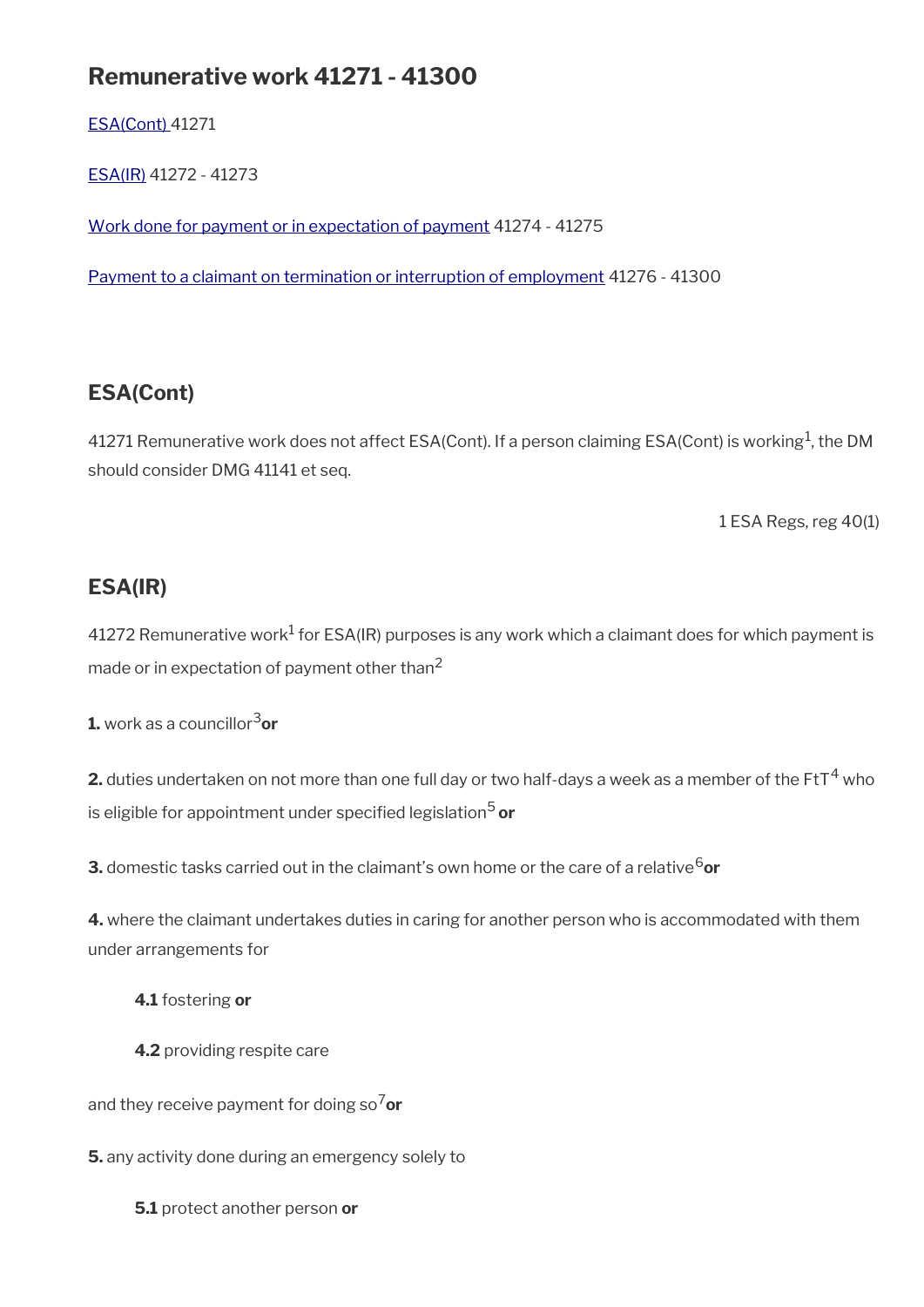**5.2** prevent serious damage to property or livestock<sup>8</sup>or

**6.** any of the categories of exempt work $^9$ .

**Note 1:** See DMG 41152 et seq for full guidance on **1.** - **6.**.

**Note 2:** Work as a councillor has the same meanings as at DMG 41133.

1 WR Act 07, Sch 1, Part 1, paras 6(1)(e), ESA Regs, reg 41; 2 reg 40(2); 3 reg 40(2)(a); 4 reg 40(2)(b); 5 The Qualifcations for Appointment of Members to the First-tier Tribunal and Upper Tribunal Order 2008; 6 ESA Regs, reg 40(2)(c); 7 reg 40(2)(d) & Sch 8, para 28 & 29; 8 reg 40(2)(e); 9 reg 40(2)(f) & reg 45

41273 However, where a claimant who is entitled to ESA(IR) does some work, the DM should follow the guidance at DMG 41123 - 41124. The DM should consider whether the general rule applies before considering the remunerative work exclusion. If the general rule does apply, the DM should decide that a claimant is treated as not entitled to ESA(IR) because they are working, and need not consider the remunerative work exclusion.

## <span id="page-49-1"></span>**Work done for payment or in expectation of payment**

41274 Whether or not a claimant is in remunerative work is a question of fact rather than legal interpretation. The DM should look at all the relevant facts in each case. Regard work as remunerative if

**1.** payment is made for it **or** 

**2.** it is done in expectation of payment $^1$ .

Remunerative does not mean profitable.

1 ESA Regs, reg 41; R(IS) 1/93

41275 DMs should consider the guidance at DMG 41327 - 41334 to decide whether work is done for payment or in expectation of payment.

## <span id="page-49-0"></span>**Payment to a claimant on termination or interruption of employment**

41276 A claimant is not entitled to ESA(IR) if they were, or were treated as being, engaged in remunerative work. The period of the exclusion is the period over which certain payments, paid on termination of that employment, fall to be taken into account $^1$  (see DMG Chapter 48). Some payments are disregarded<sup>2</sup> (see DMG Chapter 49).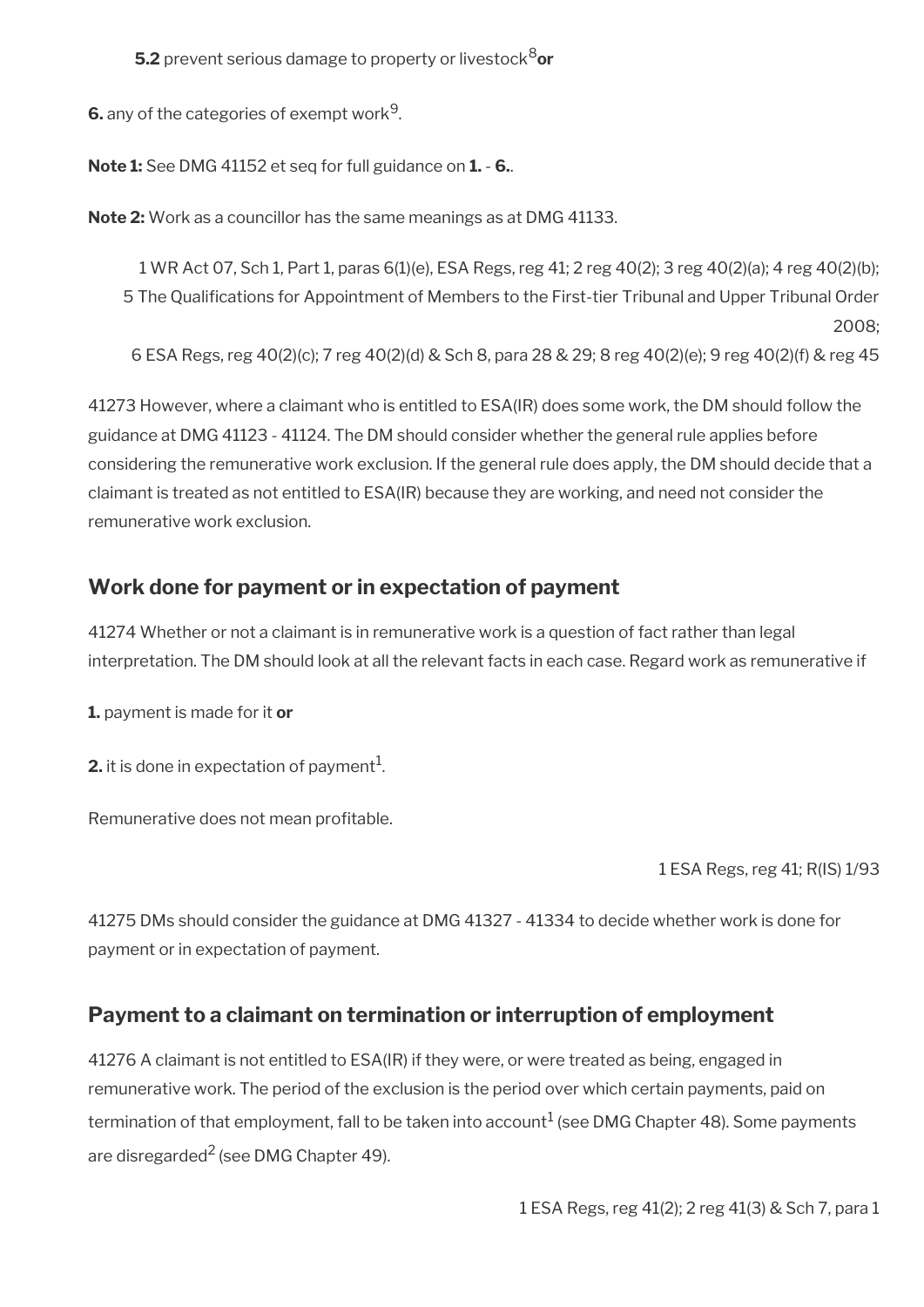41277 - 41300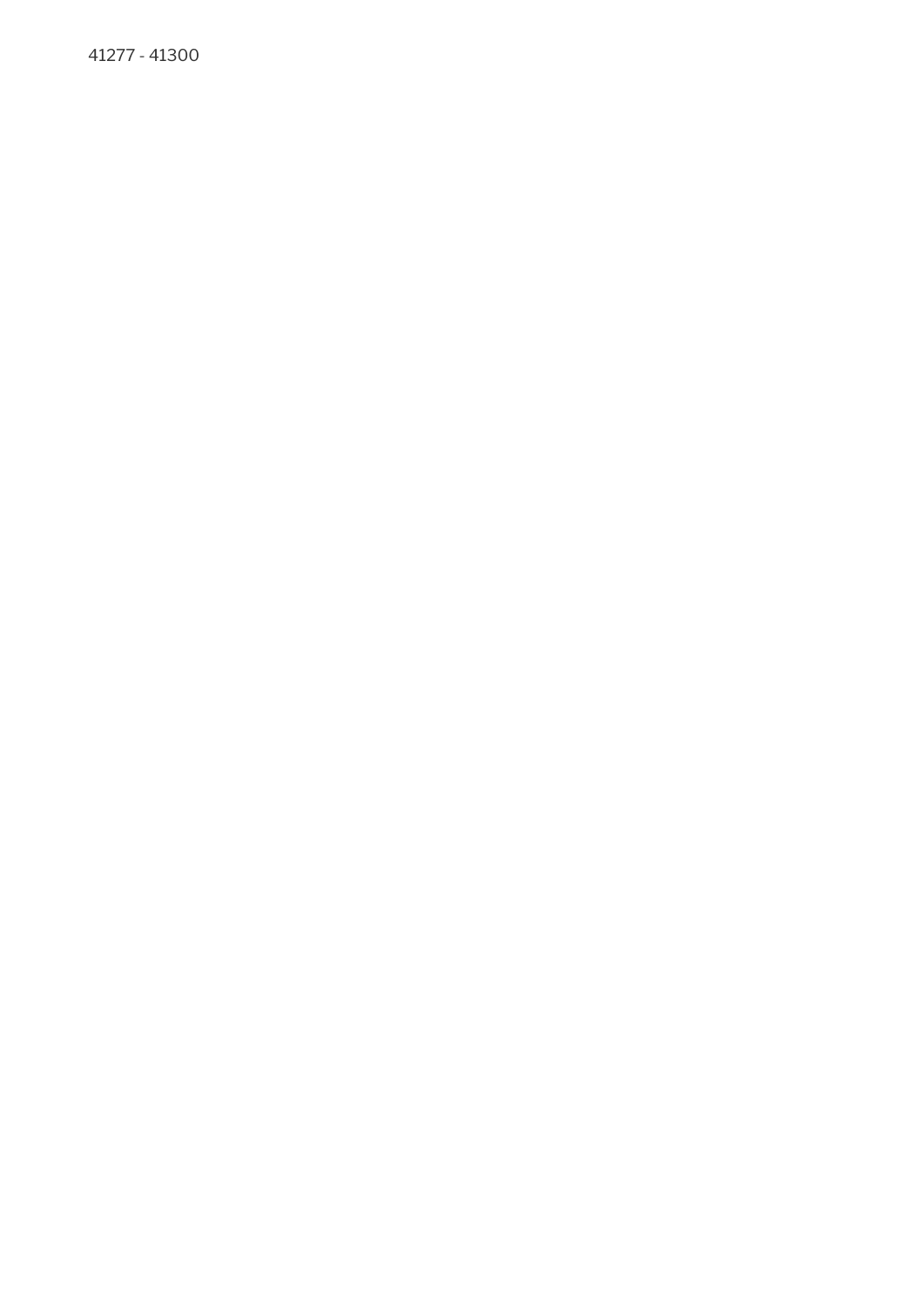# **Subpages**

- Introduction 41301 41315
- Meaning of remunerative work 41316 41325
- Work done for payment or in expectation of payment 41326 41340
- Establishing hours of work for a claimant's partner 41341 41440
- Claimant's partner treated as in remunerative work 41441 41470
- Claimant's partner treated as not in remunerative work 41471 41550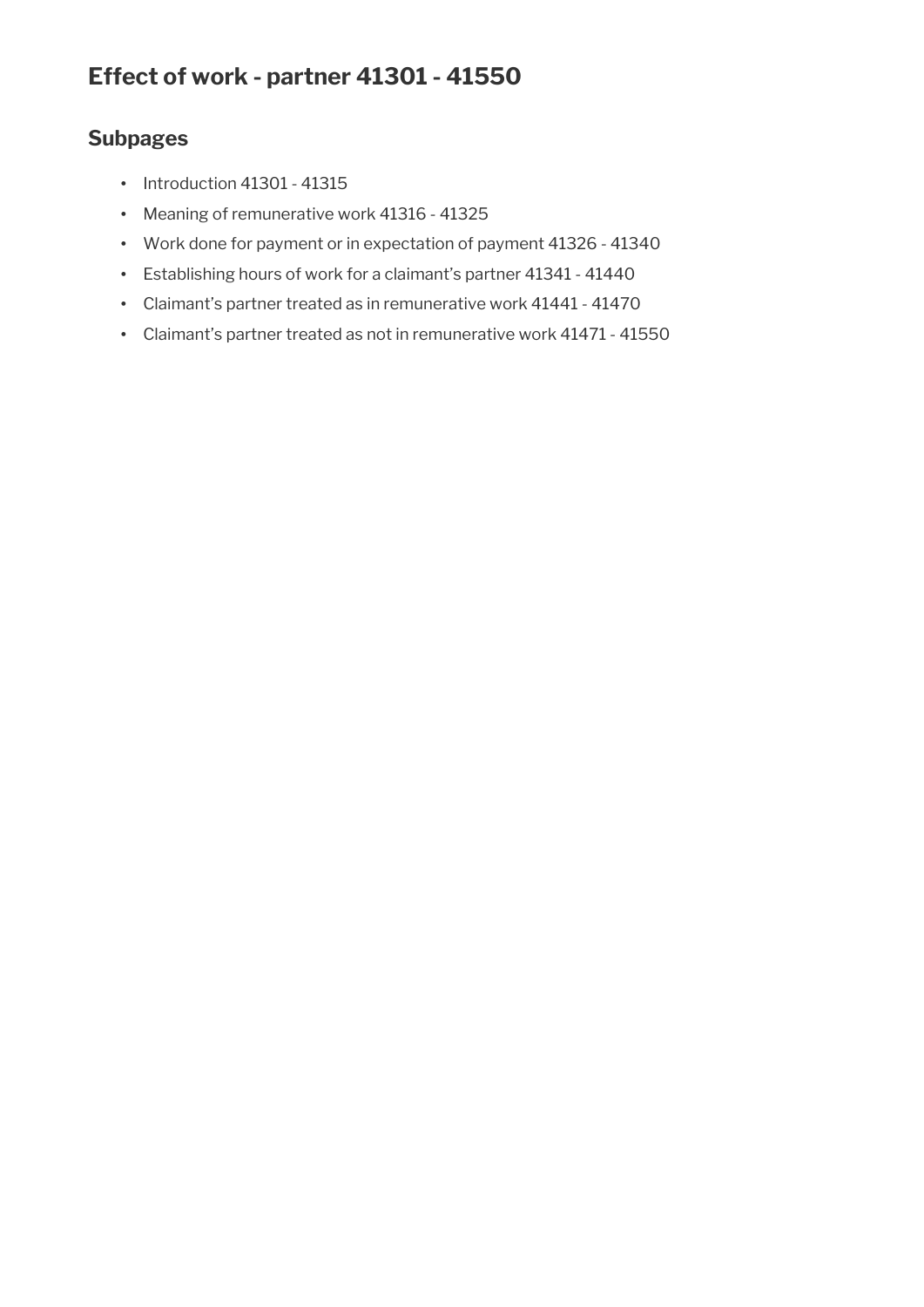# **Introduction 41301 - 41315**

[Do claimants' partners have employment](#page-52-0) 41306 - 41315

41301 This part gives guidance on entitlement to ESA(IR) when a claimant's partner works. Guidance on entitlement to ESA when a claimant works is at DMG 41121 et seq.

41302 A claimant's entitlement to ESA(IR) is affected if they have a partner who is in remunerative work<sup>1</sup>. If a claimant's partner is working but is not in remunerative work, the DM should calculate the amount of earnings, if any, to be taken into account (see DMG Chapters 49 and 50 for guidance on how to calculate the amount of a partner's earnings).

**Note:** Entitlement to ESA(Cont) is not affected by a claimant's partner being in remunerative work.

1 WR Act 07, Sch 1, Part 2, para 6(1)(f)

41303 Before DMs apply the law to establish how many hours a claimant's partner is working, they must decide whether or not the work is continuing.

41304 - 41305

## <span id="page-52-0"></span>**Do claimants' partners have employment**

41306 DMs should decide that claimants' partners are not in remunerative work if they do not have any employment and are between jobs. DMs will need to decide whether employment has ended if someone has been engaged in remunerative work (see DMG Chapter 49).

41307 DMs should decide that a claimant's partner is still in employment and not between jobs if

**1.** the contract of employment (which can be written or verbal) is still current **or**

**2.** the contract of employment ends at the beginning of what would be a period of absence even if the contract continued (e.g. a school holiday) and it is expected that the person will return to employment after that period because

**2.1** there is an express agreement (written or verbal) **or**

**2.2** it is reasonable to assume that a long standing practice of re-employment will continue.

41308 Off-shore workers are an example of those workers who may be employed on an ad-hoc basis. They may be contracted by companies to perform work for a specific period with no obligations on either party to provide work or to accept offers of work.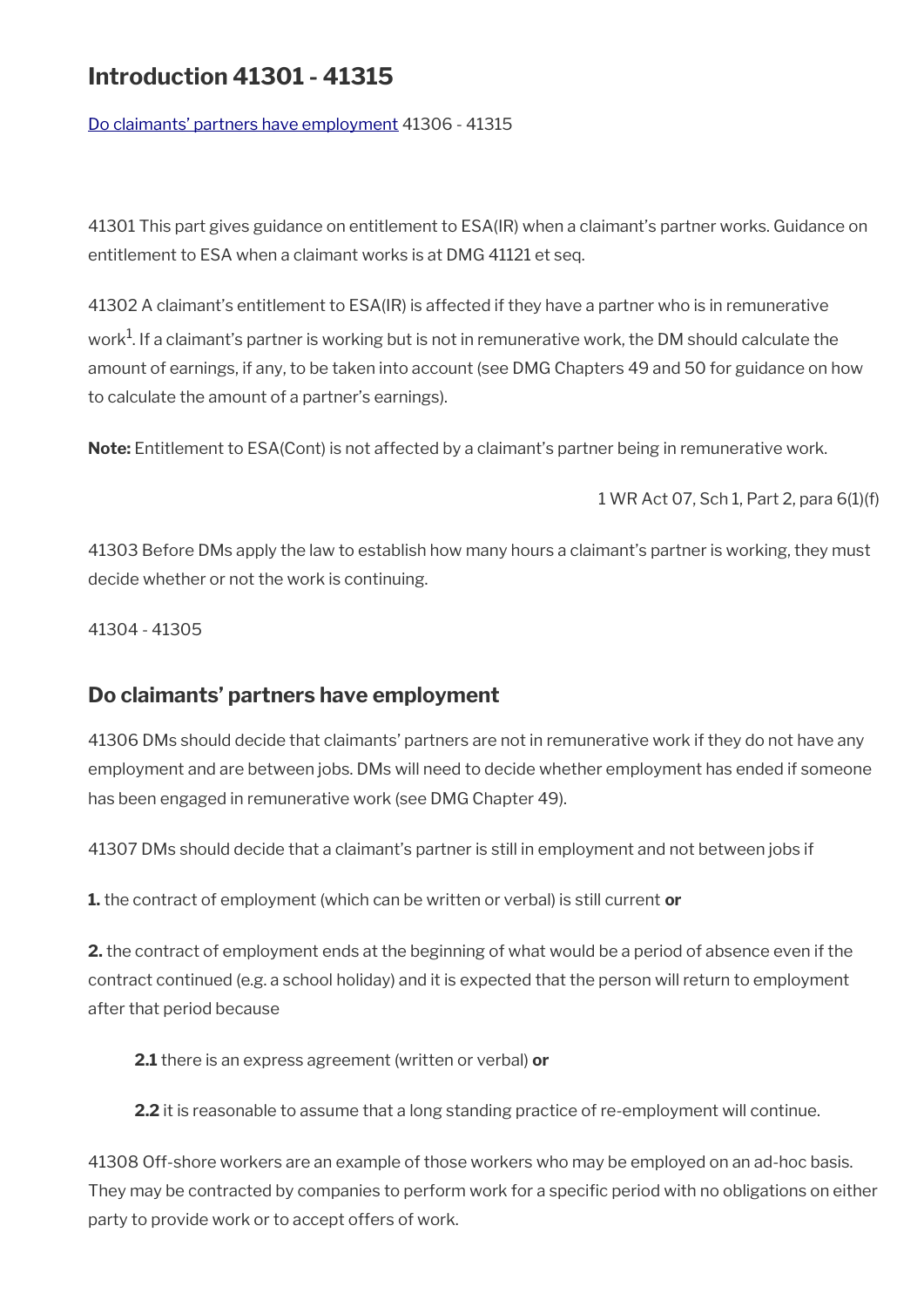### **Example**

Dennis works for an oil company as a welder on oil rigs. He does not have a recognizable pattern of work as the company request his services on an irregular basis and he is not guaranteed a specifc amount of work in any period. Dennis's partner Maureen claims ESA. When she makes that claim Dennis is not working but intends to work for the company again. On looking at the facts of Dennis's past work for the company, the DM is satisfed that there has been a continuing provision of employment that has been accepted by Dennis, and that it averages 24 hours or more a week. The DM decides that there is a continuing relationship and that Dennis continues to be in remunerative work during periods when he is not physically working.

41309 It is a question of fact for the DM whether the work is continuing or not. DMs will need to consider such things as

**1.** the type and nature of the work

**2.** the frequency and length of the contracts/periods of work

**3.** the process of securing the work

**4.** the employment situation/opportunities in the area

**5.** whether there is a continuing relationship between the claimant and the employer

**6.** whether there is evidence of the relationship between the claimant and the employer having ended, e.g. the production of a P45.

This list is not prescriptive or exhaustive and other considerations may be equally valid in the circumstances of each case.

41310 DMs should also look at whether there is a mutual expectation between the person and the employer that they will resume after a period of no work. This mutual expectation should be more than just a hope of re-employment.

#### **Example**

Carol has worked as a housekeeper at a holiday village in an east coast seaside resort for the past three summer seasons (April to October). The village closes down between November and March so no work is available. There are very limited employment opportunities in the area in the winter months. In November Carol's civil partner Ivy makes a claim for ESA. The DM establishes that Carol has to put in her application for the housekeeper post every February along with other candidates. While she is hopeful of securing further work for the following season she has no guarantee from the employer that she will be successful. The DM decides that as there is no mutual expectation of the work resuming then Carol does not have employment in the "off" season and therefore she is not in remunerative work.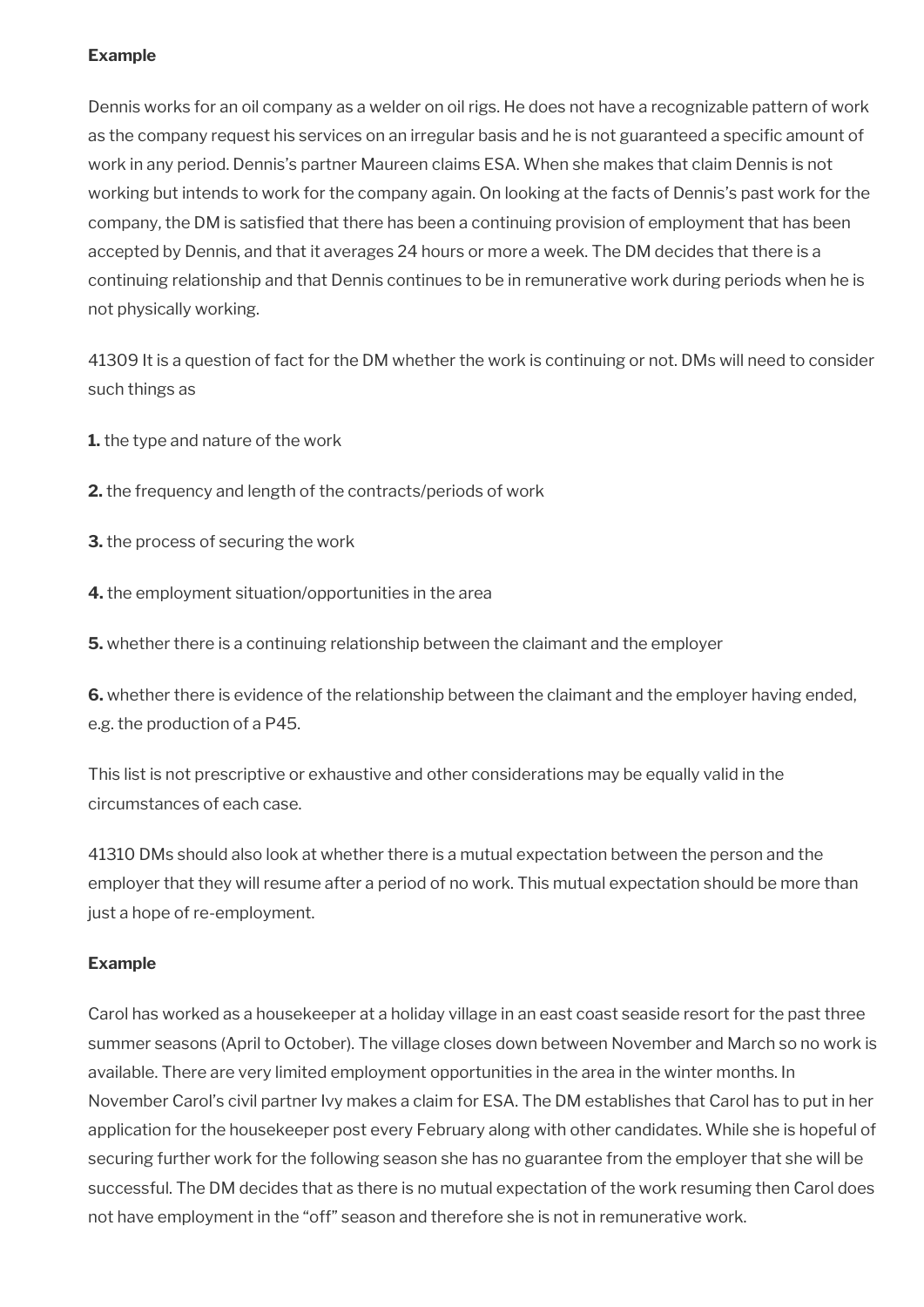41311 - 41315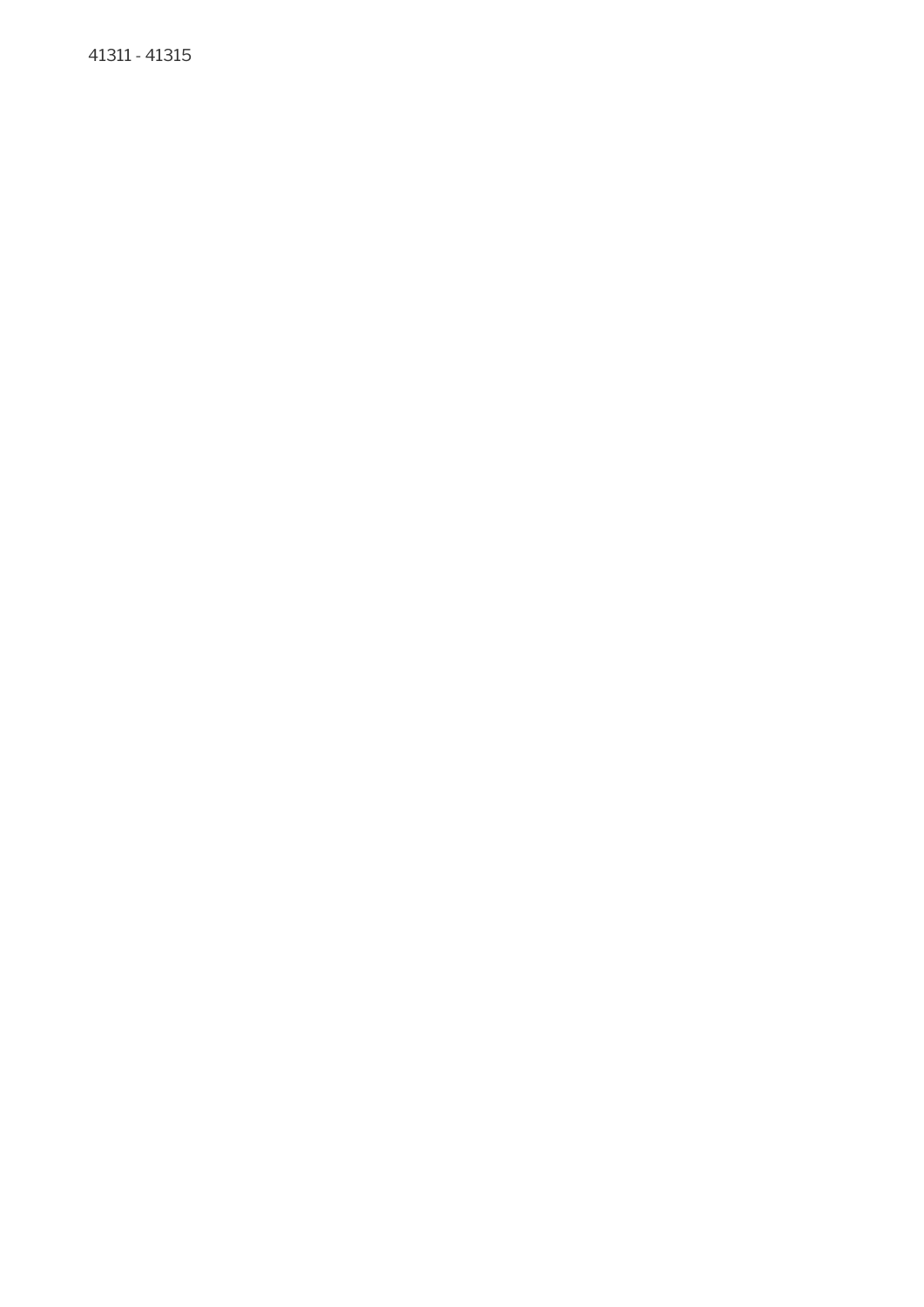# **Meaning of remunerative work 41316 - 41325**

Claimant's partner treated as in or not in remunerative work 41317 - 41325

[Remunerative work exclusion – claimant's partner](#page-55-0)

41316 Remunerative work for a claimant's partner $^1$  is work for which payment is made, or which is done in expectation of payment and in which the claimant's partner is engaged for not less than

**1.** 24 hours a week **or** 

**2.** 24 hours a week on average where the hours of work fuctuate.

1 WR Act 07, Sch 1, Part 1, paras 6(1)(f); ESA Regs, reg 42(1)

### **Claimant's partner treated as in or not in remunerative work**

41317 If a claimant's partner is engaged in remunerative work it does not necessarily mean that the claimant is excluded from ESA(IR). In certain circumstances a claimant's partner who is **actually** in remunerative work may be **treated** as **not** being in remunerative work<sup>1</sup> (see DMG 41471 et seq).

1 ESA Regs, reg 43

41318 Also, there are circumstances in which a claimant's partner who is **not actually** in remunerative work may be **treated** as engaged in remunerative work<sup>1</sup> (see DMG 41441 et seq).

1 ESA Regs, reg 42(3)-(6)

41319 The flow chart on the following page shows the link between a claimant's partner being

**1.** engaged in remunerative work **and** 

**2.** treated or not treated as being engaged in remunerative work.

41320 - 41325

### <span id="page-55-0"></span>**Remunerative work exclusion – claimant's partner**

Is work done for payment or in expectation of payment? (see DMG 41326 et seq)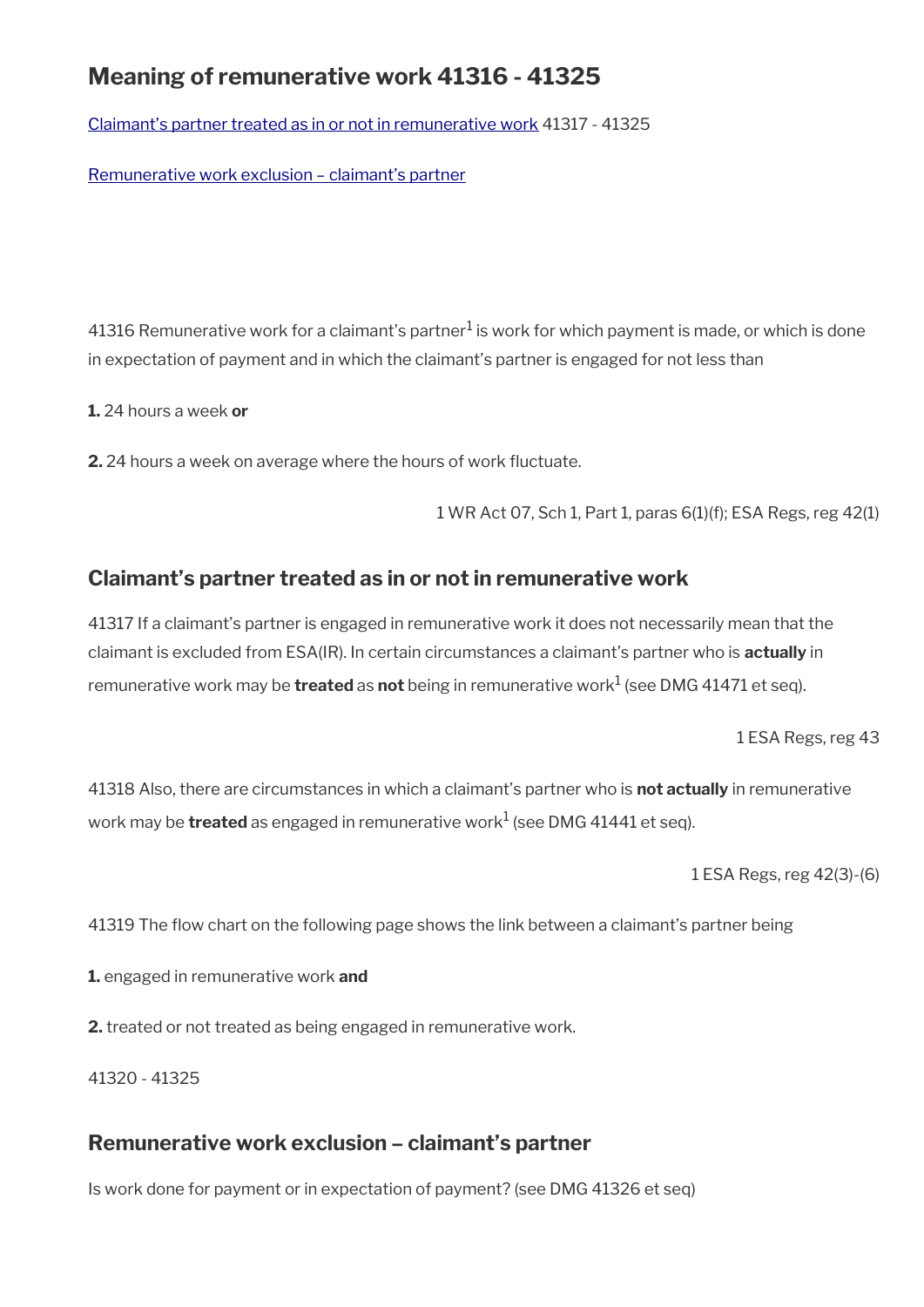

Yes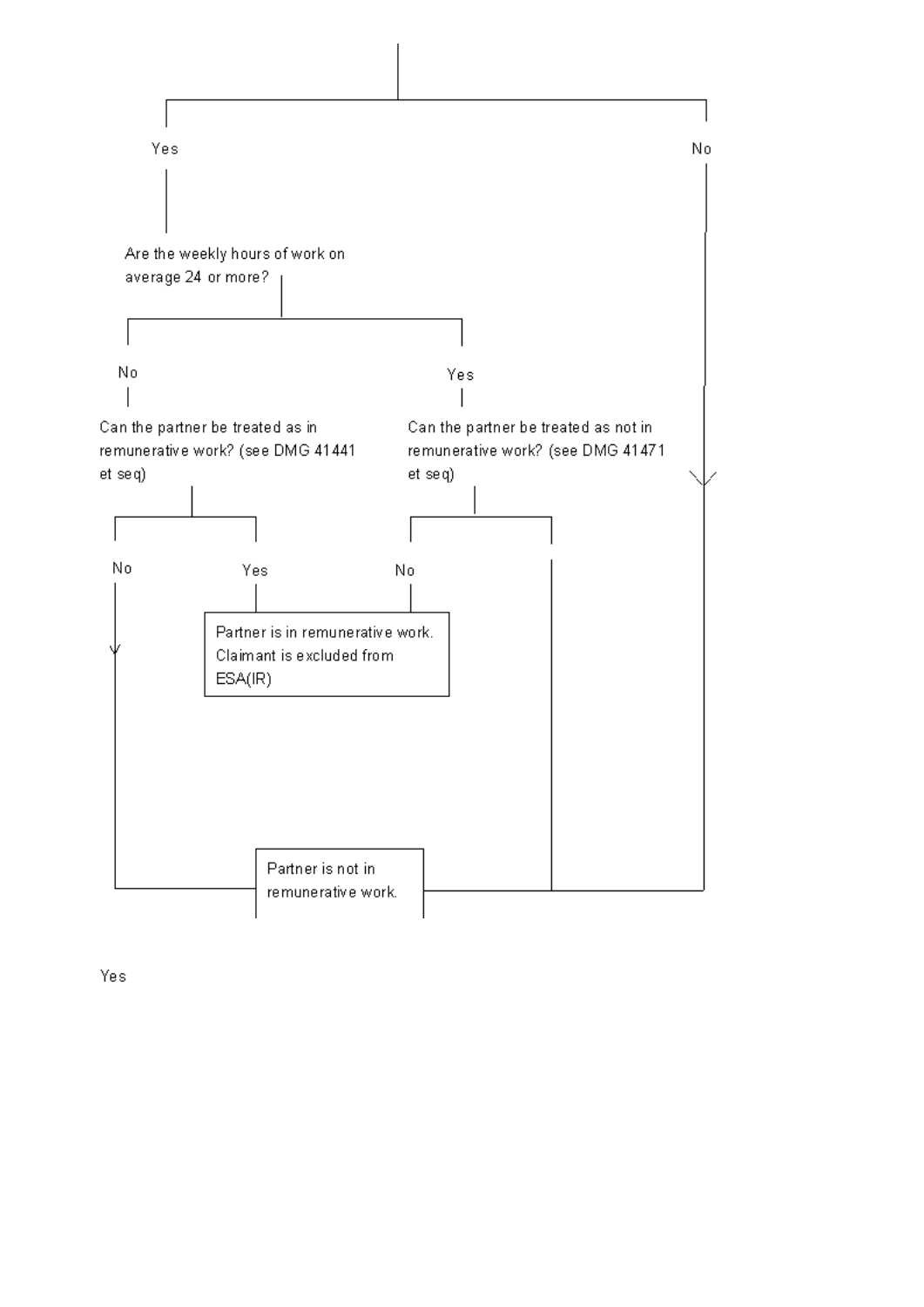# **Work done for payment or in expectation of payment 41326 - 41340**

[Introduction](#page-7-0) 41326

[Work for no monetary reward](#page-57-1) 41327

[Payment in kind](#page-57-0) 41328

[Expectation of payment](#page-58-3) 41329

[Self-employed earners](#page-58-2) 41330

[Sale of goods](#page-58-1) 41331

[Business start up](#page-58-0) 41332 - 41333

[Company directors](#page-59-0) 41334 - 41340

### **Introduction**

41326 Whether or not a claimant's partner is in remunerative work is a question of fact rather than legal interpretation. The DM should look at all the relevant facts in each case. Regard work as remunerative if

**1.** payment is made for it **or** 

**2.** it is done in expectation of payment $^1$ .

Remunerative does not mean profitable (see DMG 41330).

1 ESA Regs, reg 42(1); R(IS) 1/93

### <span id="page-57-1"></span>**Work for no monetary reward**

41327 A claimant's partner cannot be in remunerative work if the work done is neither paid nor done in expectation of payment. If the only "payment" is notional earnings $^1$  the work cannot be treated as remunerative.

1 ESA Regs, reg 108(3)

# <span id="page-57-0"></span>**Payment in kind**

41328 "Payment" includes payment in kind provided it is made in return for work done. It does not matter that the definition of earnings excludes any payment in kind.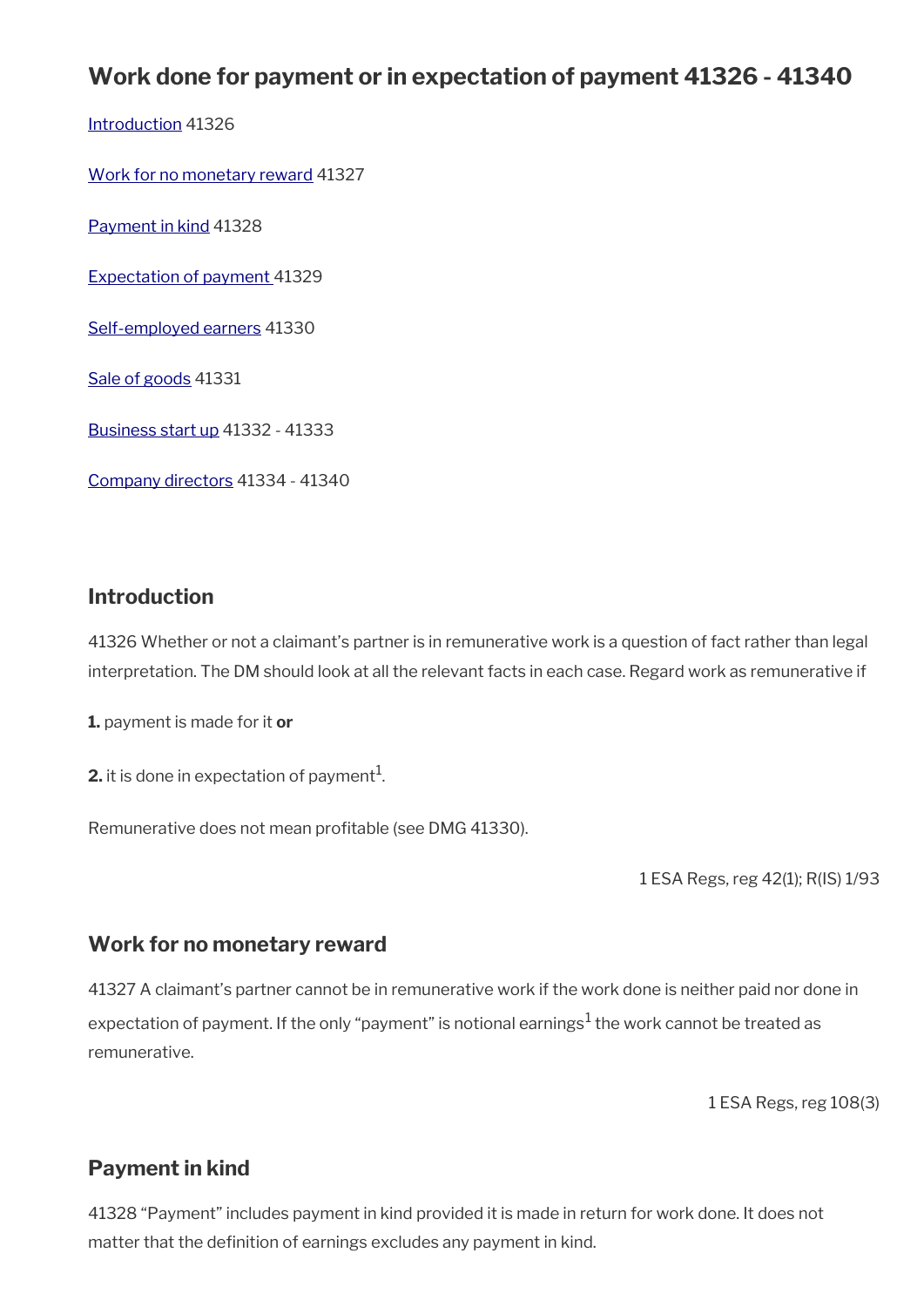# <span id="page-58-3"></span>**Expectation of payment**

41329 Work "done in expectation of payment" means more than a mere hope that payment will be made at a future date $^{\rm 1}$ . There should be a realistic expectation of payment. An established author writing a book in his field has a realistic expectation of payment. A person who is not an established author and has no agreement for publication does not have a realistic expectation of payment.

1 R(IS) 1/93

# <span id="page-58-2"></span>**Self-employed earners**

41330 A claimant's partner providing a service for payment for not less than 24 hours a week on average is engaged in remunerative work regardless of profit or loss. There can be an expectation of payment derived from profit but it must be a realistic expectation of payment for work being done at the time. The DM need not make detailed forecasts of proftability. Where a claimant's partner is involved in a commercial activity it is likely that this is remunerative work if it is for not less than 24 hours a week on average. It is for the claimant to show that their partner is working for nothing and explain why $^{\rm 1}$ .

1 R(IS) 22/95

# <span id="page-58-1"></span>**Sale of goods**

41331 Payment received from the sale of goods is not necessarily payment for work. Payment is made for the goods not for the work of the salesman. But where a person is paid commission on sales, the commission itself is payment for work.

**Note:** Also that payment may be derived from takings.

# <span id="page-58-0"></span>**Business start up**

41332 An allowance payable under certain schemes to assist people to become S/E is not payment for work $^1$ .

**Note:** The former name of business start up scheme no longer applies generally and schemes are likely to have local names.

1 R(IS) 21/95

41333 Drawings from any business to meet living expenses, in cash or in kind, will be payment for work except where the drawings are from business capital.

### **Example**

Annie is claiming ESA. She and her civil partner Rosie run a grocery shop at a loss. The business is for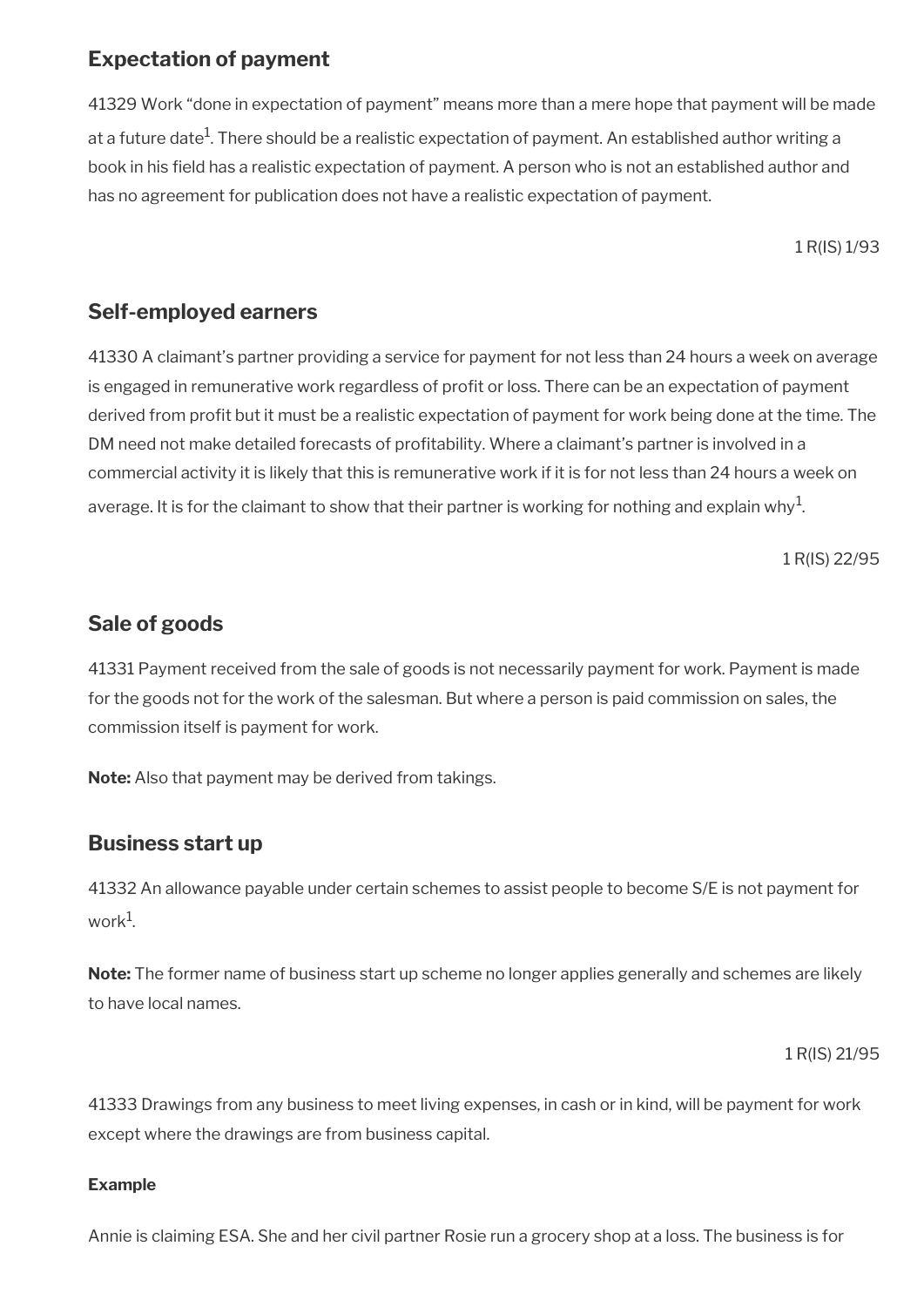sale. They are living on the stock and money taken from the till. If that money was banked it would merely reduce the business overdraft. The couple are living off the capital of the business and are therefore not working for payment or in expectation of payment.

# <span id="page-59-0"></span>**Company directors**

41334 A director of a limited company is an office holder and will usually be an employee of the company. The current or future receipts of the business are not payment to the director $^1$ . A director can own or be a shareholder in the company and receive payment or have a realistic expectation of payment in that capacity. It is possible for an office-holding director to also have a contract for service with the company and thus be a S/E earner. In such cases DMG 41330 applies.

1 R(IS) 5/95

41335 - 41340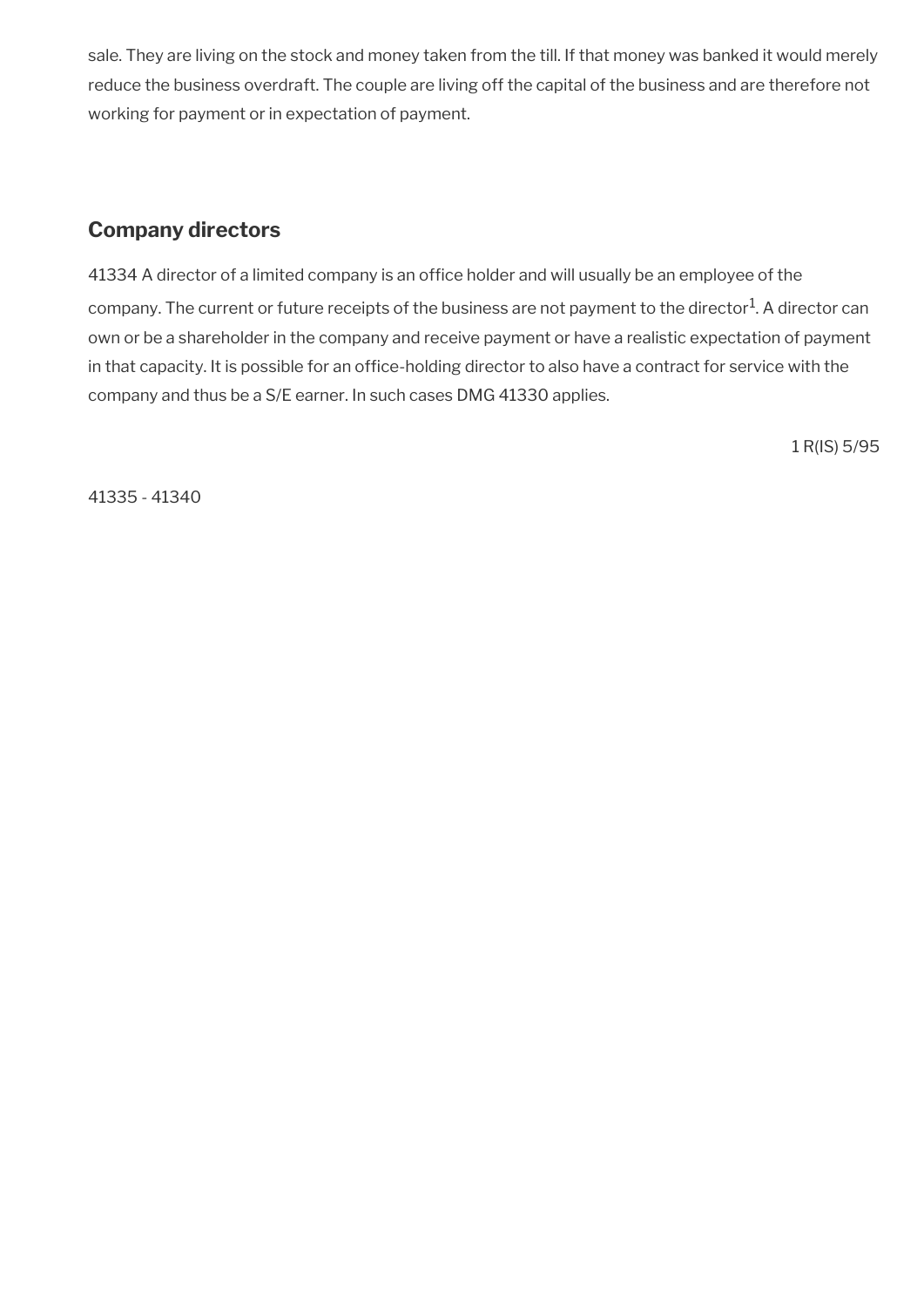# **Establishing hours of work for a claimant's partner 41341 - 41440**

[Introduction 4](#page-7-0)1341 - 41342

[Carers and specifed occupations](#page-61-1) 41343 - 41345

[Counting the hours](#page-61-0) 41346 - 41370

[Calculating average hours](#page-65-1) 41371

[Identifying a recognizable cycle](#page-65-0) 41372 - 41380

[Recognizable cycle established](#page-68-1) 41381

[Periods when a claimant's partner does not work](#page-68-0) 41382 - 41385

[Calculating the number of hours for which a claimant's partner is engaged in work](#page-69-2) 41386 - 41388

[Calculating the average hours](#page-69-1) 41389

[Yearly cycle with school holidays or similar vacations](#page-69-0) 41390

[Ancillary school workers](#page-71-0) 41391 - 41410

[No recognizable cycle established](#page-72-0) 41411 - 41425

[Changes to the normal hours](#page-74-0) 41426 - 41440

### **Introduction**

41341 DMs should establish the weekly total of hours worked. Normally, only hours for which payment is made or expected count for remunerative work purposes. These are not necessarily the same as hours of attendance. For example, if a claimant's partner works additional hours without pay and without expectation of payment the extra hours would not count, although the question of notional earnings<sup>1</sup> would arise. See DMG 41357 et seq for guidance on teachers.

1 ESA Regs, reg 108(3)

41342 Hours worked as a carer or in certain specifed occupations do not count for remunerative work purposes (see DMG 41343 et seq).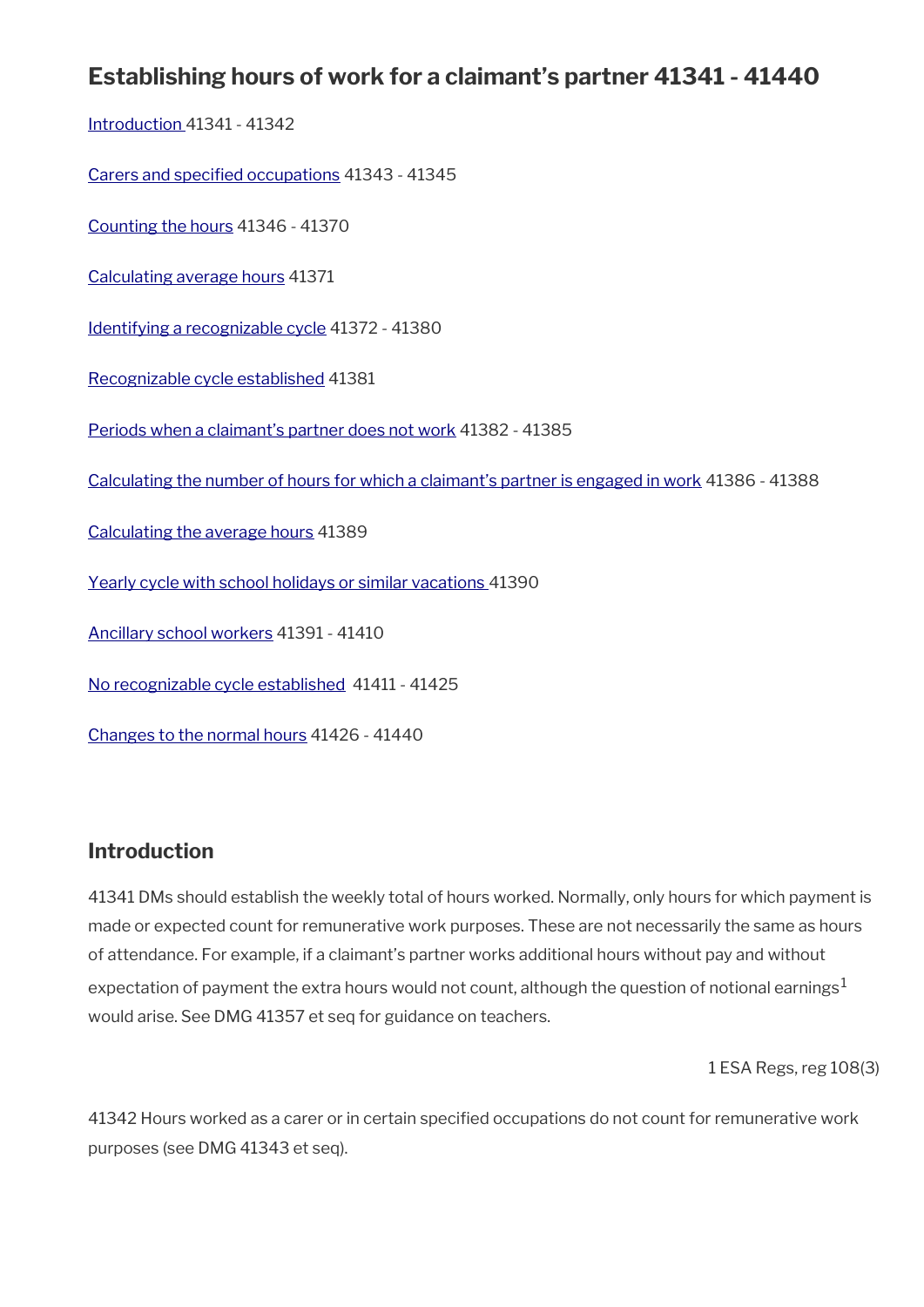## <span id="page-61-1"></span>**Carers and specifed occupations**

41343 DMs should take no account of the hours worked by a claimant's partner falling within DMG 41471 **1.** to **8.** or DMG 41472 **1.** to **4.**<sup>1</sup>. However, hours worked in any other occupation by a claimant's partner who satisfes DMG 41471 **1.** to **8.** should be taken into account in the normal way.

1 ESA Regs, reg 42(6)

#### **Example 1**

Margery's partner Henry claims ESA(IR). Margery minds children in her home from Monday to Friday, 8am to 1pm. She also works in the evenings in a supermarket from 7pm to 10pm, 5 nights a week. The hours she spends childminding do not count for remunerative work purposes. Margery's total hours of work are 15 a week in the supermarket. She is not in remunerative work.

#### **Example 2**

Trevor is required at home to care for his disabled civil partner who gets AA and ESA(IR). He also works 25 hours a week as a barman. Because he is a carer he is treated as not engaged in remunerative work and none of the hours count, not even those spent in bar work.

41344 - 41345

### <span id="page-61-0"></span>**Counting the hours**

### **Flexible working schemes**

41346 Most people in paid employment are required to work, and are paid for, the same number of hours each week. Flexible working hours does not affect this.

### **Overtime**

41347 Overtime for which payment is made or expected counts towards the weekly total.

### **Breaks**

41348 Any time allowed by the employer for meals or refreshments counts towards the total hours worked provided earnings are paid or are expected to be paid for this time $^1\!$ 

1 ESA Regs, reg 42(2); reg 45(9)

### **Night Duty**

41349 Any time spent on night duty in addition to normal daytime duties counts towards the total hours worked if payment is made or expected for that night duty. This applies even if

**1.** payment made or expected is less than for normal daytime duties **or**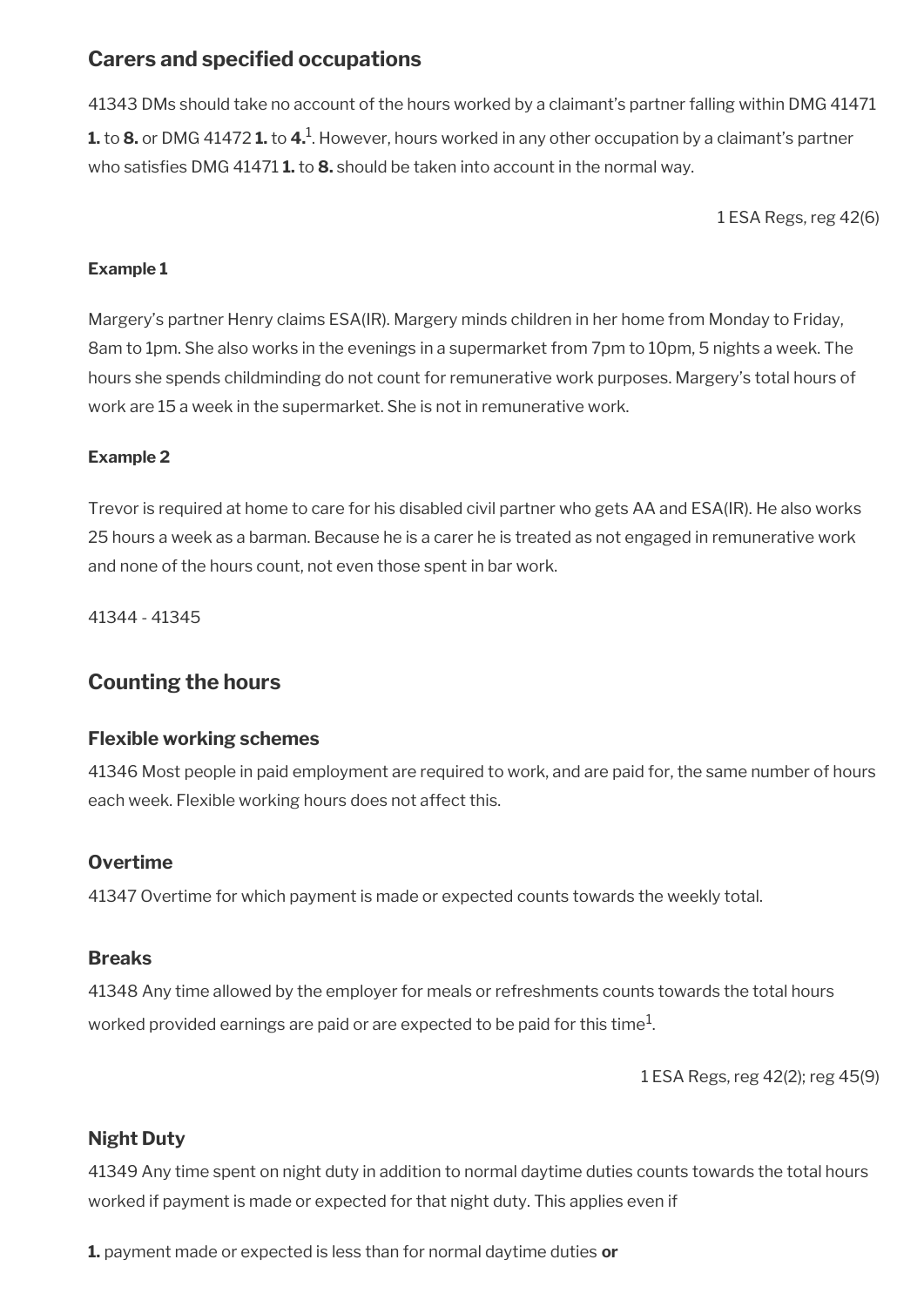**2.** the time on night duty is spent sleeping.

#### **Example**

Edward makes a claim for ESA(IR). His wife, Michelle, works in a care home. Her daytime working is 16 hours a week. Michelle is also contracted for night duty of 20 hours a week. For her night duty, Michelle receives a retainer which is paid at a lower hourly rate than for her daytime work. If she is called upon to deal with an emergency she is paid at the daytime rate. She is not required to perform any duties unless there is an emergency so she sleeps in the bedroom provided for her. The DM decides that Michelle is in remunerative work.

### **Evidence of hours**

41350 DMs should accept a statement from the claimant's partner or the employer about the number of hours worked unless it is unclear or there is reason to doubt it. They should make further enquiries where necessary. If it becomes necessary to examine the contract of employment note that it will not usually specify overtime hours. Where appropriate, DMs should add these to the number of contracted hours.

### **Company directors**

41351 A director of a limited company is an offce holder and in that role may have only limited duties to carry out. However, where a director also has a contract for service with the company and is a S/E earner follow the guidance at DMG 41330 to establish any additional hours worked.

### **Musicians**

41352 Practising is not remunerative work unless the practice is necessary to do the work the claimant's partner is engaged in.

#### **Example 1**

Paul is a musician who teaches at a school for six hours a week. He also practices his instrument for 20 hours a week in order to maintain his skill as a musician. He is not engaged in remunerative work.

#### **Example 2**

Emily is a musician who is engaged to perform music. The performances last for 12 hours a week. She practices the performances for 15 hours a week. She is engaged in remunerative work.

### **Self-employed**

41353 DMs should include all the hours necessary to run the business, for example, time spent in

**1.** trips to wholesalers and retailers

**2.** visits to potential customers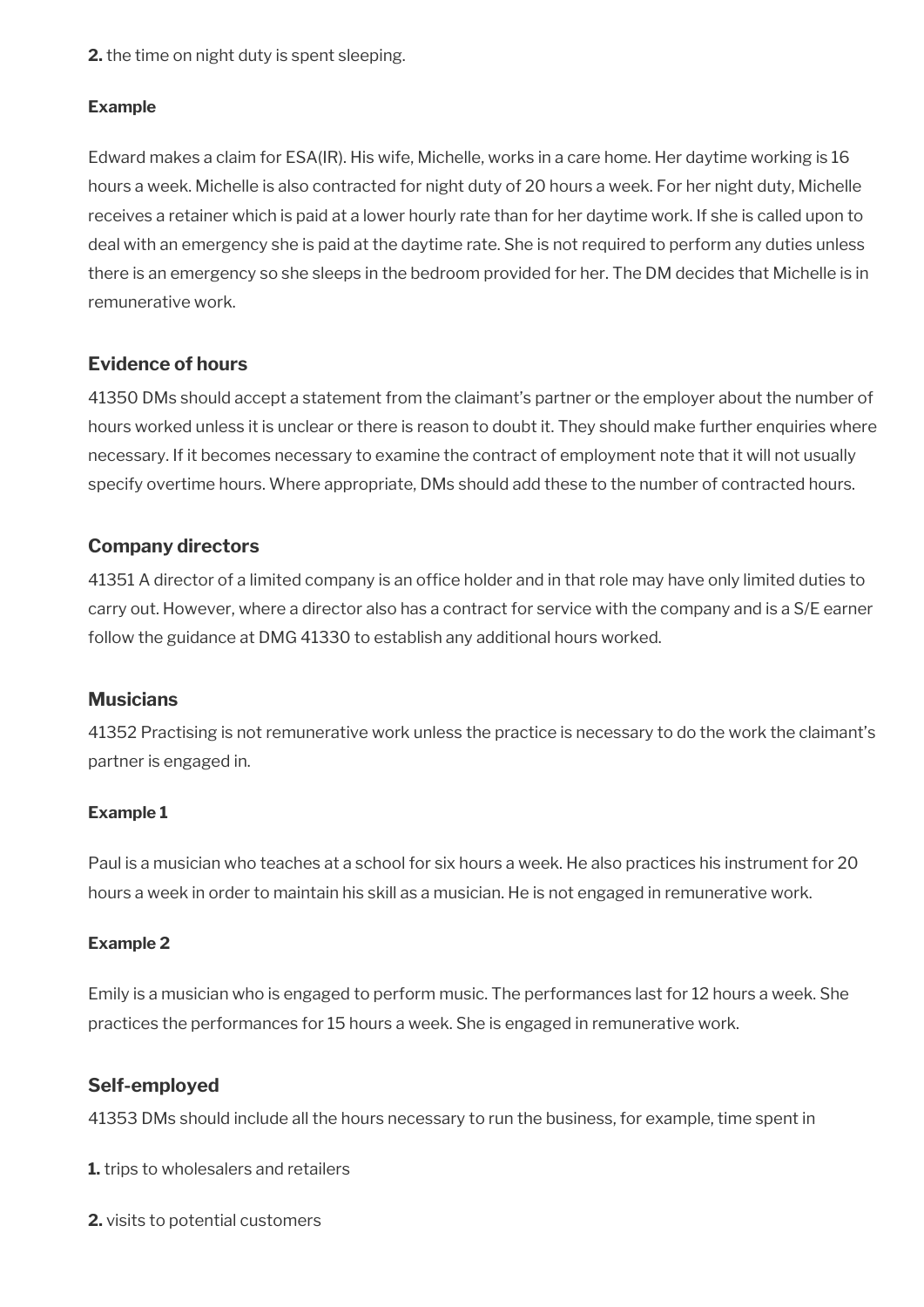**3.** advertising or canvassing

**4.** cleaning the business premises

**5.** cleaning and maintaining items used in the business, for example a taxi or driving school car

**6.** providing estimates

**7.** book-keeping

**8.** research work, for example where the claimant's partner is a writer.

41354 Where a S/E person is running a business which is

**1.** building up **or** 

**2.** winding down

it may be appropriate for the DM to re-determine the remunerative work issue week by week until hours of work reach a consistent level.

41355 DMs should accept a statement from the claimant's partner about the number of hours worked unless there is reason for doubt. Where there is doubt, DMs should make a decision on the basis of all the available evidence.

#### **Example**

Larry makes a claim for ESA(IR). His civil partner Peter, is a window cleaner in good health and with all the necessary window cleaning equipment who claims to have worked 15 hours a week during a period of fine weather. His accounts book revealed that he operated a long-standing window cleaning round with an average of ten customers per day, fve days a week. He agreed that it took him about 30 minutes to clean each house plus an hours travelling in total between houses. Based on this evidence the DM concludes that Peter worked six hours a day, five days a week, a total of 30 hours a week.

41356 If a S/E person has been doing undisclosed work or working more hours than is claimed, the DM must determine on the probable number of hours worked. Consider all the available evidence, including any reports of what times of day and for how many days that person was observed working.

#### **Teachers**

41357 The conditions of employment of most LA schoolteachers, except headteachers, are laid down in an Order<sup>1</sup> or Agreement<sup>2</sup>. They have a contractual duty to spend whatever time is necessary to carry out their professional duties effectively in non-teaching activities such as

**1.** preparing and planning lessons and timetables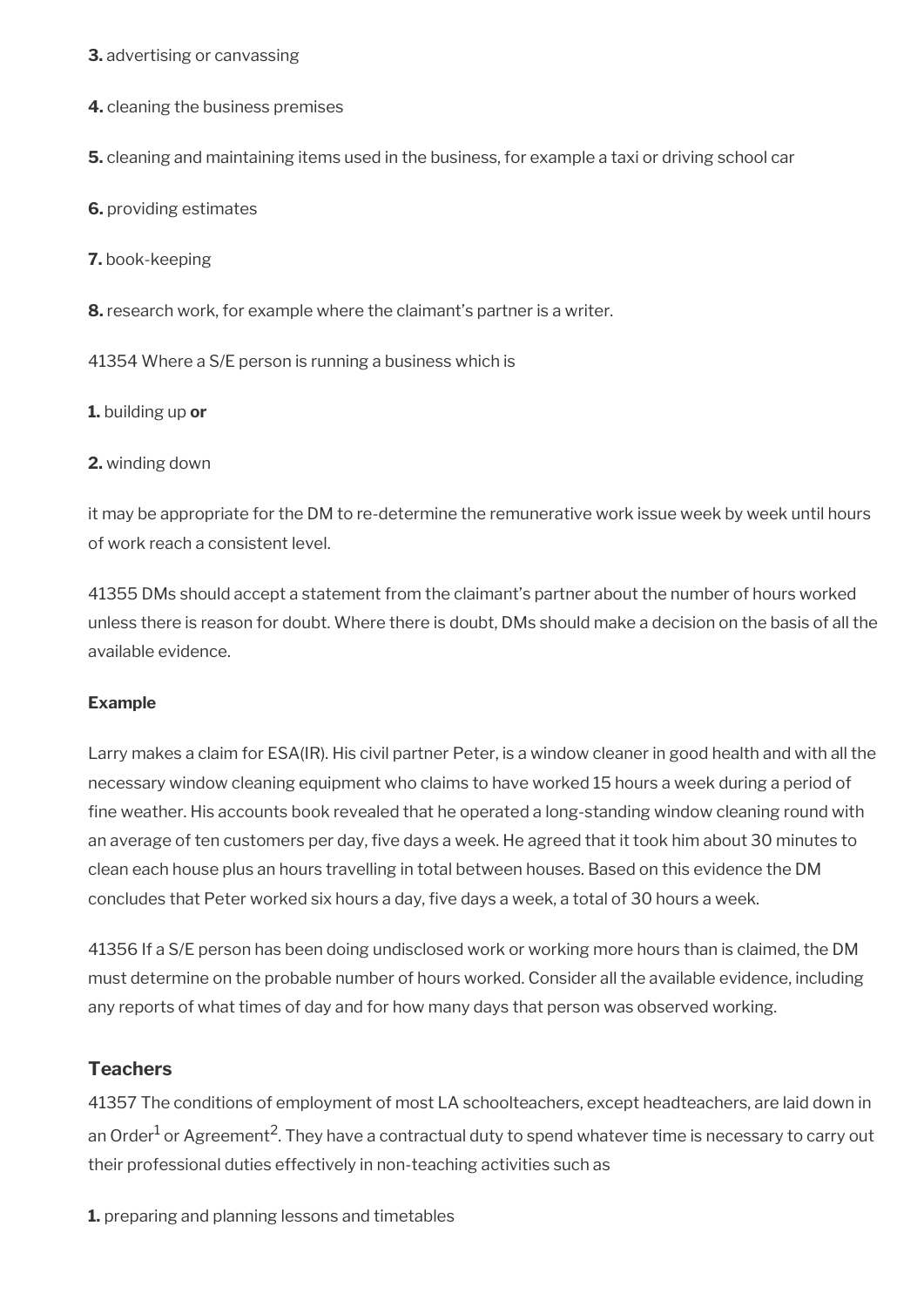- **2.** assessing and reporting on pupils
- **3.** helping to administer and organize the school
- **4.** advising pupils and ensuring their discipline, health and safety

**5.** discussing pupils' progress with parents.

Time spent in these activities should be counted. This list is not exhaustive. If the DM is unsure whether a teacher is obliged to do a particular activity, consult the Order or Agreement.

> 1 Education (School Teachers Pay and Conditions of Service) Order; 2 Scottish Negotiating Committee for Teachers Conditions of Service Agreement

41358 Before either the Order or Agreement came into force, teachers were generally required by their contracts to carry out the duties now laid down $^1$ . Members of the teaching profession not covered by the Order or Agreement (for example higher education lecturers and teachers in private schools) have similar obligations unless their contract provides that

**1.** they are not required to do such work **or**

**2.** any such work is included in the hours of work laid down in the contract.

1 Sim v. Rotherham Metropolitan Borough Council [1986] 3WLR 851; R(U) 5/88

41359 In most cases the contract of employment will not state the amount of time to be spent in duties other than actual teaching. DMs should accept the person's own evidence if it seems reasonable. If a person states that the time spent on non-teaching duties is anything up to one third of the time spent teaching, DMs should accept this without question.

41360 It may be reasonable to accept a larger proportion than a third depending on the

- **1.** teacher's experience
- **2.** subjects being taught
- **3.** method of teaching
- **4.** amount of homework to be marked
- **5.** number of pupils.

In these cases the DM should ask the person to provide a detailed list of non-teaching duties. If there is still doubt the employer may be able to provide evidence.

41361 The amount of non-teaching work may vary from week to week. For example, a teacher may need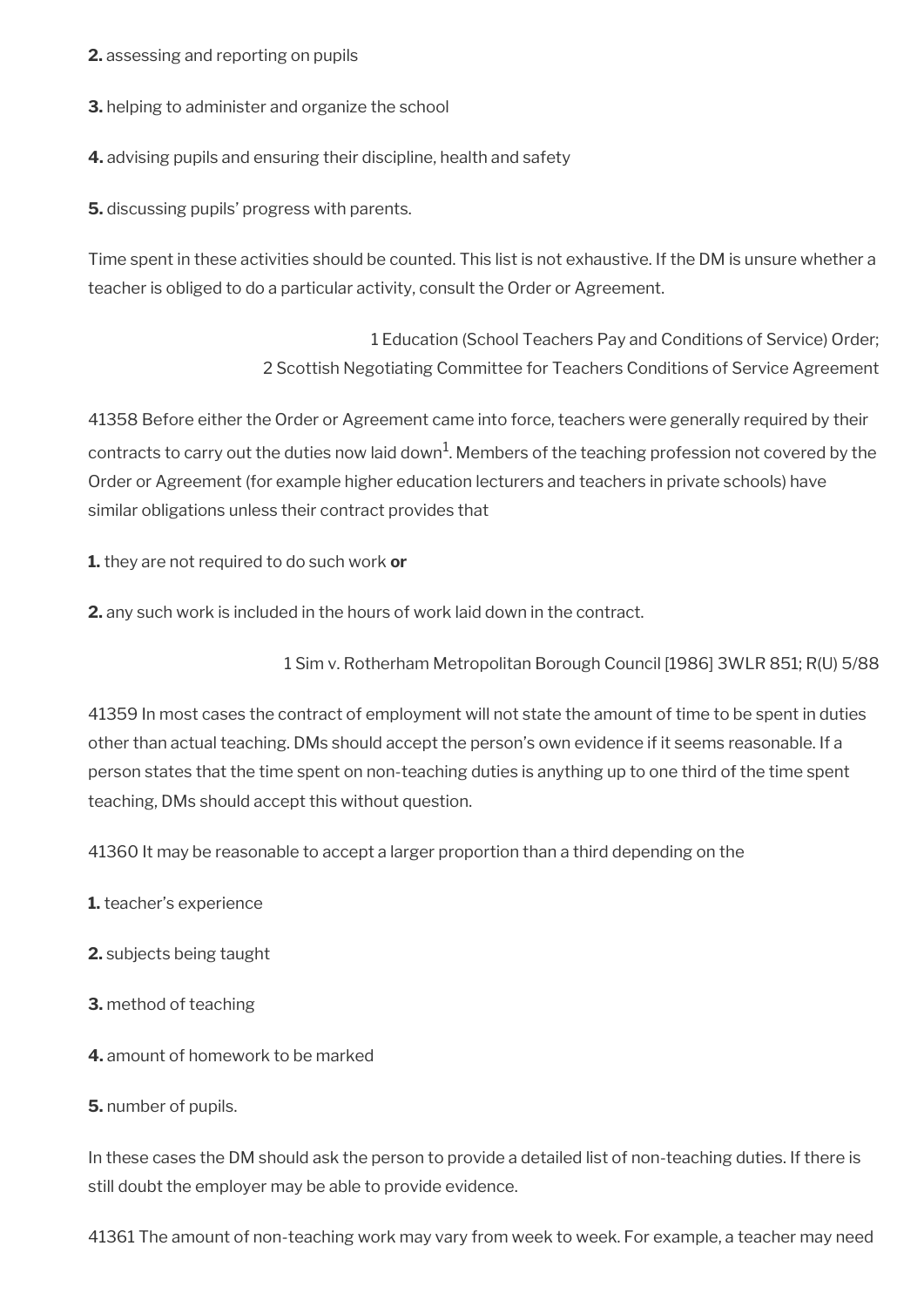to spend more time marking examination papers or writing reports at certain times of the year.

41362 - 41370

### <span id="page-65-1"></span>**Calculating average hours**

41371 If the claimant's partner is engaged in work where the hours fuctuate, the DM should calculate the average weekly hours $^{\rm 1}$ .

1 ESA Regs, reg 42(1)

### <span id="page-65-0"></span>**Identifying a recognizable cycle**

41372 DMs should see if there is any pattern of work over a period of time. This is known as a recognizable cycle $^1$ . A recognizable cycle is a recurring round of events where the end of a cycle marks the beginning of the next cycle.

#### **Example 1**

week 1 X hours

week 2 Y hours

- week 3 X hours
- week 4 X hours

week 5 Y hours

week 6 X hours

There is a recognizable cycle of three weeks (weeks 1 to 3 repeated in weeks 4 to 6).

#### **Example 2**

month 1 A hours

month 2 B hours

month 3 A hours

month 4 B hours

There is a recognizable cycle of 2 months.

#### **Example 3**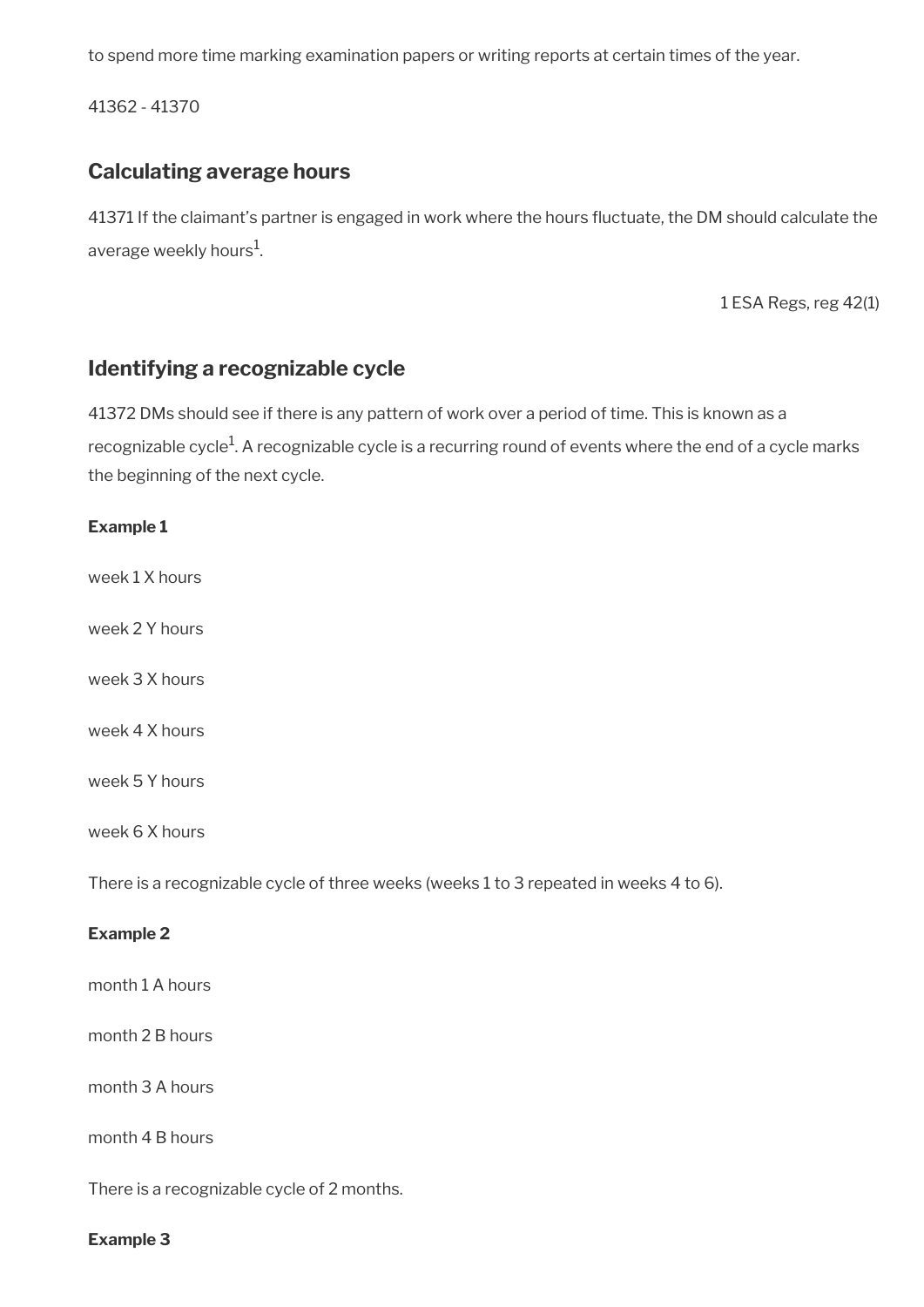week 1 X hours week 2 X hours week 3 Y hours week 4 W hours week 5 V hours

There is no recognizable cycle.

**Note:** A cycle may include weeks in which no work is done<sup>2</sup> .

1 ESA Regs, reg 42(2) & 45(8)(b)(i); 2 reg 45(8)(b)(i)

#### **Permanent or indefinite contract**

41373 A recognizable cycle of work can exist at the outset of employment. This would happen where a person has a permanent or indefinite contract that expressly provides for a cycle. The contract may expressly provide for periods of work and periods of no work, for example, school holidays for school ancillary workers are usually periods of no work.

#### **Example**

Julia works as a school clerk under an indefnite contract that provides for work during school terms and no work during school holidays. Her partner Mark makes a claim to ESA(IR) during the Easter holidays. The DM decides that Julia's contract establishes a cycle from its outset.

#### **Fixed term contracts and casual workers**

41374 A cycle may be established after one or two years where a claimant's partner is employed under a succession of fixed term contracts or on a casual basis (perhaps with no contract) $^1$ . DMs should decide each case on its facts. The DM will need to consider whether two complete cycles would be necessary if one year had not been sufficient to establish a cycle (e.g. in the case of relief cover or occasional work). DMs should consider whether there is a mutual expectation between the person and the employer that work will resume after a period of no work.

1 R(JSA) 5/02

#### **Example**

Bill is a catering assistant at a secondary school. He has been working on a casual basis for just over a year. His partner Phoebe is in receipt of ESA(Cont). However, she makes a claim to ESA(IR) at the start of the Christmas holiday stating that Bill is unwell but has been asked to return to work after the holidays if he is well enough to do so. Phoebe tells the DM that Bill expects to return to work as he did the previous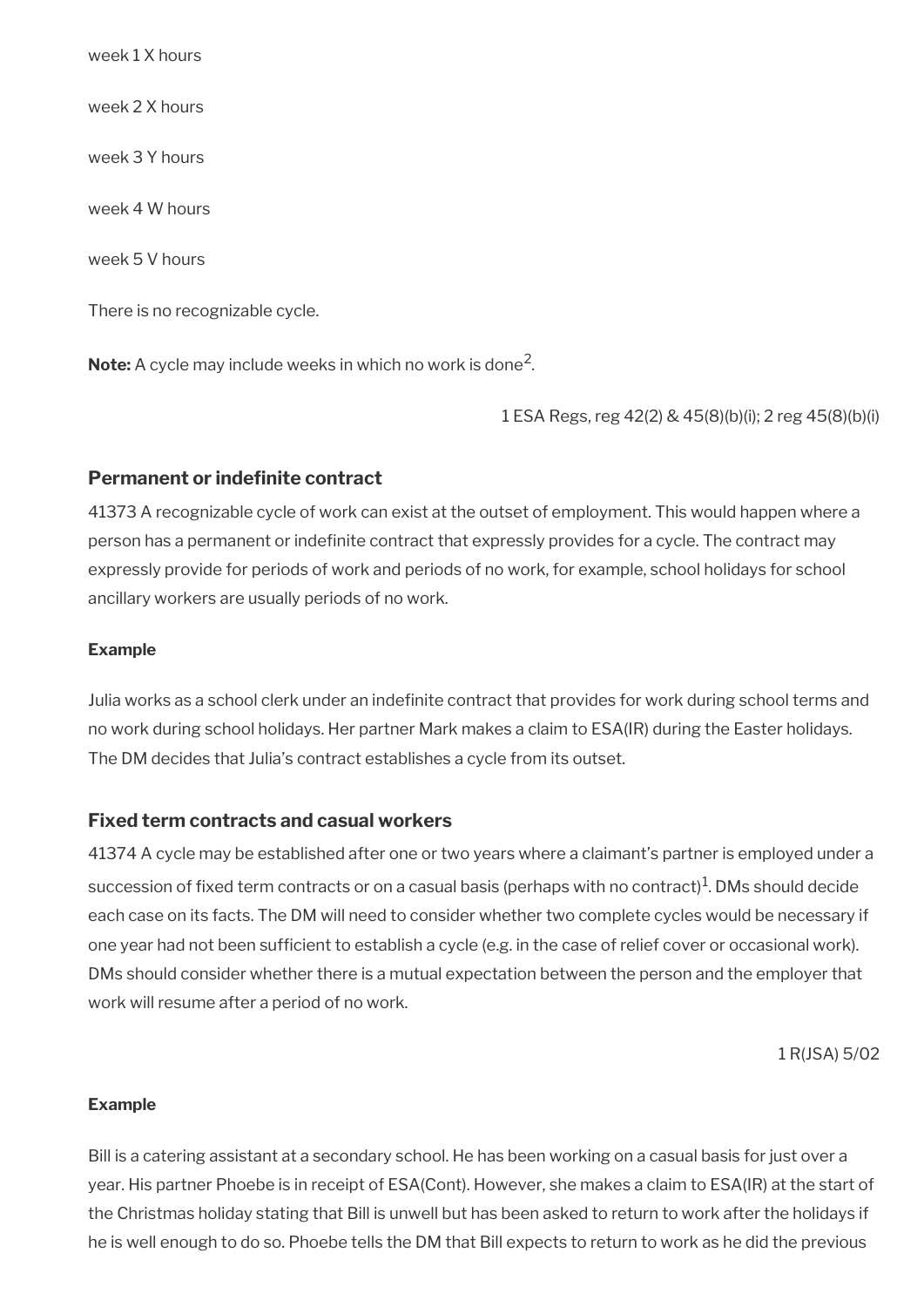January. The DM decides that Bill has established a recognizable cycle of work and that it has not been broken. Phoebe is not entitled to ESA(IR) because on average Bill works 24 hours or more a week.

### **Supply teachers**

41375 Supply teachers are likely to be employed on intermittent contracts, each of varying lengths and separated by periods of non-employment. Every case should be considered on its own facts with a view to ascertaining whether or not a cycle exists. Therefore although it is possible that a supply teacher has a recognizable cycle of work, in practice, work as a supply teacher is unlikely to give rise to a cycle.

### **Extra work**

41376 A person may have a contract for work that specifes when they will and won't be expected to work. If they work any additional hours during a holiday period, either for their usual employer or another employer, it does not mean that the contract does not establish a cycle $^1\!$ 

1 R(JSA) 5/02

#### **Example**

Celeste is employed as a shop assistant by a students union. The terms of her employment contract are "Monday to Friday, 8.15 am to 1.15 pm term time only". Celeste agrees to do extra work stocktaking during the first week of the summer holidays. Her civil partner Justine makes a claim to ESA(IR) the day after Celeste fnishes the extra work. The DM decides that Celeste's contract establishes a cycle from the outset of the work, and that the cycle has not been broken by the extra hours of work done during the holiday period.

### **Probation**

41377 A recognizable cycle of work can exist from the outset of the contract even if there is an initial period of probation.

#### **Example**

Harry is employed at a secondary school for 37 hours a week for 38 weeks a year as a workshop technician. His contract of employment, subject to a 6 month probationary period, specifies that he is expected to work during term times and not during school holidays. Harry's partner Sally makes a claim to ESA(IR) during the school summer holidays. The DM decides that Harry is in a recognizable cycle from the outset of the contract and, on average, works 24 hours or more a week. Sally is not entitled to ESA(IR) because Harry is in remunerative work.

41378 - 41380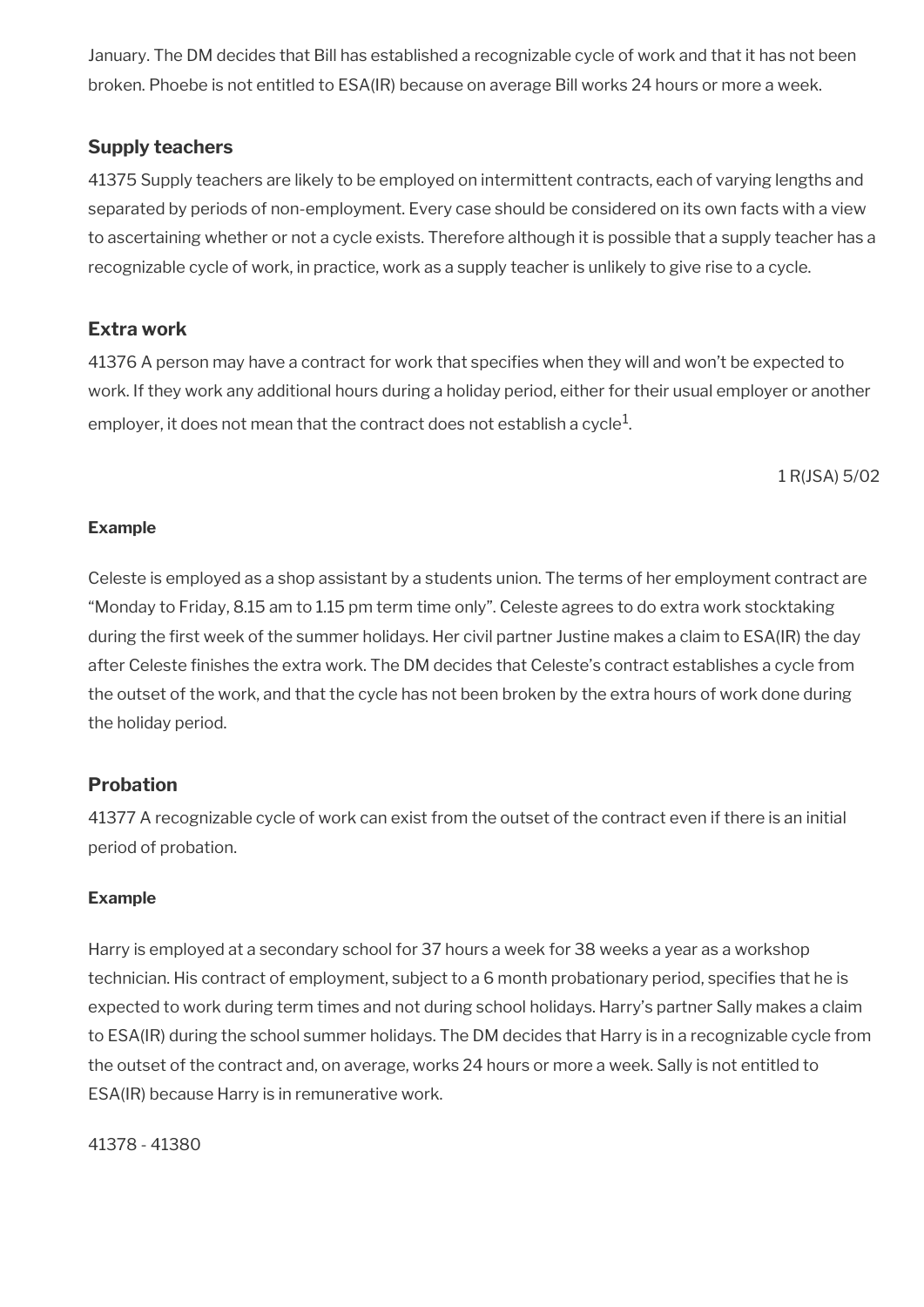## <span id="page-68-1"></span>**Recognizable cycle established**

41381 Where there is a recognizable cycle DMs should calculate average hours over one complete cycle<sup>1</sup>. They should include, where the cycle involves periods where the person does no work, those periods, but disregard any other absences.

1 ESA Regs, reg 45(8)(b)(i)

### <span id="page-68-0"></span>**Periods when a claimant's partner does not work**

41382 Periods when a claimant's partner does not work can fall into periods

**1.** of absence because of sickness, maternity leave, paternity leave or adoption leave

**2.** of unauthorized absence "without good cause"

**3.** of no work (other than holidays) during which someone is not working because work is not provided by the employer

**4.** during which someone can be properly regarded as on holiday.

### **Sickness, maternity leave, paternity leave, adoption leave and periods of unauthorized absence**

41383 [\[See DMG Memo 08/20\]](http://intranet.dwp.gov.uk/page/dmg-memo-08-20-parental-bereavement-leave-and-pay-%E2%80%93-consequential-amendments-social-security) When a claimant's partner is absent from work due to sickness, ordinary or additional paternity leave<sup>1</sup>, adoption leave<sup>2</sup> or maternity leave the DM should decide that they are not in remunerative work during such absences $^3$ . See DMG Chapter 49 for guidance on the meaning of ordinary or additional paternity leave. When a claimant's partner has a period of absence without good cause the DM should treat such an absence in the same way as proper holidays $^4$  (see DMG 41384).

1 ER Act 96, s 80A, 80AA, 80B & 80BB; 2 s 75A & 75B; 3 ESA Regs, reg 43(3); 4 reg 42(3)

### **Holidays or periods of no work**

41384 The DM should decide that a claimant's partner (including a member of a teaching staff) should only be regarded as being on holiday for the weeks of holiday for which they are paid $^1$ . These can be ascertained from the contract of employment (which will usually be in writing but can be verbal). The fact that pay is

**1.** spread over a year in equal instalments **and**

**2.** enhanced to take account of a lack of holiday entitlement

should not be taken into account when deciding whether someone has paid holidays.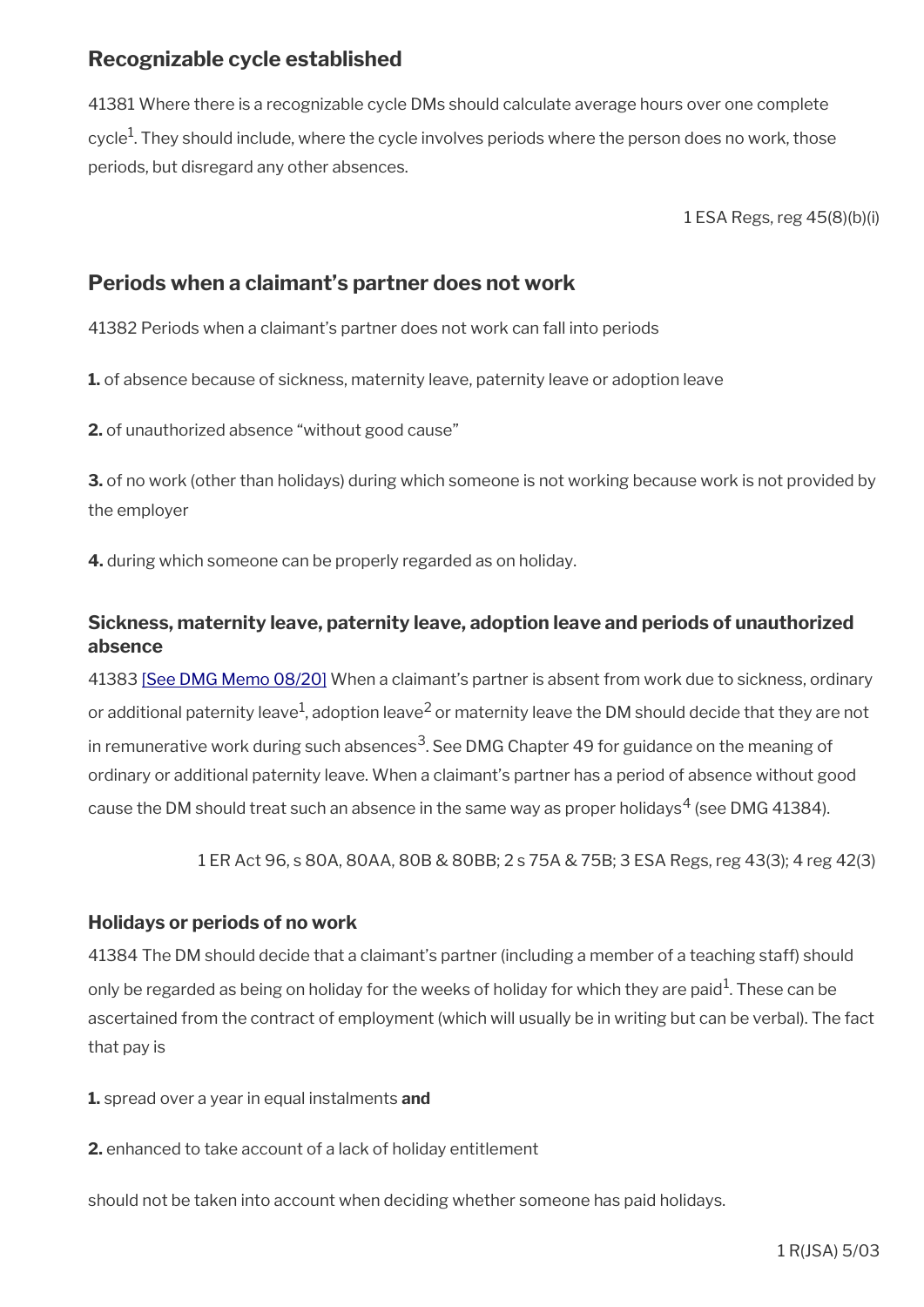41385 Most workers have a right to paid holidays. A worker is usually entitled to four weeks paid holiday in any leave year $^1$ .

1 Working Time Regulations 1998 No. 1833

# <span id="page-69-2"></span>**Calculating the number of hours for which a claimant's partner is engaged in work**

41386 When the claimant's partner is in employment (and they are not absent from work due to sickness, maternity, adoption or paternity leave) DMs will need to calculate the number of hours for which the claimant's partner is engaged in work.

**Note:** If the claimant's partner is in a recognizable cycle but found not to be in remunerative work, the normal income rules apply. DMs should note that there cannot be a disregard for final earnings because the work is continuing.

41387 If the claimant's partner works the same number of hours each week when not on holiday, that is the number of hours worked in each week.

41388 If the claimant's partner's hours of work fuctuate, the DM should take an average

**1.** as per DMG 41381 if there is a cycle of work **or**

**2.** as per DMG 41411 et seq if there is no cycle of work.

## <span id="page-69-1"></span>**Calculating the average hours**

41389 Where the hours of work fuctuate, the average should be calculated by taking into account periods in which the person does not work while disregarding other absences $^{\rm 1}$ . DMs should only deduct periods of holiday, absences without good cause, sickness, maternity, adoption or paternity leave from the number of weeks in the cycle before dividing the result into the total number of hours worked in the cycle<sup>2</sup>. Periods of no work should not be deducted. Put another way, it is only periods of holiday, absences without good cause, sickness, maternity, adoption and paternity leave which are "other absences to be disregarded".

1 ESA Regs, reg 45(8)(b)(i); 2 R(JSA) 5/03

### <span id="page-69-0"></span>**Yearly cycle with school holidays or similar vacations**

41390 Where a person has a contract of employment (written, verbal or implied) which continues throughout the year, there is a recognizable cycle of one year. Where a person with such a contract works at a school, educational establishment or any other place of employment where there are school holidays or similar vacations, the DM should divide the total number of hours worked during the year by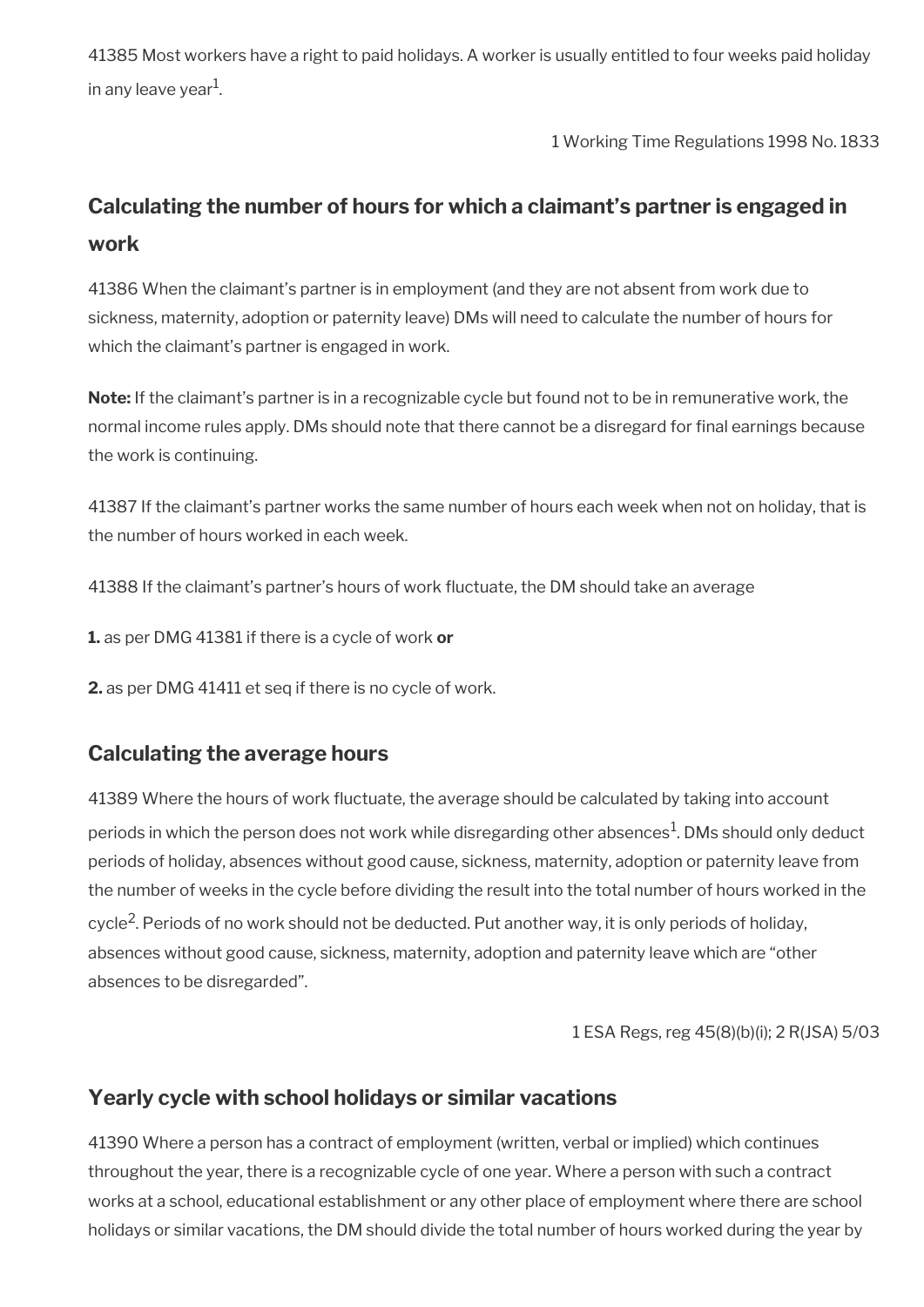1 R(JSA) 5/03

#### **Example 1**

Jeff, a qualifed teacher, has worked as a school tutor for children with special needs since October 2003. He works on a sessional basis, completing a monthly return of the number of hours he has taught for which he is paid accordingly. He does not get paid for holidays. His partner Patricia claims ESA(IR) in October 2008. For the academic year 2007/2008 Jeff worked 520 hours.

**Note:** An academic year includes the summer holidays. By the time Patricia claims ESA(IR) in October 2008 Jeff has completed at least four cycles of academic work, so the DM decides that his employment has not ended. Jeff has no paid holidays, so the total hours worked (520) are divided by the weeks in the cycle (52). This gives 10 hours a week, meaning that Jeff is not in remunerative work.

#### **Example 2**

Megan, a lecturer at a college of further education, has a contract of employment, which started in January 2006 for 23.5 hours of work a week during academic terms. There is no entitlement to paid holiday, but the contract states "your rate of pay allows for the fact that you have no formal entitlement to holiday with the result that the pay you receive for each hour worked is comparable to that paid to employees who are entitled to holiday". The academic terms cover 38 weeks but Megan receives her pay over the calendar year in twelve equal monthly instalments.

In addition to the above work, Megan is employed under additional contracts, which depend on the demand for other courses which she teaches. In the 2007/2008 academic year she has four other such contracts

- **1.** 10.5 hours a week for 12 weeks in the Autumn term
- **2.** 11.5 hours a week for 10 weeks in the Spring term
- **3.** 10.5 hours a week for 4 weeks in the Summer term
- **4.** 8 hours a week for 6 weeks in the Summer term.

Megan's civil partner Geraldine is in receipt of ESA(Cont) but makes a claim for ESA(IR) in June 2009 for the summer vacation.

The hours of work from all Megan's contracts have to be added together, but should they be viewed as fuctuations in the cycle of work established by the main contract and averaged over the whole year, or only added in during the periods covered by the additional contracts?

The additional contracts are with the same employer as the main contract, involve the same type of work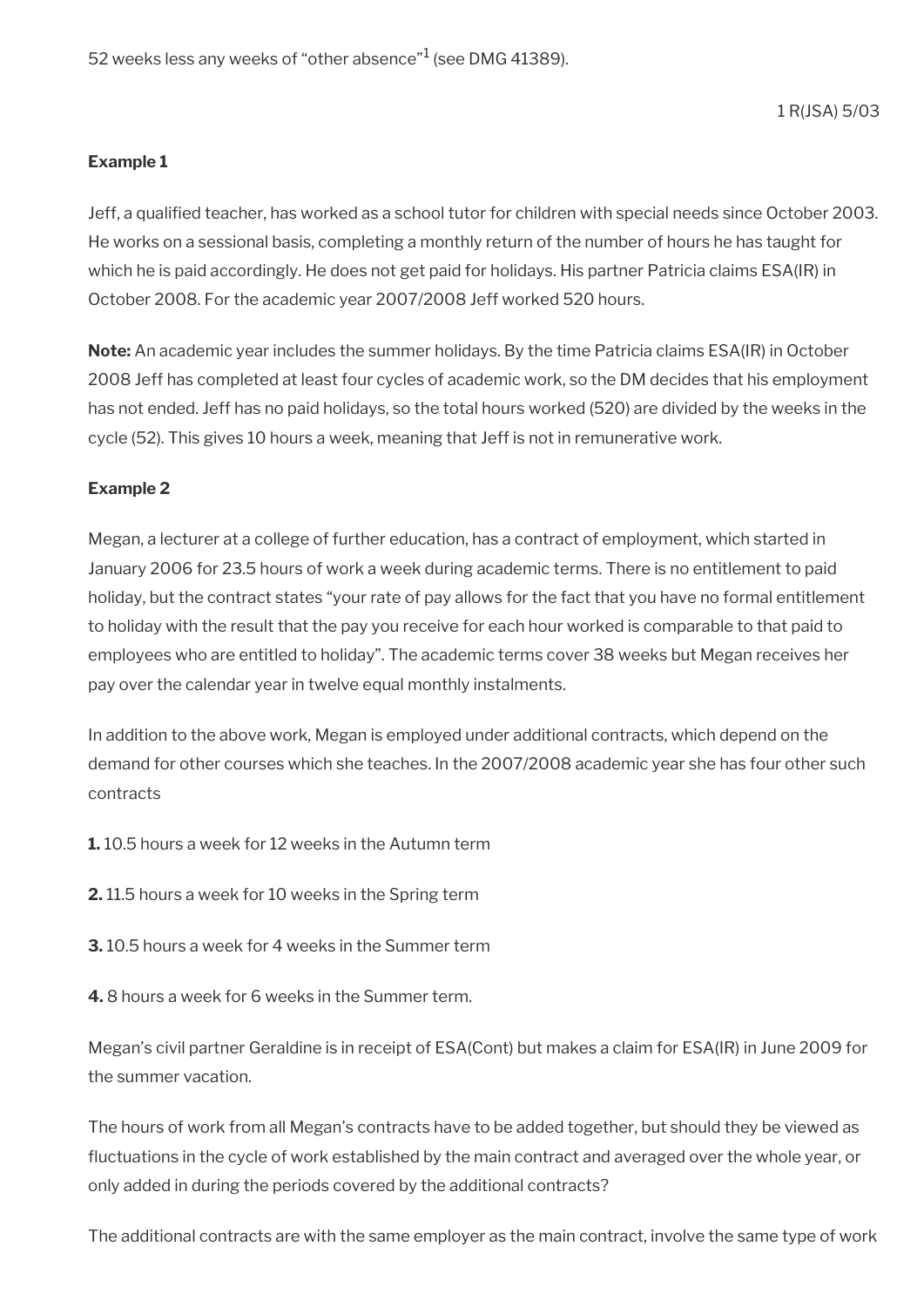as the main contract and the work under them is done during the periods of work in the cycle established under the main contract. So the hours from them should be added to the hours from the main contract and taken into account over the whole cycle.

Megan is not entitled to holiday pay. The fact that she receives her pay spread over the year in equal instalments does not affect this, nor does the fact that she receives an enhanced rate of pay.

The "holidays" should therefore be taken into account as periods of no work and included in the averaging.

Total number of hours is 1224. Divided by 52 equals 23.5 (i.e. below 24)

Megan is not in remunerative work.

### **Example 3**

Steve claims ESA(IR). His partner Sunita is employed in a student's union shop for 37.5 hours per week term-time only. The academic year covers 31 weeks. She has an annual cycle of work from September to September. Contractually she was entitled to 30 days paid holiday. This consisted of 18 days holiday plus 12 public holidays. Four of the public holidays fell in term-time and Sunita did not have to work for those days.

The total number of hours worked during the cycle was 1132.5 (31 weeks x 37.5 hours - 30 hours of public holidays that fell in term-time).

The total number of paid holidays, 30 days or 6 weeks, should be subtracted from the number of weeks in the cycle, which gives 46 weeks. The number of hours worked, 1132.5, is divided by 46 giving an average of hours worked of 24.62. Sunita is in remunerative work $^1\!\!$ .

1 R (JSA) 3/04

### <span id="page-71-0"></span>**Ancillary school workers**

41391 Ancillary school workers are members of the non-teaching staff of schools and other educational establishments. Where such workers have a yearly cycle of work during term-time only DMs should follow the guidance at DMG 41390. Examples of ancillary school workers include

- **1.** school meals services employees
- **2.** domestic staff
- **3.** clerical staff (such as secretaries and clerks)
- **4.** laboratory workers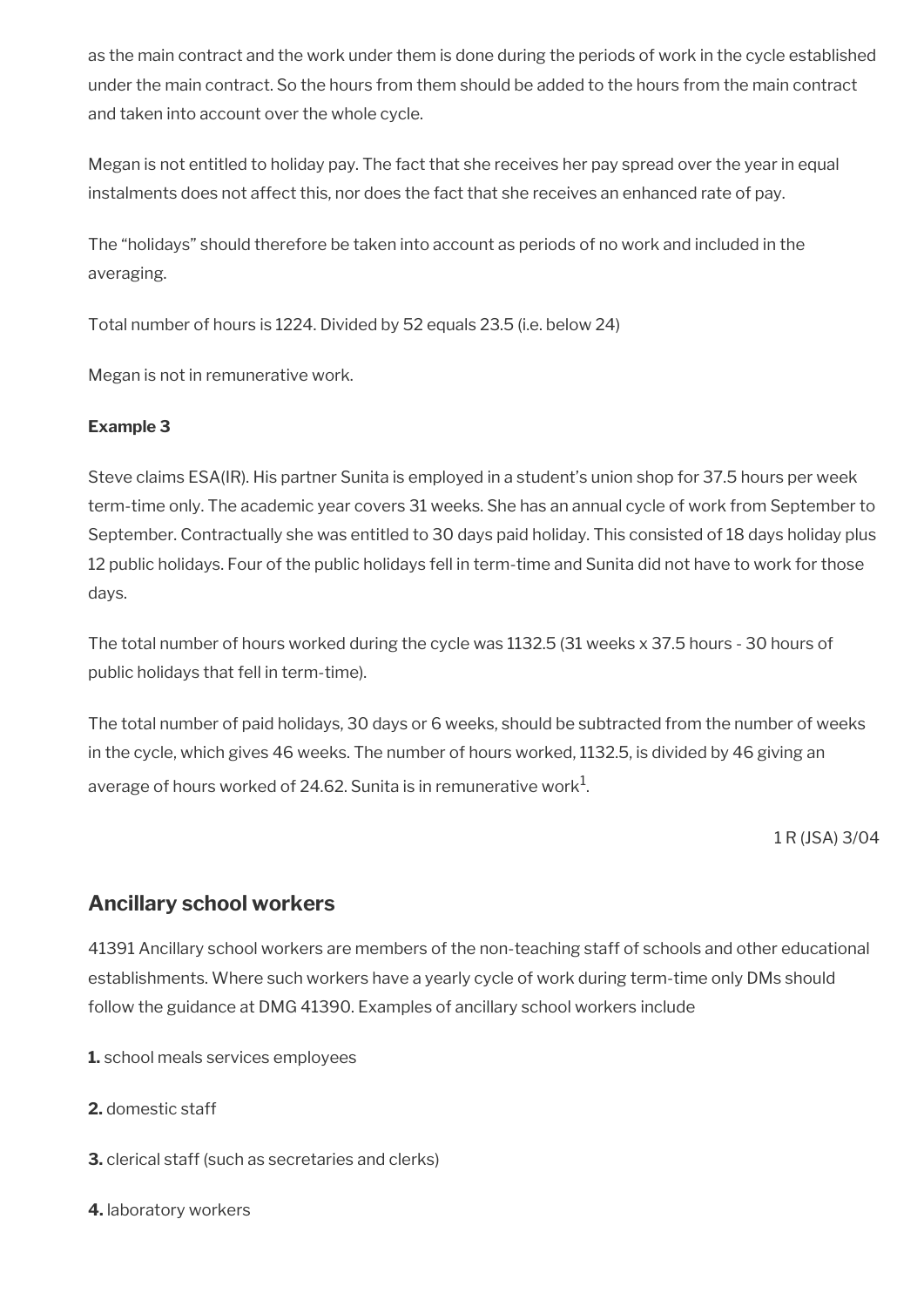**5.** nursing assistants

**6.** school bus drivers.

41392 - 41410

## **No recognizable cycle established**

### **Estimating future hours**

41411 Where

**1.** a claimant's partner has just started work or is about to start work **or**

**2.** the hours of work have just changed or are about to change and the change does not form part of the normal pattern of work **or**

**3.** because of absences from work a recognizable cycle has not been established

the DM should estimate the hours or the average hours the person is  $\mathsf{expected}$  to work in a week $^1$ .

1 ESA Regs, reg 42(2); reg 45(8)(a)

41412 DMs should average the estimated hours over a period long enough to cover the expected pattern of work $^{\rm 1}$ . They should consider the case where there is sufficient evidence to average the actual hours worked.

1 R(IS) 8/95

### **Averaging past hours**

41413 Where a claimant's partner has been in work before the date of claim, decision or application for supersession and a recognizable cycle has not been established the DM should calculate average weekly hours over

**1.** the five weeks immediately before the date of claim or the date on which a superseding decision is made1**or** 

**2.** a longer or shorter period immediately before the date of claim, the date of decision or the date of application for supersession if this enables the average hours to be calculated more accurately.

**Note:** "Immediately before" in this context means the end of the last complete week before the date of claim, date of decision or date of application for supersession.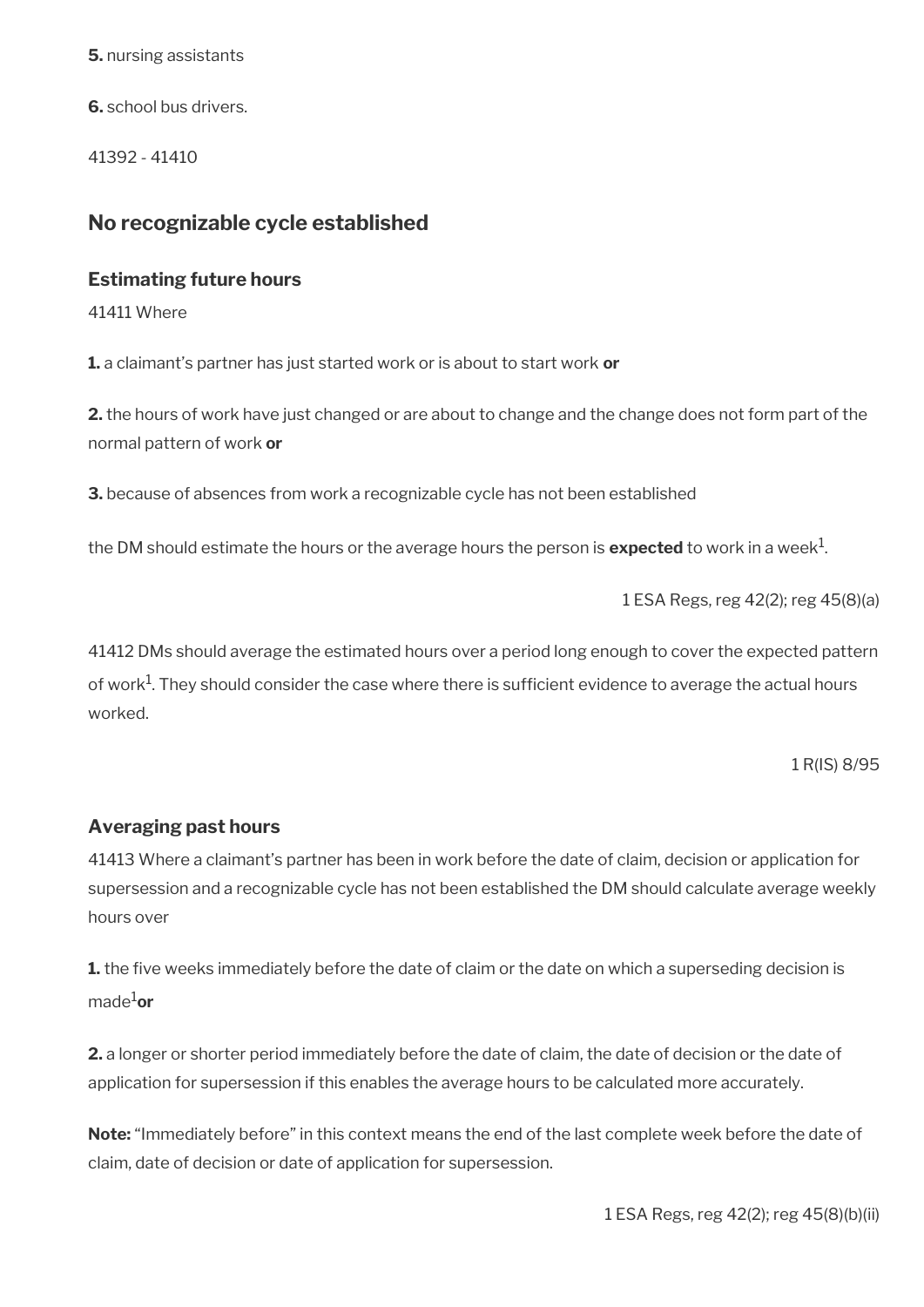41414 The DM should include in the calculation at DMG 41413 any periods of non-working within the normal pattern of employment (rest periods) $^1$ . The DM should not include periods of non-working after the employment has ended.

1 R(IS) 12/95

### **Example**

Victor's partner Elizabeth works for six months from January to June 2009 for an average of 30.5 hours a week. The employment ends in June 2009 and she does no more work. This comes to light in August 2009 and the DM supersedes on 1.8.09. When calculating the average hours the DM must use a period immediately before 1.8.09. The DM averages over the period January 2009 to 31.7.09 to get the most accurate result. The period of non-working after employment ended is not included in the calculation. Elizabeth was engaged in remunerative work for the period January to June 2009 because average hours of work were more than 24 a week.

41415 DMs should note that examples of circumstances in which it may not be appropriate to use the fve week period in DMG 41413 **1.** are where the

**1.** five weeks contain a period of absence which distorts the average or

**2.** five weeks do not show the claimant's partner's normal pattern of working hours, for example they include a short period of overtime which is not typical, or reduced hours because of unusual slackness in the business **or** 

**3.** claimant's partner is paid at intervals of longer than a week.

In either of the circumstances in **1.** or **2.** a period of less than fve weeks as in DMG 41413 **2.** might give a fairer result. Extending the period beyond the last fve weeks would still include the distortions so in these circumstances estimate future hours as in DMG 41411.

41416 If the DM bases a weekly average of hours over a period of more or less than five weeks, as in DMG 41413 **2.**, the alternative period must still be a period immediately before the date of claim or the date the superseding decision is made. It should be either

**1.** more than the five week period in DMG 41413 **1.**, in which case it will include those five weeks or

**2.** less than the five week period in DMG 41413 **1.**, in which case it will be a part of those five weeks immediately before the date of claim or the date on which a superseding decision is made.

### **Example**

Hazel's partner Michael works for six months from January to June 2009 for an average of 24.5 hours a week. This comes to light in August 2009 and the DM supersedes on 1.8.09. From June 2009 Michael's working pattern changes. He then worked on average for six hours a week up to 1.8.09. When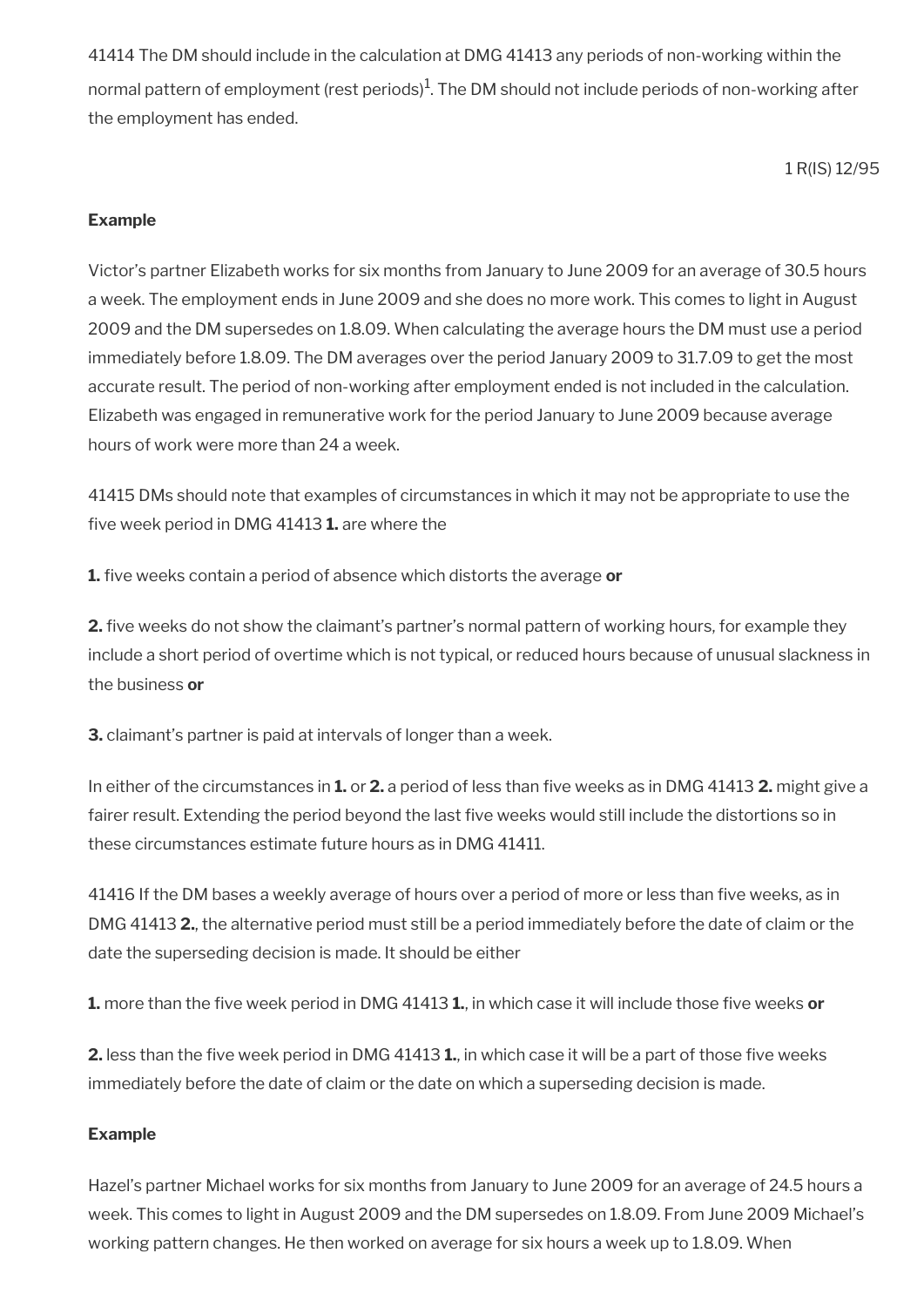recalculating average hours the DM uses a period immediately before 1.8.09. The DM averages over the period January 2009 to 31.7.09 to get the most accurate result. Michael is not engaged in remunerative work at any time during that period because average hours of work are less than 24 a week.

41417 The approaches outlined in DMG 41411 and DMG 41413 are alternatives. There is no provision for the DM to calculate an average of weekly hours over a past period of actual work and a future period of expected work.

## **Short-time workers**

41418 Employers experiencing a fall in business may put their employees on short-time working. This can be

**1.** a reduction in hours worked each day **or** 

**2.** no work on certain days of the week **or** 

**3.** work restricted to certain weeks, for example week on, week off.

DMs should follow the guidance in DMG 41411 - 41412 and estimate future hours<sup>1</sup> at the start of shorttime working until average hours over a past period can be calculated $^2$ . Periods of no work should be included in the average.

1 ESA Regs, reg 42(2); reg 45(8)(a); R(IS) 8/95; 2 ESA Regs, reg 42(2); reg 45(8)(a)

41419 - 41425

# **Changes to the normal hours**

41426 Once the normal hours of work have been established, a claimant's partner may work different hours for a period falling outside the normal pattern of working. Where this happens the DM should determine whether the change

**1.** represents a new pattern of working hours (see DMG 41427) **or** 

**2.** represents a short-term change in the normal pattern (see DMG 41428) **or**

**3.** means that the period over which average hours were calculated needs to be extended to include the period of change (see DMG 41429).

41427 If DMG 41426 **1.** applies the DM should re-calculate the hours of work and supersede the decision as necessary.

41428 If DMG 41426 **2.** applies the DM should identify the period in which abnormal hours are worked and supersede the decision based on the remunerative work for that period. In this way a claimant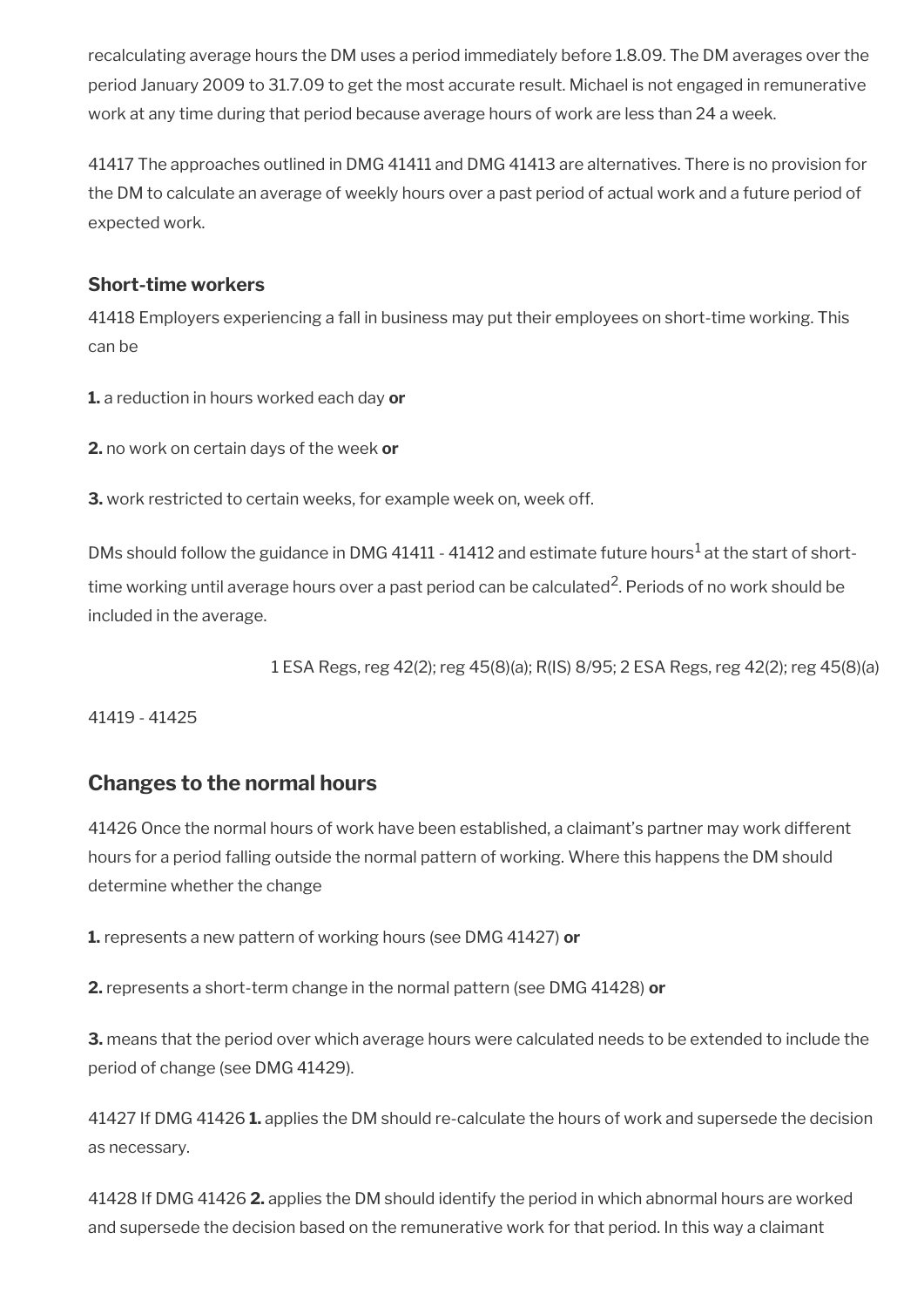normally entitled to ESA could be excluded under the remunerative work rules for a partner. Likewise, a claimant normally excluded could become entitled if temporary circumstances such as illness, adverse weather conditions or breakdown of equipment caused a reduction in a partner's working hours.

41429 If DMG 41426 **3.** applies, for example where an ice-cream seller's hours of work increase during a spell of hot weather and the DM decides that the previous calculation of average hours was based on an unrepresentative period, the DM should recalculate average hours over the

**1.** cycle of work if there is now a recognizable cycle $1$ or

**2.** five week period or other more suitable period immediately before the date of application for supersession<sup>2</sup>.

1 ESA Regs, reg 42(2); reg 45(8)(b)(i); 2 reg 42(2); reg 45(8)(b)(ii)

### **Seasonal workers**

41430 The normal remunerative work rules apply to S/E seasonal workers.

### **Averaging the hours**

41431 DMs should calculate average hours if there is

 ${\bf 1}$ . a recognizable cycle - over one complete cycle of work (this will usually be one year $^1$ ) including periods in which the person does no work, but exclude other absences such as holidays or sickness<sup>2</sup>or

**2.** no recognizable cycle - over the five week period, or other more suitable period, immediately before the date of claim, or the date a supersession decision is made $^3\!$ 

DMs should include in the calculation time spent on all activities connected with the business.

1 R(JSA) 1/03; 2 ESA Regs, reg 42(2); reg 45(8)(b)(i); 3 reg 42(2); reg 45(8)(b)(ii)

### **Example**

Mary makes a claim for ESA(IR) for herself and her partner Ethan. For the last 5 years Ethan has been a S/ E seasonal worker as a travelling showman operating children's rides. His on-season runs for 7 months June to December and for this period he worked 60 hours per week. He did no work in the off-season from January to May. He stated that he retained all of the equipment necessary for his work to recommence and that he would resume work the following June. The DM decides that Ethan had a cycle of one year and that the hours should be averaged over the whole cycle. The average hours worked were over 30 and the DM decided that Ethan was in remunerative work.

### **Agency and casual workers**

41432 The normal remunerative work rules apply to claimants' partners who fnd employment through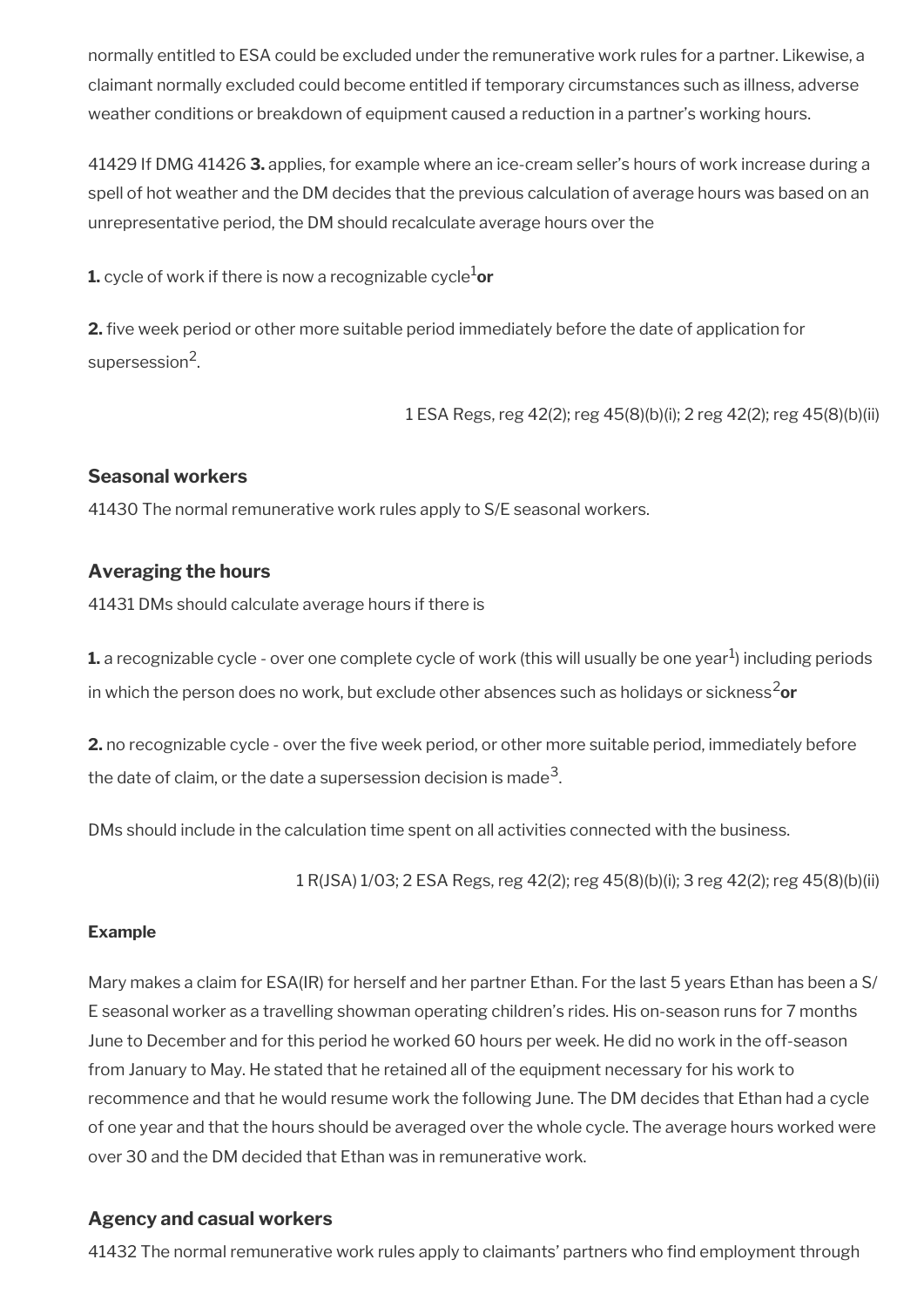agencies or are employed on a casual basis. Whether the employment is ongoing is relevant.

41433 Where the employment ends after each period of work, periods of unemployment should not be included in the calculation of average hours.

41434 Where employment is ongoing, periods when the claimant's partner does no work should be included in the calculation of average hours.

**Note:** See DMG Chapter 49 for guidance on when employment ends. If a claim is made after employment is terminated, the claimant's partner will not be in remunerative work.

41435 - 41440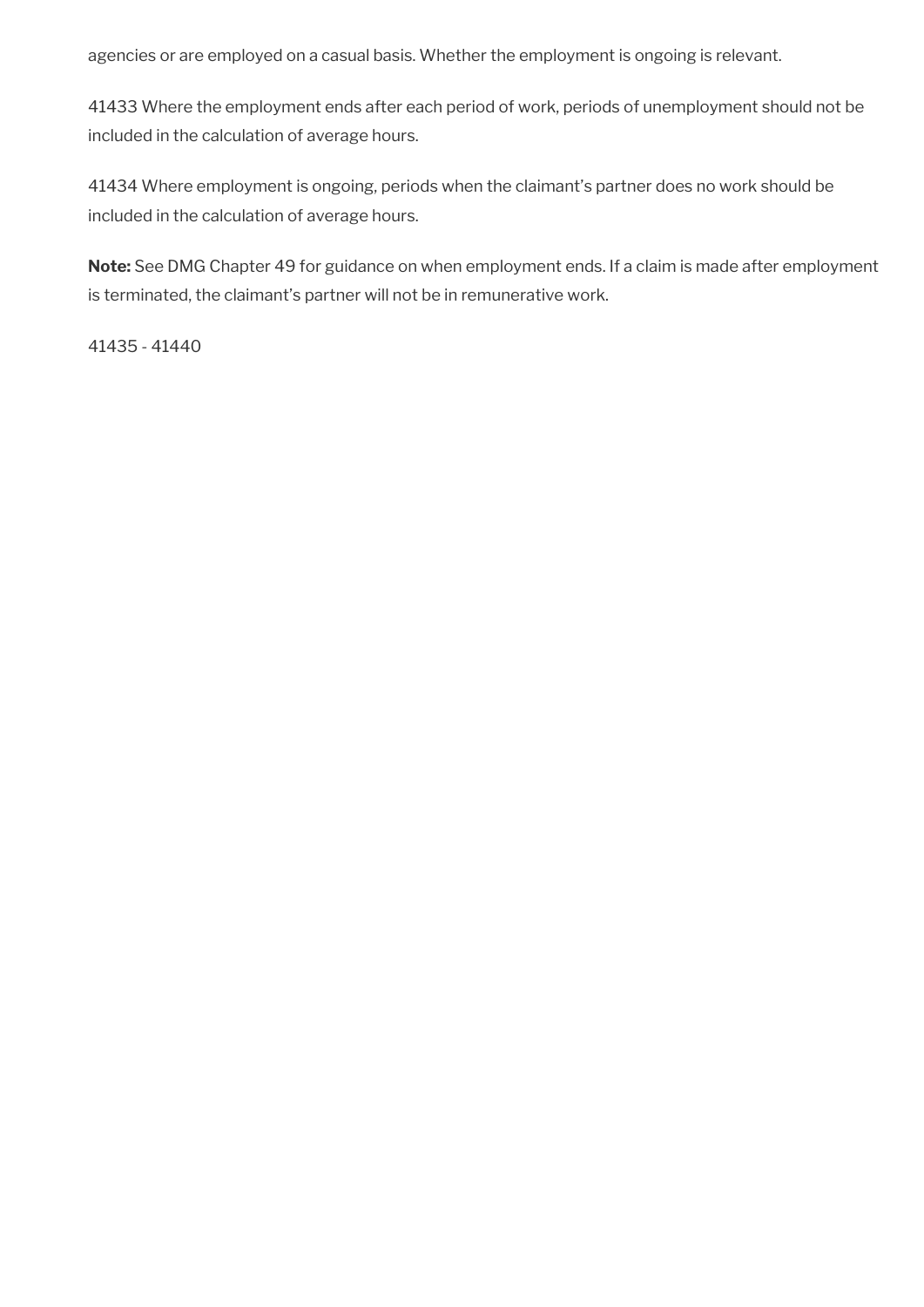# **Claimant's partner treated as in remunerative work 41441 - 41470**

[Introduction](#page-7-0) 41441 - 41442

[Absence from work without good cause](#page-77-0) 41443 - 41450

[Recognized, customary or other holiday](#page-78-1) 41451

[Payment to a claimant's partner on termination or interruption of employment](#page-78-0) 41452 - 41470

## **Introduction**

41441 [\[See DMG Memo 08/20\]](http://intranet.dwp.gov.uk/page/dmg-memo-08-20-parental-bereavement-leave-and-pay-%E2%80%93-consequential-amendments-social-security) For ESA(IR) claimants' partners can be treated as in remunerative work even though they are absent from remunerative work. This rule does not apply where claimants' partners are absent because they $1$ 

**1.** are ill **or** 

**2.** are pregnant and have a right to return to work **or** 

**3.** have given birth to a child and have a right to return to work **or**

**4.** are on paternity leave **or**

**5.** are on adoption leave.

1 ESA Regs, reg 43(3)

41442 DMs should treat claimants' partners as in remunerative work for any period during which they are

**1.** absent without good cause<sup>1</sup>or

**2.** absent by reason of a recognized, customary or other holiday<sup>2</sup>or

**3.** covered by earnings received from remunerative work $^3$  unless those earnings are disregarded $^4$  (see DMG Chapter 49).

1 ESA Regs, reg 42(3); 2 reg 42(3); 3 reg 42(4); 4 reg 42(5) & Sch 7, para 1

## <span id="page-77-0"></span>**Absence from work without good cause**

41443 If a claimant's partner is absent from remunerative work **without** good cause the remunerative work exclusion will still apply. It cannot apply where the work is not remunerative as in DMG 41316 et seq.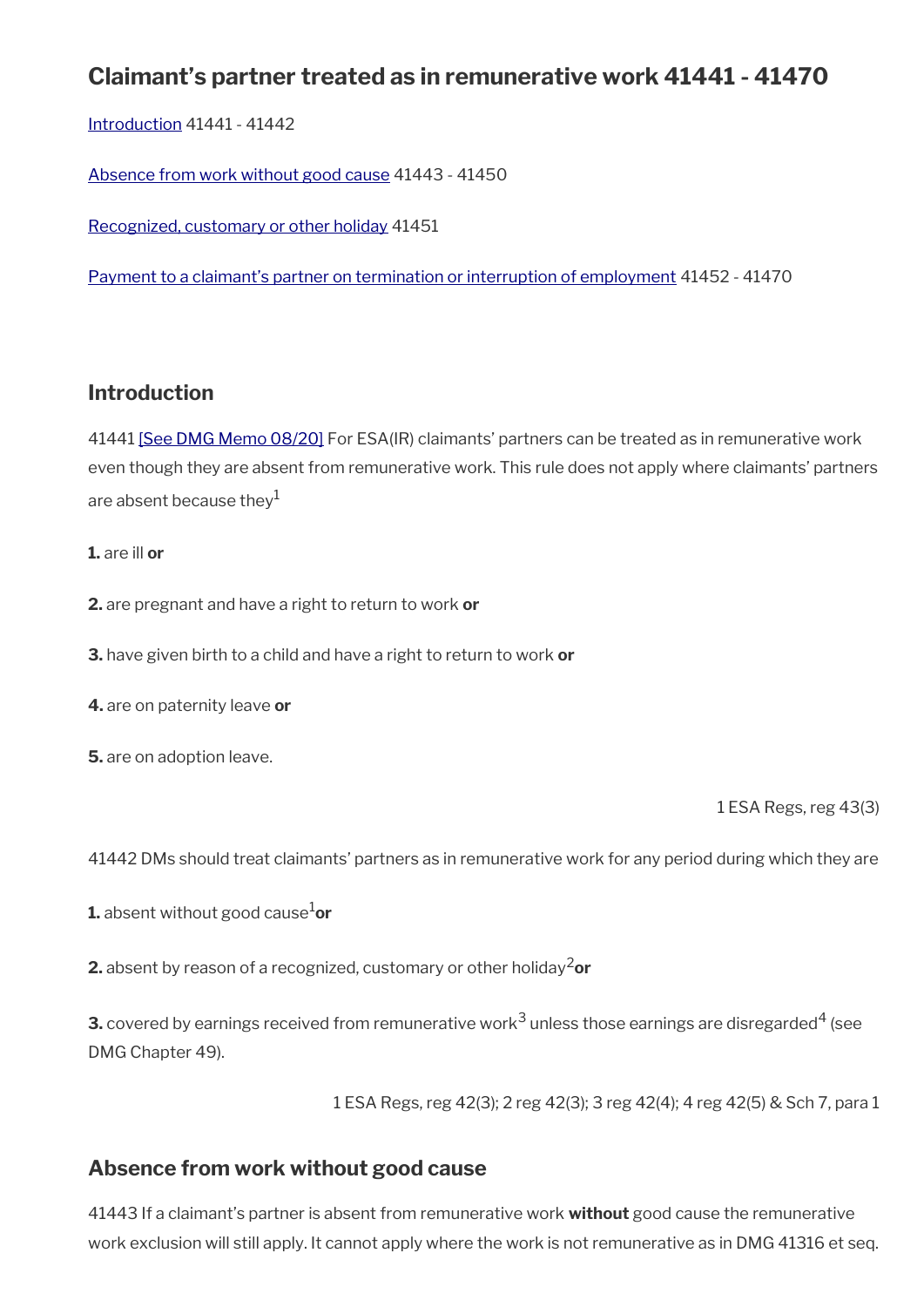41444 If a claimant's partner is absent from remunerative work **with** good cause the remunerative work exclusion will not apply.

## **Good cause**

41445 "Good cause" is for the DM to determine. The onus is on claimants to show that their partners have good cause. Whether or not the employer has authorized the absence may be an indication of good cause but is not conclusive. Taking days off work for no apparent reason is not good cause.

41446 Examples of good cause include where the absence is due to

**1.** bereavement or sudden serious illness in the family **or** 

**2.** a disaster at home **or** 

**3.** suspension from work, whether or not on full pay **or** 

**4.** a requirement to attend court.

41447 - 41450

# <span id="page-78-1"></span>**Recognized, customary or other holiday**

41451 A claimant's partner should be treated as in remunerative work for any period of absence because of a recognized, customary or other holiday $^1$ . This is the case even if there is no permanent contract of employment. However, this will not apply where the

**1.** absence is not a holiday (see DMG 41384) **or**

**2.** work is not remunerative as in DMG 41316 et seq **or**

**3.** claimant's partner goes on holiday after employment ends.

**Note 1:** See DMG 41452 where payments on termination or interruption of employment lead to the person being treated as in remunerative work.

**Note 2:** See Appendix 3 to this Chapter for guidance on what is a recognized, customary or other holiday.

1 ESA Regs, reg 42(3)

# <span id="page-78-0"></span>**Payment to a claimant's partner on termination or interruption of employment**

41452 A claimant is not entitled to ESA(IR) if their partner was, or was treated as being, engaged in remunerative work. The period of the exclusion is the period over which certain payments, paid on termination of that employment, fall to be taken into account $^1$  (see DMG Chapter 48). Some payments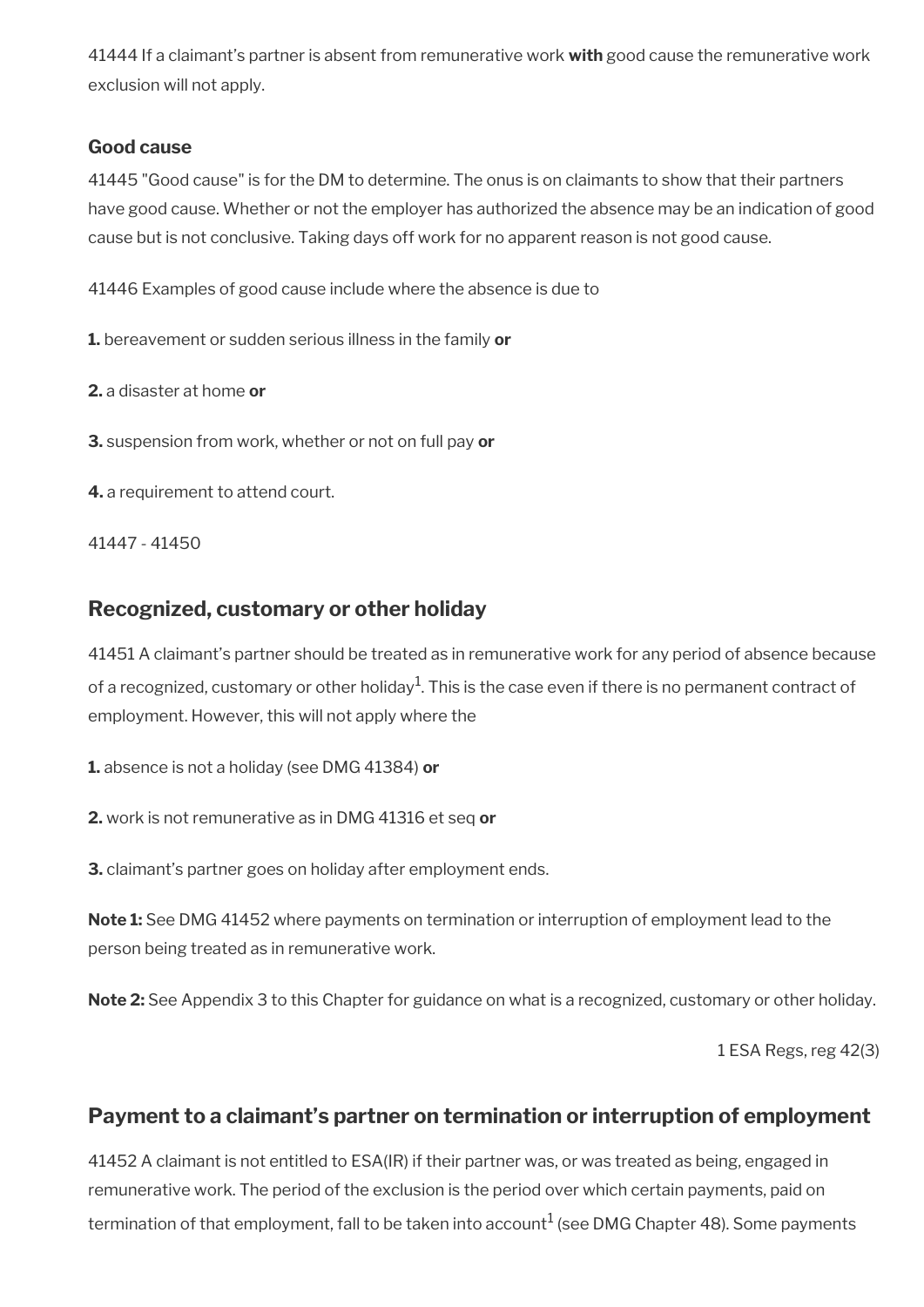1 ESA Regs, reg 42(4); 2 reg 42(5) & Sch 7, para 1

41453 - 41470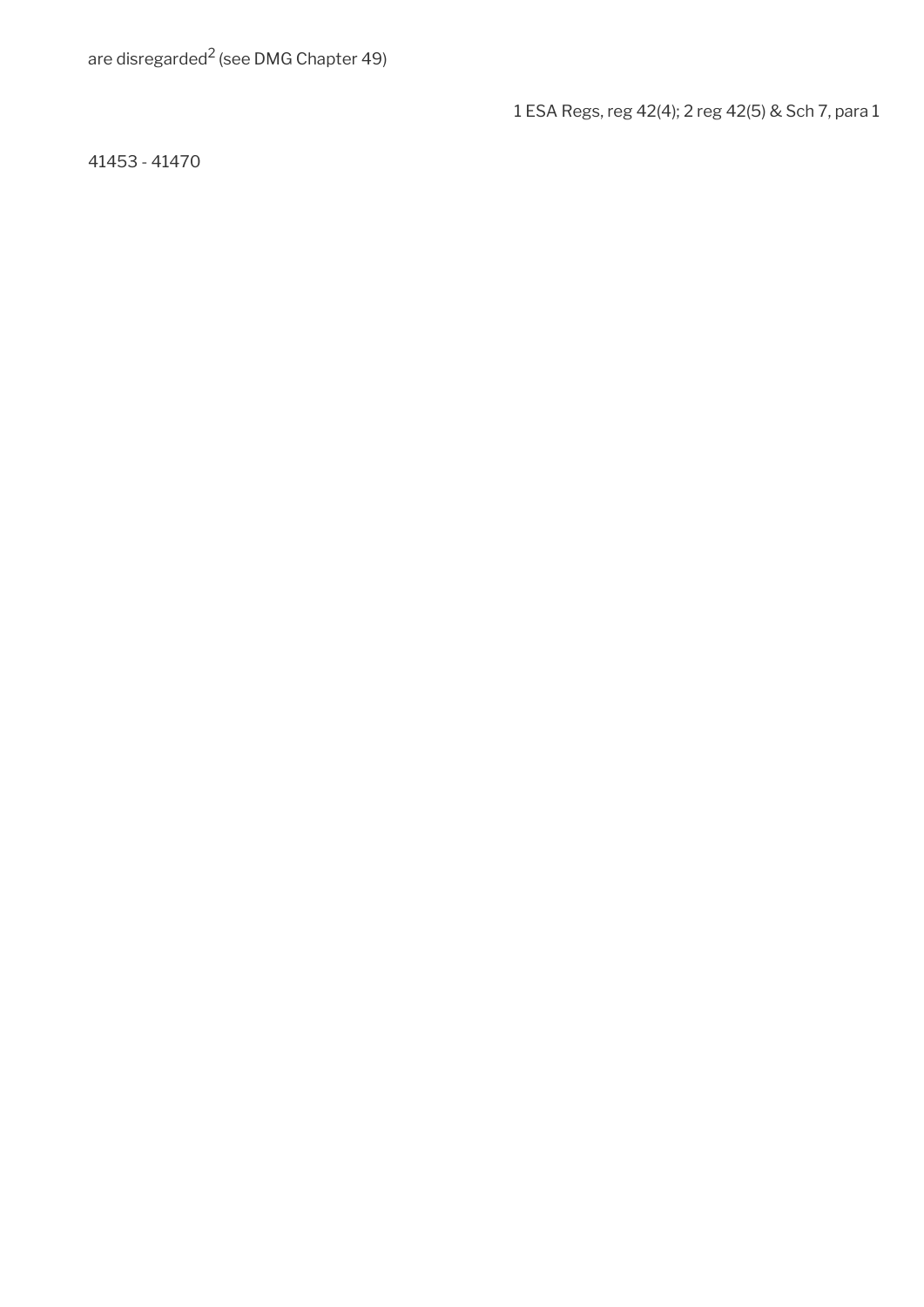# **Claimant's partner treated as not in remunerative work 41471 - 41550**

[Introduction](#page-7-0) 41471 - 41472 [Childminders](#page-81-1) 41473 [Charity or voluntary workers and volunteers](#page-81-0) 41474 - 41479 [Engaged on a training scheme](#page-83-0) 41480 - 41482 [People receiving assistance under the self-employment route](#page-84-0) 41483 - 41484 Engaged in specific occupations 41485 [Undertaking work as a councillor](#page-85-0) 41486 - 41495 [Foster parents and people providing respite care](#page-86-0) 41496 - 41497 [Sports awards](#page-87-1) 41498 - 41510 [Disabled workers](#page-87-0) 41511 - 41512 [Claimant's partner affected by a trade dispute](#page-88-1) 41513 [Caring for another person](#page-88-0) 41514 - 41515 [Claimant's partner living in a care home, Abbeyfeld Home or an independent hospital](#page-89-0) 41516 - 41550

# **Introduction**

41471 In certain circumstances a claimant's partner who is in remunerative work should be treated as not being in remunerative work $^{1}$ . These are where the claimant's partner is

- **1.** engaged in childminding in their home **or**
- **2.** engaged by a charity or voluntary organization or is a volunteer **or**
- **3.** engaged on a training scheme for which a training allowance is paid **or**
- **4.** receiving assistance under the self-employment route **or**
- **5.** engaged in specific occupations (see DMG 41485) or
- **6.** undertaking work as a councillor **or**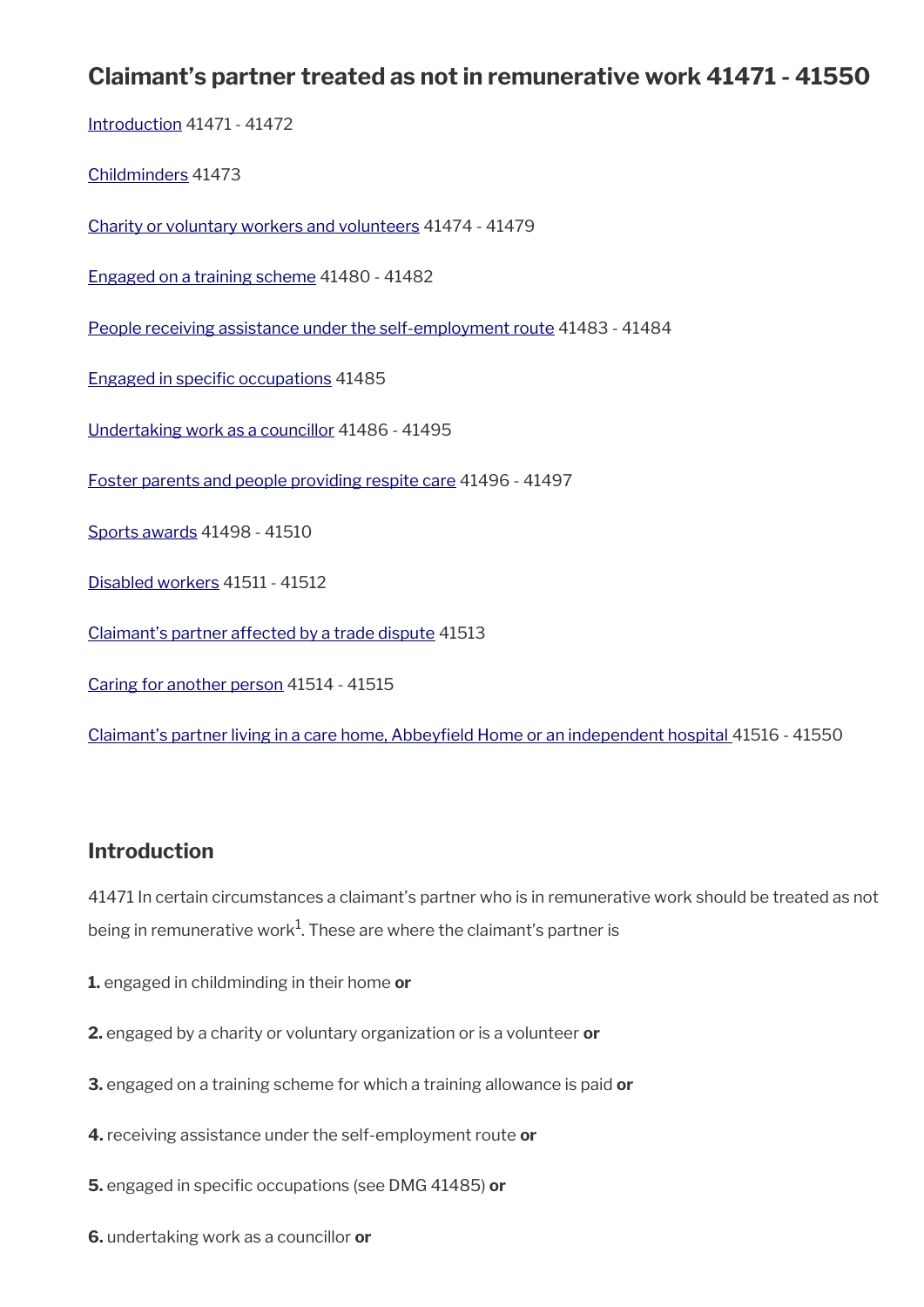**7.** engaged as a foster parent or in providing respite care **or**

**8.** engaged in an activity which attracts a sports award.

Where a claimant's partner has an additional occupation the remunerative work rules apply in the normal way to the additional occupation.

1 ESA Regs, reg 43(1)

41472 In addition, there are other circumstances where a claimant's partner should be treated as not being in remunerative work, **regardless** of the type of work undertaken<sup>1</sup>. These are where the claimant's partner is

**1.** disabled **or**

**2.** affected by a TD **or**

**3.** caring for another person **or**

**4.** living in a care home, an Abbeyfeld Home or an independent hospital.

**Note:** The provisions for people who satisfy **1.** or **4.** were revoked from and including 25.1.10. However, see Appendix 1 to this Chapter for guidance on savings provisions.

1 ESA Regs, reg 43(2)

## <span id="page-81-1"></span>**Childminders**

41473 Claimants' partners who are childminders are treated as not being in remunerative work as long as the childminding is done in their home $^1$ . If the childminding is done in the employer's home the hours worked will count towards the remunerative work exclusion.

1 ESA Regs, reg 43(1)(a)

# <span id="page-81-0"></span>**Charity or voluntary workers and volunteers**

41474 Claimants' partners are treated as not being in remunerative work where they are engaged by a charity or voluntary organization or are volunteers1**and**

**1.** the only payment

**1.1** received **or**

**1.2** due to be paid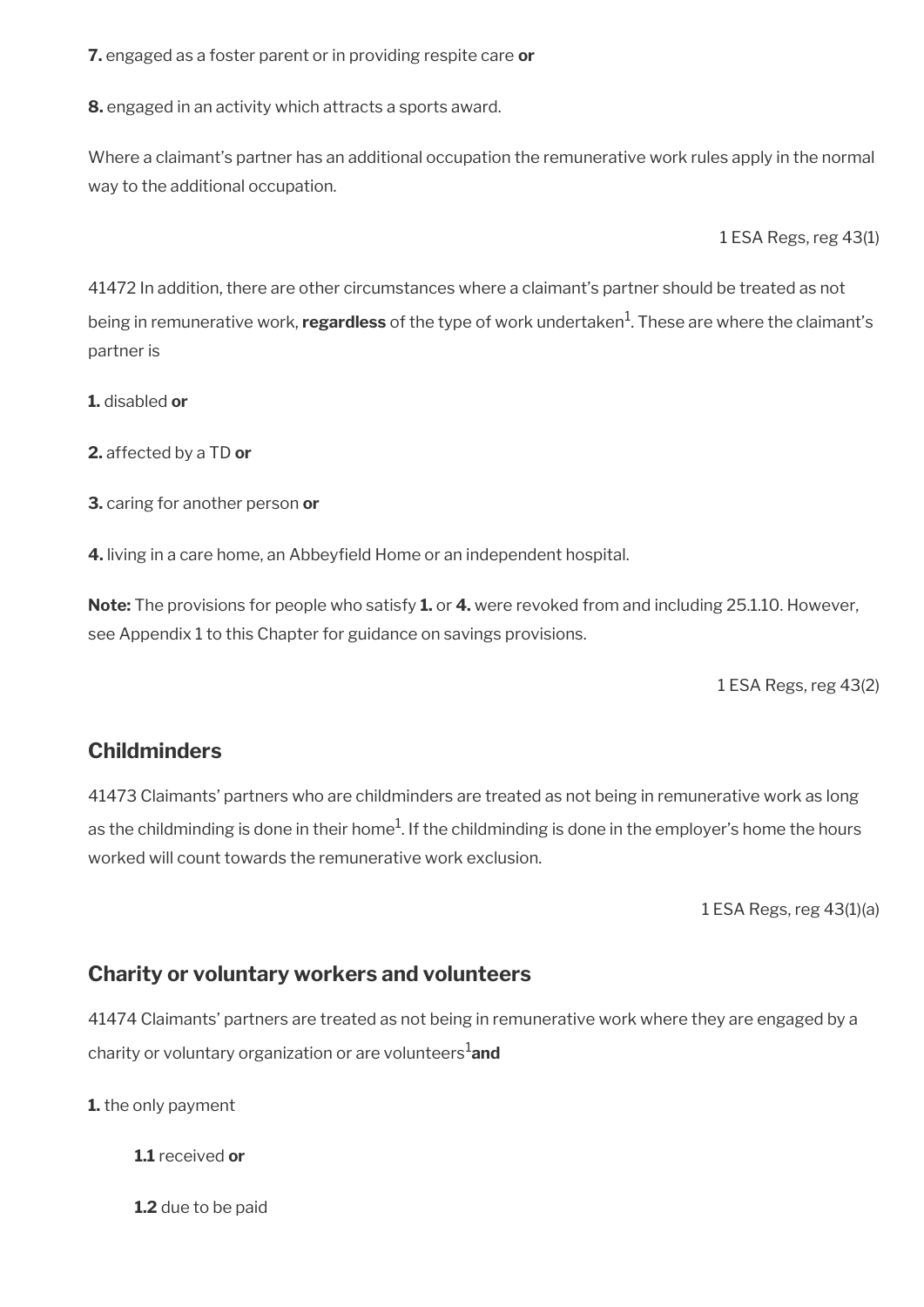is for expenses incurred **and**

**2.** they receive no remuneration or profit and

**3.** they are not treated as having notional earnings $^2$  (see DMG Chapter 51).

1 ESA Regs, reg 43(1)(b); 2 reg 104(2) & Sch 8, para 2

### **Meaning of voluntary organization**

41475 A voluntary organization is a body, other than a public authority or LA, whose activities are not carried out for profit<sup>1</sup>.

1 ESA Regs, reg 2(1)

### **Meaning of volunteer**

41476 A volunteer is a person who is engaged in voluntary work other than for a relative and the only payment

**1.** received **or**

**2.** due to be paid

is expenses reasonably incurred in connection with the work $^1\!\!$ .

1 ESA Regs, reg 43(4)

### **Meaning of relative**

41477 A relative is a close relative, grand-parent, grand-child, uncle, aunt, nephew or niece $^1\!$ 

1 ESA Regs, reg 2(1)

### **Meaning of close relative**

41478 A close relative is $<sup>1</sup>$ </sup>

**1.** a parent, parent-in-law, son, son-in-law, daughter, daughter-in-law, step-parent, step-son, step-son-inlaw, step-daughter, step-daughter-in-law, brother, brother-in-law, sister, sister-in-law **and** 

**2.** similar relationships arising through civil partnerships $^2$ .

1 ESA Regs, reg 2(1); 2 CP Act 04, s 246

41479 "Brother" and "sister" includes half-brother and half-sister. A child who is adopted becomes a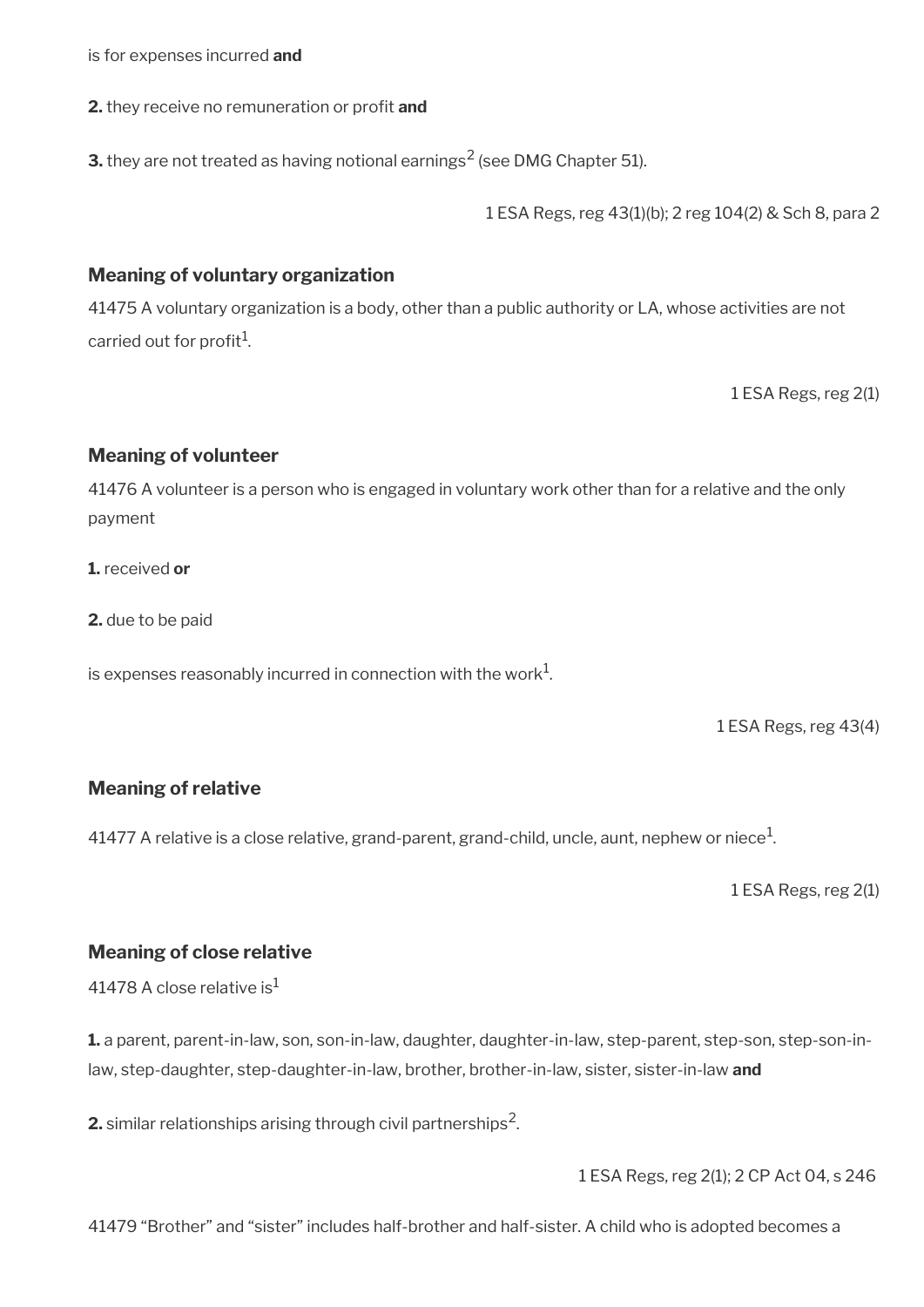child of the adoptive parents and the brother or sister of any other child of those parents. The adopted child stops being the child of, or the brother or sister of any children of, the natural parents. Whether an adopted person is a close relative of another person depends on the **legal relationship** not the blood relationship $^{\rm 1}$ .

1 R(SB) 22/87

# <span id="page-83-0"></span>**Engaged on a training scheme**

41480 DMs should treat claimants' partners as not being in remunerative work where they are on a training scheme for which a training allowance (see DMG 41481 - 41482) is being paid $^{\rm 1}$ .

1 ESA Regs, reg 43(1)(c)

### **Meaning of training allowance**

41481 A training allowance is $^{\rm 1}$  an allowance payable

#### **1.** out of public funds by

- **1.1** a government department **or**
- **1.2** on behalf of
	- **1.2.a** the Secretary of State **or**
	- **1.2.b** Scottish Ministers **or**
	- **1.2.c** Skills Development Scotland **or**
	- **1.2.d** Scottish Enterprise **or**
	- **1.2.e** Highlands and Islands Enterprise **or**
	- **1.2.f** the Chief Executive of Skills Funding **or**
	- **1.2.g** the Welsh Ministers **and**

#### **2.** to people for

- **2.1** their maintenance **or**
- **2.2** a member of their family **and**

**3.** for the period, or part of the period, that they are taking part in a course of training or instruction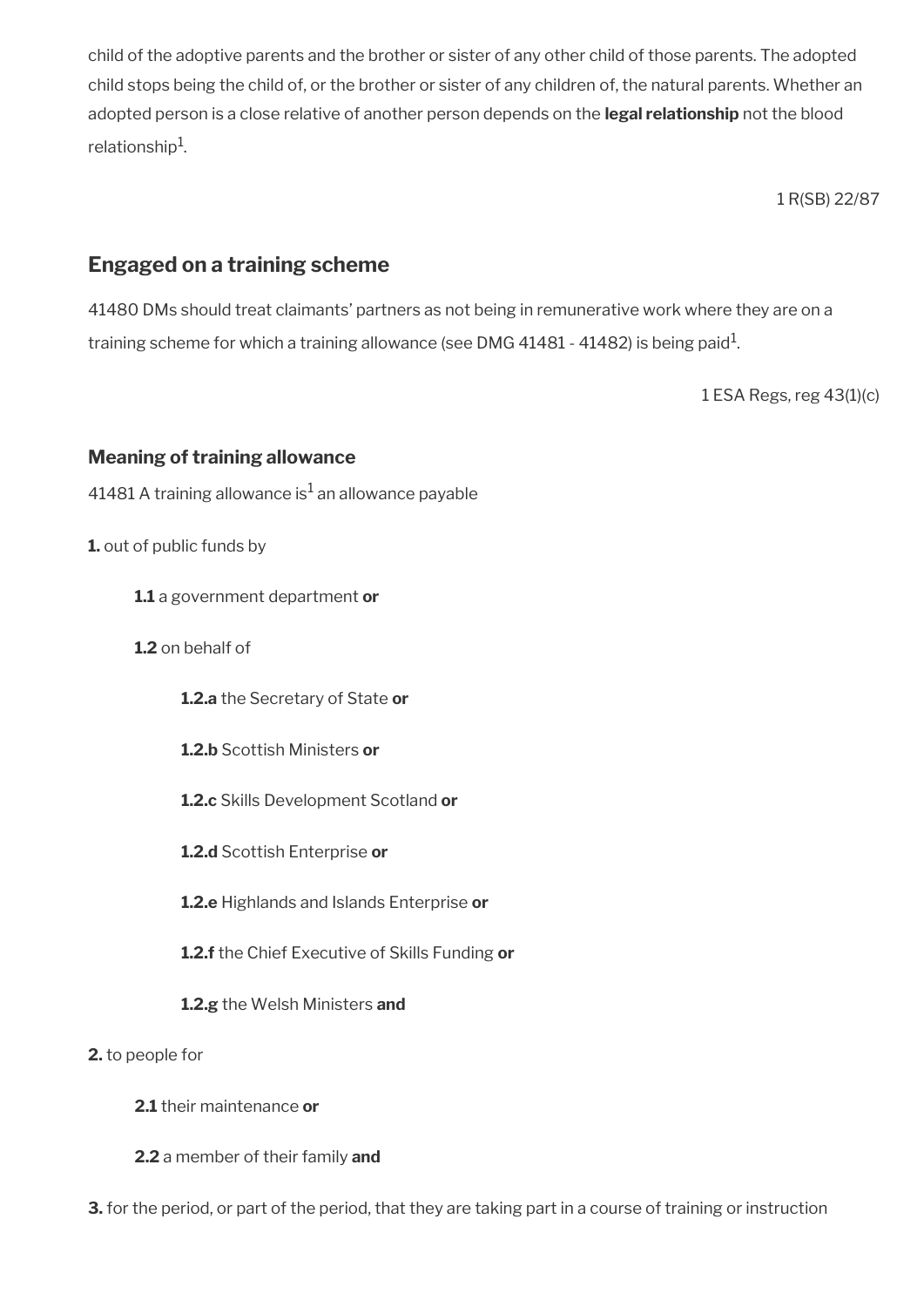- **3.1** provided by, or under arrangements made with, that department **or**
- **3.2** approved by that department in relation to the person **or**
- **3.3** so provided or approved by or on behalf of the

**3.3.a** the Secretary of State **or 3.3.b** Scottish Ministers **or 3.3.c** Skills Development Scotland **or 3.3.d** Scottish Enterprise **or 3.3.e** Highlands and Islands Enterprise **or 3.3.f** the Chief Executive of Skills Funding **or 3.3.g** the Welsh Ministers.

Examples of schemes which pay training allowances are Training for Work and Employment Rehabilitation.

**Note:** An allowance paid directly or indirectly by the European Social Fund is paid out of public funds<sup>2</sup>. DMs will have to consider whether **2.** and **3.** are also satisfed.

1 ESA Regs, reg 2(1); 2 R(IS) 10/98

41482 A training allowance does not include

**1.** an allowance paid by a government department to, or for a person who is

 $\boldsymbol{1.1}$  following a course of FTE (unless that course is arranged under prescribed legislation $^1$ ) **or** 

**1.2** training to be a teacher<sup>2</sup>or

**2.** an allowance paid by a LA or a voluntary organization<sup>3</sup> or

**3.** an allowance paid directly or indirectly from the public funds of a foreign country  $^4$ .

1 E & T Act 73, s 2; Enterprise and New Towns (Scotland) Act 1990, s 2; 2 ESA Regs, reg 2(1); 3 R(P) 13/56; 4 R(P) 5/56

# <span id="page-84-0"></span>**People receiving assistance under the self-employment route**

41483 Claimants' partners are treated as not being in remunerative work where they are receiving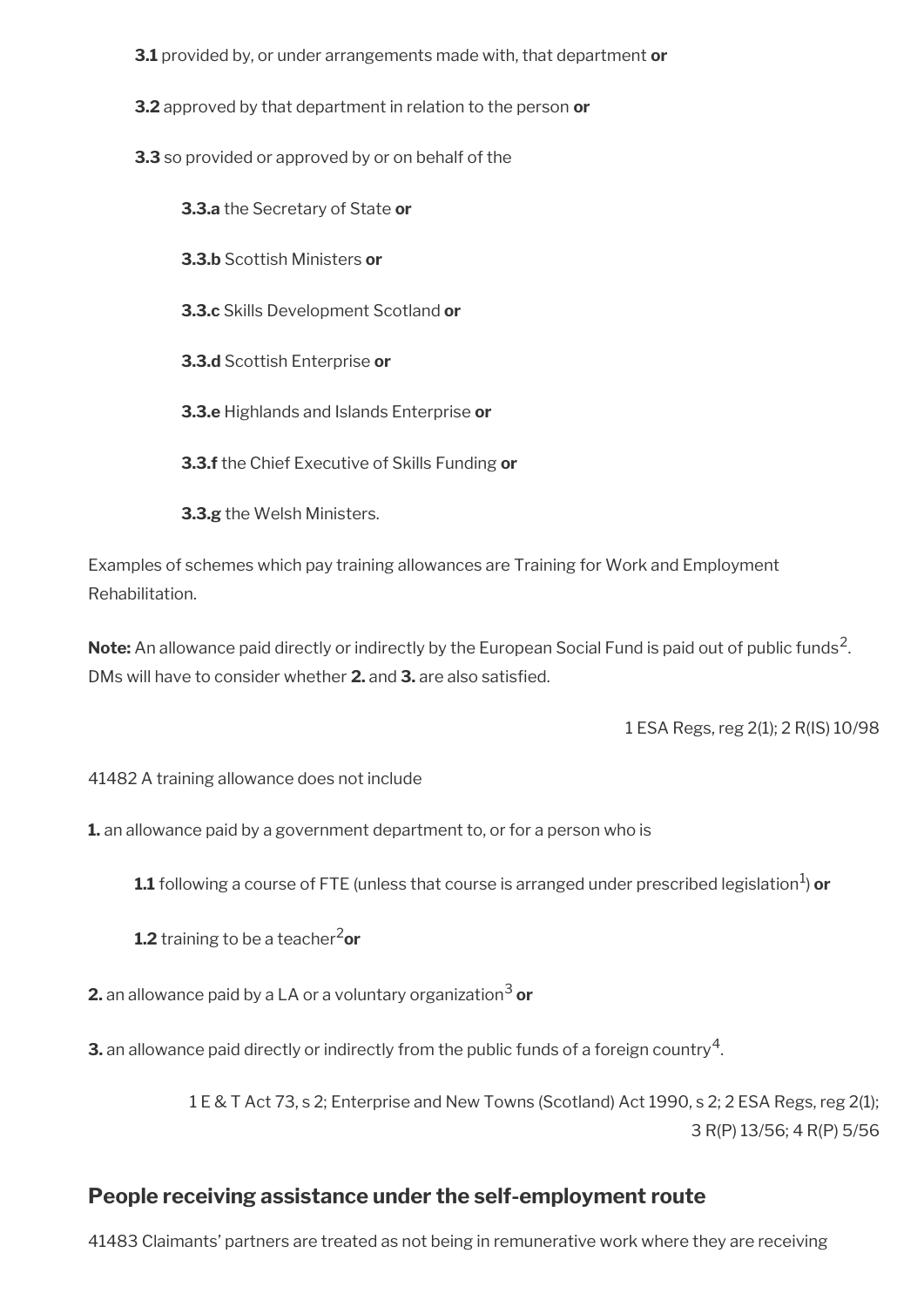assistance under the self-employment route $^1\!\!$ 

1 ESA Regs, reg 43(1)(d)

### **Meaning of self-employment route**

41484 Self-employment route means $^1$  assistance in pursuing S/E earner's employment whilst participating in

**1.** an EZ programme **or**

 $\mathbf 2$ . a programme provided or arrangements made under specified legislation<sup>2</sup>.

1 ESA Regs, reg 2(1); 2 E & T Act 73, s 2; Enterprise and New Towns (Scotland) Act 1990, s 2

## <span id="page-85-1"></span>**Engaged in specific occupations**

41485 Claimants' partners are treated as not being in remunerative work where they are

**1.** a P/T fire-fighter employed by  $1$ 

**1.1** a fire and rescue authority<sup>2</sup>or

**1.2** the Scottish Fire and Rescue Service<sup>3</sup>or

**2.** auxiliary coastguards for coastal rescue activities<sup>4</sup>or

**3.** working P/T in the manning or launching of a lifeboat<sup>5</sup>or

**4.** members of a territorial or reserve force<sup>6</sup>.

1 ESA Regs, reg 43(1)(e)(i); 2 Fire and Rescue Services Act 2004; 3 Fire (Scotland) Act 2005, s 1A; 4 ESA Regs, reg 43(1)(e)(iv); 5 reg 43(1)(e)(v); 6 reg 43(1)(e)(vi)

### <span id="page-85-0"></span>**Undertaking work as a councillor**

41486 Claimants' partners who undertake work as a councillor are treated as not being in remunerative work $^1$ .

1 ESA Regs, reg 43(1)(f)

### **Meaning of work as a councillor**

41487 Work as a councillor includes work as a member of specified bodies $^1$  of which a claimant's partner is a member by reason of being a councillor<sup>2</sup>.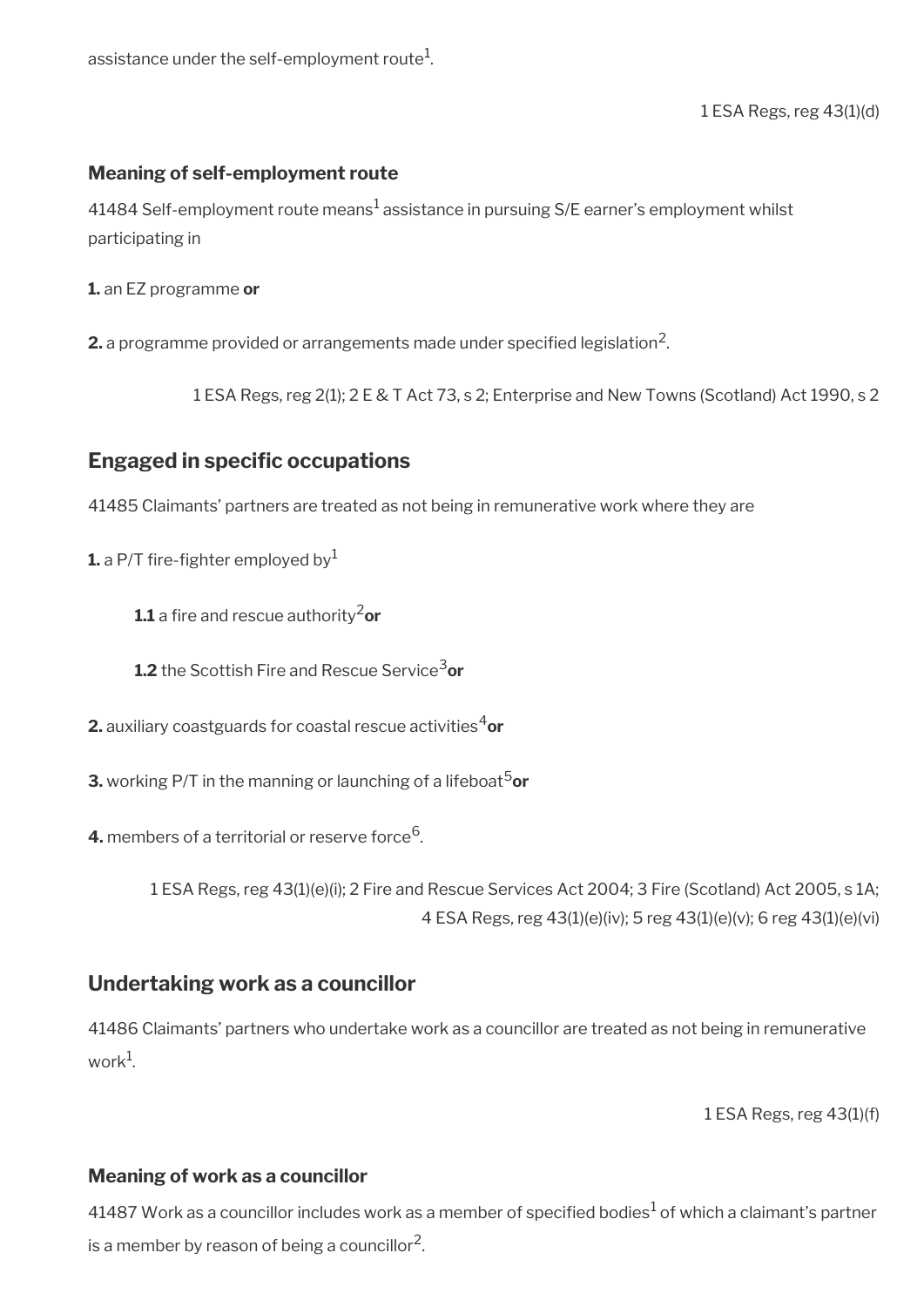41488 A councillor $^1$  is

- **1.** in England and Wales a member of
	- **1.1** a London borough council **or**
	- **1.2** a county council **or**
	- **1.3** a district council **or**
	- **1.4** a parish or community council **or**
	- **1.5** the Common Council of the City of London **or**
	- **1.6** the Council of the Isles of Scilly **or**

**2.** in Scotland a member of a council for a local government area<sup>2</sup>.

1 ESA Regs, reg 2(1); 2 Local Government (Scotland) Act 1994, s 2

41489 Guidance on the effect of councillors' allowances for ESA(IR) is in DMG Chapter 49.

41490 - 41495

# <span id="page-86-0"></span>**Foster parents and people providing respite care**

### **Foster parents**

41496 Claimants' partners who receive payments from

### **1.** a LA **or**

- **2.** a voluntary organization **or**
- **3.** in Scotland, a care authority

for fostering a child or young person are treated as not being in remunerative work $^1\!$ 

**Note:** See DMG Chapter 51 for guidance on the income disregard of these payments.

1 ESA Regs, reg 43(1)(g) & Sch 8, para 28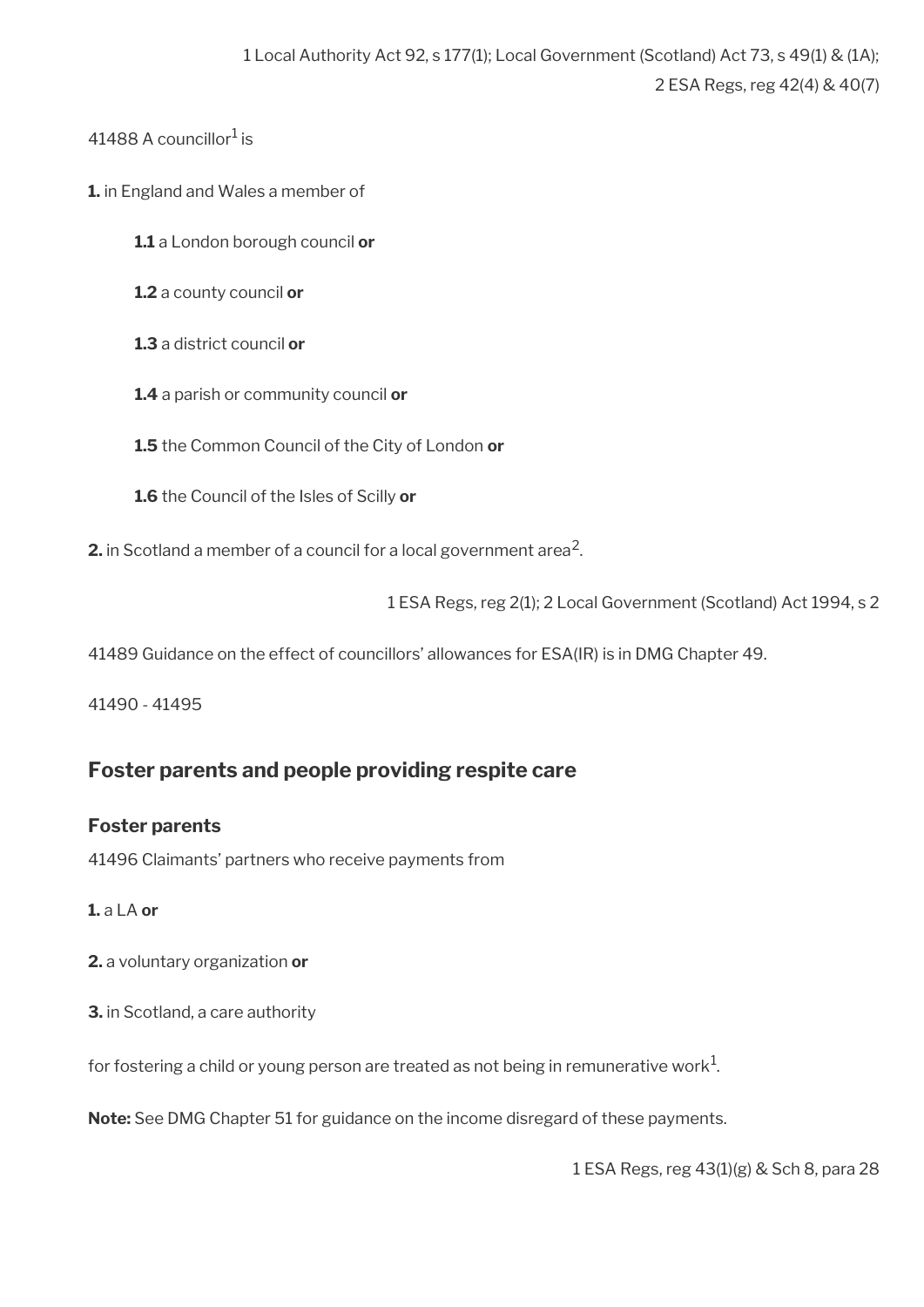### **People providing respite care**

41497 Claimants' partners who provide respite care are treated as not being in remunerative work $^1$  if

**1.** the person requiring care is being cared for in the claimant's partner's home **and**

**2.** the person requiring care is not normally a member of the claimant's partner's household **and**

**3.** the only payments received are specified payments<sup>2</sup> from a

**3.1** HA **or**

**3.2** LA **or**

**3.3** voluntary organization **or**

**3.4** a primary care trust **or**

 ${\bf 3.5}$  the person concerned under specified legislation $^3$ .

**Note:** See DMG Chapter 51 for guidance on the income disregard of these payments.

1 ESA Regs, reg 43(1)(g); 2 Sch 8, para 29; 3 National Assistance Act 48, s 26(3A)

## <span id="page-87-1"></span>**Sports awards**

41498 Claimants' partners are treated as not being in remunerative work $^1$  if

**1.** they are engaged in an activity for which a sports award has been or is to be made<sup>2</sup>and

**2.** no other payment is made or expected to be made to them in respect of the activity<sup>3</sup>.

1 ESA Regs, reg 43(1)(h); 2 reg 43(1)(h)(i); 3 reg 43(1)(h)(ii)

### **Meaning of sports award**

41499 A sports award $^1$  is an award made by one of the Sports Councils named in National Lottery law $^2$ and out of sums allocated under that law.

1 ESA Regs, reg 2(1); 2 National Lottery etc. Act 1993, s 23(2)

41500 - 41510

## <span id="page-87-0"></span>**Disabled workers**

41511 Claimants' partners are treated as not being in remunerative work where they are mentally or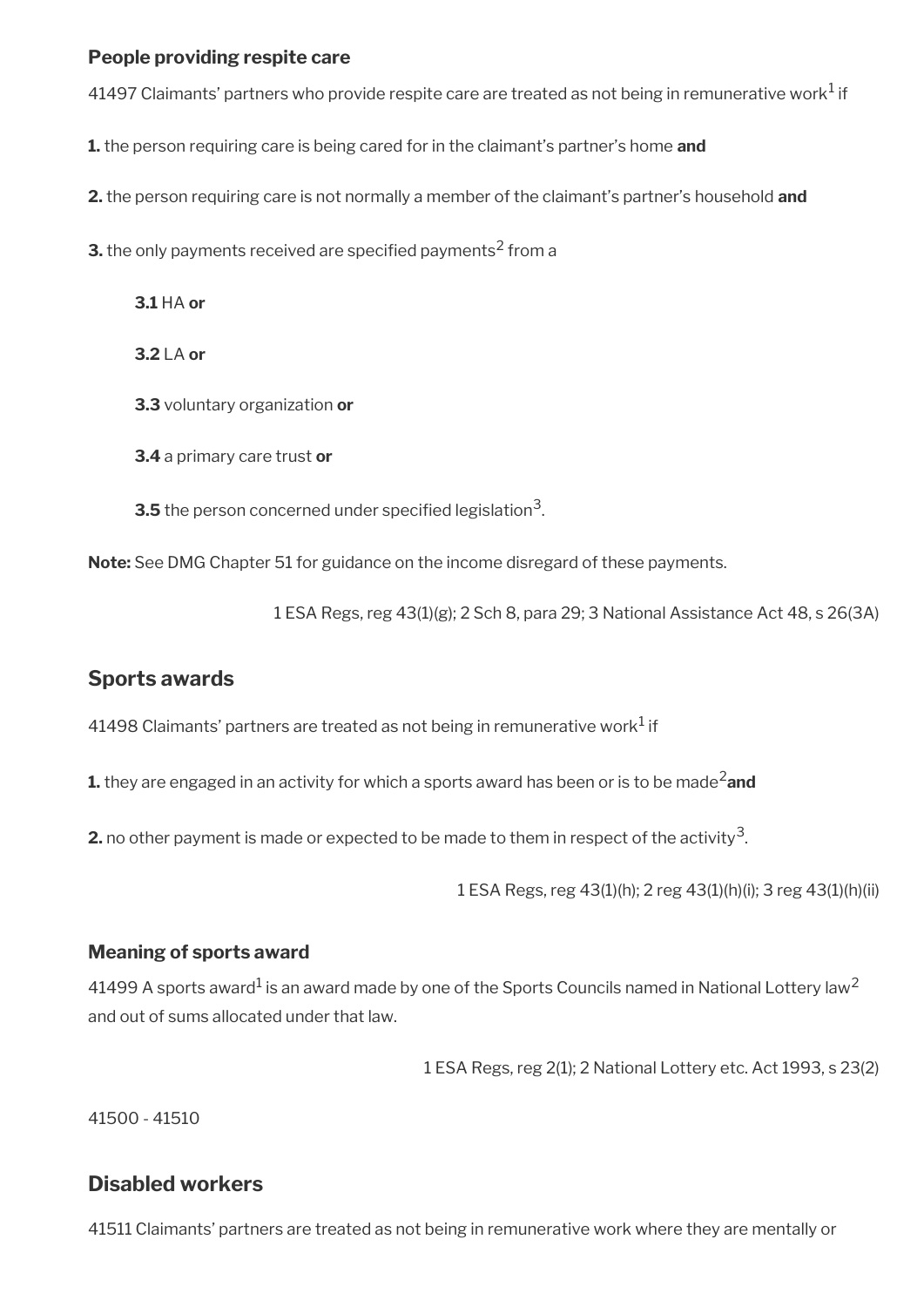physically disabled $^{\rm 1}$  and as a result of that disability they

**1.** earn 75 per cent or less of what a person without that disability working the same number of hours would reasonably be expected to earn2**or**

**2.** work 75 per cent or less of the hours that a person without that disability would reasonably be expected to do in the same work or in a similar job in the area $^3\!$ 

**Note:** These provisions were revoked from and including 25.1.10. However, see Appendix 1 to this Chapter for guidance on savings provisions.

1 ESA Regs, reg 43(2)(a); 2 reg 43(2)(a)(i); 3 reg 43(2)(a)(ii)

41512 The claimant's partner's own evidence of reduced earnings or hours should normally be accepted. However, if necessary, DMs should obtain further evidence for comparison purposes. This may include information from private employment agencies, social services departments or charities for the disabled.

## <span id="page-88-1"></span>**Claimant's partner affected by a trade dispute**

41513 Where the claimant's partner is involved in a TD<sup>1</sup>, they are treated as not being in remunerative work unless payments in accordance with DMG 41452 are being taken into account<sup>2</sup>.

1 SS CB Act 92, s 126(1), 124(1) & 127(b); 2 ESA Regs, reg 43(2)(b)

### <span id="page-88-0"></span>**Caring for another person**

41514 Claimants' partners are treated as not being in remunerative work where they are<sup>1</sup>

**1.** regularly and substantially engaged in caring for another person and that person

**1.1** is in receipt of "AA" or the care component of DLA at the highest or middle rate<sup>2</sup> or

**1.2** has claimed "AA" or DLA **or** 

**1.3** has

**1.3.a** made an advance claim for **and** 

**1.3.b** an award of **and** 

**1.3.c** not completed the qualifying period for "AA" or the care component of DLA at the highest or middle rate3 **or**

**1.4** has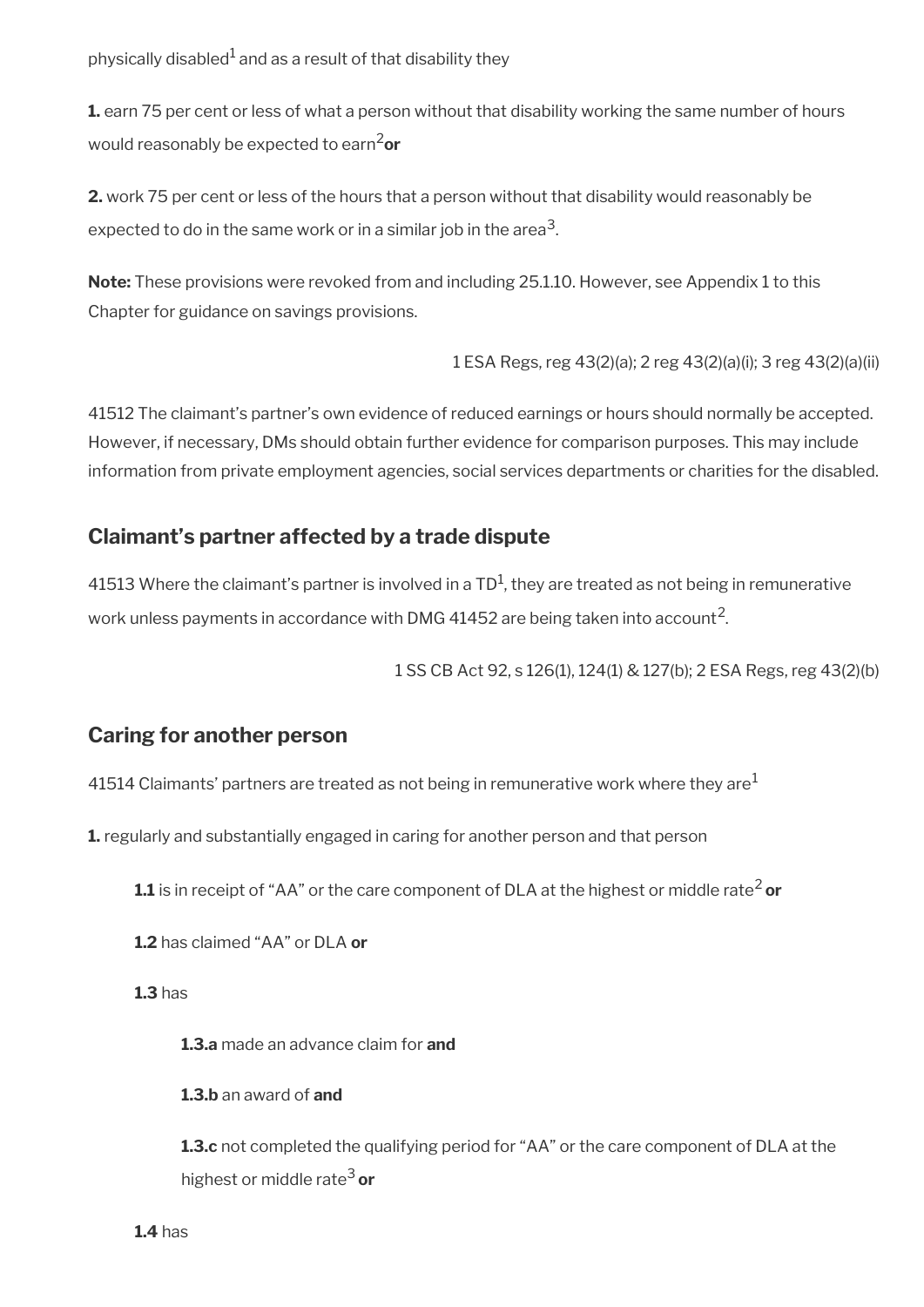**1.4.a** made an advance claim for **and** 

**1.4.b** an award of **and** 

**1.4.c** completed the qualifying period for

"AA" or the care component of DLA at the highest or middle rate and the award is in payment **or** 

**2.** both entitled to and in receipt of CA $^4$  and caring for another person.

**Note:** See DMG Chapter 20 for guidance on deciding whether or not a person is regularly and substantially caring.

> 1 ESA Regs, reg 43(2)(c); IS (Gen) Regs, Sch 1B, para 4; 2 SS CB Act 92, s 72(3); 3 s 65(6)(a); SS (C&P) Regs, reg 13A; 4 SS CB Act 92, s 70

41515 Where DMG 41514 **1.2** applies claimants' partners are treated as not in remunerative work until the earlier of $1$ 

**1.** the date the claim for "AA" or DLA is decided **or** 

**2.** 26 weeks from the date of claim for "AA" or DLA.

1 ESA Regs, reg 43(2)(c); IS (Gen) Regs, Sch 1B, para 4(a)(ii) & (iii)

# <span id="page-89-0"></span>**Claimant's partner living in a care home, Abbeyfeld Home or an independent hospital**

41516 Claimants' partners who

**1.** are in employment<sup>1</sup>and

**2.** live in certain types of accommodation

are treated as not being in remunerative work $^2\!$ 

**Note:** These provisions were revoked from and including 25.1.10. However, see Appendix 1 to this Chapter for guidance on savings provisions.

1 ESA Regs, reg 43(2)(d)(i); 2 reg 43(2)(d)

41517 DMG 41516 applies only to a claimant's partner who

**1.** lives in or is temporarily absent from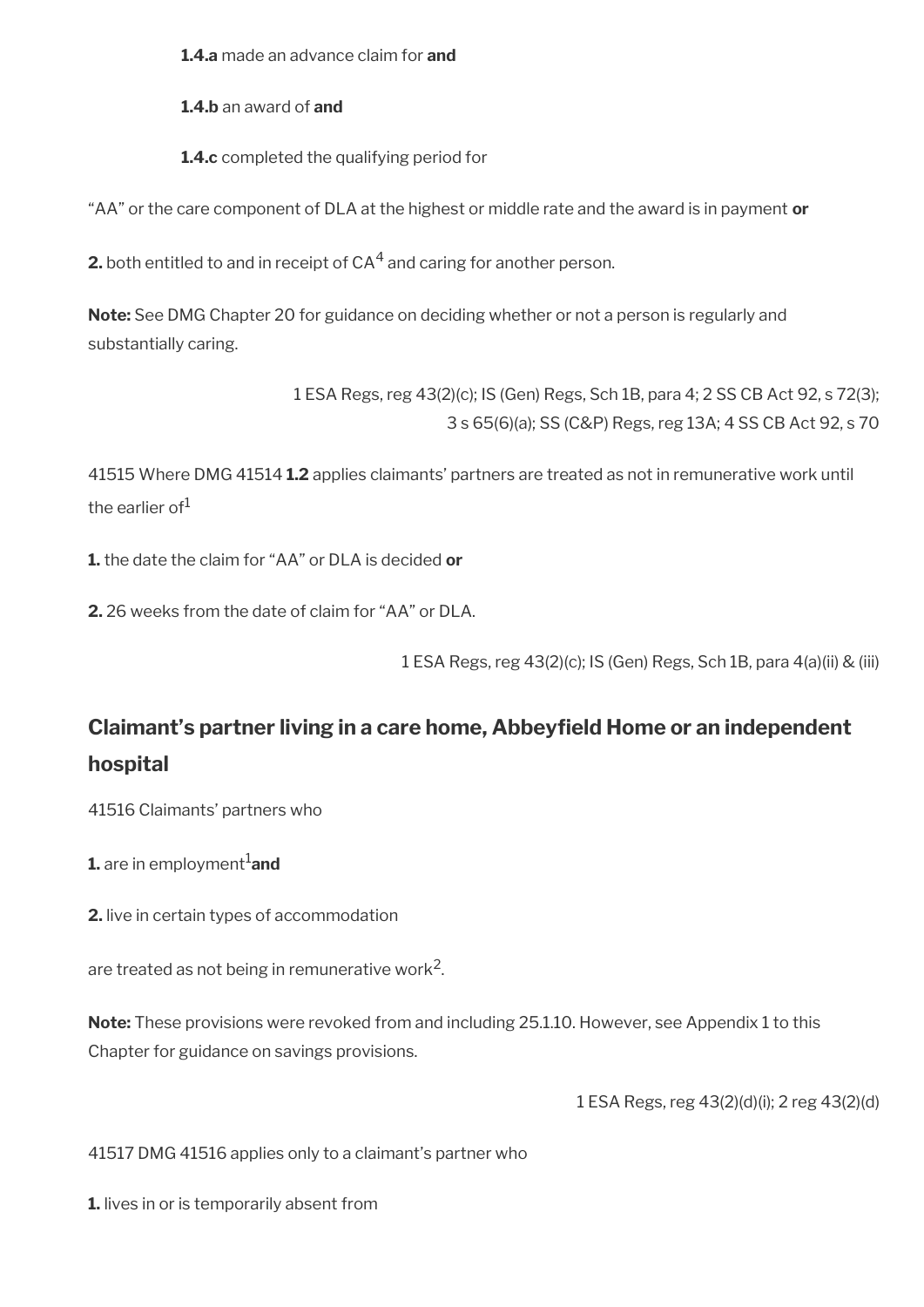**1.1** a care home **or**

- 1.2 an Abbeyfield Home or
- **1.3** an independent hospital<sup>1</sup>and
- **2.** requires personal care because of
	- **2.1** old age **or**
	- **2.2** disablement **or**
	- **2.3** past or present dependence on alcohol or drugs **or**
	- **2.4** past or present mental disorder **or**
	- $\mathbf{2.5}$  a terminal illness $^2$ .

**Note:** See DMG Chapter 54 for guidance on the treatment of people in a care home, Abbeyfeld Home or an independent hospital.

1 ESA Regs, reg 43(2)(d)(ii); 2 reg 43(2)(d)(iii)

41518 - 41550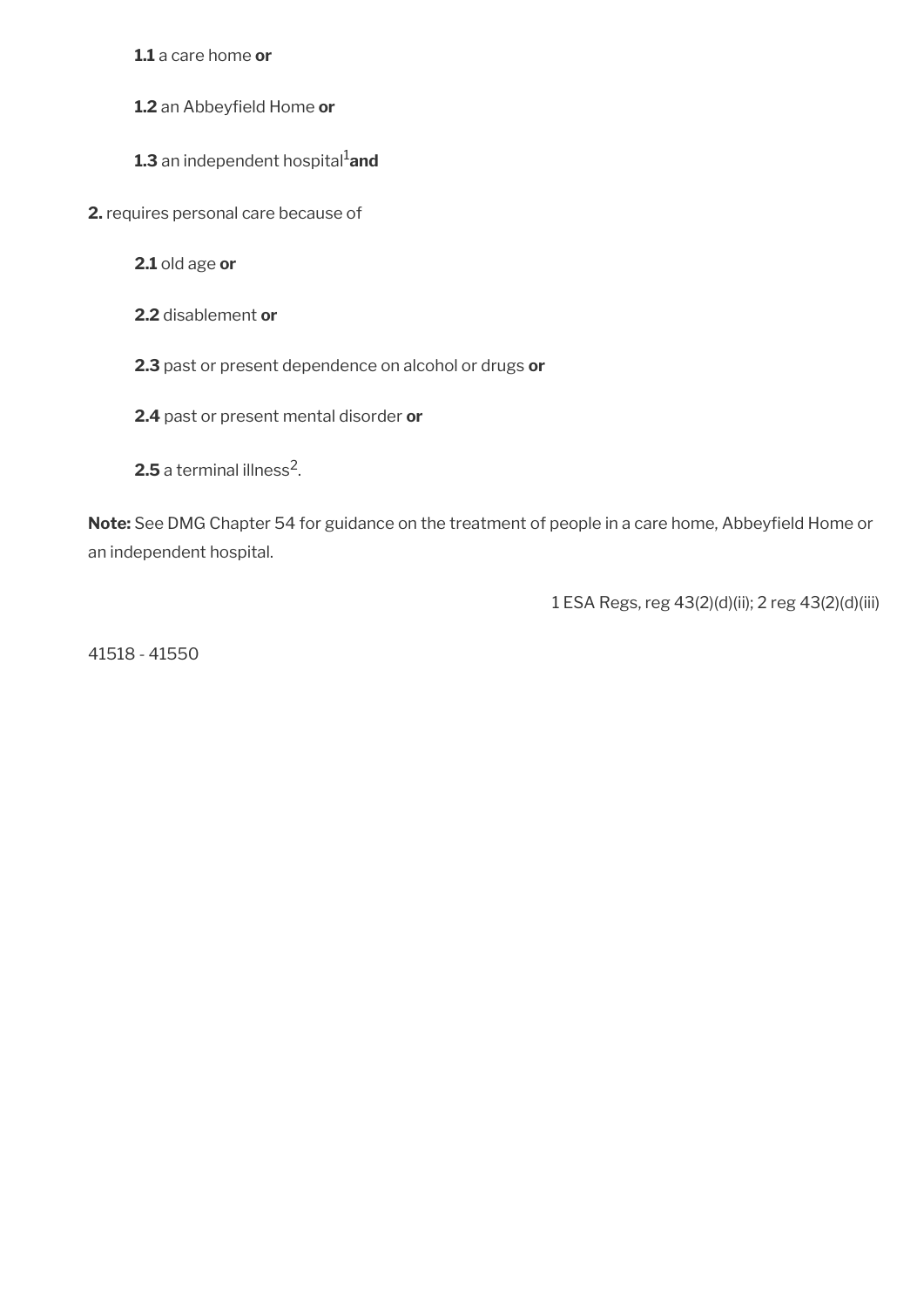# **Education 41551 - 41799**

## **Subpages**

- Introduction 41551 41555
- Definitions 41556 41659
- Claimant treated as receiving education 41660 41730
- Claimant not treated as receiving education 41731 41799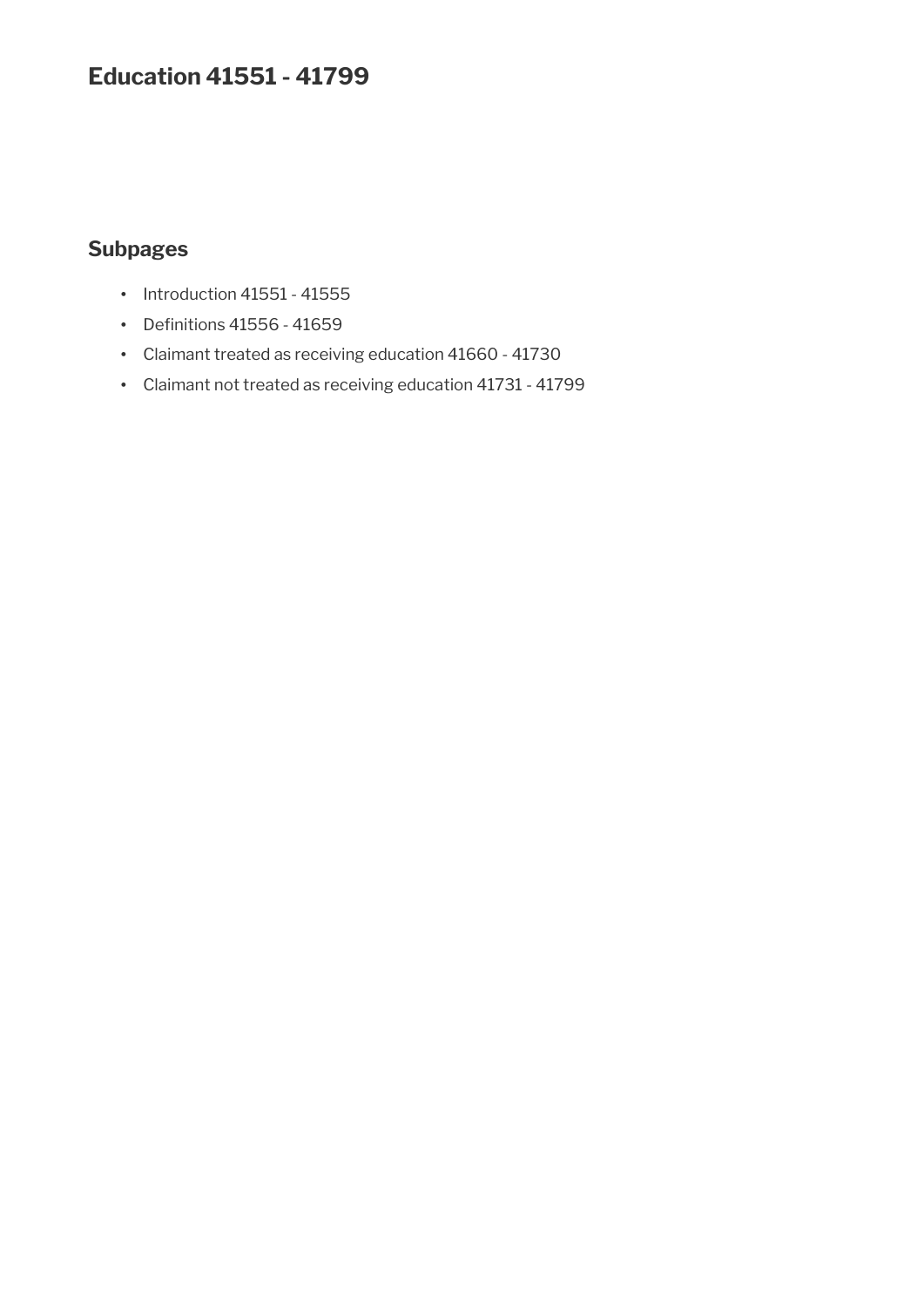# **Introduction 41551 - 41555**

[ESA\(Cont\)](#page-48-1) 41551

[ESA\(IR\)](#page-48-0) 41552 - 41555

# **ESA(Cont)**

41551 Where a claimant is entitled to ESA(Cont), being in education has no effect on entitlement to benefit. But see DMG 41046 et seq for guidance on how education affects ESA(Cont) for people claiming under the youth rules.

# **ESA(IR)**

41552 [\[See Memo DMG 3/22\]](https://intranet.dwp.gov.uk/manual/dmg-memos/dmg-memo-03-22-adult-disability-payment-jsa-spc-esa-dla) [\[See Memo DMG 9/21\]](https://intranet.dwp.gov.uk/manual/dmg-memos/09-21-disability-assistance-children-and-young-people-consequential-amendments-social-security) Normally a person who is receiving education is not entitled to ESA(IR) $^{\rm 1}$ . However, the education condition does not apply to a claimant who is

**1.** in education **and**

**2.** entitled to

**2.1** DLA **or**

**2.2** AFIP **or**

**2.3** PIP<sup>2</sup>.

1 WR Act 07, Sch 1, Part 2, para 6(1)(g); 2 ESA Regs, reg 18

### **Income**

41553 The income of a person in education may be taken into account when deciding entitlement to ESA(IR). See DMG Chapter 51 for full guidance.

41554 - 41555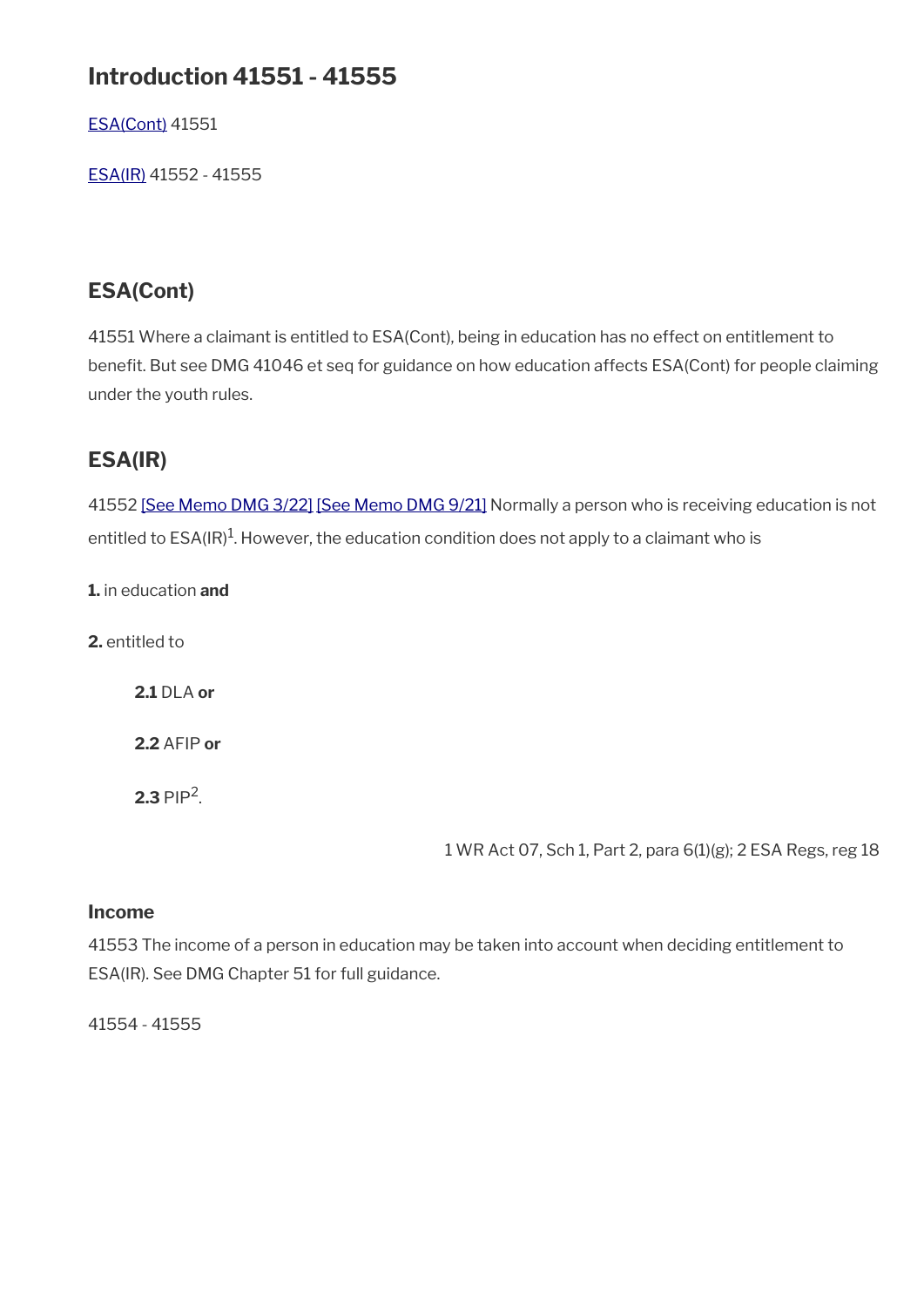# **Defnitions 41556 - 41659**

[Meaning of education](#page-93-0) 41556 - 41565 [Meaning of course of study](#page-95-0) 41566 - 41567 [Meaning of course](#page-96-1) 41568 - 41575 [Meaning of guided learning hours](#page-96-0) 41576 - 41578 [Meaning of terms used in Scotland](#page-97-0) 41579 - 41582 [Meaning of sandwich course](#page-98-0) 41583 [Work–related activity and education](#page-99-2) 41584 [Traineeship and education](#page-99-1) 41585 - 41590 [Meaning of full-time](#page-99-0) 41591 - 41623 [Meaning of educational establishment](#page-104-0) 41624 - 41630 [Meaning of last day of the course](#page-105-1) 41631 - 41632 [Meaning of abandons](#page-105-0) 41633 - 41645 [Meaning of dismissed](#page-106-1) 41646 [Temporary absences](#page-106-0) 41647 - 41649 [Re-enrolment](#page-107-0) 41650- 41659

# <span id="page-93-0"></span>**Meaning of education**

41556 For the purposes of ESA(IR) education is a course of study which is being undertaken at an educational establishment $^{\rm 1}$ . But see DMG 41584 - 41586 for where a course of study is not education.

1 ESA Regs, reg 14(1)

41557 A person is regarded as undertaking a course of study $^1$ , and therefore in education, throughout the period beginning with the day the person starts the course and ending on

**1.** the last day of the course (see DMG 41631) **or**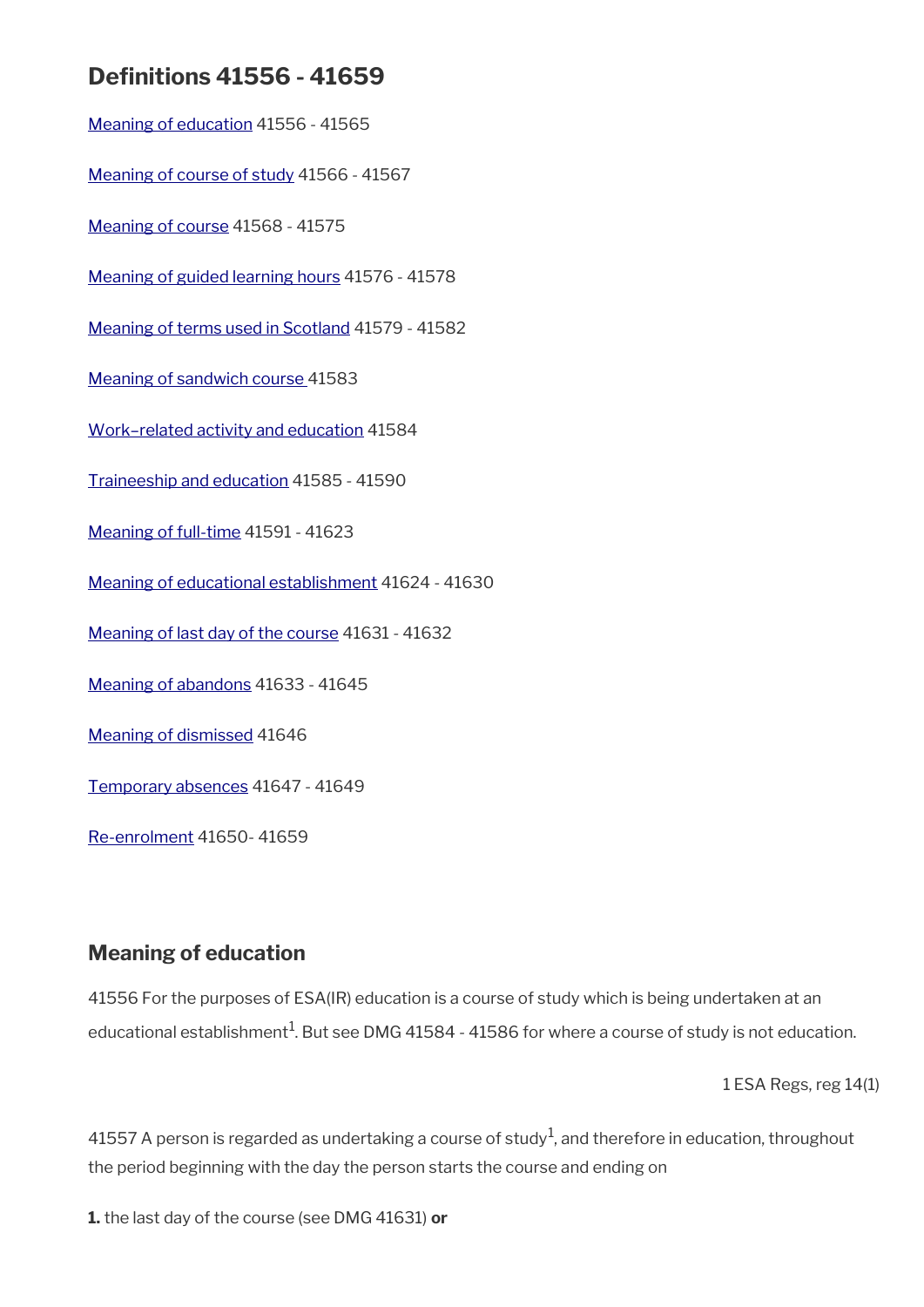**2.** such earlier date as the person

**2.1** abandons the course (see DMG 41633) **or** 

**2.2** is dismissed from the course (see DMG 41646).

1 ESA Regs, reg 17(1)(b)

41558 Also, a person undertaking a part of a modular course that would be a course of study for the purposes of DMG 41556, is regarded as undertaking a course of study $^1$ , and therefore in education, for the period beginning with the day that part of the course starts and ending on

**1.** the last day he is registered as attending or undertaking that part as a F/T course of study **or**

**2.** such earlier date as the student

**2.1** abandons the course **or**

**2.2** is dismissed from it.

1 ESA Regs, reg 17(1)(a)

41559 The period in DMG 41558 includes any period  $1$ 

**1.** that a person attends or undertakes the course to retake exams or a module where that person has failed

**1.1** examinations **or**

**1.2** to successfully complete a module relating to a period

when attending or undertaking a part of the course as a course of study

**2.** of vacation falling within the period in **1.** or immediately following it except where the vacation immediately follows the last day of the final module of the course.

1 ESA Regs, reg 17(2)

41560 Where DMG 41559 applies, a modular course means a course of study consisting of two or more modules and a person must complete a specifed number of modules before they are considered to have completed the course<sup>1</sup>.

**Note:** See DMG 41570 for further guidance on modular courses.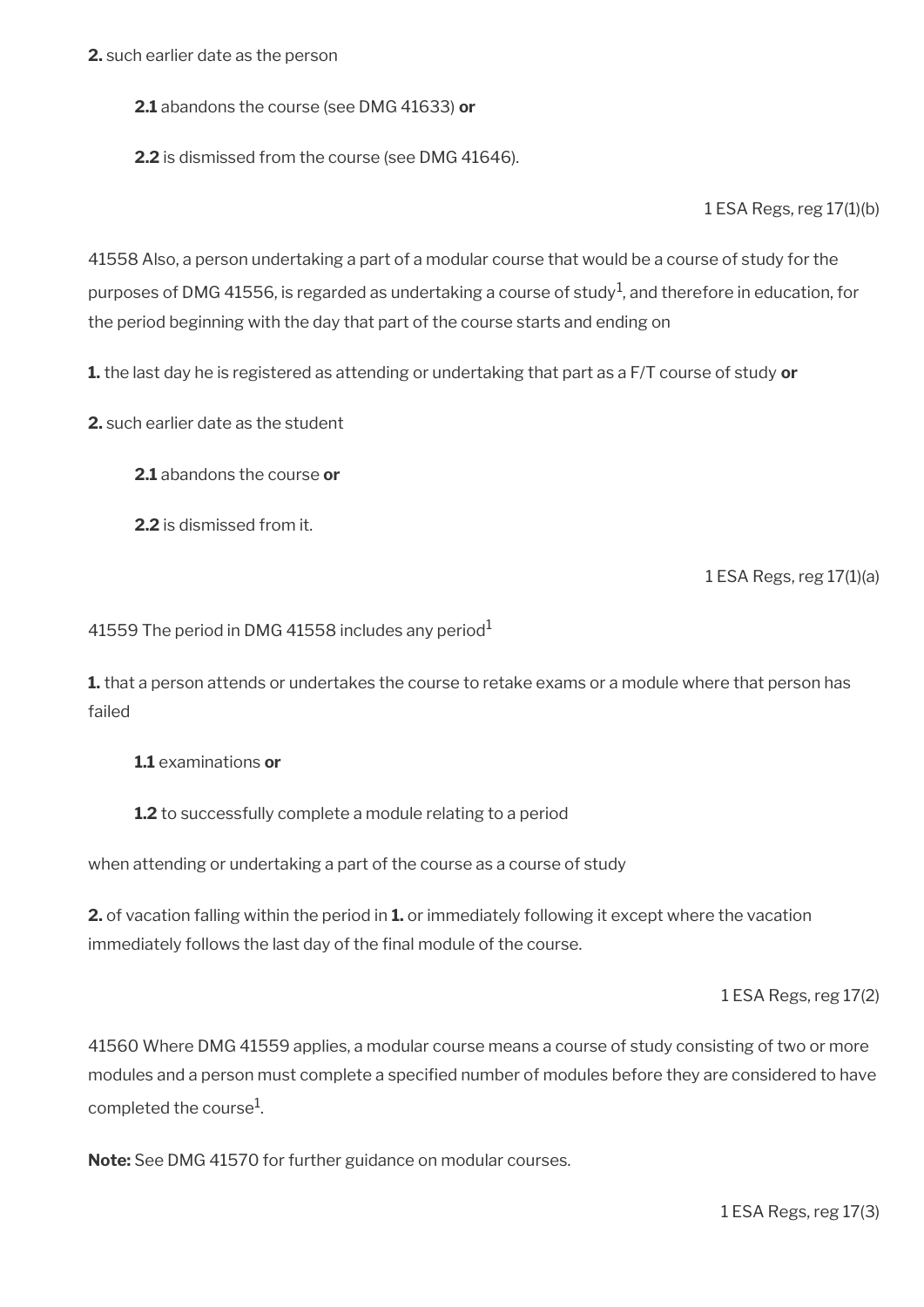41561 - 41565

# <span id="page-95-0"></span>**Meaning of course of study**

### **England and Wales**

41566 In England and Wales a course of study $^{\rm 1}$  is

**1.** a F/T course not wholly or partly funded by the

**1.1** Secretary of State in England **or**

**1.2** Chief Executive of Skills Funding **or**

**1.3** Welsh Ministers2**or** 

**2.** a course of study wholly or partly funded by the

**2.1** Secretary of State in England **or**

**2.2** Chief Executive of Skills Funding **or**

**2.3** Welsh Ministers

if it involves the person in more than 16 guided learning hours per week, as stated in the person's signed learning agreement in England or, in Wales, a document signed on behalf of the college<sup>3</sup>or

 $\mathbf 3$ . a sandwich course $^4$  (see DMG 41583).

**Note:** If a student attends more than one course the number of guided learning hours should be aggregated.

1 ESA Regs, reg 14(2); 2 reg 14(2)(a); 3 reg 14(2)(c); 4 reg 14(2)(e)

### **Scotland**

41567 In Scotland a course of study $^1$  is

**1.** a F/T course not wholly or partly funded by the Scottish Ministers at a college of further education<sup>2</sup>or

**2.** a F/T course of higher education wholly or partly funded by the Scottish Ministers<sup>3</sup>or

**3.** a course of study which is not higher education and is wholly or partly funded by the Scottish Ministers at a college of further education, if it involves **more than**

**3.1** 16 hours a week of classroom or workshop based programmed learning, under the direct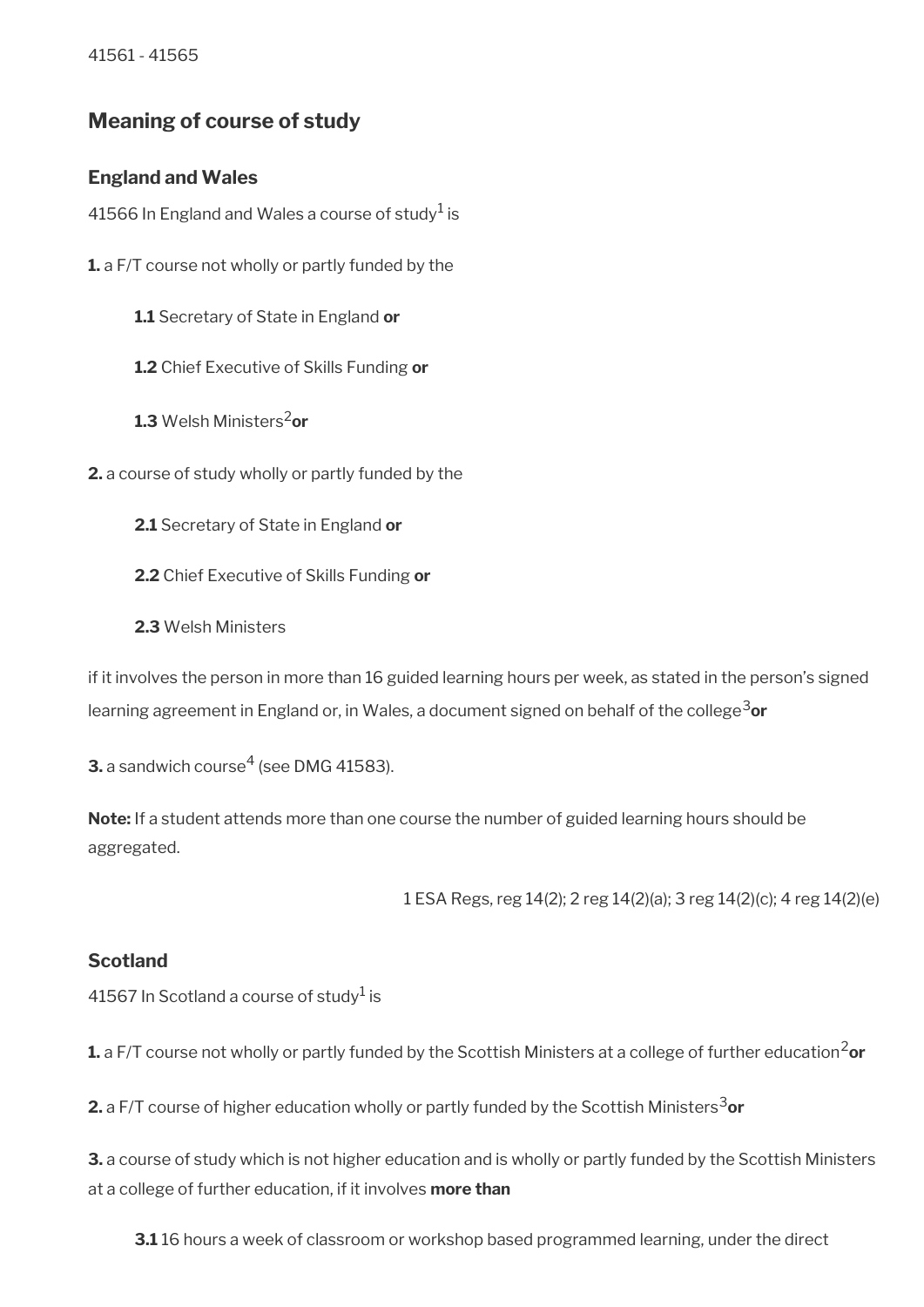guidance of teaching staff, as stated in a document signed on behalf of the college **or**

**3.2** 21 hours a week in total, as stated in a document signed on behalf of the college made up of

**3.2.a** 16 hours or less of classroom or workshop based programmed learning, under the direct guidance of teaching staff **and** 

**3.2.b** extra hours using structured learning packages, supported by teaching staff<sup>4</sup>or

**4.** a sandwich course<sup>5</sup> (see DMG 41583).

**Note:** If a student attends more than one course the number of hours should be aggregated.

1 ESA Regs, reg 14(2); 2 reg 14(2)(a)(iii); 3 reg 14(2)b); 4 reg 14(2)(d); 5 reg 14(2)(e)

## <span id="page-96-1"></span>**Meaning of course**

41568 A course is an arrangement of study, tuition or training. It can be academic, practical, or a combination of both. It is usually done at, or by arrangement with, an education or training establishment.

41569 It will often lead to a qualifcation when it is completed. Some non-advanced study, tuition, or training, may not lead to a qualifcation. This does not mean that it is not a course.

### **Modular courses**

41570 Modular courses are arranged individually to meet students' needs. Each module leads to a credit. When all the modules are successfully completed, a qualification is obtained. The course in such a case is the sequence of modules chosen.

41571 - 41575

## <span id="page-96-0"></span>**Meaning of guided learning hours**

41576 Some establishments may be wholly or partly funded by the

- **1.1** Secretary of State in England **or**
- **1.2** Chief Executive of Skills Funding **or**
- **1.3** Welsh Ministers.

They agree with each student the number of guided learning hours that will be provided each week. That is normally the number needed to achieve the chosen qualification.

41577 Guided learning hours are hours when a member of staff is present to guide learning on a programme including lectures, tutorials and supervised study. Libraries, open learning centres and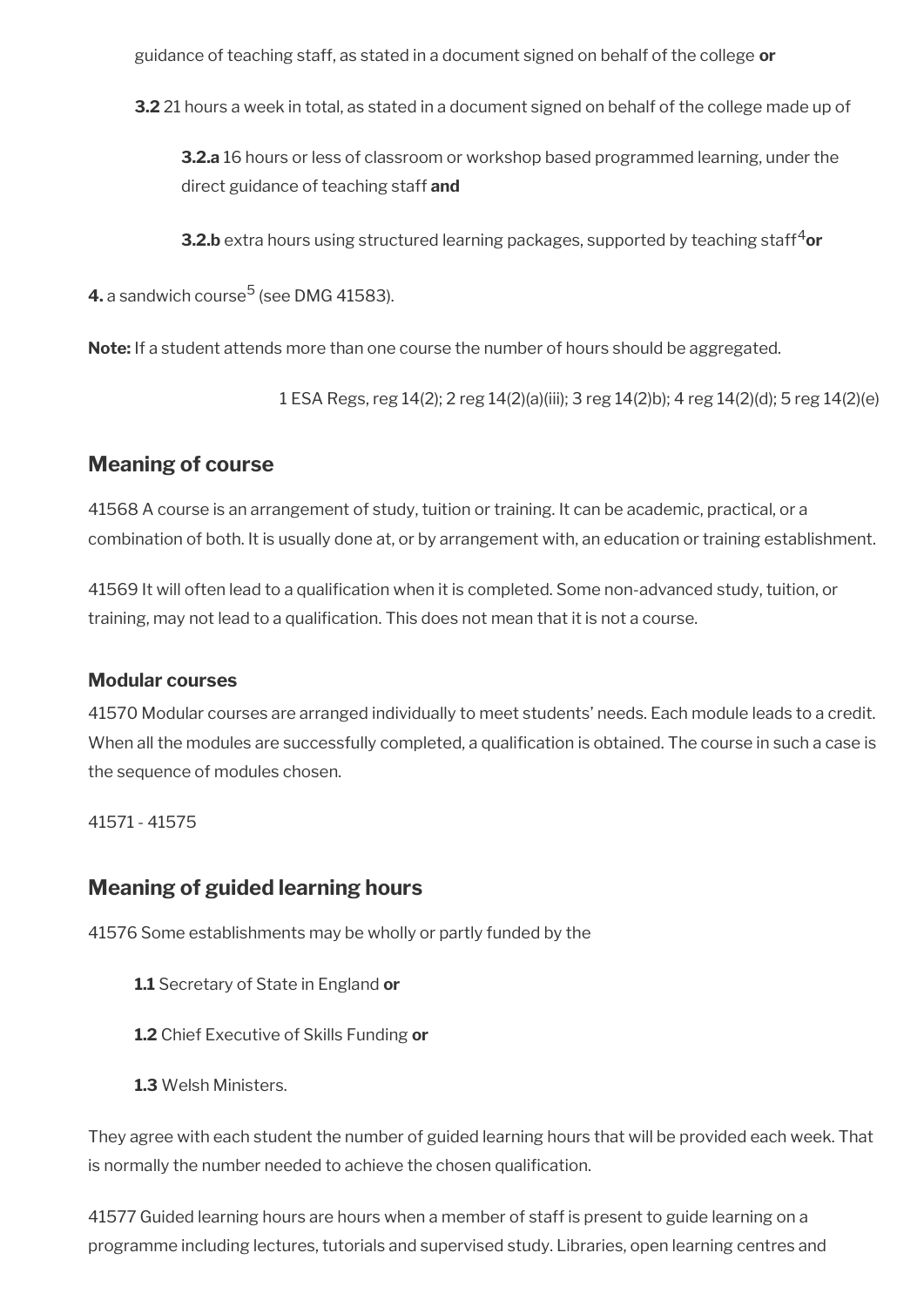learning workshops are examples of where this may take place. Time spent by staff assessing students' achievements, for example in the assessment of competence for GNVQs, are also included. However, it does not include time spent in private study.

41578 DMs should always ask for specifc written evidence of the number of guided learning hours involved. Only a document signed on behalf of the establishment concerned should be accepted. That is where the course is funded by

**1.** the Secretary of State in England or the Chief Executive of Skills Funding $^1$  - the person's learning agreement, signed on behalf of the establishment which is funded to deliver the course **or** 

**2.** the Welsh Ministers<sup>2</sup> - a document signed on behalf of the establishment which is funded to deliver the course.

1 ESA Regs, reg 14(2)(c)(i); 2 reg 14(2)(c)(ii)

# <span id="page-97-0"></span>**Meaning of terms used in Scotland**

### **College of further education**

41579 College of further education means $^{\rm 1}$  an educational establishment providing further education.

1 ESA Regs, reg 2(1); F & HE (Scot) Act 92, s 36(1)

### **Further education**

41580 Further education $^1$  is for people in Scotland who are over school age. The programmes of learning provided

- **1.** prepare a person for
	- **1.1** a vocational qualification or
	- 1.2 a Scottish Qualification Authority qualification or
	- 1.3 a GCE qualification of England, Wales or Northern Ireland or
	- **1.4** access to higher education **or**
- 2. are designed to help people whose first language is not English to achieve competence in it or
- **3.** provide instruction for people on a programme mentioned in **1.** or **2.** who have a learning diffculty **or**
- **4.** are designed mainly to prepare a person to take part in any programme mentioned in **1.** to **3.**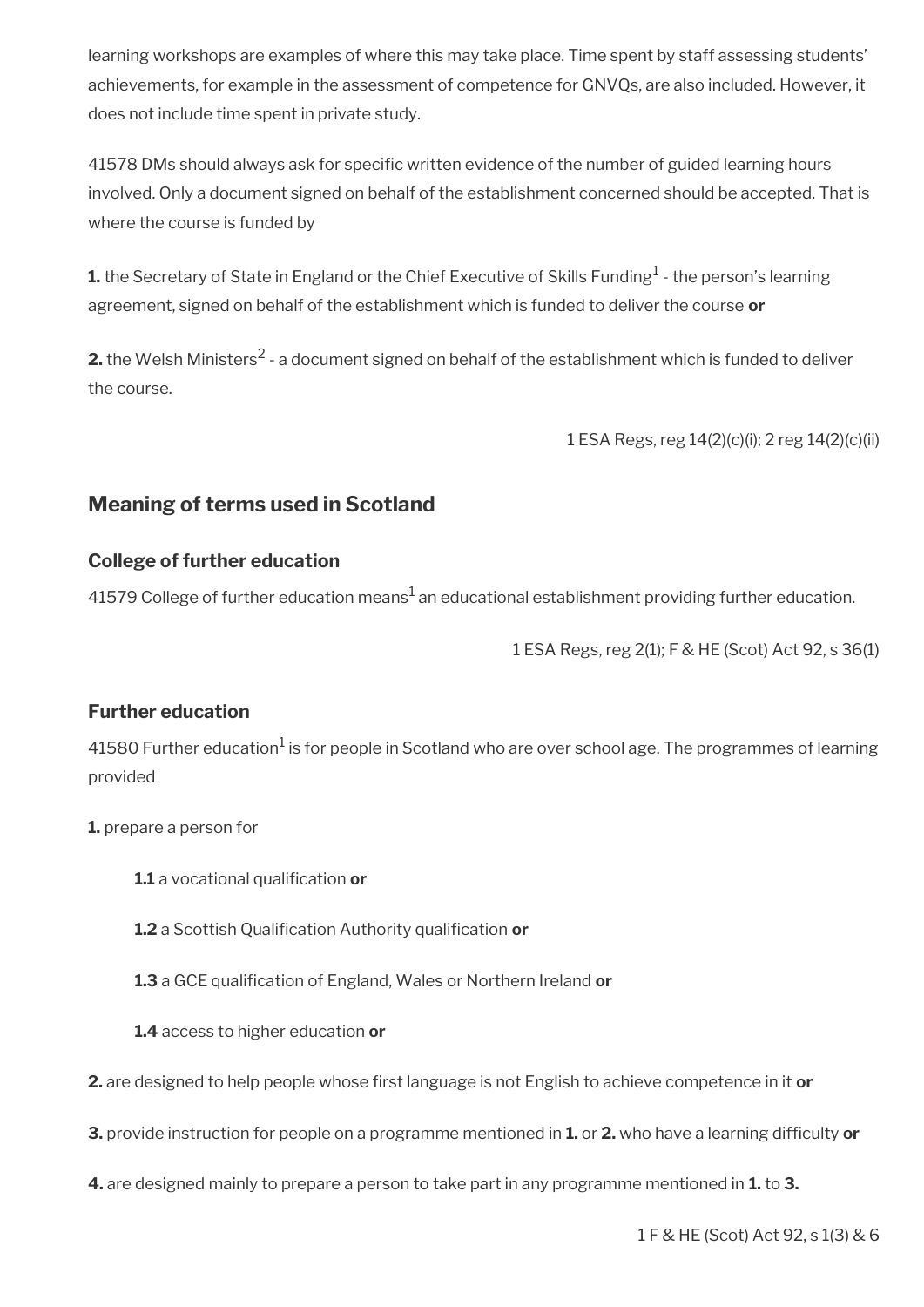### **Higher education**

41581 Higher education $^1$  is education provided by means of a

**1.** course at higher level in preparation for a higher diploma or certifcate

**2.** first degree course

**3.** course for the education and training of teachers

**4.** course of post graduate studies, including a higher degree course

**5.** course at a higher level in preparation for a qualification from a professional body

**6.** course at a higher level not within **1.** to **5.**

1 ESA Regs, reg 14(3); F & HE (Scot) Act 92, Part 2

41582 A course is of a higher level<sup>1</sup>, if its standard is higher than courses in preparation for examinations for the

**1.** GCE of England and Wales or Northern Ireland at advanced level

**2.** national certificate of the Scottish Qualifications Authority.

1 F & HE (Scot) Act 92, s 38(3)

## <span id="page-98-0"></span>**Meaning of sandwich course**

41583 A sandwich course $^1$  is a course, other than a course of initial teacher training, made up of alternative periods of F/T study in the educational establishment and work experience. The F/T study must be for an average of at least

**1.** in England and Wales - 18 weeks a year<sup>2</sup>

**2.** in Scotland and Northern Ireland - 19 weeks a year<sup>3</sup>.

The average is worked out by dividing the total number of weeks attendance by the number of years in the course. For this purpose the course starts with the frst period of F/T study and ends with the last period of F/T study.

> 1 ESA Reg, reg 14(2)(e); 2 Support Regs, reg 2(9); 3 SL (Scot) Regs, reg 4(2); Education (Student Support) Regulations (Northern Ireland) 2007, reg 2(8)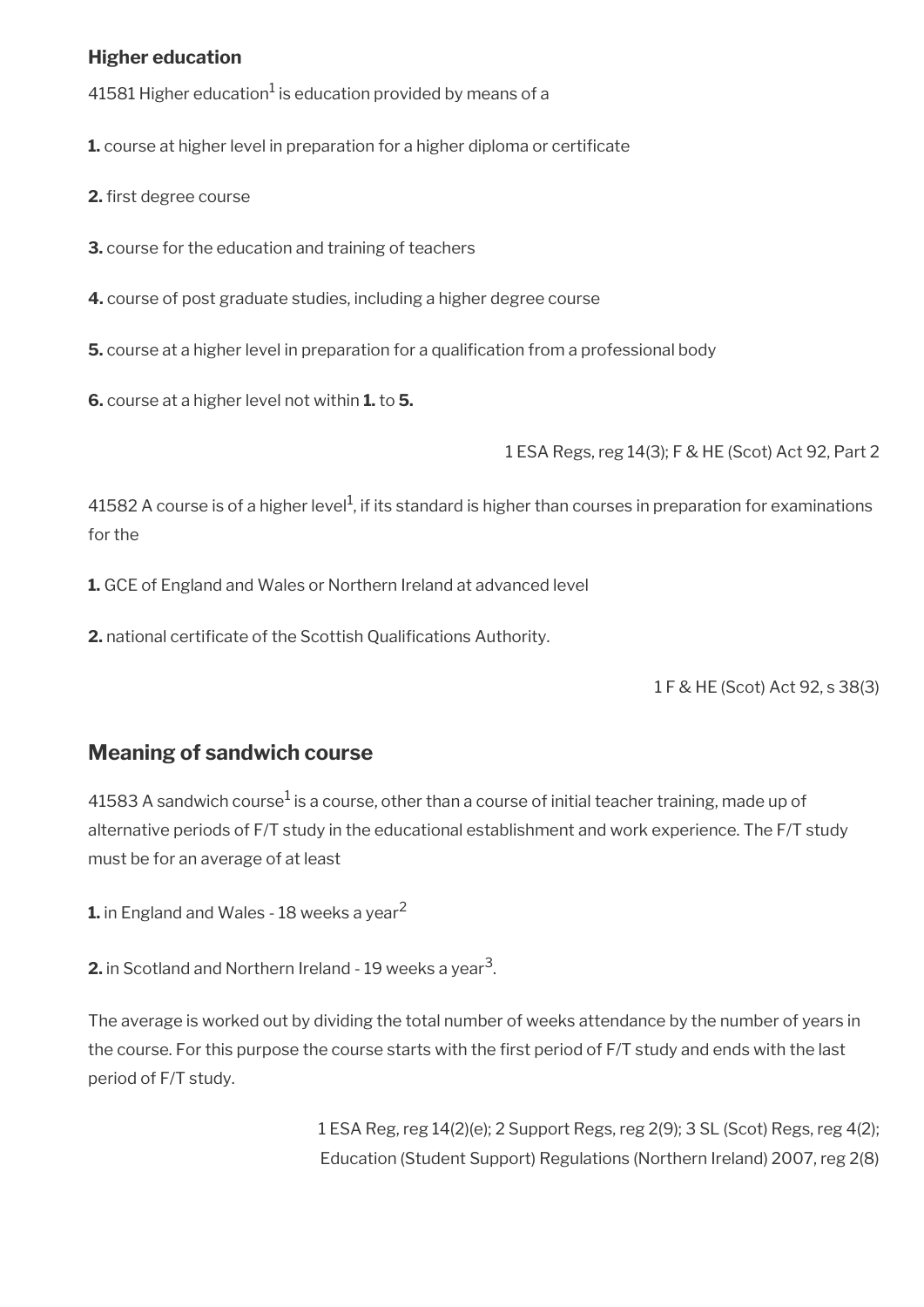# <span id="page-99-2"></span>**Work–related activity and education**

41584 The guidance on course of study at DMG 41566 – 41583 does not apply where the claimant is required to attend a course of study as part of a requirement to undertake WRA<sup>2</sup>. For example, a claimant who is required to attend a training course of more than 16 hours a week funded by the Skills Funding Agency (or in Wales, the Welsh Ministers and in Scotland, the Scottish Ministers) as part of their WRA is not treated as being in full-time education. [See DMG 53031 et seq](http://intralink/1/lg/acileeds/guidance/decision%20makers%20guide/decision%20makers%20guide%20(dmg)%20-%20by%20volume/dmg%20volume%2009%20-%20employment%20and%20support%20allowance/dwp_t418118.asp#P134_9508) for guidance on WRA.

1 WR Act 07, Sch 1 para 6(1)(g); 2 ESA Regs, reg 14(2A)

## <span id="page-99-1"></span>**Traineeship and education**

- 41585 Traineeship means $^{\rm 1}$ a course which
- **1.** is funded (in whole or in part) by, or under arrangements made by the
	- **1.1** Secretary of State under specifed legislation2**or**
	- **1.2** Chief Executive of Education and Skills Funding **and**
- **2.** lasts for no more than 6 months **and**
- **3.** includes training to help prepare the participant for work and a work experience placement **and**
- **4.** is open to persons who, on the first day of the course have reached the age of 16 but not the age of 25.

1 ESA Regs, reg 2(1); 2 Education Act 02, s 14

41586 The guidance on course of study at DMG 41566 – 41583 does not apply where the claimant is participating in a traineeship, whether on a mandatory or voluntary basis $^{\mathrm{1}}$ .

1 ESA Regs, reg 14(2B)

41587 – 41590

# <span id="page-99-0"></span>**Meaning of full-time**

### **General**

41591 The DM has to consider the meaning of F/T when deciding whether a person is in education.

41592 For courses funded by the

**1.1** Scottish Ministers, except where it is a course of higher education (see DMG 41581) **or**

**1.2** Secretary of State in England **or**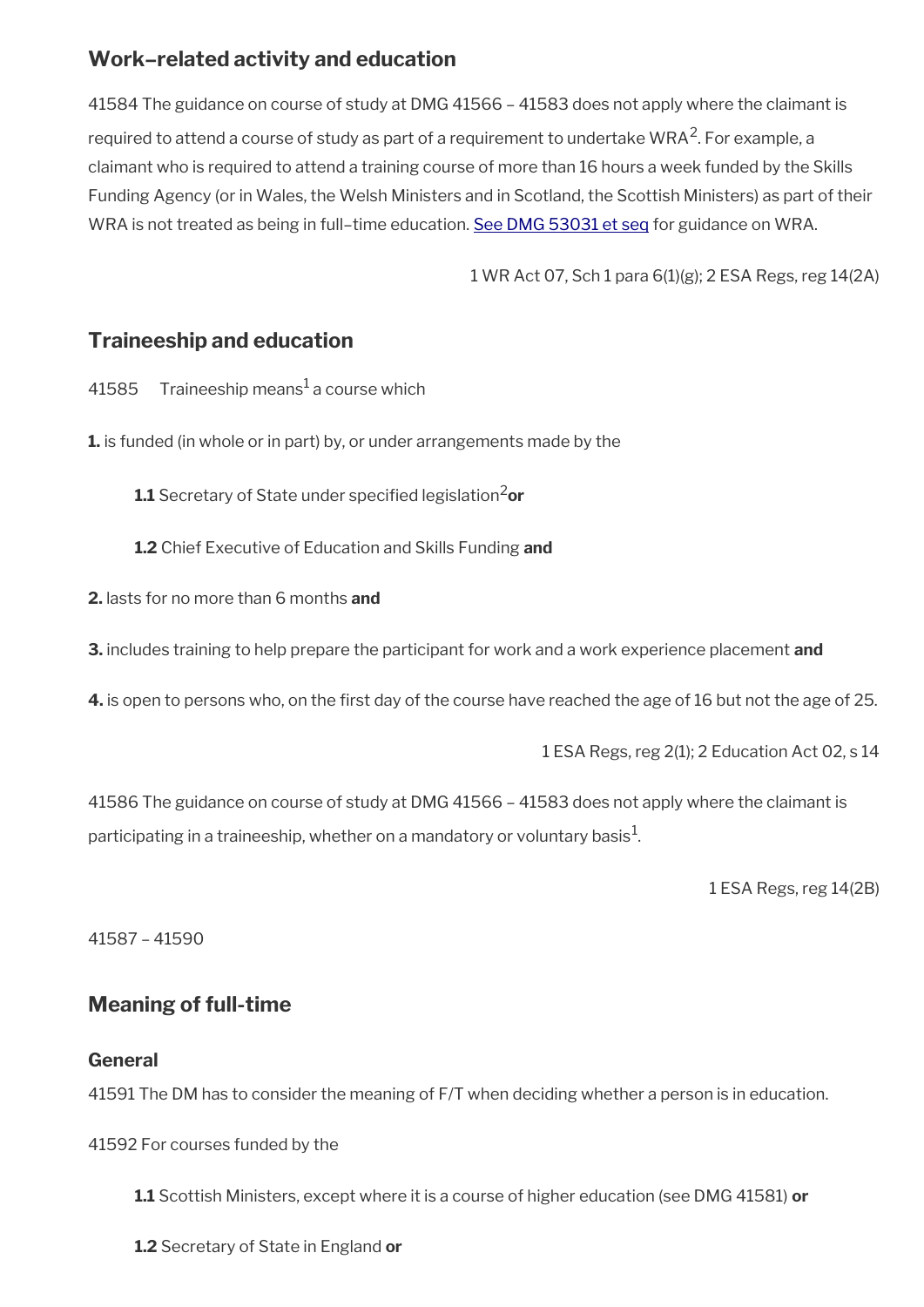**1.3** Chief Executive of Skills Funding **or**

**1.4** Welsh Ministers

the term F/T is defined by reference to the number and type of hours involved (see DMG 41614 et seq). However, for non funded courses there is no definition.

41593 In courses not funded as in DMG 41592 and in courses of higher education funded by the Scottish Ministers, the term F/T applies to the course itself and not to a person's attendance on it $^1$ . It is the time spent by a notional reasonable student that is considered. A person who attends a F/T course on a P/T basis is still in education.

### 1 R(SB) 40/83; R(SB) 41/83

41594 Each case must be decided on its facts $^1$ . The DM must look at the sequence of studies and activities that make up the course itself. The nature of the course is not affected by<sup>2</sup>

**1.** a person's reasons for attending it **or**

**2.** a person's readiness to abandon it **or**

**3.** what a particular person happens to be doing.

### 1 R(SB) 40/83; R(SB) 41/83; 2 R(SB) 2/91

41595 In modular courses a sequence of studies is established once a person has decided which modules to take. This sequence can be distinguished from the work that the person is putting in at any given time.

41596 When deciding whether a course is F/T, DMs should note that all of the studies and activities involved in it should be taken into account. This includes both supervised and unsupervised study and activity, whether done on or off college premises. In the case of courses funded by the

- **1.1** Secretary of State in England **or**
- **1.2** Chief Executive of Skills Funding **or**
- **1.3** Welsh Ministers **or**
- **1.4** Scottish Ministers

take no account of private study (see DMG 41611 et seq).

41597 DMs should not compare the total hours involved with what may be regarded as a full working week. One approach is to look at the total time the course might require of an average student. It may take up a substantial part of a week, after allowing for reasonable rest and recreation. The course might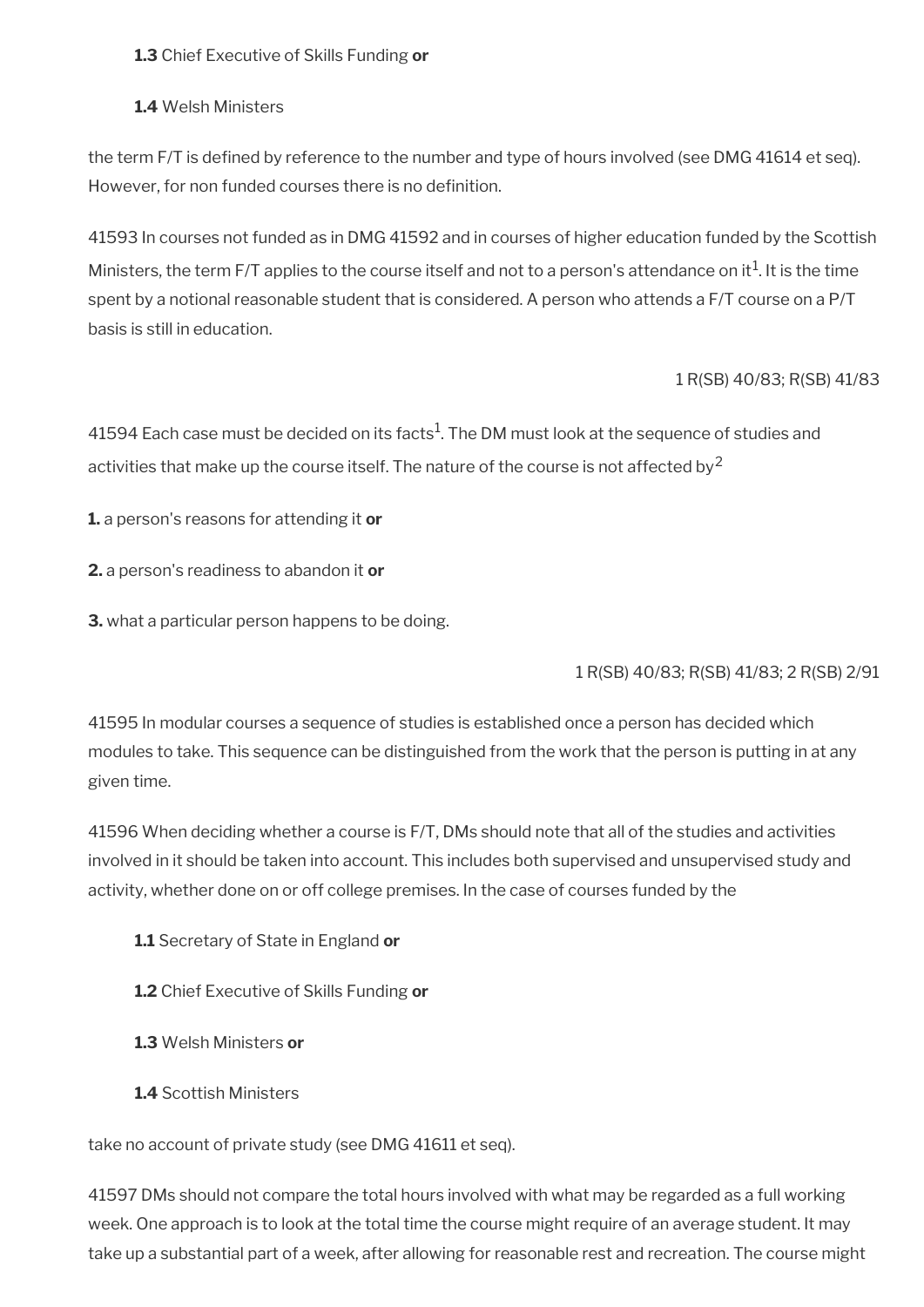then be regarded as F/T.

### **Evidence from educational establishment**

41598 The way educational establishments are funded may mean that they no longer classify courses as

**1.** F/T **or** 

**2.** P/T.

41599 Educational establishments may still classify courses or may be able to give an opinion on their nature. DMs should accept evidence from the educational establishment as conclusive unless there is strong relevant evidence to the contrary $^{\rm 1}$ .

1 R(SB) 40/83; R(SB) 41/83

41600 If educational establishments are unable to classify courses or give an opinion on their nature, unless a course is funded as in DMG 41614 et seq, DMs will need to consider other evidence (see DMG 41601 et seq).

### **Other evidence**

41601 If

- **1.** educational establishments are unable or unwilling to say whether a course is F/T or P/T **or**
- **2.** a classifcation is provided which is considered to be implausible or unreliable

DMs will then have to decide whether the course is F/T.

41602 The DM should then consider other evidence, including

**1.** the type of qualification aimed for

- **2.** the number of hours a week normally required for successful completion of the course, including
	- **2.1** supervised study
	- **2.2** unsupervised study
	- **2.3** homework
	- **2.4** other work carried out on or off the college premises
- **3.** the claimant's own hours of attendance and recommended hours of private study

**4.** the length of time normally required for successful completion of the course (for example three years)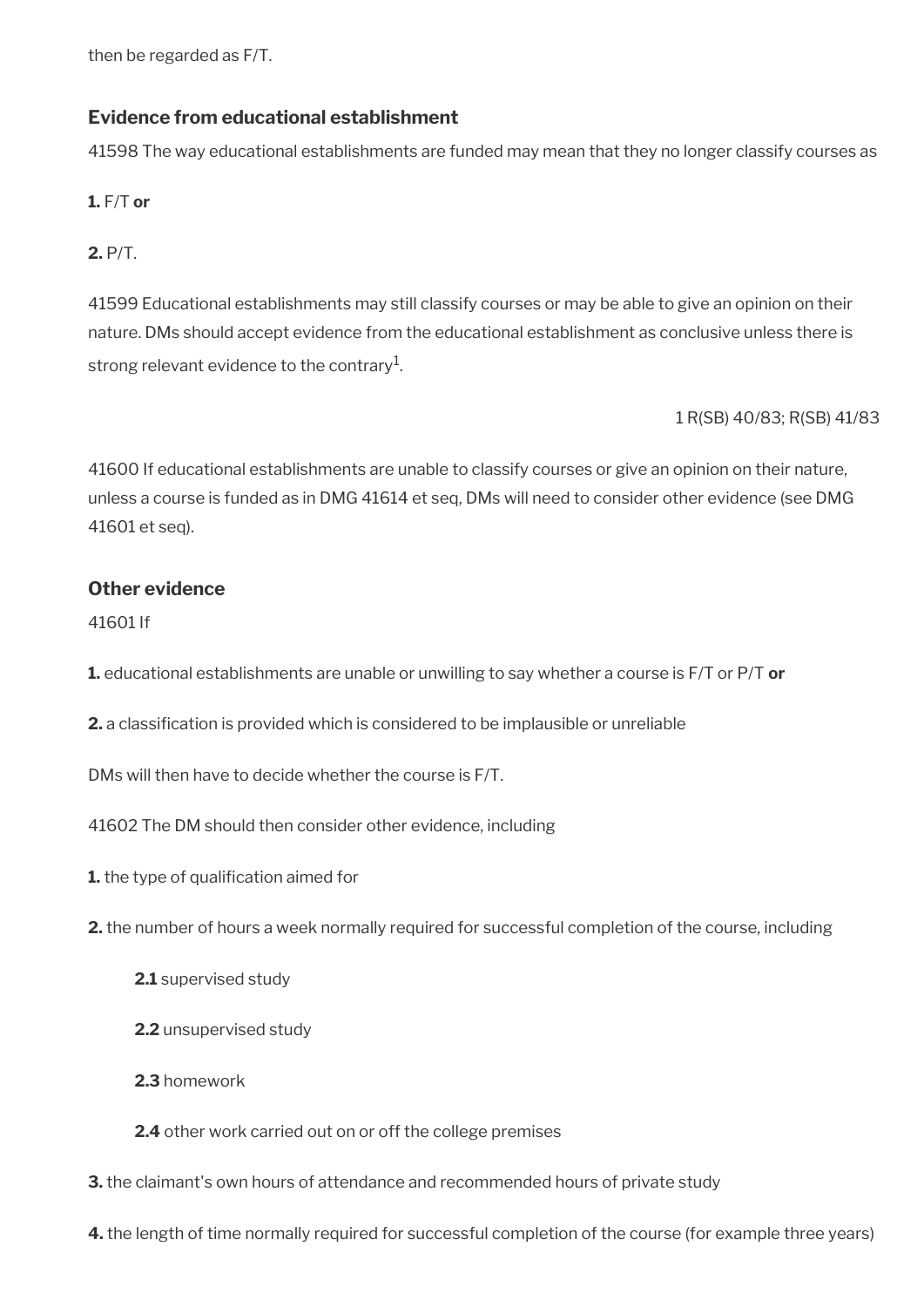**5.** how long the claimant will take to complete the course

**6.** how the course is funded

**7.** the course classification for other purposes, for example, grant or student loan awards

**8.** how the same course has been classifed by the college in the past.

**Note:** When considering **7.** the DM is not bound to investigate this point where the views of other authorities are not already known.

41603 If the claimant is taking longer than normal to complete the course, it is an indication that the course is P/T $^{\rm 1}$ .

1 R(SB) 41/83

41604 A course may be designed for people to attend as and when they can. With such a course the DM should consider what is actually happening. If the course is F/T it is of no consequence that the person could have attended it P/T.

41605 The course being taken may be new, or the nature of it may have changed. It may then be helpful to compare a similar course, that is F/T, with the claimant's

**1.** length of study **and**

**2.** eventual qualification.

41606 DMs should not give weight to the classifcation of the other course unless it is very similar to the claimant's course. Also, a classifcation given by the claimant's own college should normally be preferred to that given on similar courses by different colleges.

41607 A list of the more common courses and their qualifcations is included at Appendix 4 to this Chapter. DMs should not rely on it as evidence of the nature of a particular course. It is provided for information only.

41608 - 41610

### **Number of hours involved**

41611 The DM must have regard to the hours involved. This includes both time spent

**1.** receiving instruction or being supervised **and** 

**2.** in private study (unless the course is funded by the Secretary of State in England, the Chief Executive of Skills Funding, the Welsh Ministers or the Scottish Ministers).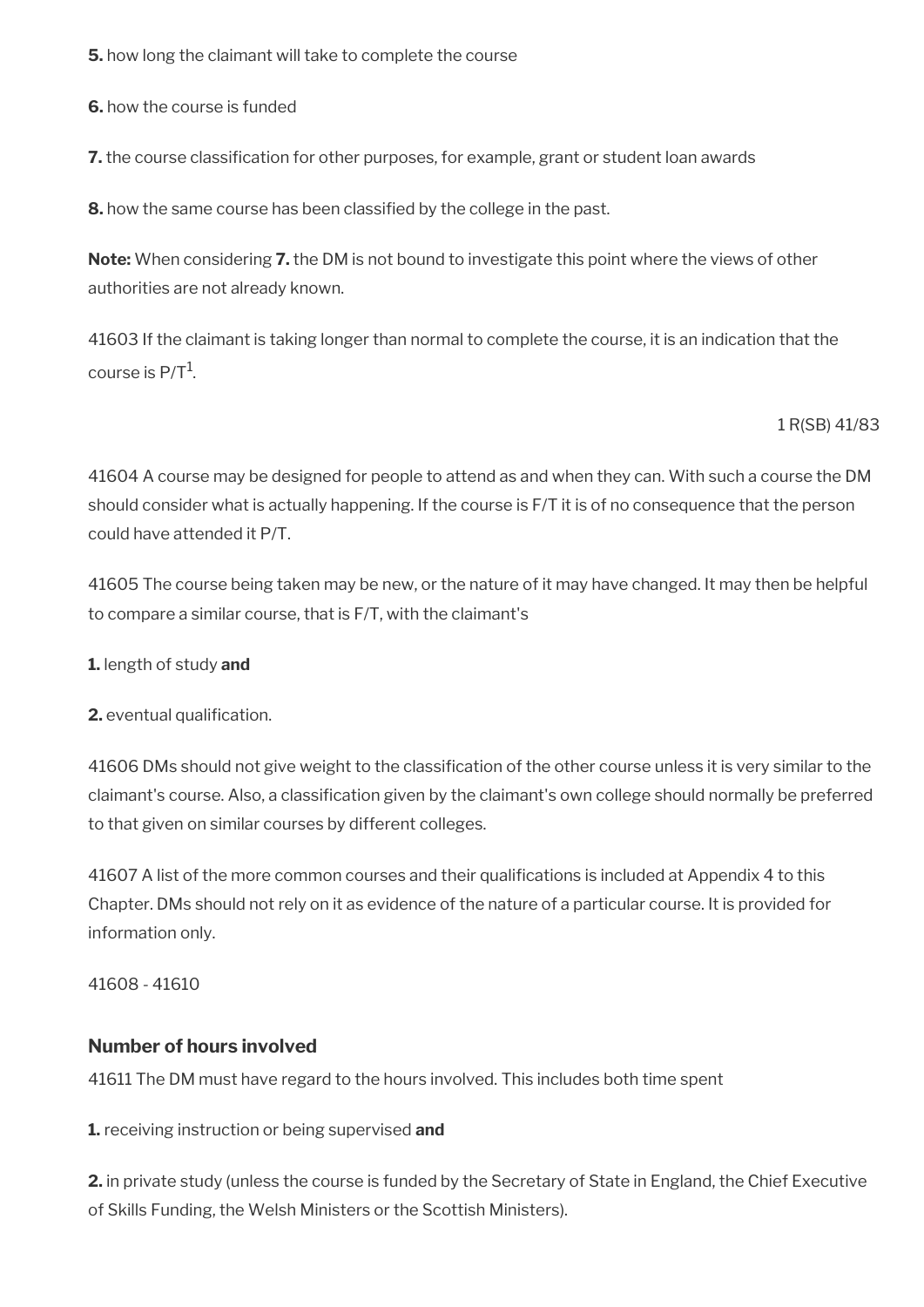41612 The level of a course may affect the number of hours of attendance in supervised instruction or study. For example, a F/T advanced course may involve less attendance than a F/T non advanced course.

41613 In non advanced courses, hours of supervised instruction or study usually form a larger part of the course. F/T advanced courses may involve only a few such hours. Do not consider that in isolation. Students may also have to put in many hours of private study.

### **Funded courses**

41614 Courses of study may be wholly or partly funded by the

**1.** Secretary of State in England **or**

- **2.** Chief Executive of Skills Funding **or**
- **3.** Welsh Ministers in Wales **or**
- **4.** Scottish Ministers in Scotland.

41615 A course funded as in DMG 41614 **1.** - **3.** is F/T if it involves more than 16 guided learning hours per week (see DMG 41576).

41616 In Scotland, the term guided learning hours is not used. Classroom or workshop based programmed learning under the direct guidance of teaching staff is used instead. A course funded by the Scottish Ministers is F/T if, amongst other things, it involves more than 16 such hours.

41617 A funded course in Scotland is also F/T if it involves more than 21 hours a week in total made up of

**1.** 16 or less such hours **and**

**2.** extra hours using structured learning packages, supported by teaching staff.

### **Higher education**

41618 In higher education the number of hours of attendance in supervised instruction or study may be low (see DMG 41611), but that should not be considered in isolation. Such courses usually involve many hours of private study. The classifcation used in an award of grant or student loan can be a useful factor.

41619 The DM should be satisfed that there is evidence of

**1.** a learning agreement for funded courses in England as in DMG 41614 **1.** or **2. or**

**2.** a document for courses funded by

- **2.1** the Welsh Ministers **or**
- **2.2** the Scottish Ministers.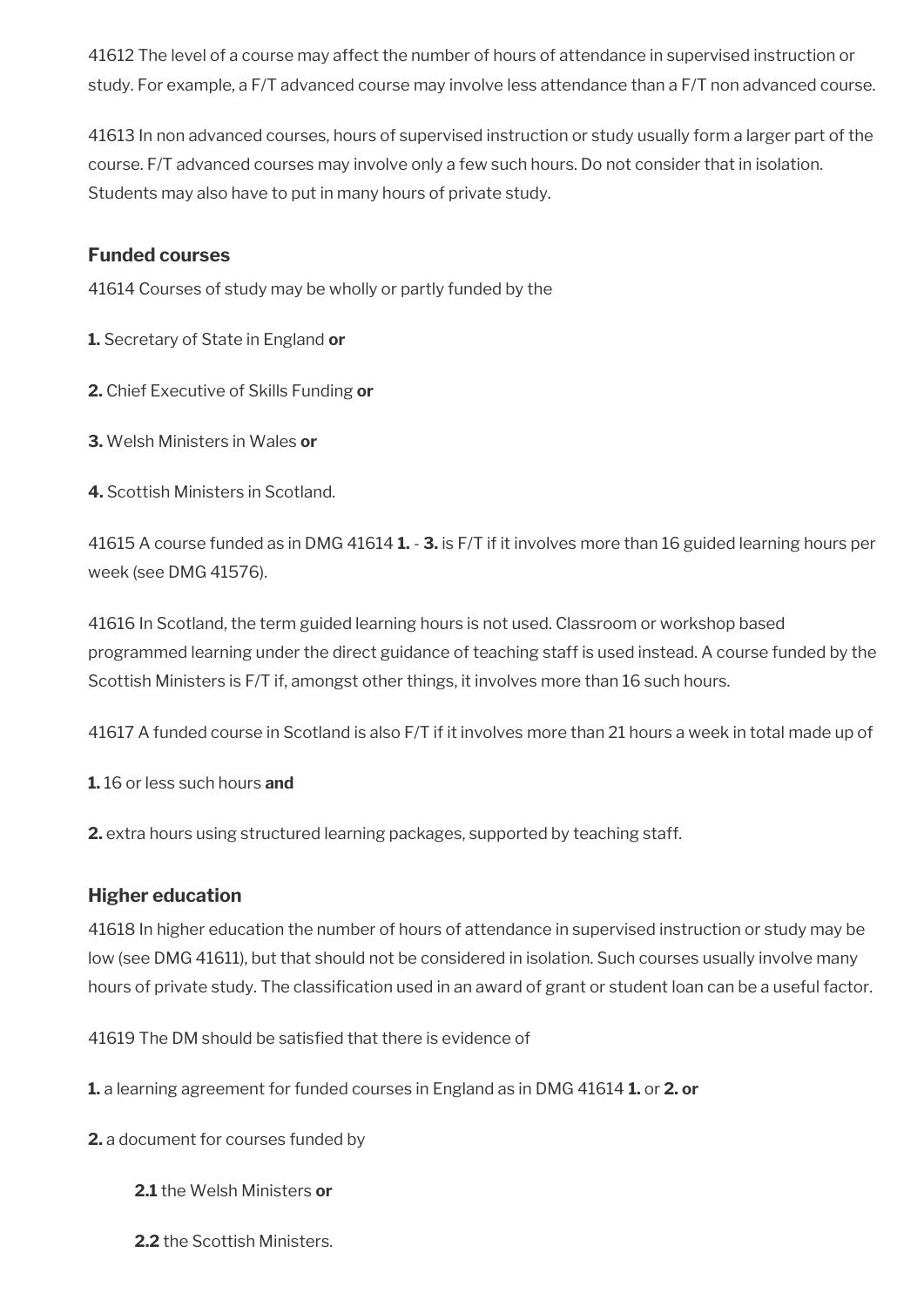41620 The learning agreement or document which must be signed on behalf of the college should also be signed by the claimant and identify the

**1.** college

**2.** student

**3.** average number of guided learning hours

**4.** course being undertaken

**5.** qualification to be achieved, if appropriate.

### **Non funded courses**

41621 When considering the question of whether a course is F/T the DM should note the relevant definitions. But for non funded courses the DM may be unable to make a decision based solely on those definitions.

### **Further education and other courses**

41622 Courses not funded as in DMG 41614 will involve hours spent under the guidance of teaching staff

- **1.** in guided learning **or**
- **2.** in a classroom or workshop **or**
- **3.** using structured learning packages.

41623 It is for the DM to decide what approach to take in such a case. Where the course is similar to a funded course, it may be helpful to adopt a similar approach to that of funded courses. The number and type of hours involved may then be an important factor. But a different approach may be taken if it is considered more appropriate.

# <span id="page-104-0"></span>**Meaning of educational establishment**

41624 The term educational establishment is not defned and so must be given its ordinary everyday meaning. Schools, colleges and universities are clearly such places. But other less obvious places may also be included. For example, the training division of a large organisation specially set up for that purpose.

41625 A person is attending an educational establishment if they are receiving

**1.** training

**2.** instruction **or**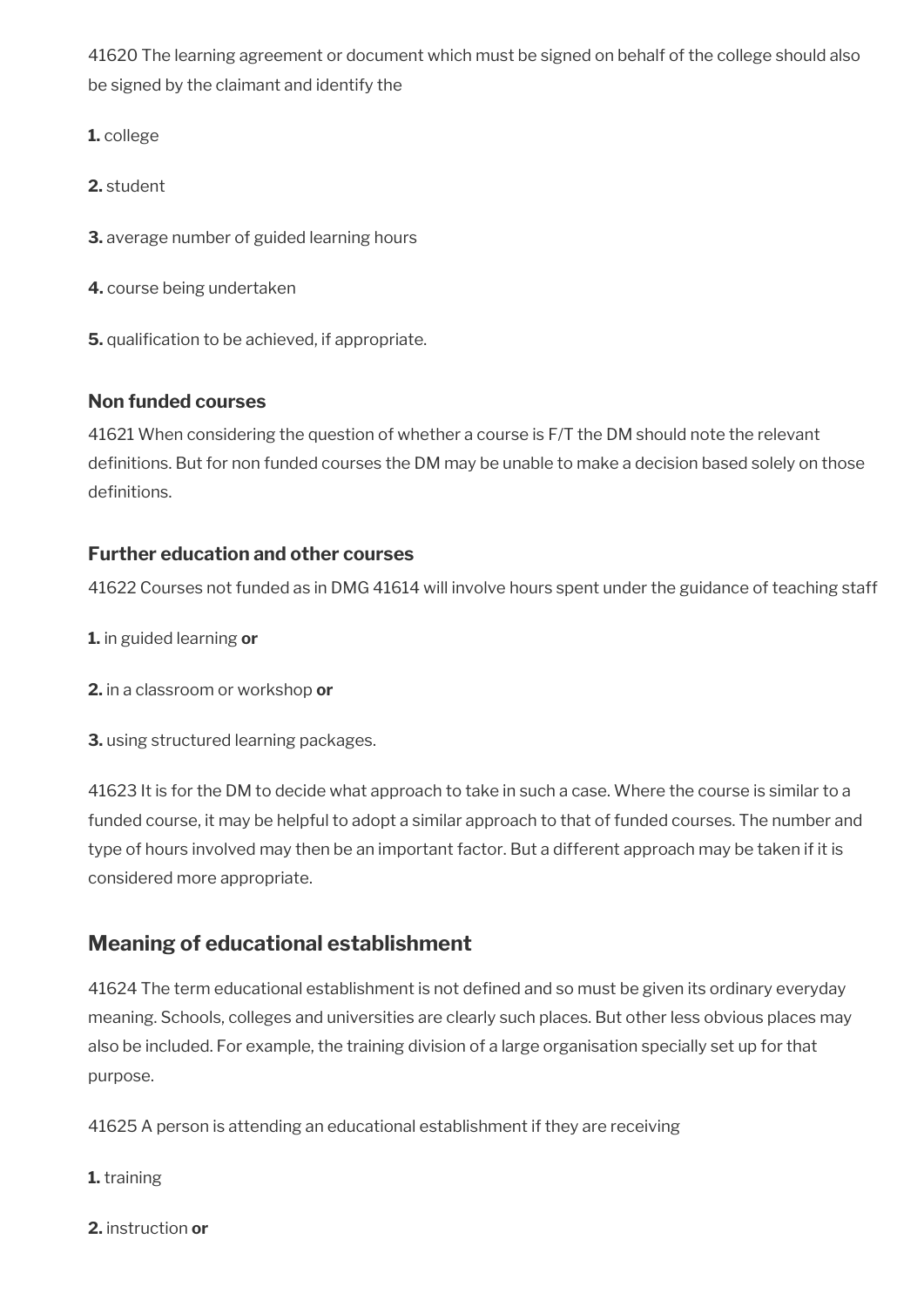#### **3.** schooling

in an organisation, or at an establishment, set up for any of those purposes.

41626 - 41630

### <span id="page-105-1"></span>**Meaning of last day of the course**

41631 The last day of the course means $^1$  the date of the last day of the final academic term for the course in question.

1 ESA Regs, reg 2(1)

41632 A person may take their last exams before the last day of the final term. They may not then attend for the last few days of term. They are still in education until the last day of that academic term. In cases of doubt, DMs should ask the educational establishment when the academic term offcially ends.

## <span id="page-105-0"></span>**Meaning of abandons**

41633 The term abandons means $^{\rm 1}$  total, final and permanent abandonment.

1 R(IS) 25/95

41634 Merely deciding to give up a course is not enough. The claimant must have actually taken enough steps to ensure that their connection with the course is permanently severed. In cases of doubt DMs should ask for documentary evidence from the educational establishment.

41635 A person may change from a F/T to a P/T course at the same educational establishment. This can be an abandonment of the F/T course. However, the new course may be very similar to the old course.

41637 DMs should make sure that the course itself has changed and not simply the student's attendance on it. When considering whether one course has been abandoned in favour of another DMs should compare

**1.** the course as it was at the time the student started on it **and** 

**2.** the course as it is now.

41638 The DM should consider whether there has been any change in the

**1.** number of modules accessed or subjects taken

**2.** qualification being pursued

**3.** number of hours of tuition and study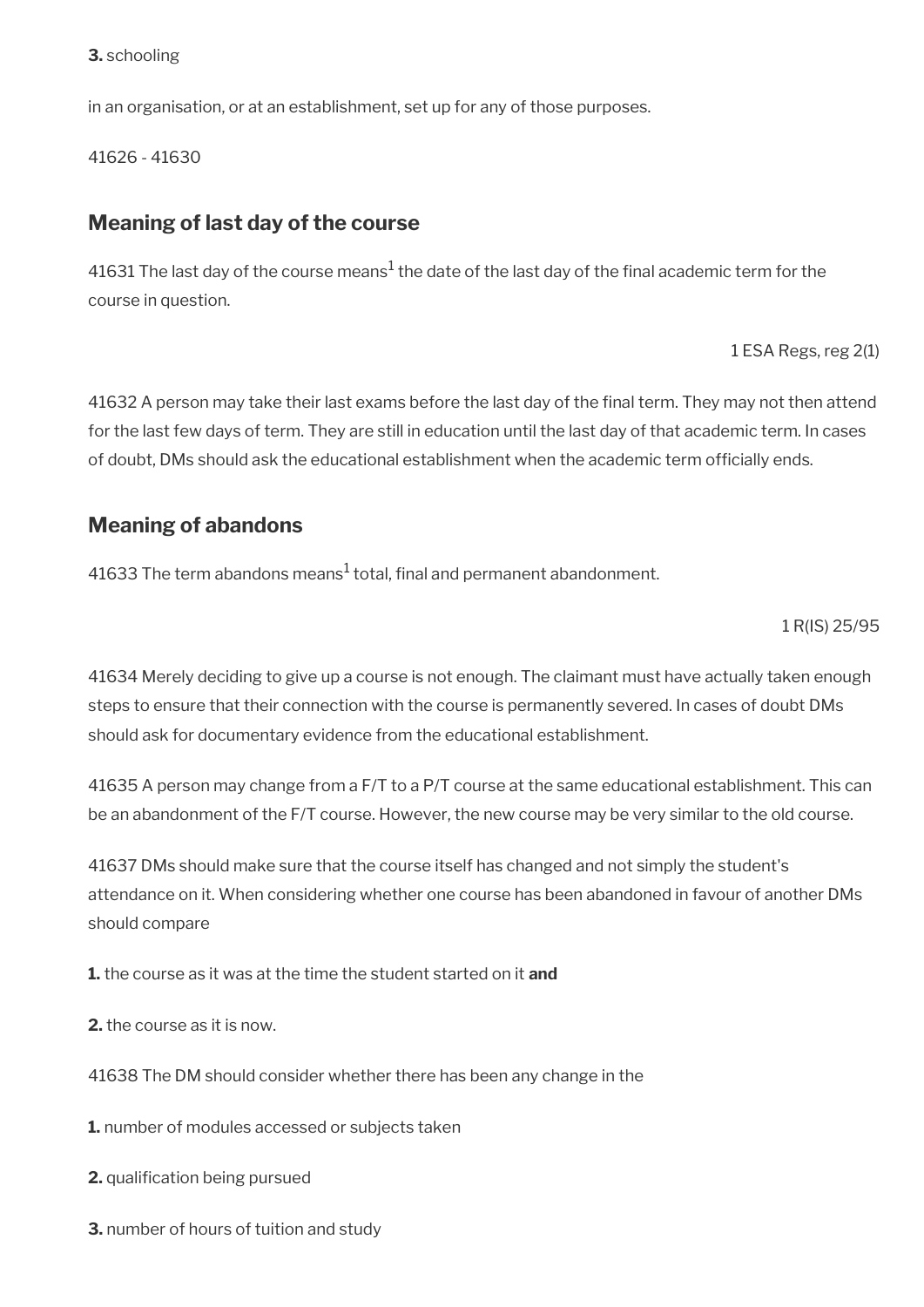**4.** length of the course

**5.** fees payable by the student.

41639 The DM should also take into account

**1.** whether the course could be attended F/T or P/T under the arrangements originally made with the college **and** 

**2.** any information that may be gained from the college prospectus.

41640 - 41645

## <span id="page-106-1"></span>**Meaning of dismissed**

41646 Dismissed means the total, final and permanent ending of a person's participation on a course by the educational authorities. In cases of doubt ask for documentary evidence from the educational establishment.

## <span id="page-106-0"></span>**Temporary absences**

41647 A person cannot temporarily abandon a course or be temporarily dismissed from it. They will remain in education if

**1.** they

**1.1** take a break from studies for whatever reason **or** 

**1.2** have not gone on to the next year of the course because they failed their end of year exams **or** 

**1.3** have either failed or not taken their final exams and

#### **2.** either

**2.1** they have a guaranteed place on the course at some time in the future **or** 

**2.2** a place on the course at a future date is available to them

**2.2.a** if they undertake study at home or at the educational establishment **and** 

**2.2.b** a fresh application under the normal enrolment procedures will not be required **and** 

**2.2.c** the student has not refused to undertake the necessary study **or** 

**2.3** they have remained continuously registered at the educational establishment **or**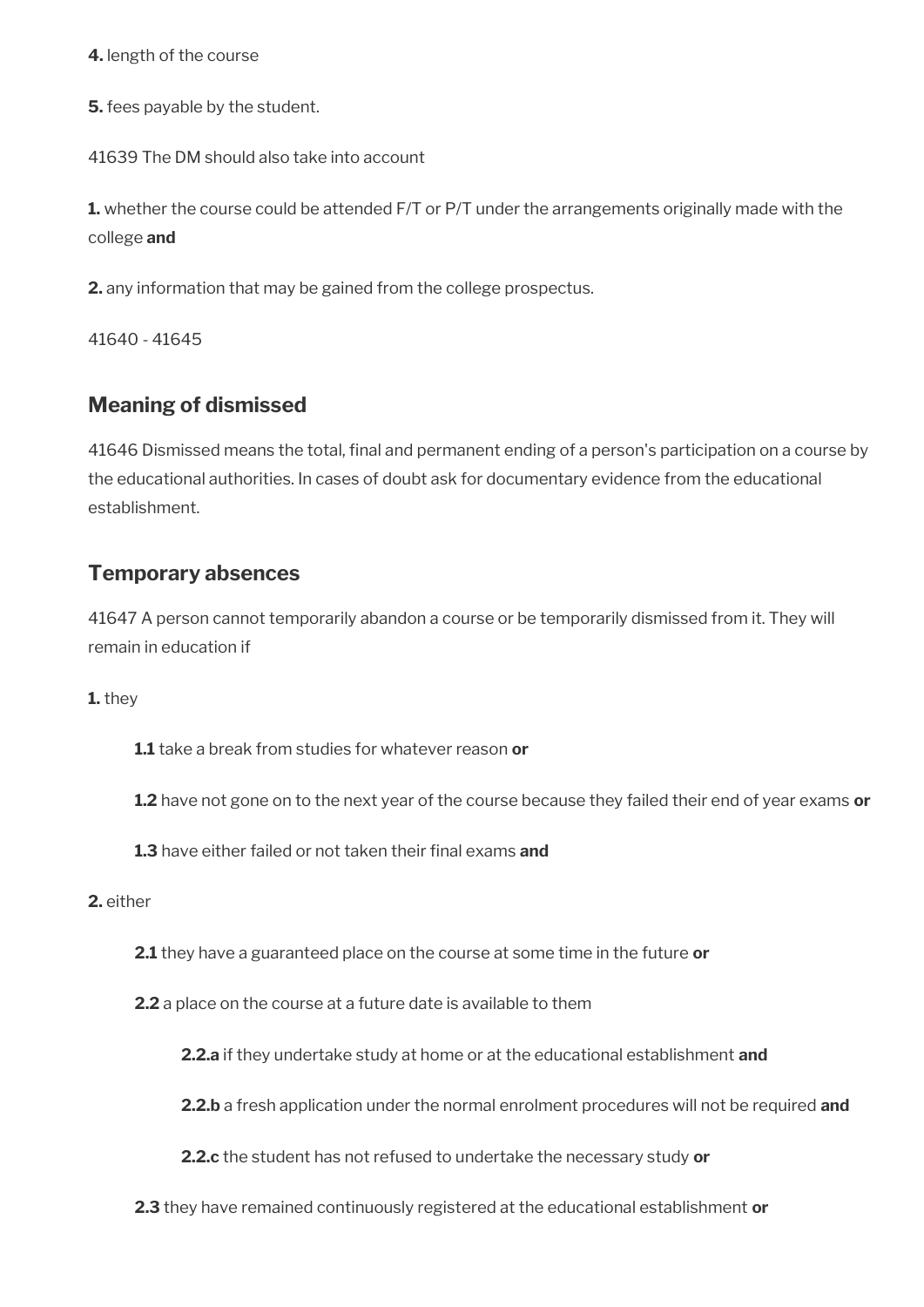**2.4** the educational establishment does not regard them as no longer being a student on the course **or** 

**2.5** a final and definite decision on their status has not yet been made by the educational establishment.

41648 The fact that a grant may not cover such absences or extensions to the course is not relevant.

### **Example**

Alberto is a University student in his final year. He failed his final exams in June. He intends to sit them in a year and is still enrolled at the University. He is still a F/T student through the summer vacation and until he has taken his exams in the following academic year.

41649 A person who has completed the last day of the final academic term may have to submit a thesis or complete course work. This may be required before a qualifcation can be obtained or enhanced. Such a person has passed the last day

of the course. They are not in education during the period after the end of the course when they are expected to complete any course work.

### **Example**

Gemma completed her research working as a post graduate student in a laboratory at the University on 30 September 2008. She is completing a thesis for submission to the University for her PhD. Gemma does not need to attend the University to complete the thesis. She is also applying for jobs at the same time as completing the thesis. However, Gemma breaks both her legs badly and suffers other injuries in a road traffic accident and claims ESA(IR). The DM decides that Gemma is no longer in education as she has completed her course of study. Gemma is entitled to ESA(IR) because she would complete the thesis on a P/T basis while recovering from her accident.

## <span id="page-107-0"></span>**Re-enrolment**

41650 A person who has completed a course of study may be going on to do further study. For example, a student with a degree may want to do a postgraduate course. Such a person is not a student in the meantime.

41651 A fresh period of study begins when the next course starts. The usual rules then apply to the new period of study.

41652 - 41659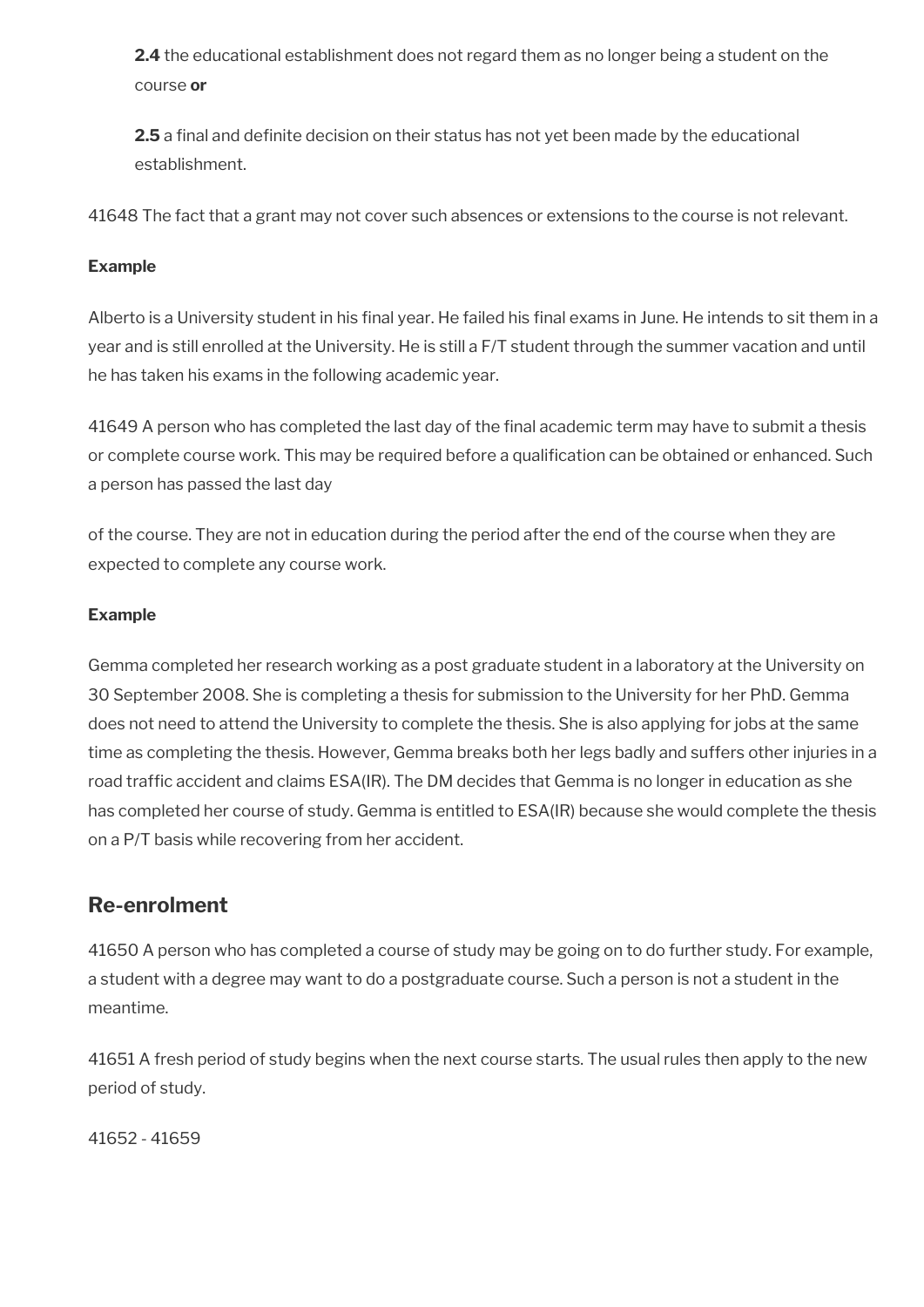## **Claimant treated as receiving education 41660 - 41730**

[Meaning of a qualifying young person](#page-109-0) 41662 - 41671

[Reasonable cause](#page-111-0) 41672 - 41675

[Education received abroad](#page-112-1) 41676

[Young person held in custody](#page-112-0) 41677

[Cases of doubt](#page-113-2) 41678

[Cases of doubt about recognized establishment or education](#page-113-1) 41679 - 41685

[Hours of attendance](#page-113-0) 41686

[Evening courses](#page-114-2) 41687

[Hours of study in education elsewhere](#page-114-1) 41688 - 41700

[School leavers](#page-114-0) 41701 - 41705

[School leavers aged 16-18](#page-115-0)

[Terminal dates](#page-116-0) 41706 - 41715

[External examinations](#page-118-2) 41716

[Period up to the terminal date](#page-118-1) 41717 - 41718

[Age 20](#page-118-0) 41719 - 41730

41661 Unless DMG 41552 or 41660 applies, a qualifying young person is treated as receiving education<sup>1</sup> and is therefore not entitled to ESA(IR).

1 ESA Regs, reg 15(1)

41661 A qualifying young person is not treated as receiving education if they are participating in a traineeship $^1$ . See DMG 41585 for the meaning of traineeship.

1 ESA Regs, reg 2(1) & 15(2)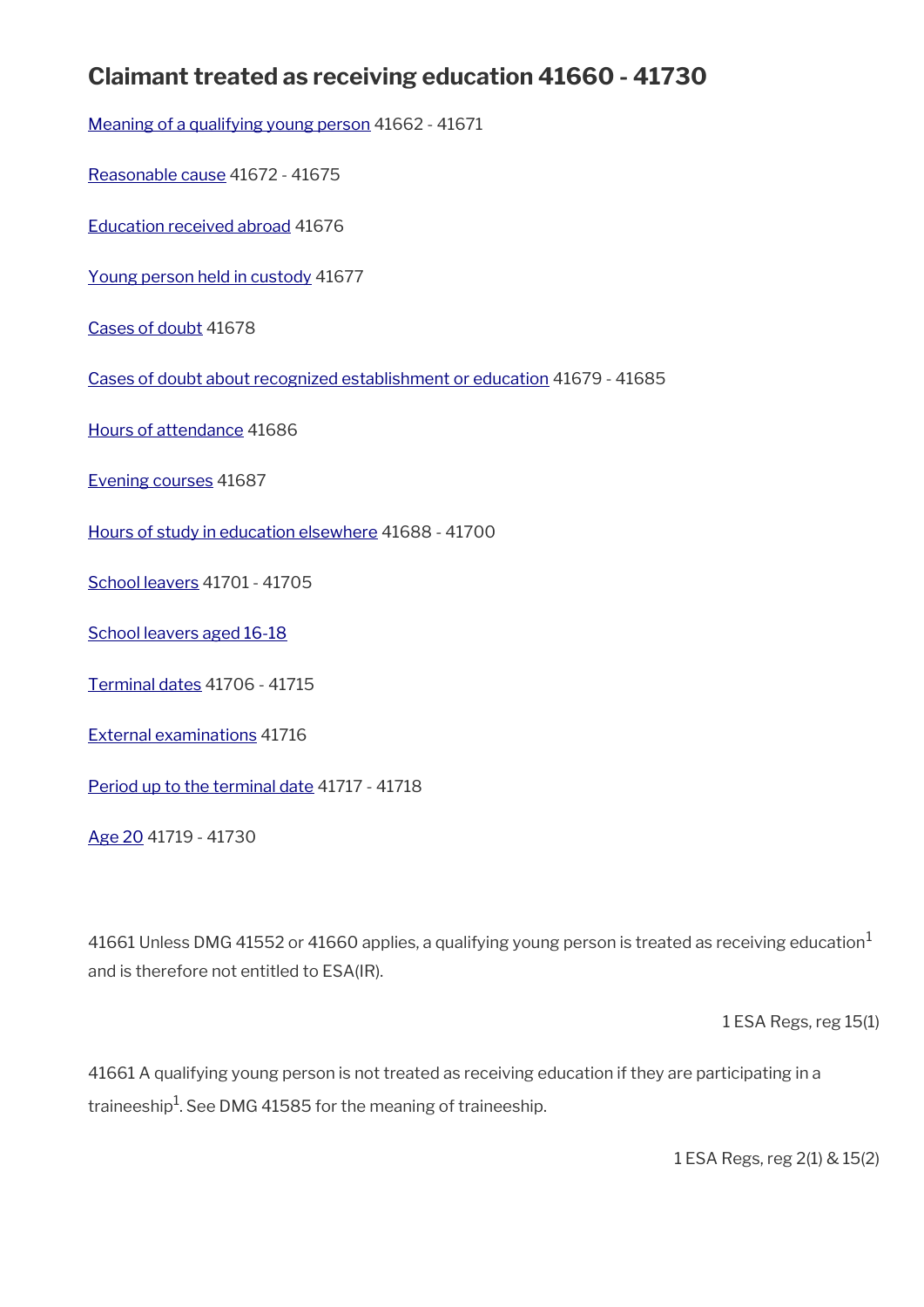## <span id="page-109-0"></span>**Meaning of a qualifying young person**

41662 Where any of the conditions at DMG 41663 to 41671 apply, a person is a qualifying young person and treated as in education. Where more than one of the conditions in DMG 41663 to 41671 apply, a person remains a qualifying young person until the last of them ceases to be satisfied $^1$ .

1 CHB (Gen) Regs, reg 2(2)

### **Education and training condition**

41663 This condition applies to a person who

**1.** has not reached age 20<sup>1</sup> and

**2.** is undertaking a course of FTE which is not advanced education or provided by virtue of employment or any office held but which is provided

**2.1** at a school or college<sup>2</sup> or

**2.2** elsewhere but is approved by HMRC Commissioners and the FTE was being received there when the person was a child<sup>3</sup>or

**3.** is undertaking approved training that is not provided through a contract of employment<sup>4</sup>or

**4.** having undertaken a course or approved training in **2.** has been accepted or is enrolled on a further course or approved training<sup>5</sup>.

**Note:** For the purposes of **2.2** a child is a person under the age of  $16^6$ .

1 CHB (Gen) Regs, reg 3(1); 2 reg 3(2)(a)(i); 3 reg 3(2)(a)(ii) & reg 3(3); 4 reg 3(2)(c); 5 reg 3(2)(b); 6 SS CB Act 92, s 142(1)

41664 A person aged 19 can only satisfy the conditions in DMG 41663 **2.** and **3.** if

**1.** the education or training began **or**

**2.** the person was accepted or enrolled on the education or training

before they were 19 $^{\rm 1}$ .

1 CHB (Gen) Regs, reg 3(4)

### **16 year olds (15 year olds in Scotland)**

41665 A 16 year old (in Scotland also a 15 year old) who has left education or training will still be a qualifying young person until the 31st August following their 16th birthday $^{\rm 1}$ .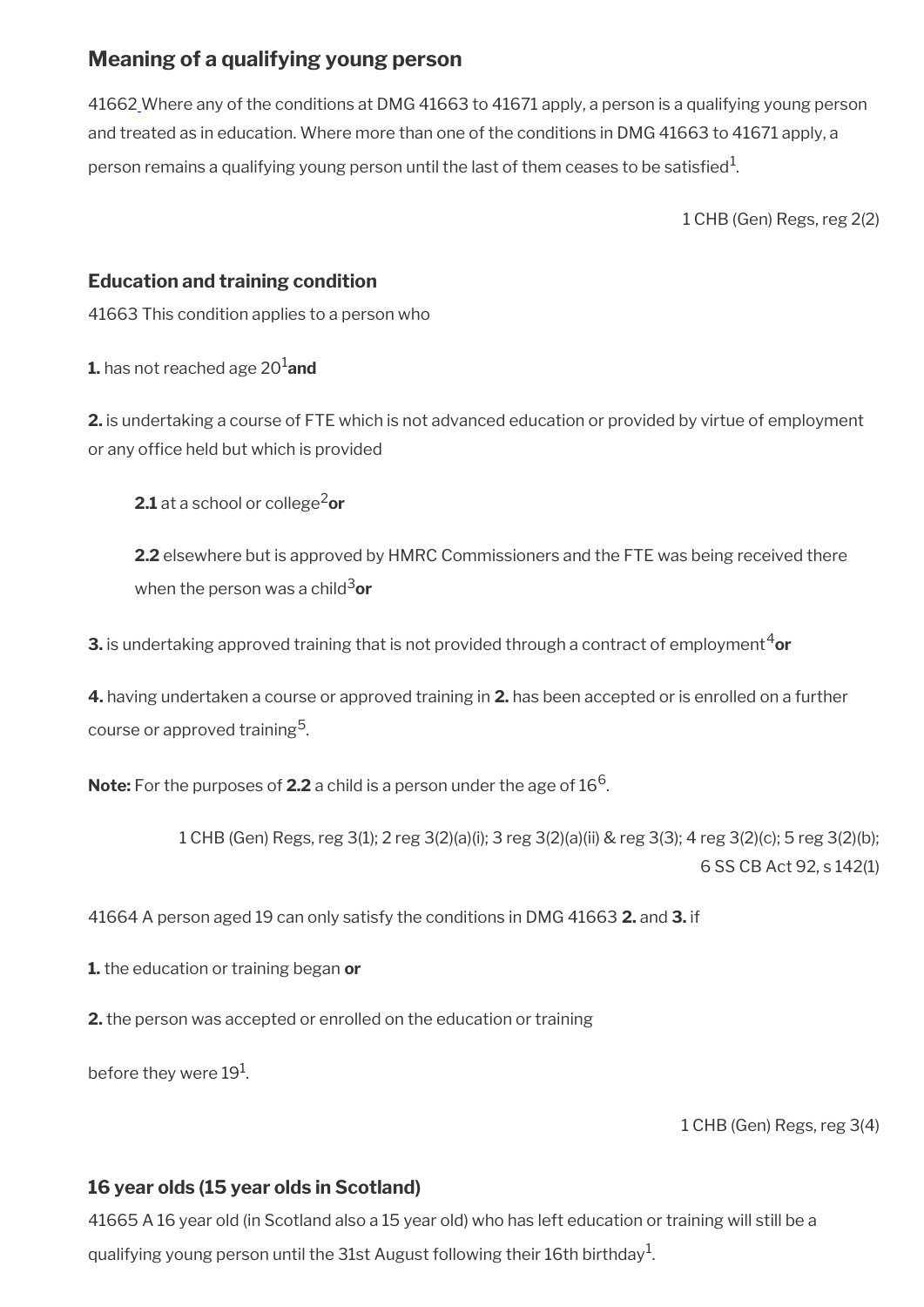### **Extension period for 16 and 17 year olds**

41666 The extension period $1$ 

**1.** begins on the first day of the week after that in which a 16 or 17 year old ceased to be in education or training **and**

**2.** ends 20 weeks later.

1 CHB (Gen) Regs, reg 5(3)

41667 The extension period applies to people aged 16 and  $17<sup>1</sup>$ 

**1.** who have ceased to be in education or training **and**

- **2.** who are registered for work, education or training with a qualifying body (see DMG 41668) **and**
- **3.** who are not engaged in remunerative work **and**
- **4.** whose extension period has not expired **and**

**5.** where the person who is responsible for the 16 or 17 year old

**5.1** was entitled to CHB for them immediately before the extension period began **and**

**5.2** has made a written request to the HMRC Commissioners within three months of the education or training ceasing for the payment of CHB during the extension period

and so are still a qualifying young person by virtue of being in the CHB extension period.

**Note**: Whilst a person is under age 18, CHB can be extended every time the conditions are satisfed.

1 CHB (Gen) Regs, reg 5(2)

41668 For the purposes of DMG 41667  $2$ . a qualifying body<sup>1</sup> is

**1.** the Careers Service or Connexions Service

- **2.** the Ministry of Defence
- **3.** in Northern Ireland

**3.1** the Department for Employment and Learning **or**

**3.2** an Education and Library Board established under prescribed legislation<sup>2</sup>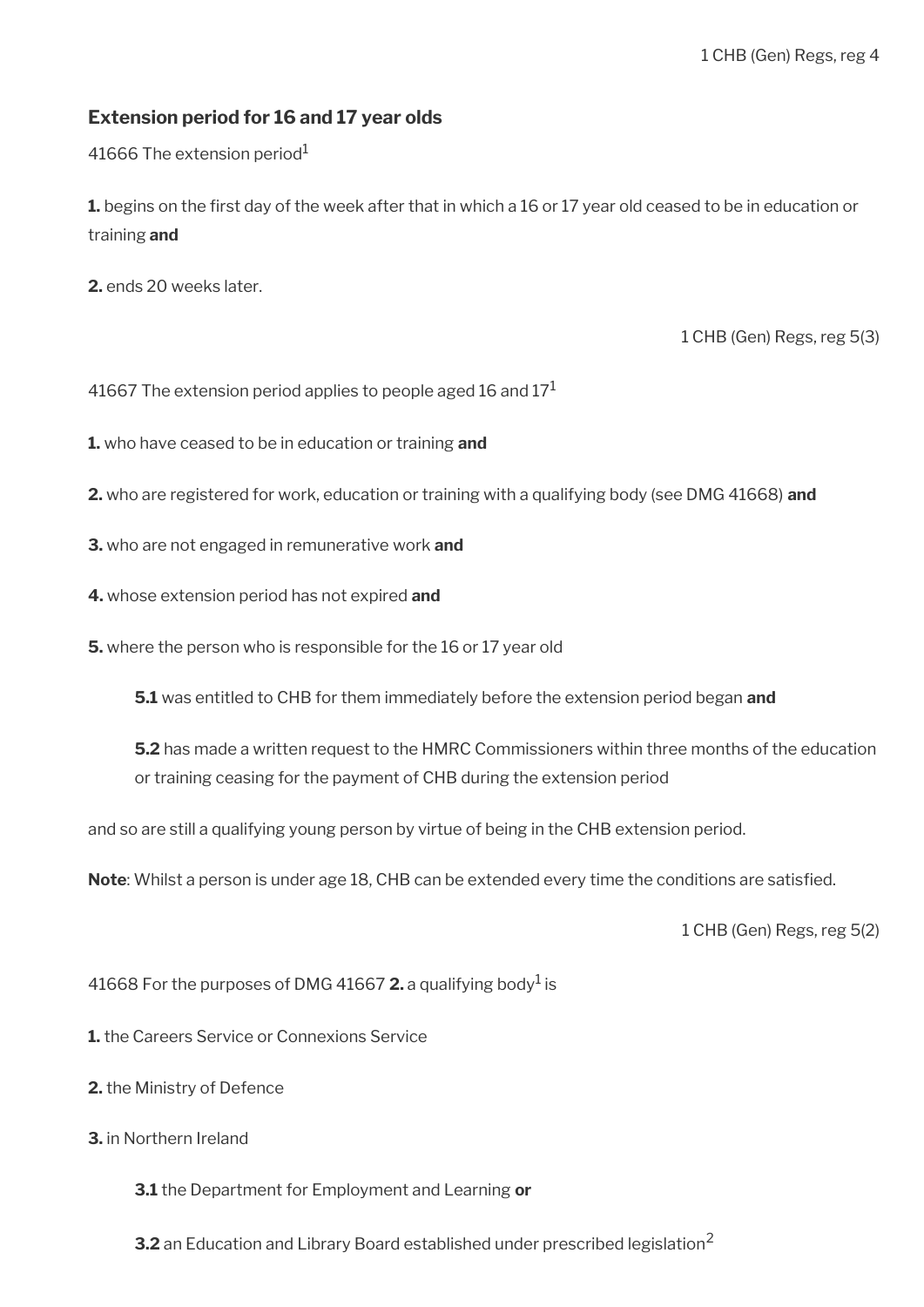**4.** any body corresponding to **1.** - **3.** in another EU State<sup>3</sup> .

1 CHB (Gen) Regs, reg 5(4); 2 Education and Libraries (Northern Ireland) Order 1986, Art 3; 3 Council Regulation (EEC) No. 1408/71

### **Interruptions**

41669 Up to the age of 20 $^{\rm 1}$ , where

**1.** a person's education or training has been interrupted **and**

**2.** immediately before it was interrupted a person was a qualifying young person under the conditions in DMG 41663 to 41667

that person will remain a qualifying young person for the duration of the interruption $^2\!$ 

1 CHB (Gen) Regs, reg 6(1); 2 reg 6(2)

41670 Unless DMG 41671 applies, the condition in DMG 41669 will only apply where the period of interruption is

**1.** one of up to six months duration, even if it began before the person was 16, but only to the extent that it is considered to be reasonable in the opinion of the HMRC Commissioners **and**

**2.** due to illness or disability and for a period that is considered reasonable in the opinion of the HMRC Commissioners<sup>1</sup>.

1 CHB (Gen) Regs, reg 6(3)

41671 Where the period of interruption is or is likely to be immediately followed by a period during which the person

**1.** has provision made to undertake non approved training **or**

**2.** is receiving advanced education **or**

**3.** is receiving education by virtue of his employment or any office held

they will not satisfy the condition in DMG 41670 $^{\rm 1}$ .

1 CHB (Gen) Regs, reg 6(4)

### <span id="page-111-0"></span>**Reasonable cause**

41672 Examples of reasonable cause for interruption include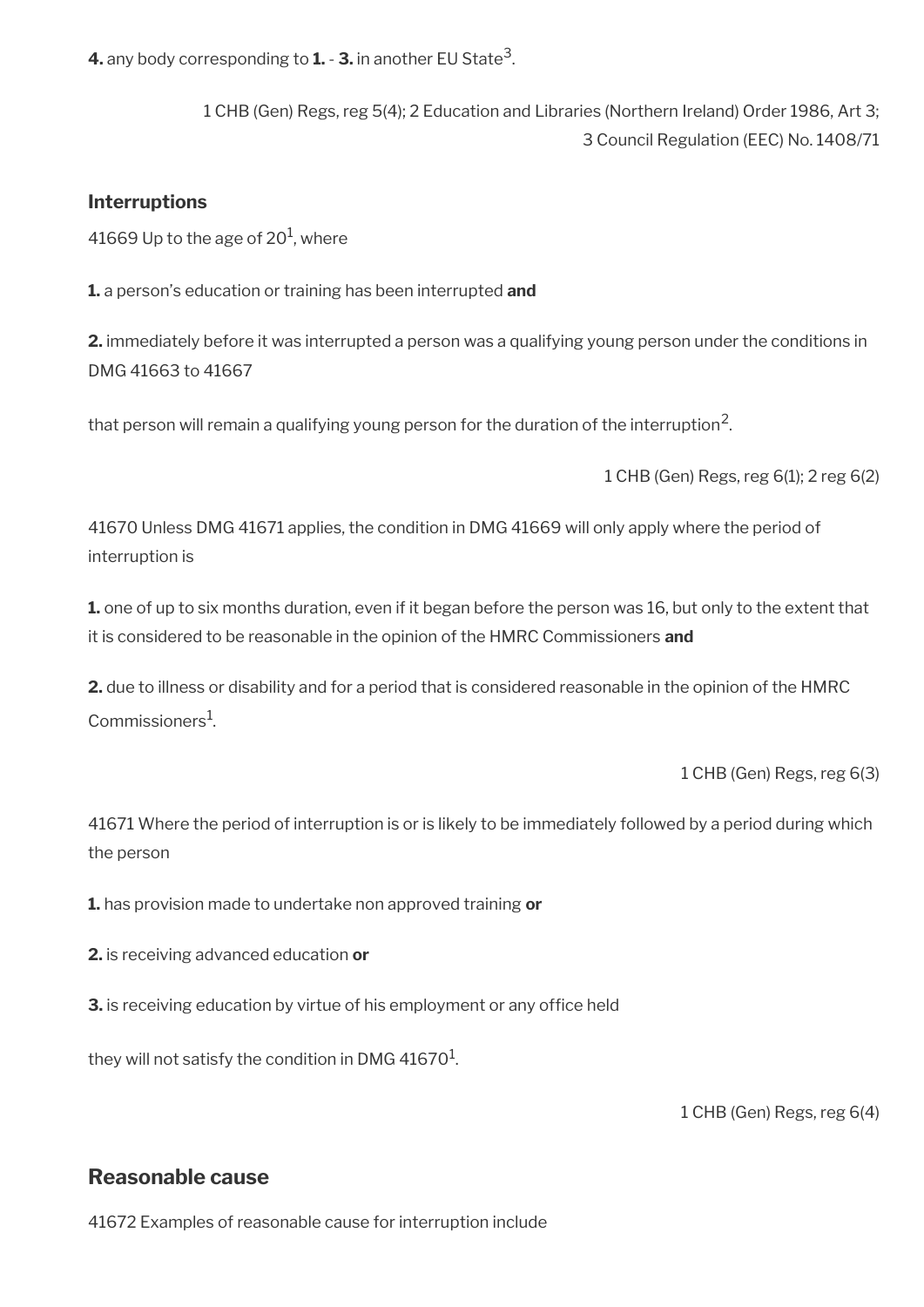- **1.** individual holidays, other than official holidays, during term-time
- **2.** temporary closure of the educational establishment during term-time
- **3.** authorized absence following contact with an infectious disease
- **4.** illness or disability (mental or physical)
- **5.** absence due to illness or death in the family
- **6.** disruption of normal transport with no reasonable alternative available
- **7.** change of educational establishment
- **8.** authorized absences to follow a course of study elsewhere, for example
	- **8.1** to study at home for an examination **or**
	- **8.2** a field course or
	- **8.3** an educational cruise.

#### **School holidays**

41673 Treat school holidays as a period of interruption due to a reasonable cause if the person intends to return after the holidays. If there is no intention to return see DMG 41706 et seq.

41674 - 41675

### <span id="page-112-1"></span>**Education received abroad**

41676 Education received abroad should be treated in the same way as if it had been received in GB. This is important when considering whether a person who has recently arrived in GB is affected by the terminal date provisions.

### <span id="page-112-0"></span>**Young person held in custody**

41677 Any young person under the statutory school leaving age who is held in custody in a

- **1.** remand centre **or**
- **2.** detention centre **or**
- **3.** youth custody centre

#### will normally be in FTE.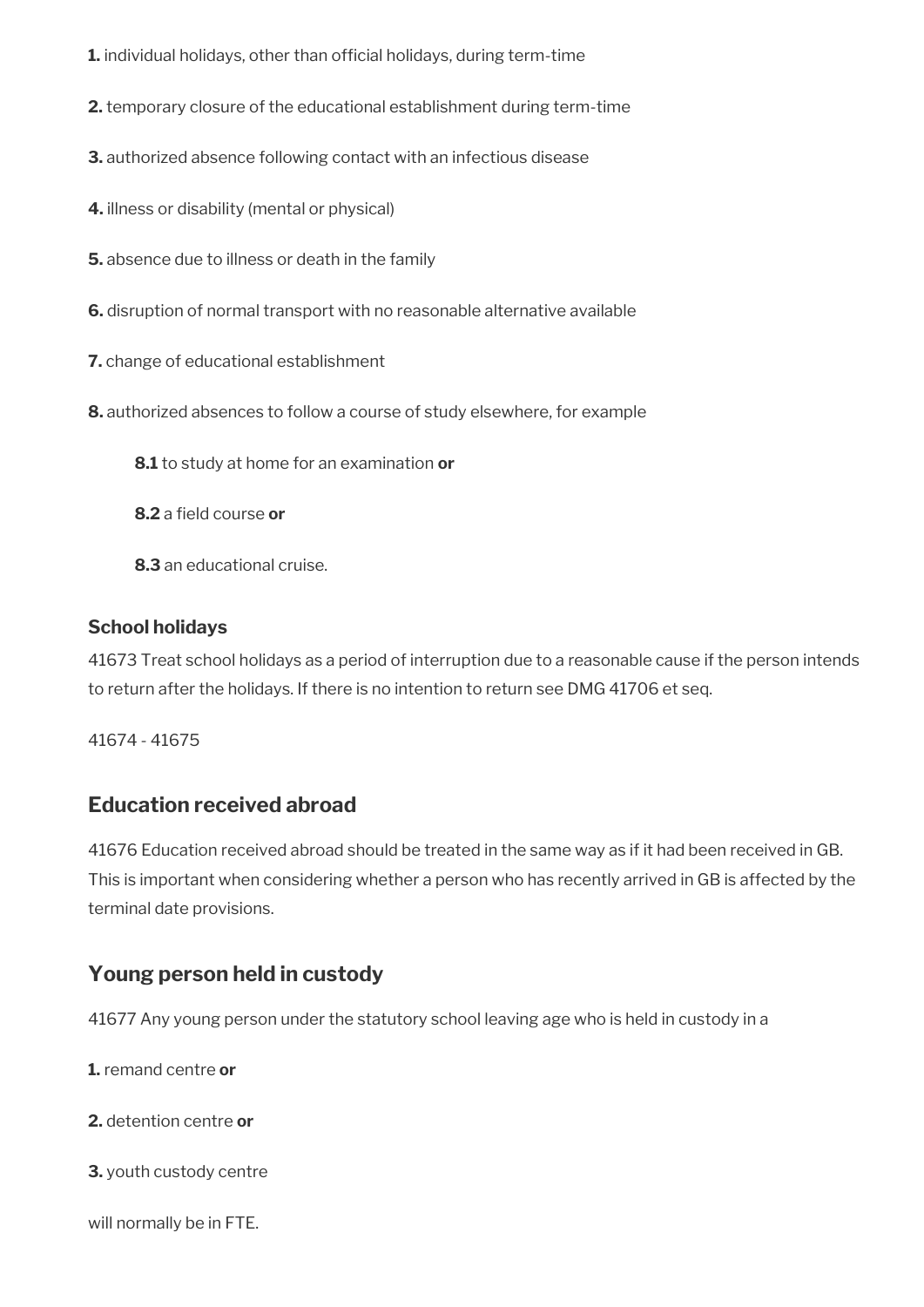## <span id="page-113-2"></span>**Cases of doubt**

41678 If there is any doubt about whether a person is to be treated as receiving education the DM should

**1.** immediately ask the DM (CBC) for an opinion **and** 

**2.** deal with the claim on the assumption that the opinion of the DM (CBC) will be adverse to the claimant<sup>1</sup>and

**3.** when the DM (CBC) opinion is received, revise the decision at **2.** if the person is not to be treated as receiving education.

1 SS CS (D&A) Regs, reg 13

### <span id="page-113-1"></span>**Cases of doubt about recognized establishment or education**

41679 In cases of doubt, the question of the recognition of

**1.** a particular establishment **or** 

**2.** the education received by the claimant

should be referred to the F/T Education and Schools Advice section at CBC, who will make a determination on behalf of the Secretary of State. The DM is bound by the opinion of the F/T Education and School Advice section at CBC on recognition of an establishment or the education.

41680 - 41685

### <span id="page-113-0"></span>**Hours of attendance**

41686 FTE is education undertaken in pursuit of a course which exceeds twelve hours a week. In calculating the hours of attendance, DMs should only count time spent on $<sup>1</sup>$ </sup>

- **1.** receiving tuition **and**
- **2.** practical work **and**
- **3.** supervised study **and**
- **4.** taking examinations.

Meal breaks or any time spent on unsupervised study should not be included.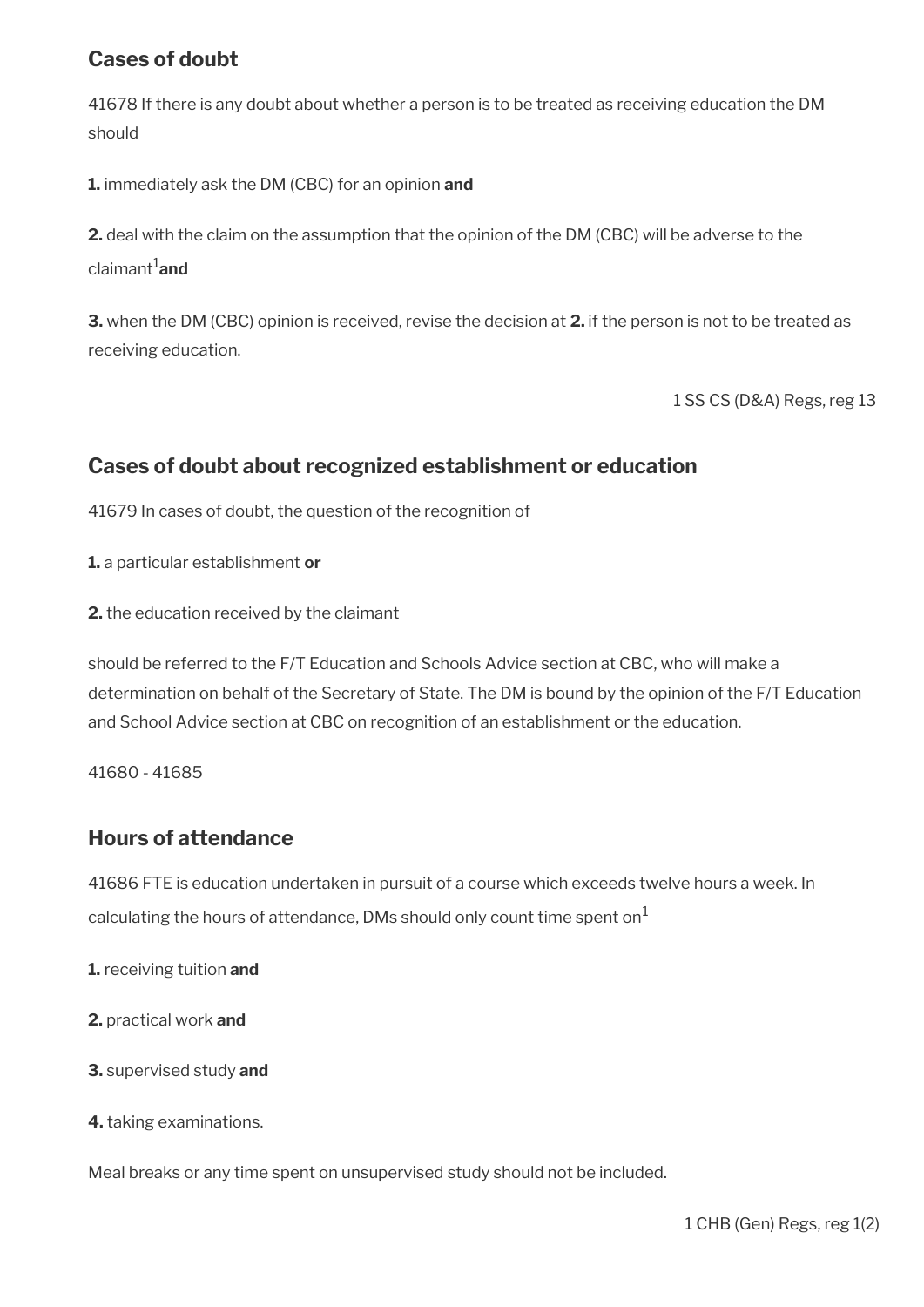## <span id="page-114-2"></span>**Evening courses**

41687 DMs should include time spent on evening courses if it is a course of non-advanced education.

### **Example**

Lynn is 17 years old. She is studying for three A levels. She studies for two of them at school during the day and for the third one at an evening class in the local college. The DM calculates the total hours of attendance at both school and college.

## <span id="page-114-1"></span>**Hours of study in education elsewhere**

41688 Where there are special reasons and study is done elsewhere, the method of study might be quite different from that at an educational establishment. For this reason, the twelve hour requirement in DMG 41686 is not binding but may be used as a guide in deciding if the education is F/T. Count all time spent on

**1.** all activities mentioned in DMG 41686 **and** 

**2.** unsupervised study.

If the hours in **1.** and **2.** do not exceed twelve a week, the person should not be treated as receiving education. The DM must consider all other cases on their merit.

41689 - 41700

## <span id="page-114-0"></span>**School leavers**

### **Introduction**

41701 A person who has completed F/T non-advanced education may be treated as still in education for ESA until the next terminal date. The terminal date is defned in DMG 41707 and depends on the school leaving date. DMs may find the flow chart after DMG 41703 helpful.

### **School leaving dates**

41702 Pupils can leave school at, but not before

 ${\bf 1.}$  in England and Wales $^1$ , the single school leaving date which is the last Friday in June in the school year in which they are 16

### **2.** in Scotland<sup>2</sup>

**2.1** the Friday before the last Monday in May - where age 16 is reached between 1 March and 30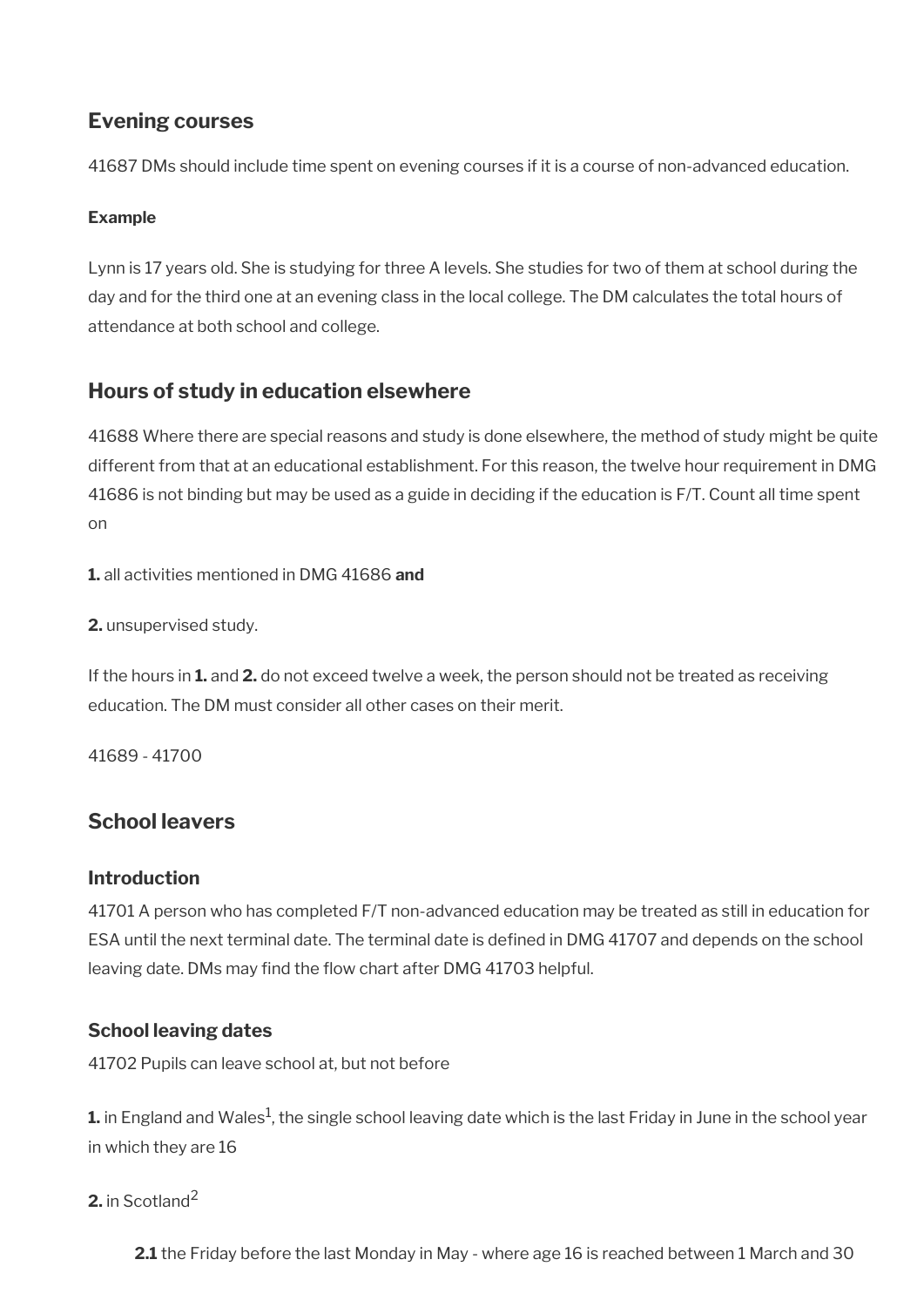September inclusive **or** 

**2.2** the end of the Christmas term - where age 16 is reached between 1 October and the last day in February of the next year inclusive.

1 Education (School Leaving Dates) Order 97; 2 Education (Scotland) Act 80

### **Person between 16 and 18**

41703 While a person can leave school at 16, they must do one of the following until they are  $18<sup>1</sup>$ 

**1.** stay in full-time education, for example at a college

**2.** start an apprenticeship of traineeship

**3.** spend 20 hours a week or more working or volunteering, while in part-time education or training.

**Note:** If the person is not in education, training or employment, they may still be entitled to ESA(IR). See DMG 41552.

1 Education and Skills Act 08, s 2(1)

### **Person under 16**

41704 A person who is under the age of 16 at the

**1.** date F/T non-advanced education ends **and** 

**2.** terminal date next following the date in **1.**

will not be entitled to ESA(IR) until the 16th birthday $^{\rm 1}$  and then only if the conditions in DMG 41012 and 41091 are satisfed.

1 CHB (Gen) Regs, reg 7(2) Case 1

41705

### <span id="page-115-0"></span>**School leavers aged 16-18**

**Education received before leaving school exceeds 12 hours a week of supervised study**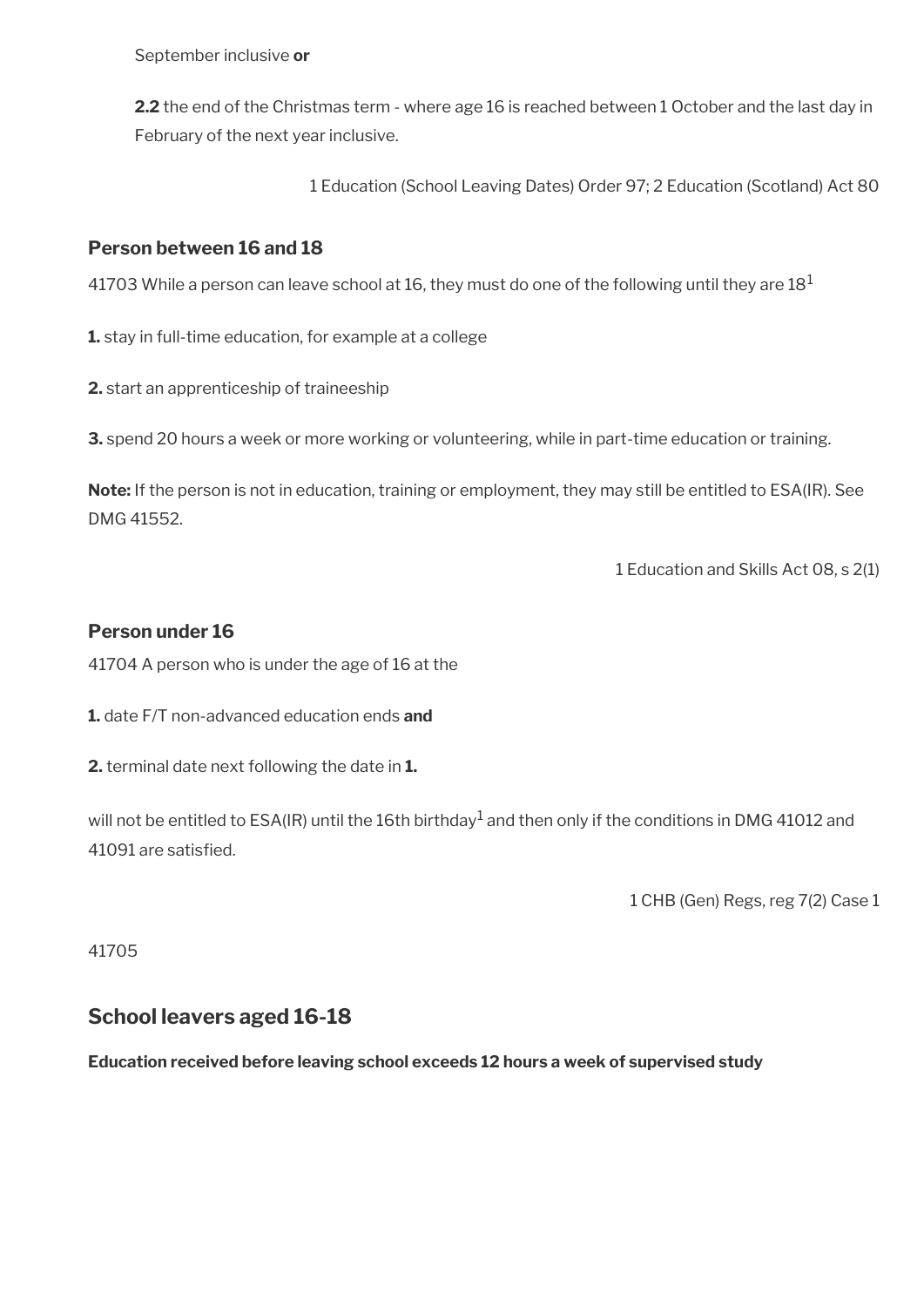

## <span id="page-116-0"></span>**Terminal dates**

### **England and Wales**

41706 A person continues to be treated as a qualifying young person and entitled to CHB where they have left education or approved training up to and including

**1.** the week including the terminal date **or**

**2.** if they attain the age of 20 on or before that date, the week including the last Monday before they were 20 $^{\rm 1}$ .

1 CHB (Gen) Regs, reg 7(2), Case 1.1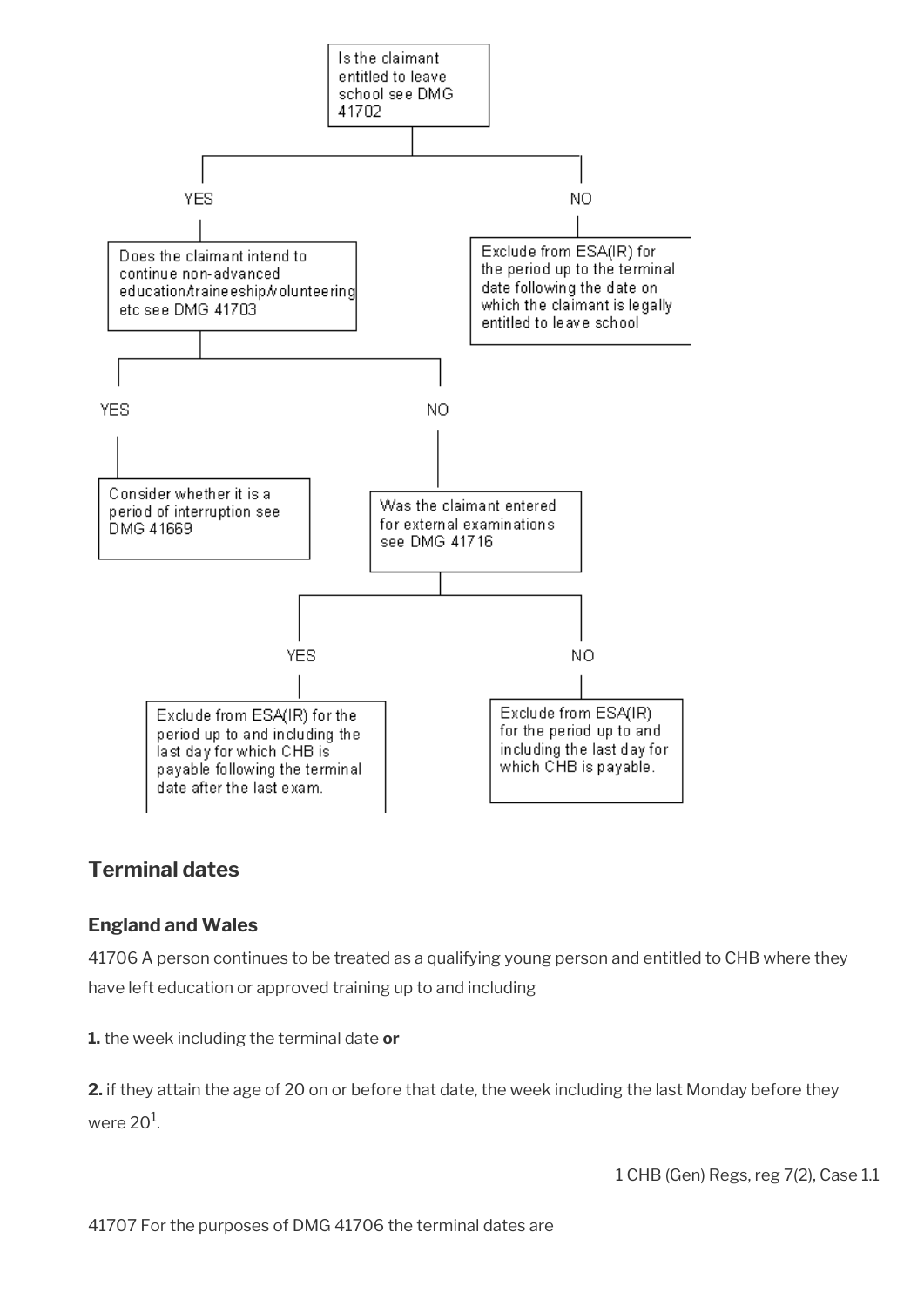**1.** the last day in February

**2.** the last day in May

**3.** the last day in August

**4.** the last day in November

whichever occurs first after they have ceased education or approved training $^1\!\!$  .

1 CHB (Gen) Regs, reg 7(2), Case 1.2

#### **Scotland**

41708 In Scotland where a person

**1.** undertakes the Higher Certificate or Advanced Higher Certificate immediately before ceasing education **and**

**2.** ceases education earlier than they would have done had they taken the comparable examination in England and Wales

the terminal date is calculated by reference to the date that applies had they taken the examination in England and Wales<sup>1</sup>.

**Note:** In England, Wales and Scotland if a person leaves school and reaches 20 before the next terminal date see DMG 41719.

1 CHB (Gen) Regs, reg 7(2), Case 1.3

#### **Leaving school**

41709 Leaving school is not necessarily the same as ceasing education. Education can cease when the hours of attendance reduce to twelve hours a week or less (see DMG 41686). In this case the date of leaving school is irrelevant.

41710 See DMG 41669 if a school leaver intends to resume education at the same or another educational establishment.

#### **When entitlement to ESA(IR) begins**

41711 Entitlement to ESA(IR) begins on the Monday following the terminal date. From the Monday following the terminal date the person is no longer a qualifying young person for CHB purposes $^1$  and ceases to be treated as a member of the parent's family.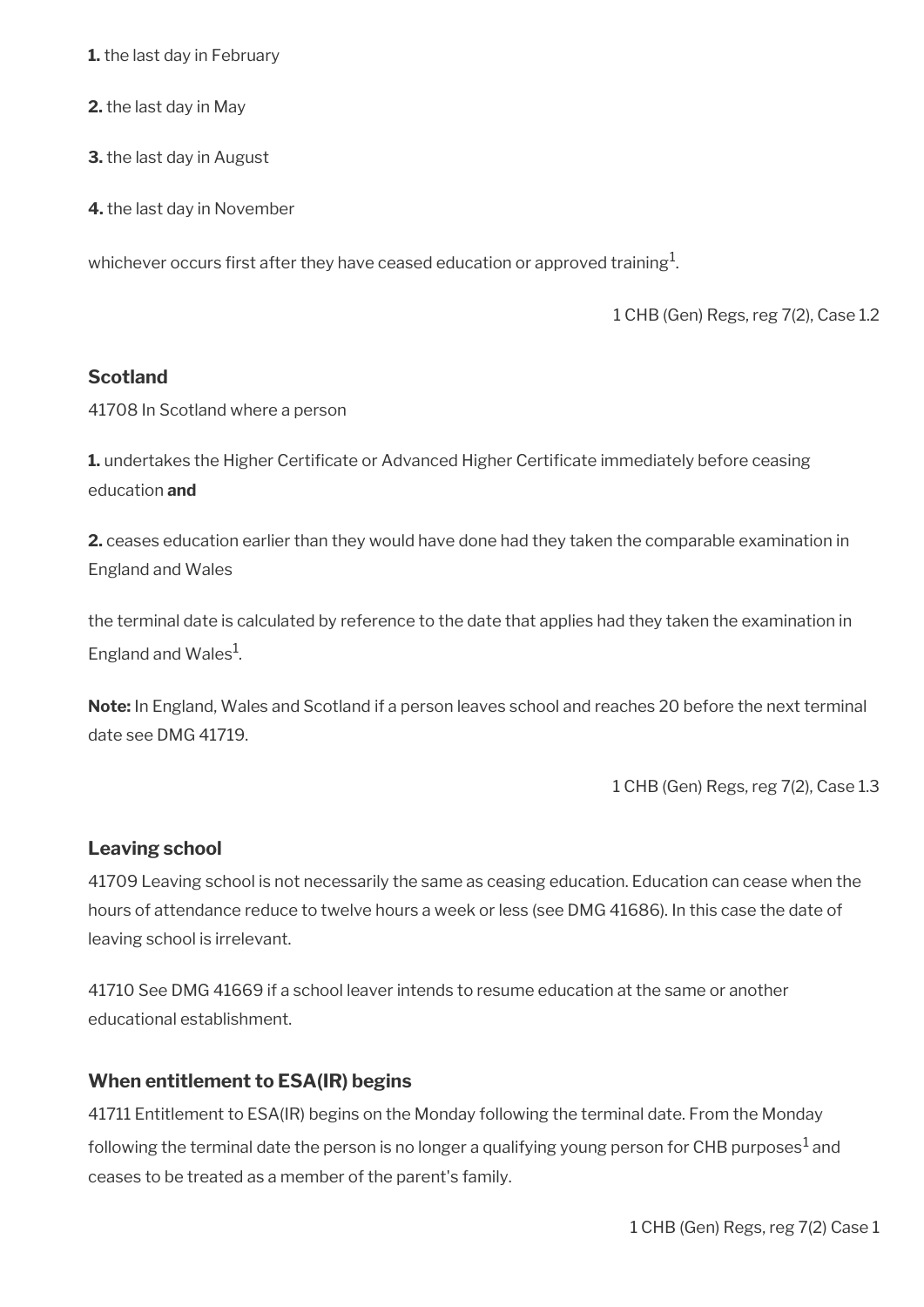### <span id="page-118-2"></span>**External examinations**

41716 Where a person has ceased to receive education and

**1.** was entered for external examinations before education ceased **and**

**2.** was still entered for those examinations when education ceased **and**

**3.** the examinations are in connection with the education received

treat them as a qualifying young person up to the frst terminal date, as described in DMG 41707 and 41708, after the last examination $^{\rm 1}$ .

1 CHB (Gen) Regs, reg 7(2), Case 2

## <span id="page-118-1"></span>**Period up to the terminal date**

41717 In the period up to the terminal date young people are not entitled to ESA(IR) because they are treated as

**1.** a child for CHB purposes<sup>1</sup>and

**2.** receiving education<sup>2</sup>

unless they come within the exceptions in DMG 41552 $^3$  or DMG 41661 $^4$ .

1 CHB (Gen) Regs, reg 7(1); 2 ESA Regs, reg 15(1); 3 reg 18; 4 reg 15(2)

### **Person starts work or training**

41718 CHB ceases when a young person starts work or WBTfYP but the terminal date still applies. If work or training ends before the terminal date is reached CHB can be reinstated on application.

## <span id="page-118-0"></span>**Age 20**

41719 A person who reaches 20

**1.** whilst still receiving F/T non-advanced education **or** 

**2.** before reaching the terminal date

is no longer treated as receiving education but may be in education for the purposes of DMG 41556 et seq.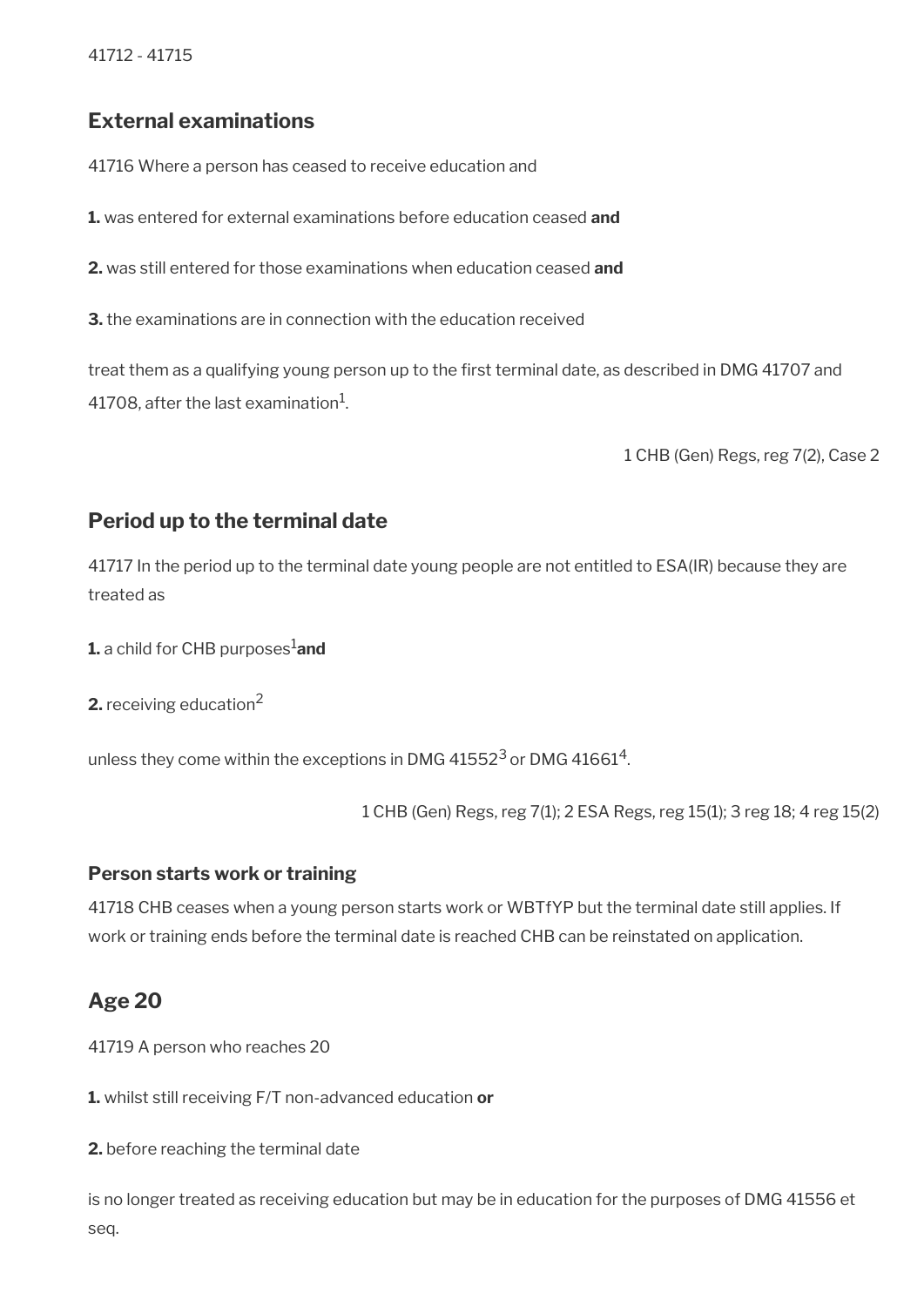41720 - 41730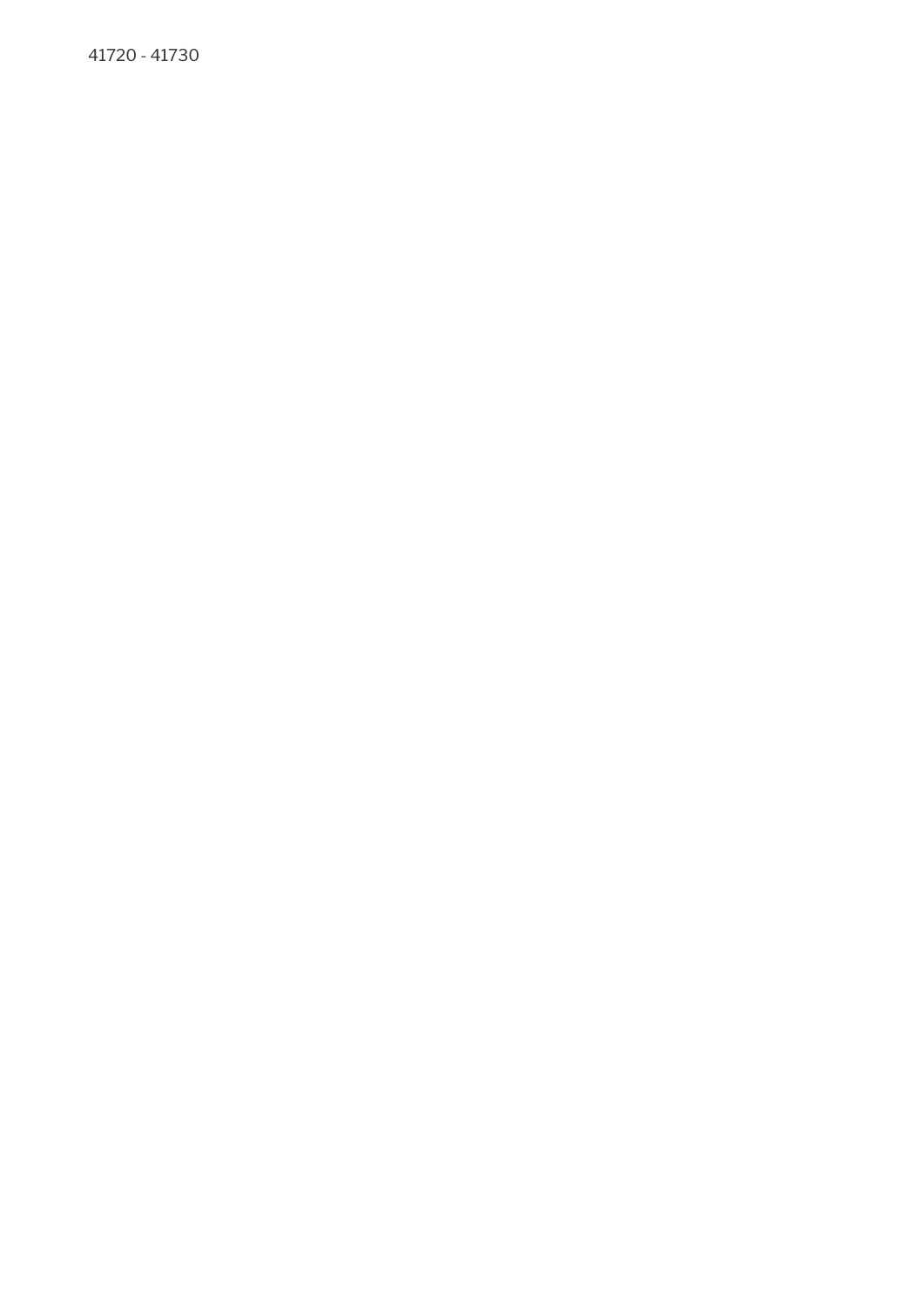## **Claimant not treated as receiving education 41731 - 41799**

41731 A claimant who is under age 19 but not a qualifying young person (see DMG 41662) is not treated as receiving education where the course of study (see DMG 41566 - 41567) is not<sup>1</sup>

**1.** a course leading to a

- 1.1 postgraduate degree or comparable qualification or
- 1.2 first degree or comparable qualification or
- **1.3** diploma of higher education **or**
- **1.4** higher national diploma **or**
- **2.** any other course which is a standard above
	- **2.1** advanced GNVQ or equivalent **or**
	- **2.2** GCE (A level) **or**
	- 2.3 Scottish National qualification (higher or advanced higher).

1 ESA Regs, reg 16

41732 - 41799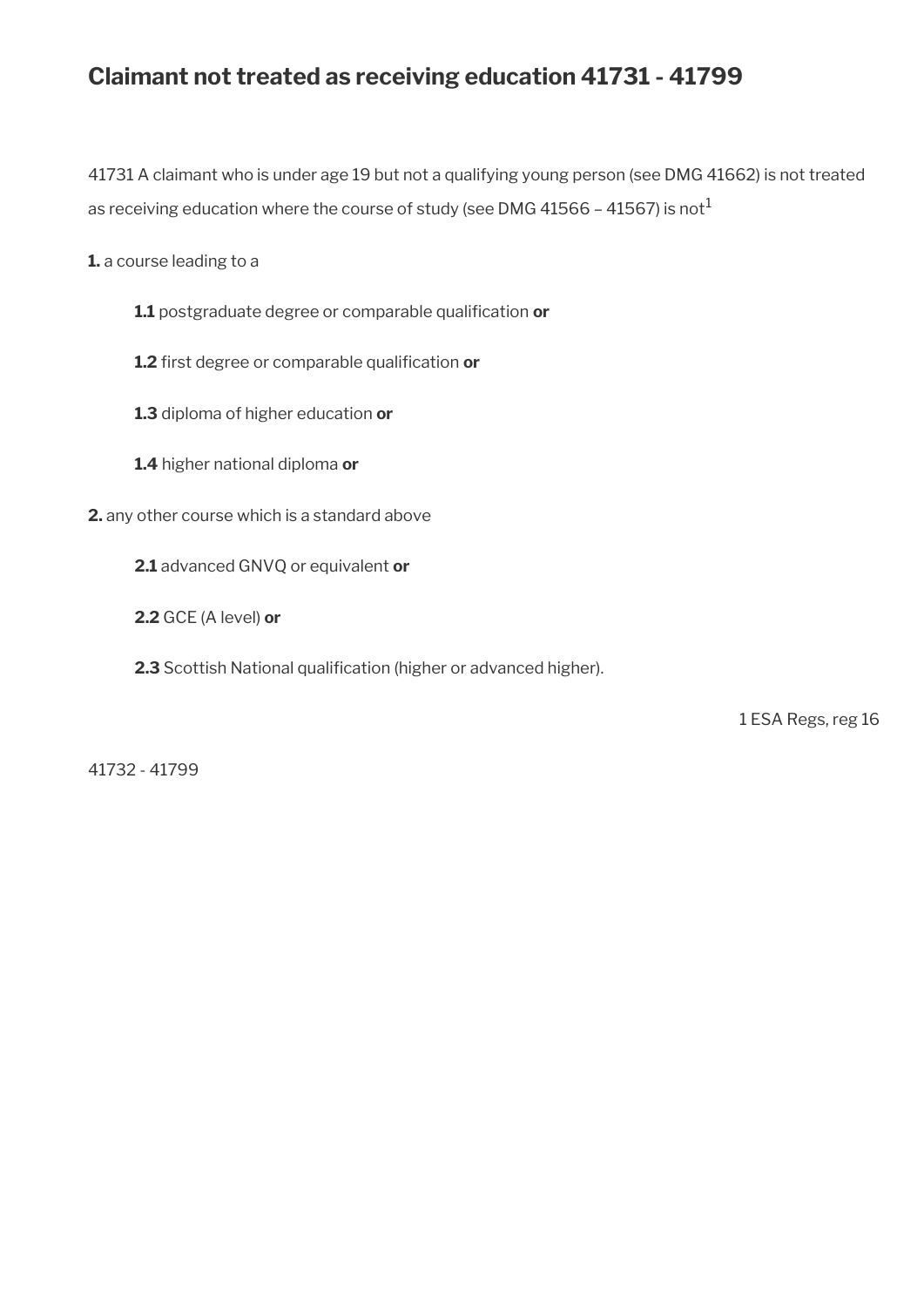## **Duration of ESA(Cont) 41800 - 41999**

## **Subpages**

- Introduction 41800 41809
- Period of entitlement 41810 41814
- Which days are not included 41820 41829
- Which days are included 41830 41839
- Claimant also entitled to ESA(IR) 41840
- Credits 41841 41844
- Repeat claim for ESA(Cont) 41845 41854
- Change in claimant's health condition ESA(Cont) awards 41855 41899
- Appeal against time limit decision 41900 41999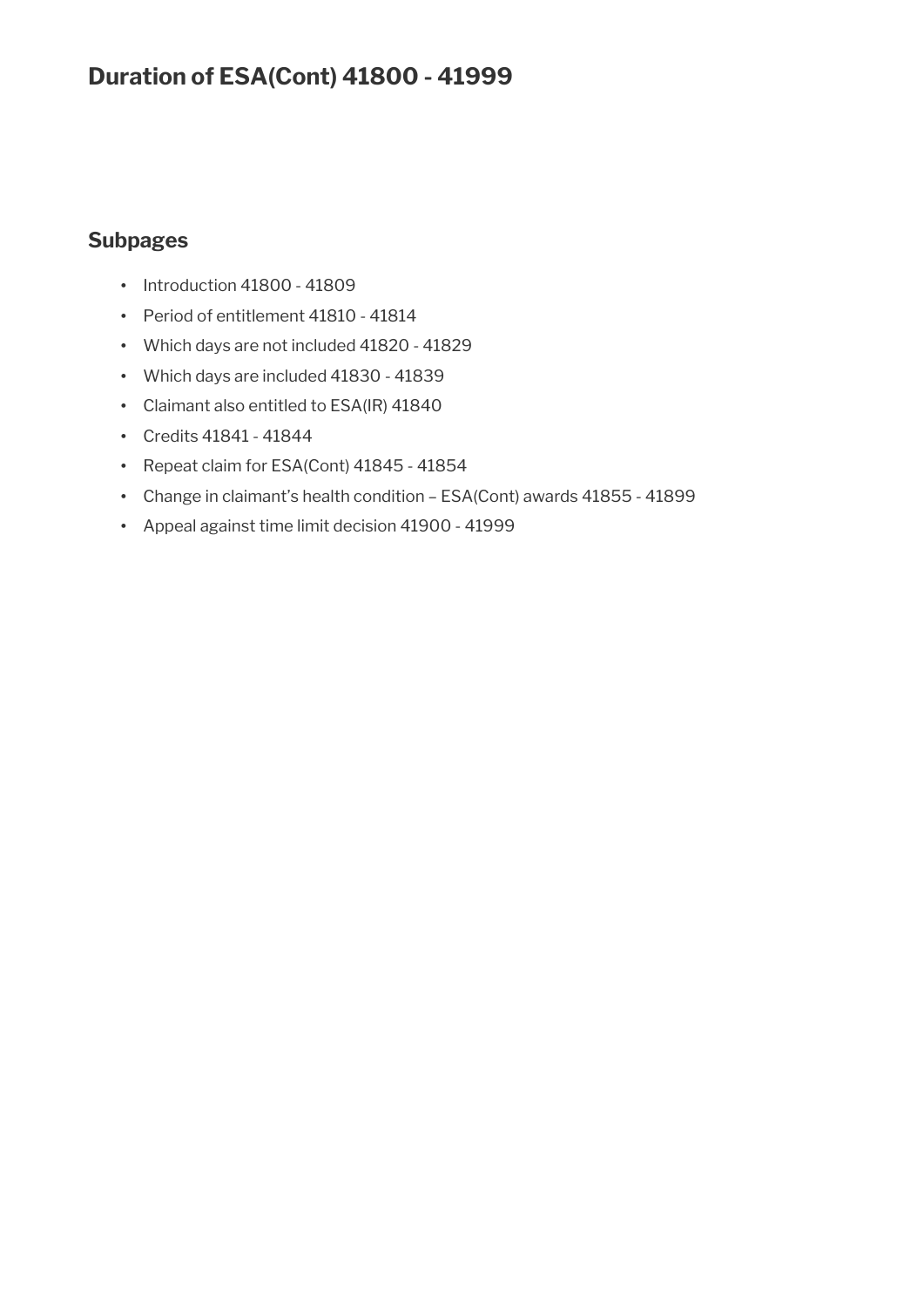## **Introduction 41800 - 41809**

[Further awards of ESA\(Cont\)](#page-122-0) 41801 - 41809

41800 From 1.5.12 entitlement to ESA(Cont) for claimants who are not in the support group will be limited to a period of no more than 365 days $^1\!.$  This includes awards of ESA(Cont) made under

**1.** the youth conditions **and**

**2.** the IB Reassessment rules<sup>2</sup>.

See DMG Chapter 45 for guidance on duration of ESA(Cont) awards made under the IB Reassessment rules.

1 WR Act 07, s 1A; 2 WR Act 07, Sch 4, para 7(2)(f); ESA (TP, HB & CTB)(EA)(No. 2) Regs, Sch 2, para 2A

## <span id="page-122-0"></span>**Further awards of ESA(Cont)**

41801 There are special provisions allowing claimants to become entitled to a further award of ESA(Cont) $^1$  after a previous award has ended due to time limiting where

**1.** they satisfy the contribution conditions **and**

**2.** in relation to the second condition, at least one of the relevant income tax years is later than those used for the previous period of entitlement.

See DMG 41847 for further details.

1 WR Act 07, s 1A(3)

41802 Awards made under the youth conditions are not based on tax years. Any further claim after entitlement is terminated because of time limiting must be based on the normal conditions of entitlement (but see DMG 41803 where the claimant's health condition deteriorates).

41803 A further provision also allows claimants whose ESA(Cont) has ceased as a result of time limiting to qualify for a further award of ESA(Cont) where their health condition deteriorates to the extent that they have, or are treated as having, LCWRA, provided certain conditions are satisfied $^{\rm 1}$ . See DMG 41856 – 41870 for further details.

41804 – 41809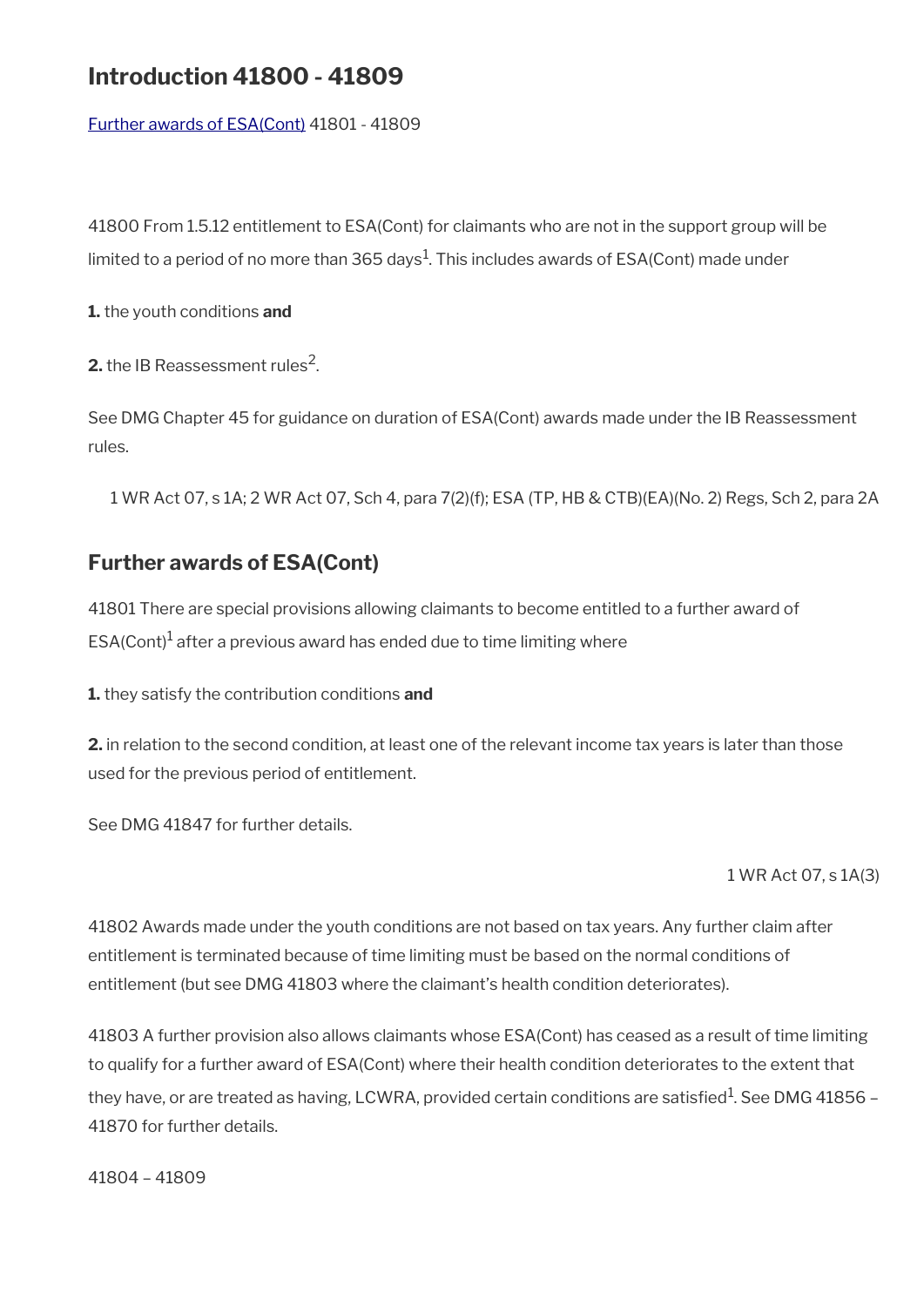## **Period of entitlement 41810 - 41814**

[Contribution conditions satisfed](#page-123-1) 41810 - 41814

[Youth conditions satisfed](#page-123-0) 41815 - 41819

## <span id="page-123-1"></span>**Contribution conditions satisfed**

41810 Entitlement to an award of ESA(Cont) where

**1.** the first and second contribution conditions are satisfied<sup>1</sup> (see DMG 41021 – 41039) **and** 

**2.** entitlement is based on the same two tax years

cannot exceed the relevant maximum number of days<sup>2</sup>.

**Note:** See DMG 41820 – 41823 for days which do not count towards the maximum number of days.

1 WR Act 07, s 1(2)(a) & Sch 1, paras 1 – 3; 2 s 1A(1) & (2)

### **Relevant maximum number of days**

41811 The relevant maximum number of days is $<sup>1</sup>$ </sup>

**1.** 365 **or**

**2.** a greater number of days where specifed by order of the Secretary of State.

At present no order has been made, and the maximum number of days is therefore 365.

1 WR Act 07, s 1A(2)

41812 – 41814

## <span id="page-123-0"></span>**Youth conditions satisfed**

41815 Entitlement to an award of ESA(Cont) where

**1.** the youth conditions are satisfed **and**

**2.** the claim was made before 1.5.12

cannot exceed 365 days $^{\rm 1}$ . See DMG 41046 – 41083 for guidance on the youth conditions.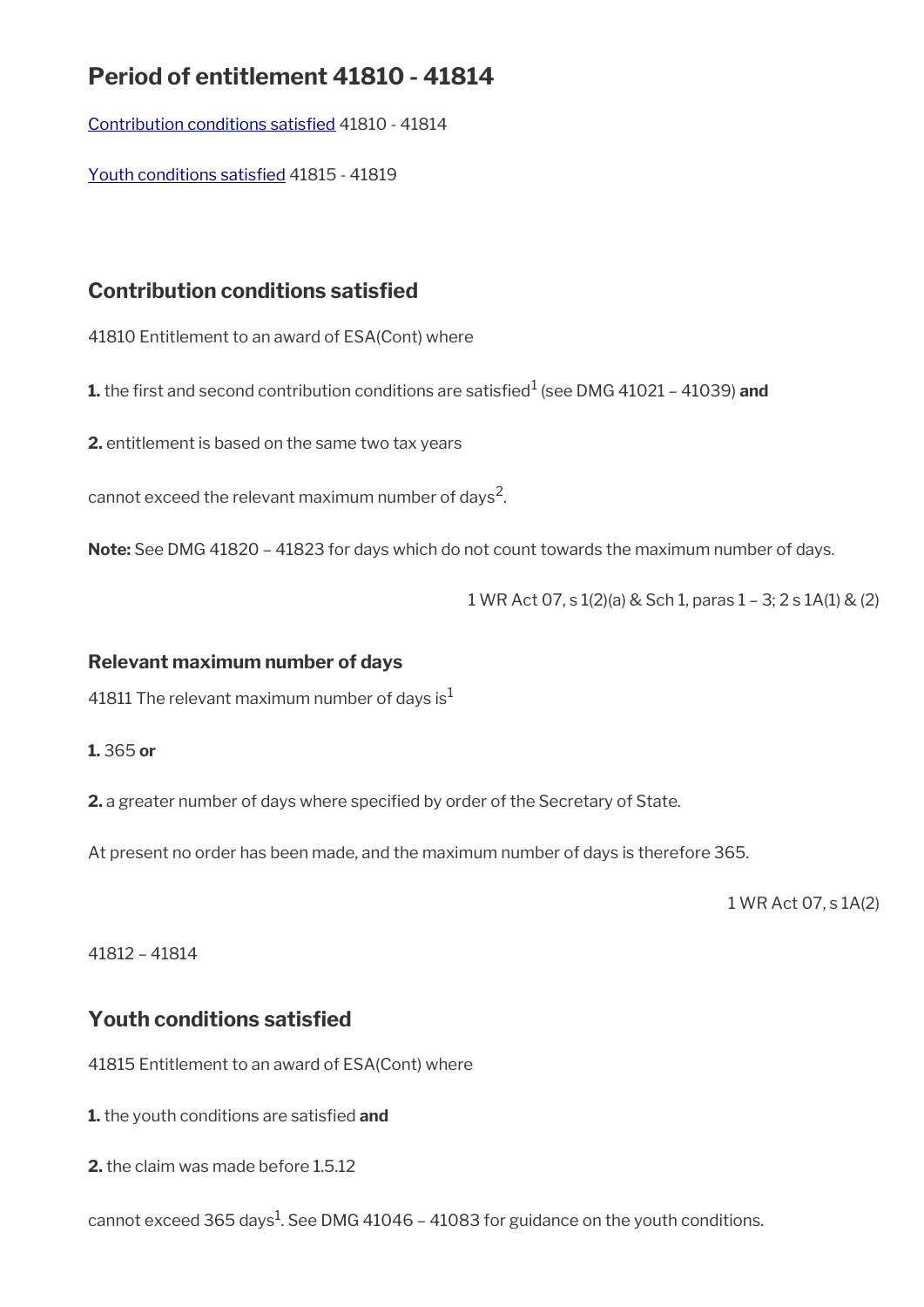**Note:** See DMG 41820 – 41823 for days which do not count towards the maximum number of days.

1 WR Act 07, s 1A(4)

41816 – 41819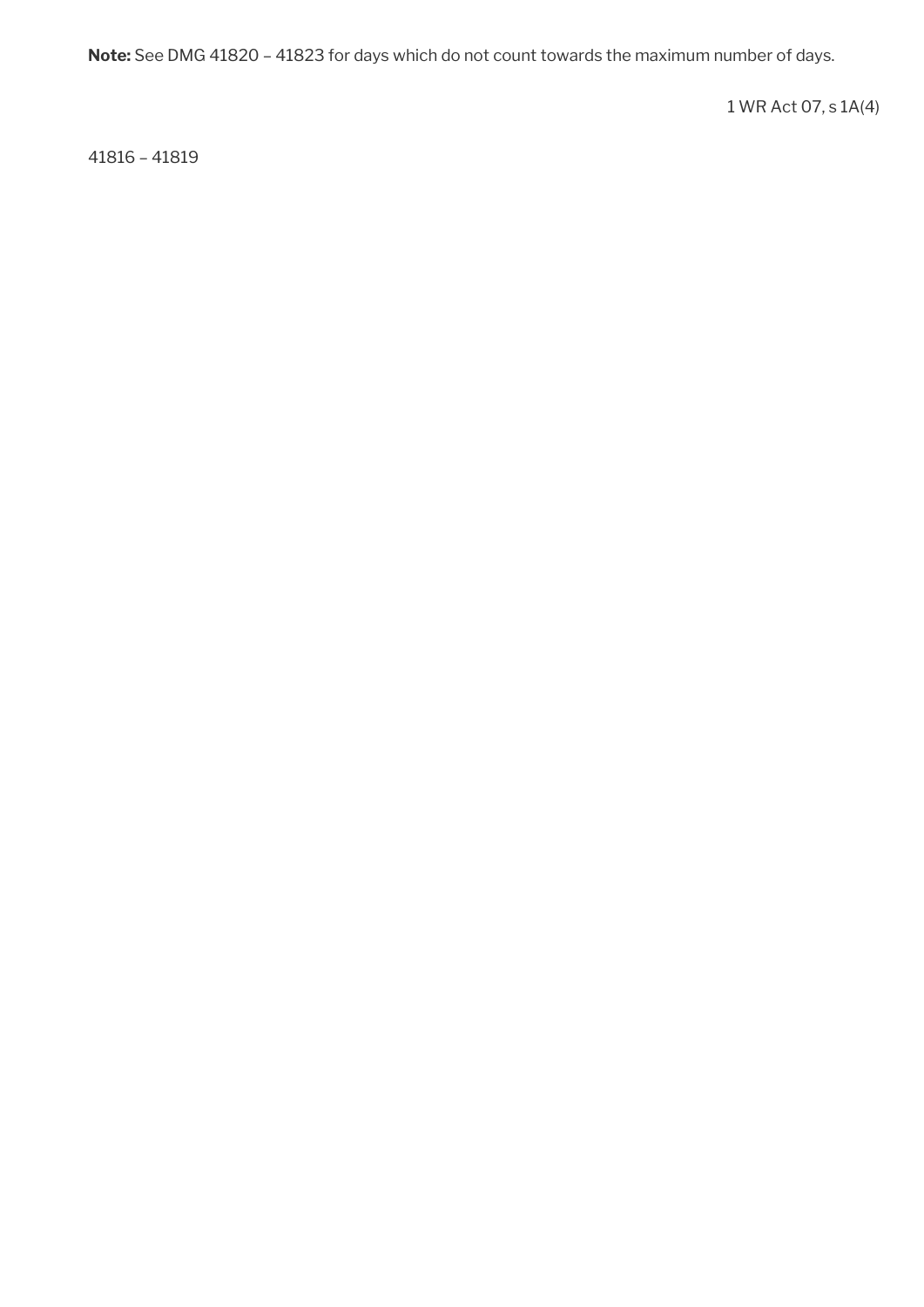## **Which days are not included 41820 - 41829**

[Claimant has, or is treated as having, LCWRA](#page-125-0) 41820 - 41821

[Waiting days](#page-126-1) 41822

Days of disqualification 41823 - 41829

## <span id="page-125-0"></span>**Claimant has, or is treated as having, LCWRA**

41820 When calculating the period of entitlement for the purposes of DMG 41810 or 41815, days where the claimant is

**1.** a member of the support group<sup>1</sup>or

**2.** not a member of the support group, but is entitled to the support component<sup>2</sup>or

**3.** in the assessment phase<sup>3</sup>, when this is immediately followed by a determination that the claimant is a member of the support group and entitled to the support component

are **not** included<sup>4</sup>.

**Note:** See DMG 41875 – 41878 for guidance on where the claimant's health condition improves.

1 WR Act 07, s 24(4); 2 s 2(1)(b); 3 s 24(2); 4 s 1A(5)

41821 A claimant is a member of the support group from the date the determination is made that they have, or are treated as having, LCWRA $^{\rm 1}$ . This determination may be made before or after the effective date of entitlement to the support component.

### **Example**

Miranda has been entitled to ESA(Cont) at the assessment phase rate since 15.2.12. On 6.6.12, after application of the WCA, the DM determines that Miranda has LCW and LCWRA. Miranda is a member of the support group from 6.6.12. The DM then supersedes the decision awarding ESA(Cont) and awards the support component from 16.5.12, the  $14<sup>th</sup>$  week of entitlement. None of the days when Miranda is entitled to ESA(Cont) count towards the relevant maximum number of days. Miranda continues to be entitled to ESA(Cont) for as long as she has LCW and LCWRA. If her health improves to such an extent that she is later found to have LCW but no longer has LCWRA, the 365 day count would begin from the date of that determination.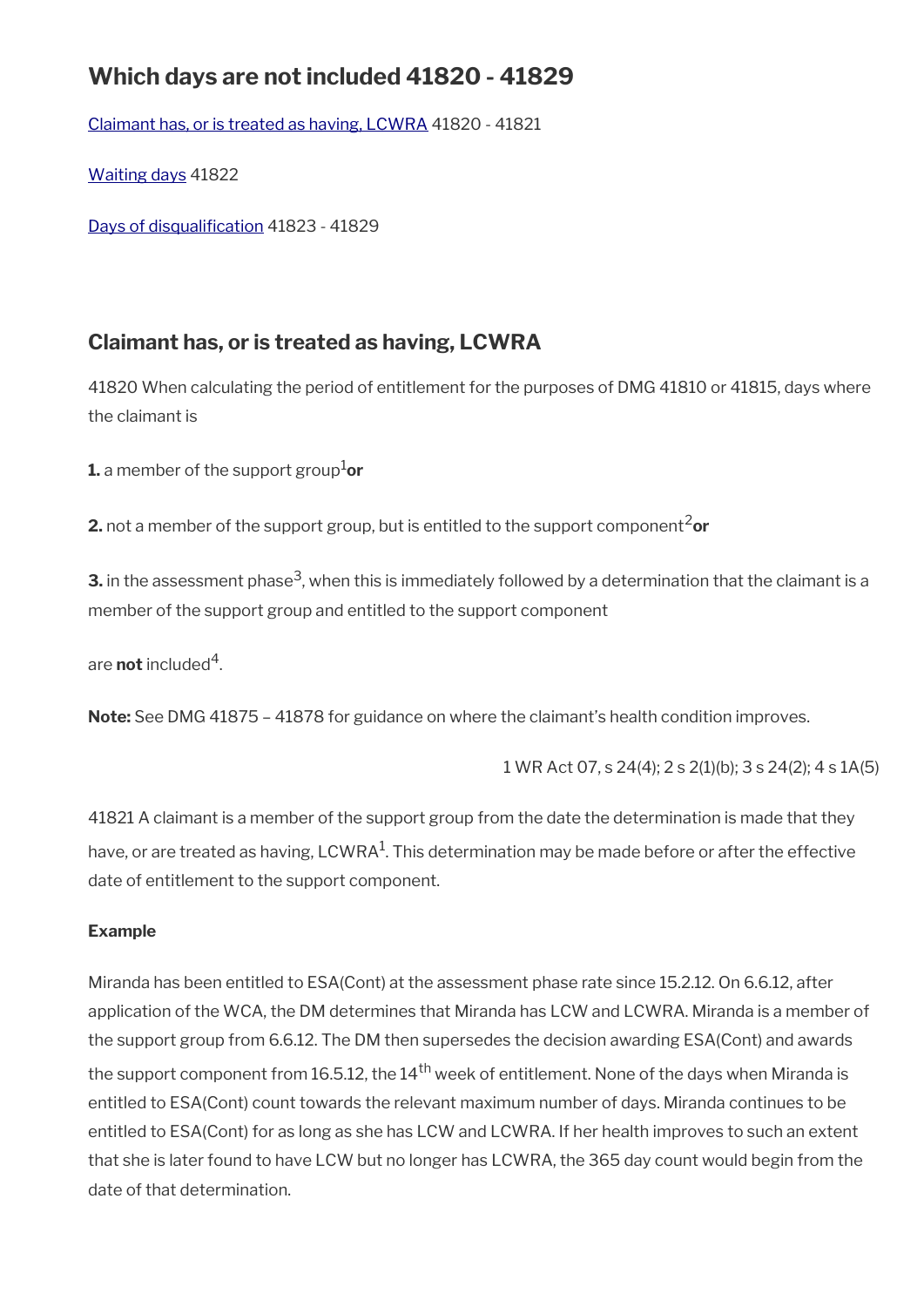## <span id="page-126-1"></span>**Waiting days**

41822 A claimant is not entitled to ESA for the first seven days of a PLCW<sup>1</sup>, known as waiting days (see DMG 41101). Waiting days are therefore not included in the period of entitlement at DMG 41810 or 41815.

1 WR Act 07, Sch 2, para 2; ESA Regs, reg 144(1)

## <span id="page-126-0"></span>**Days of disqualification**

41823 DMG 53112 gives guidance on treating the claimant as not having LCW if they are disqualifed for receiving ESA(Cont) during a period of imprisonment of more than six weeks $^1\!$ . These days are not days of entitlement to ESA(Cont), and are therefore not included in the period of entitlement at DMG 41810 or 41815.

1 ESA Regs, reg 159(1)

41824 – 41829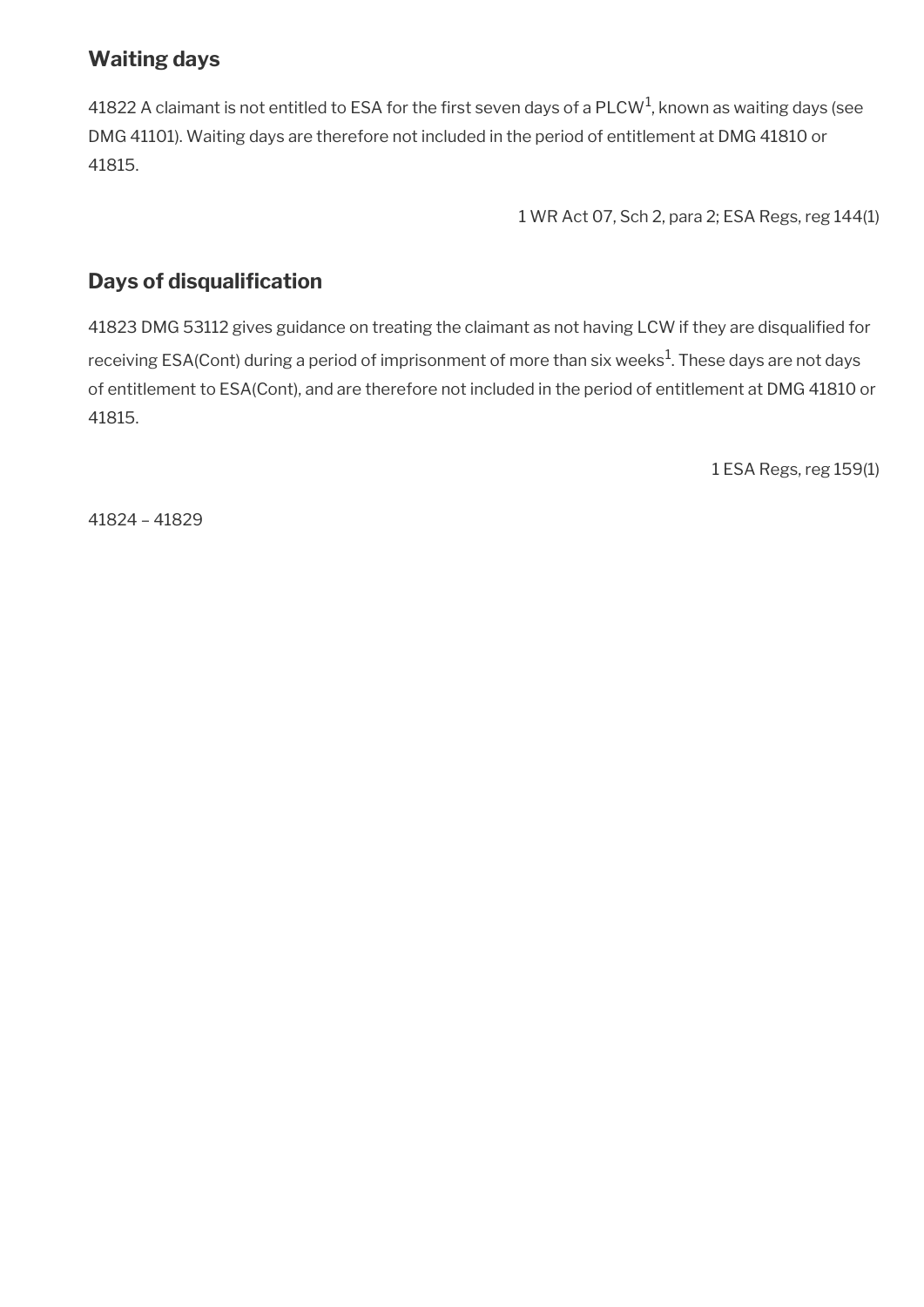## **Which days are included 41830 - 41839**

41830 When calculating the period of entitlement for the purposes of DMG 41810 or 41815, **all** days of entitlement, both before and after 1.5.12, **except** those in DMG 41820 – 41823, are included in the count $^1$ . This also includes days where the claimant is entitled to ESA(Cont) paid at the assessment phase rate pending an appeal against a disallowance following application of the WCA (see DMG 42450 et seq).

**Note:** From 3.4.17 the WRAC is no longer included in an award of ESA for claims made on or after that date. See DMG Chapter 44 for further details, including where transitional provisions apply.

1 WR Act 07, s 1A(6)

#### **Example 1**

John has been entitled to ESA (Cont) since 17.1.11. As at 1.5.12, this exceeds 365 days. He is not a member of the support group. John's entitlement to ESA (Cont) is terminated from and including 1.5.12. He remains entitled to NI credits for as long as he would have LCW if he had remained entitled to ESA(Cont).

#### **Example 2**

Sally has been entitled to ESA(Cont) at the assessment phase rate since 7.7.11. She is not entitled to ESA(IR). On 16.11.11 after application of the WCA the DM determines that Sally does not have LCW, and terminates her entitlement to ESA(Cont) from the same date. Sally appeals to the FtT, and is awarded ESA(Cont) at the assessment phase rate from 16.11.11 pending determination of the appeal. As none of these days is excluded from the 365 day period, her last day of entitlement is 5.7.12, the 365<sup>th</sup> day, if the appeal is still outstanding at that time.

If the FtT subsequently allows Sally's appeal, but finds that she does not have LCWRA, Sally is entitled to arrears of the WRAC from the  $14<sup>th</sup>$  week of entitlement for the period 6.10.11 – 5.7.12 only. The decision terminating ESA(Cont) from 6.7.12 stands.

If the FtT allows the appeal, and fnds that Sally has LCWRA, the decision terminating ESA(Cont) from 6.7.12 should be revised to reinstate entitlement, and arrears of the support component paid as normal. As Sally is in the support group her ESA(Cont) is not time limited for as long as she has LCW and LCWRA. None of the days from 7.7.11 count towards the 365 day time limit.

41831 The period of 365 days includes all days of entitlement, including previous periods of entitlement, which are based on the same two tax years $^1$ . This may be where the 12 week linking provisions apply<sup>2</sup>, or where two awards for claims made in the same relevant benefit year. See DMG 41111 for guidance on linking PLCWs.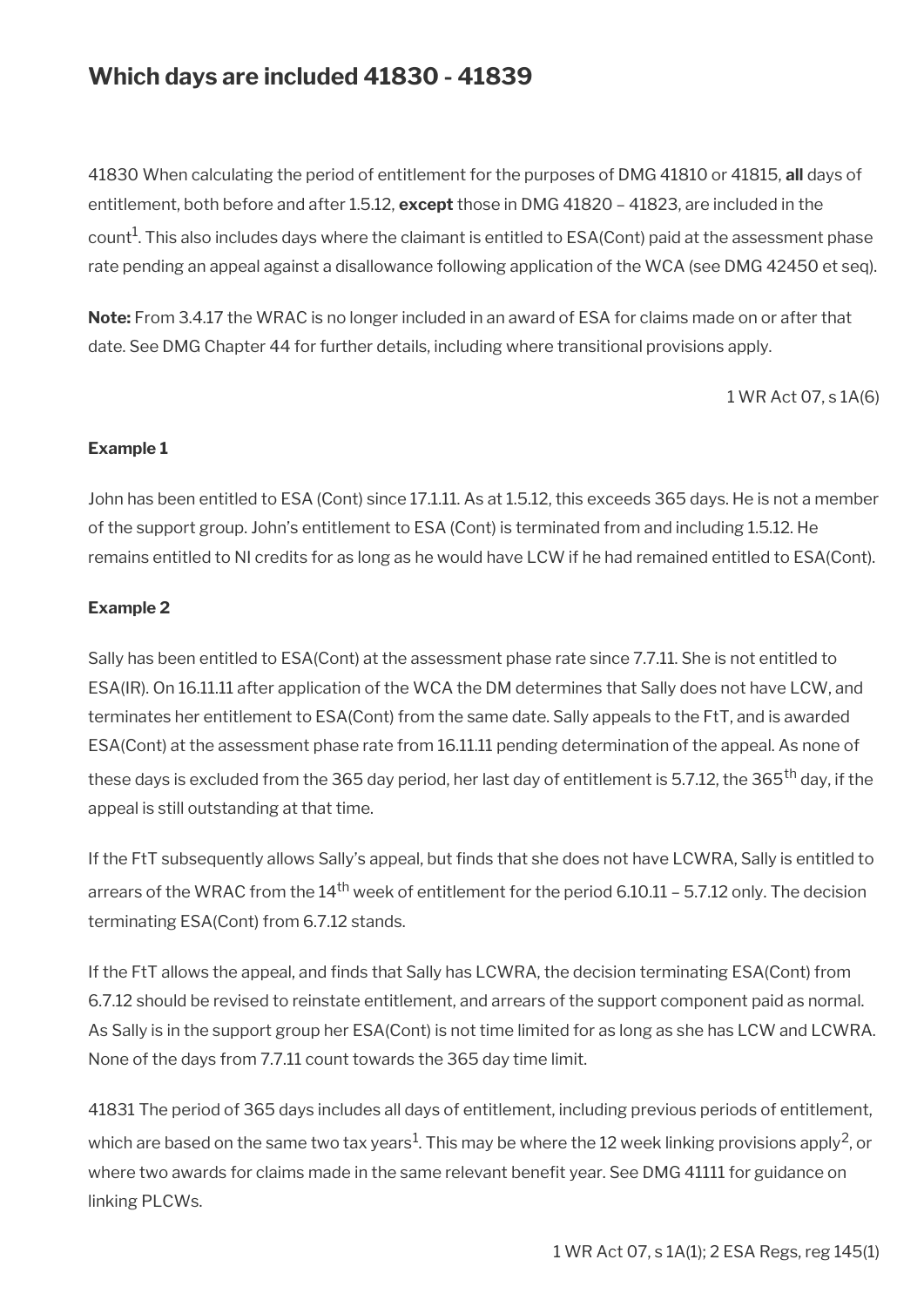### **Example**

Roberto was entitled to ESA(Cont) from 20.1.12. He was found to have LCW, but was not placed in the support group, so was awarded the WRAC. He returned to work on 3.9.12, and his award of ESA was terminated from that date. On 8.10.12 Roberto makes a repeat claim for ESA(Cont). The PLCWs link, and he is awarded ESA(Cont) including the WRAC from 8.10.12. Roberto's entitlement to ESA(Cont) will end on 22.2.13, the combined 365<sup>th</sup> day of entitlement, unless he is found to have LCWRA before that date.

41832 DMs should note that the number of days of entitlement includes days where ESA(Cont) is not payable, but entitlement continues. This includes days where ESA is not payable

**1.** for periods of disqualifcation, for example for imprisonment (see DMG 53071 et seq) **or**

**2.** because the overlapping rules apply (see DMG Chapter 17) **or**

**3.** because it is reduced to nil through pension payments or councillor's allowances (see DMG Chapter 44561 et seq).

Note: See DMG 41823 where days of disqualification due to imprisonment exceed six weeks.

### **Example**

Kylie has been entitled to ESA(Cont) since 10.5.11. She is not a member of the support group. On 20.4.12 she is sentenced to a period of imprisonment, and the DM decides that Kylie is disqualifed from receiving ESA(Cont) which is therefore not payable. Kylie is released on 25.5.12. Her entitlement to ESA(Cont) terminates on 8.5.12, even though on that day it is not payable.

41833 – 41839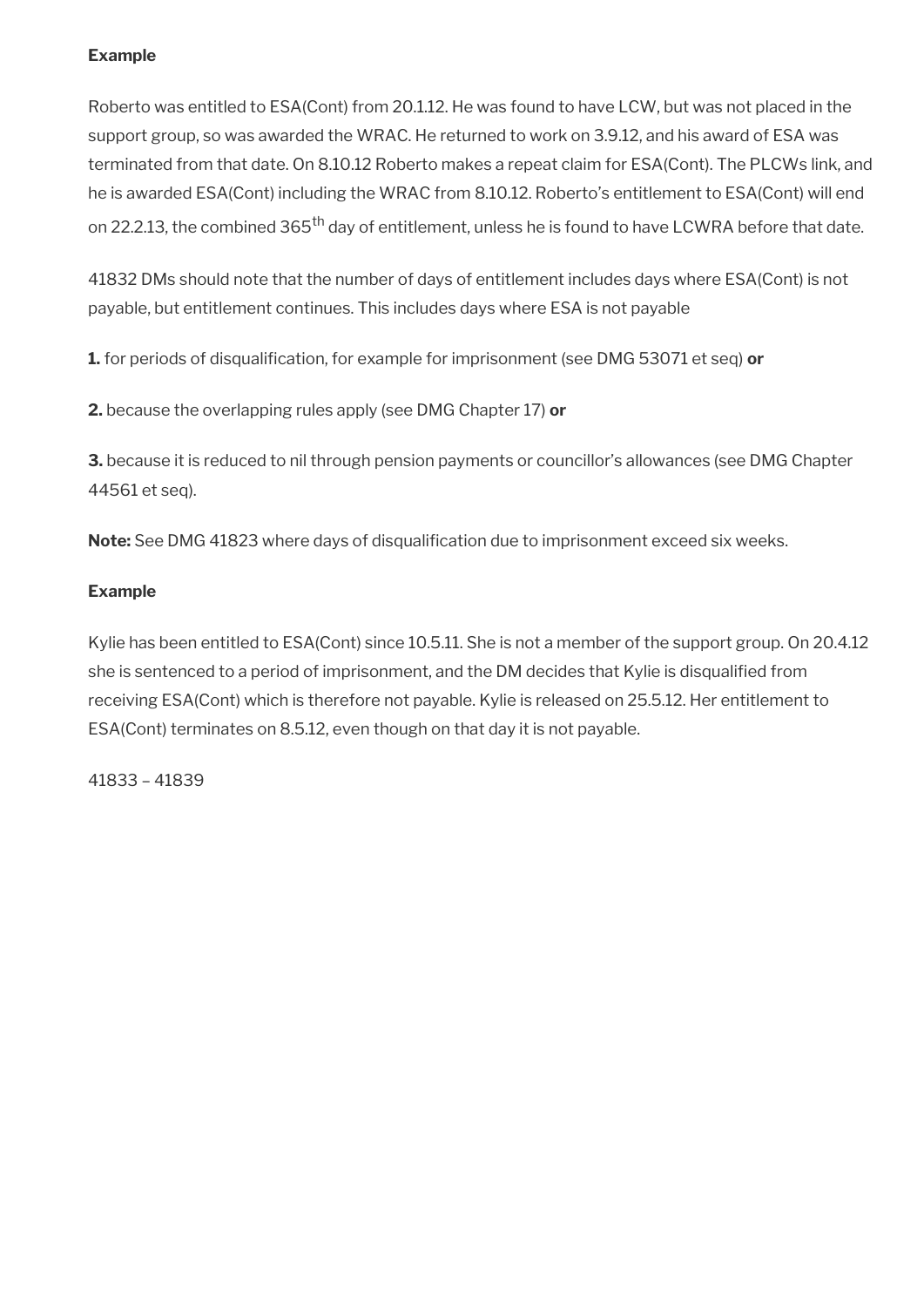## **Claimant also entitled to ESA(IR) 41840**

41840 Where the ESA(Cont) claimant

**1.** is also entitled to  $ESA(\mathsf{IR})^1$ or

**2.** would be entitled to ESA(IR) but for the rules about amounts payable<sup>2</sup> (see DMG 44049) **or**

**3.** would be entitled to ESA(IR) once entitlement to ESA(Cont) terminates

the DM may need to reassess entitlement from the date that ESA(Cont) terminates. This includes pending appeal awards and converted awards of ESA(Cont).

1 WR Act 07, s 6(5); 2 s 6(4)

### **Example 1**

Mervyn is entitled to ESA(Cont) and ESA(IR), including the WRAC, for himself and his partner Keira. His entitlement to ESA(Cont) ends on 24.5.12 as it reaches 365 days. Mervyn and Keira have no other income. As the overall amount of ESA Mervyn is entitled to does not change once ESA(Cont) ends, the DM does not supersede the decision awarding ESA.

### **Example 2**

Aisha is entitled to ESA(Cont) including the WRAC. Her underlying entitlement to ESA(IR) is less than the amount of ESA(Cont) awarded. Aisha's entitlement to ESA(Cont) ends on 30.4.12 as she has been entitled since 2.3.11, which is more than 365 days as at 1.5.12. She has an occupational pension of £55 a week which is disregarded for the purposes of ESA(Cont) as it is below the £85 threshold. She has no other income, and there have been no changes since the award of ESA(Cont) began. When her ESA(Cont) terminates, the DM supersedes the last awarding decision to award ESA(IR), taking the occupational pension into account as income.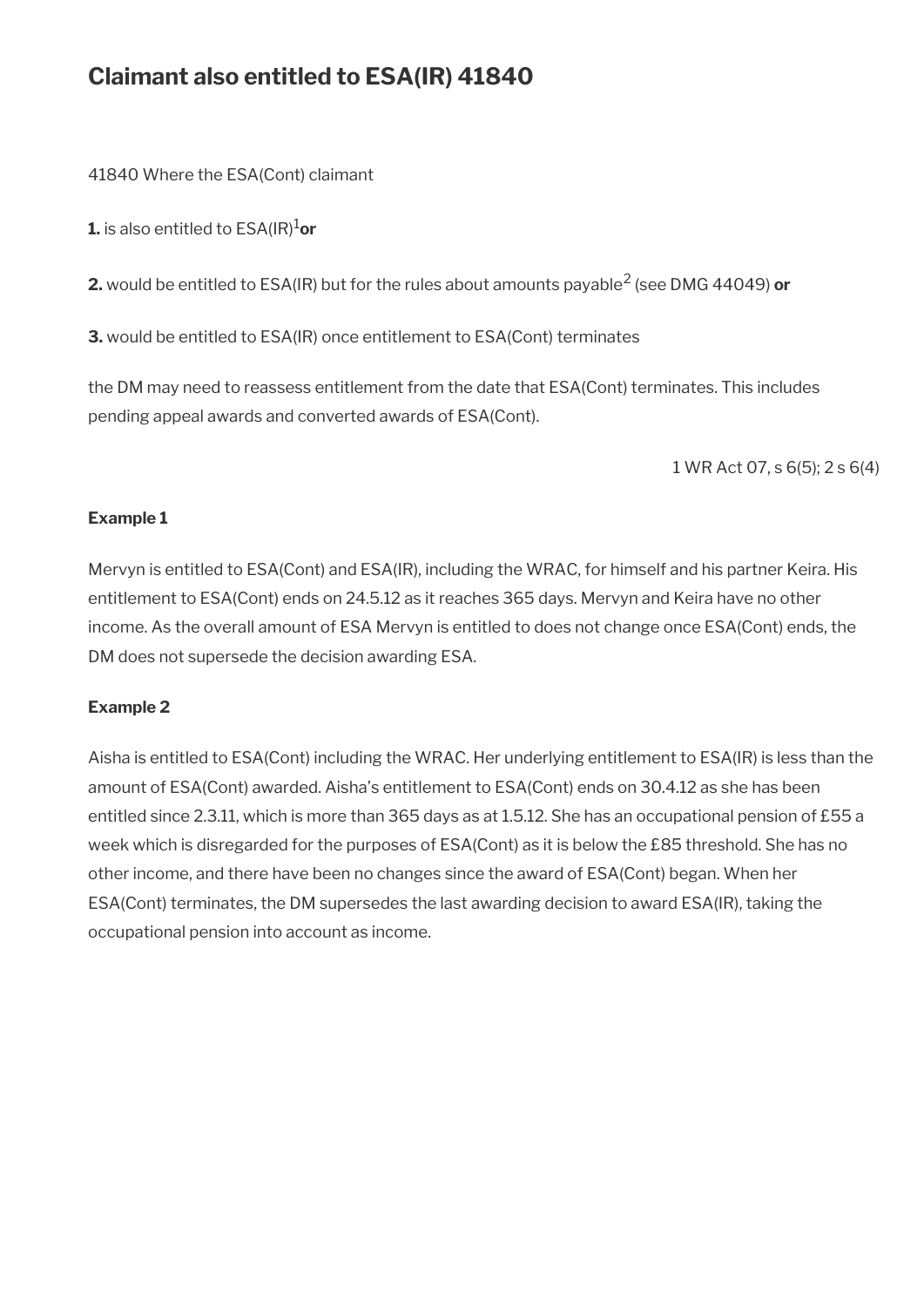## **Credits 41841 - 41844**

41841 A person whose entitlement to ESA(Cont) has been terminated after 365 days remains entitled to NI credits for any day which would have been a day of LCW if the ESA award had not been terminated $^1$ .

1 SS (Credits) Regs, reg 8B(2)(a)(iva)

41842 – 41844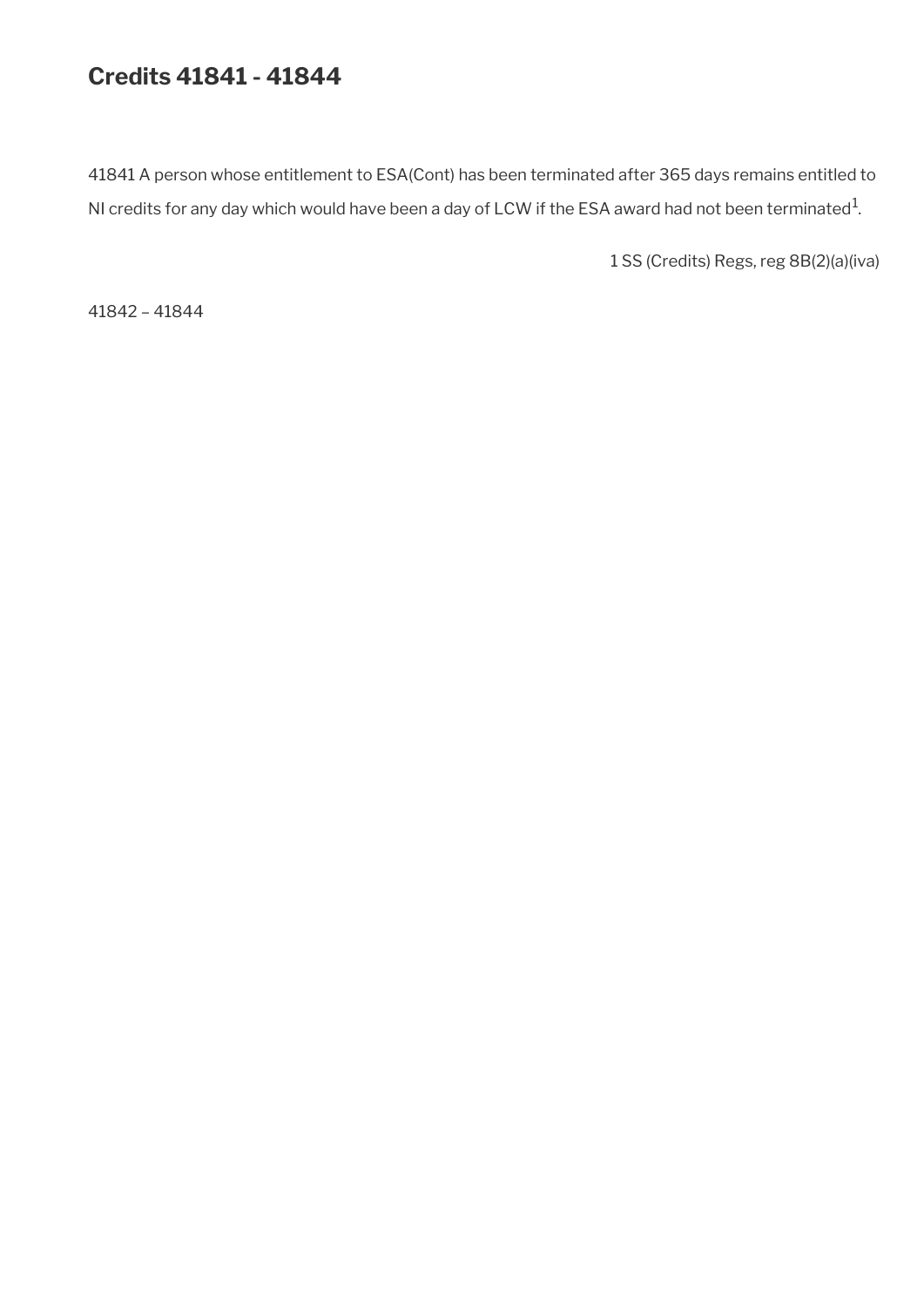## **Repeat claim for ESA(Cont) 41845 - 41854**

[Introduction](#page-7-0) 41845 - 41846

[Claim based on a later tax year](#page-131-0) 41847 - 41849

[ESA in youth](#page-132-0) 41850 -41854

## **Introduction**

41845 Where

**1.** an award of ESA(Cont) has terminated as in DMG 41810 or 41815 **and**

**2.** a further claim for ESA(Cont) is made

the DM should frstly consider whether the guidance on establishing a further 365 days entitlement based on a later tax year in DMG 41847 applies. If not, the DM should next consider whether the guidance on deterioration in the claimant's health condition in DMG 41856 – 41870 applies.

41846 If neither of those circumstances apply, the claimant cannot be entitled to ESA(Cont). The DM should consider whether the claimant is entitled to ESA(IR) as normal.

## <span id="page-131-0"></span>**Claim based on a later tax year**

41847 A further claim for ESA(Cont) where the claimant has already been entitled for 365 days on the basis of the contribution conditions can succeed if

**1.** the claimant satisfies the first and second contribution conditions (but see DMG 41032 for guidance on relaxation of the frst contribution condition) **and**

**2.** in relation to the second contribution condition, at least one tax year is later than the second of the two years on which the previous entitlement was based $^{\rm 1}$ .

**Note:** See DMG 41875 – 41878 where an award is made and the claimant's condition improves.

1 WR Act 07, s 1A(3)

### **Example 1**

Nicholas has been entitled to ESA(Cont) since February 2011. He is not a member of the support group. His entitlement was based on 52 paid contributions for the tax year 2009/2010 in relation to the frst condition, and a combination of paid contributions and NI credits for unemployment for the tax years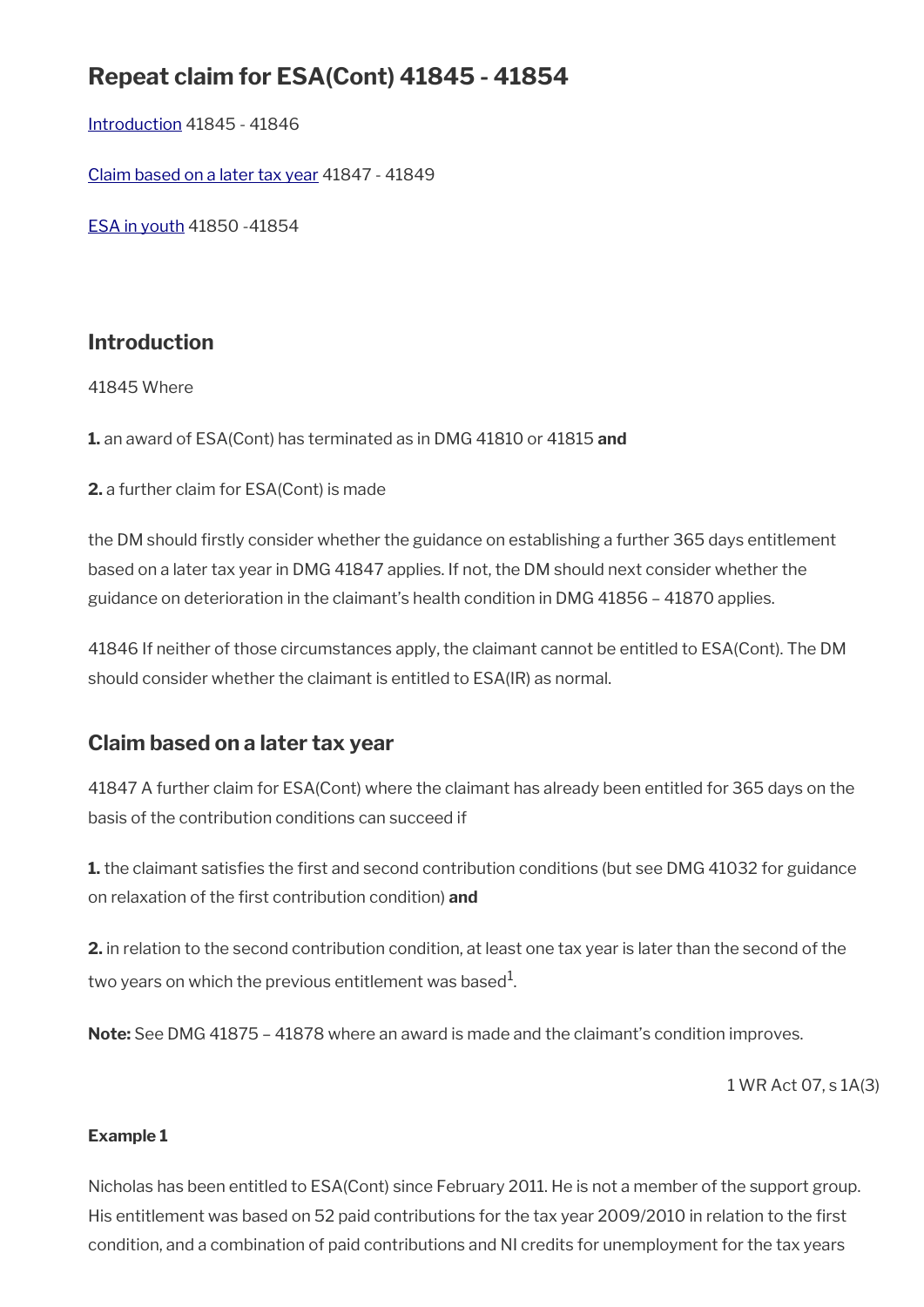2008/2009 and 2009/2010 in relation to the second condition. Nicholas's last day of entitlement to ESA(Cont) is 30.4.12. He is not entitled to ESA(IR), as his partner is in full–time remunerative work. He remains entitled to NI credits on the basis that, if he had remained entitled to ESA(Cont), he would have LCW.

Nicholas makes a further claim for ESA(Cont) on 3.8.12. There has been a break of more than 12 weeks in the PLCWs for benefit purposes so the contribution conditions can be considered afresh in the later benefit year. He satisfies the firstcondition with paid contributions for the tax year 2009/2010. In relation to the second contribution condition, the tax years are 2009/2010 and 2010/2011. As one of these years is later than the years on which his previous period of entitlement was based, Nicholas is entitled to a further 365 days of ESA(Cont) as long as he continues to satisfy the conditions of entitlement.

### **Example 2**

Zelda has been entitled to ESA(Cont) since she took ill–health retirement in October 2009, based on the tax years 2006/2007 and 2007/2008. She is not a member of the support group, and has a partner in full-time remunerative work. Her last day of entitlement is 30.4.12. Zelda finds work on 7.5.12, but gives this up when her condition deteriorates in March 2014. She makes a further claim from 10.3.14, and the DM determines that the tax years are 2011/2012 and 2012/2013. Zelda satisfies the first and second conditions, and the tax years are later than her previous award of ESA(Cont).

On application of the WCA, the DM determines that Zelda has LCW and LCWRA. Zelda is entitled to ESA(Cont), with the support component payable from week 14. None of the days when Zelda is entitled to ESA(Cont) count towards the relevant maximum number of days. Zelda continues to be entitled to ESA(Cont) for as long as she has LCW and LCWRA. If her health improves to such an extent that she is later found to have LCW but not LCWRA, the 365 day count would begin from the date of that determination.

41848 – 41849

## <span id="page-132-0"></span>**ESA in youth**

41850 Where an award of ESA(Cont) based on the claimant satisfying the youth conditions terminates

**1.** as in DMG 41815 **or**

**2.** for any other reason

any further claim must be based on the normal conditions of entitlement. The claimant cannot beneft from the youth conditions again, even if the PLCWs link. But see DMG 41856 – 41870 where the claimant's health condition deteriorates.

### **Example 1**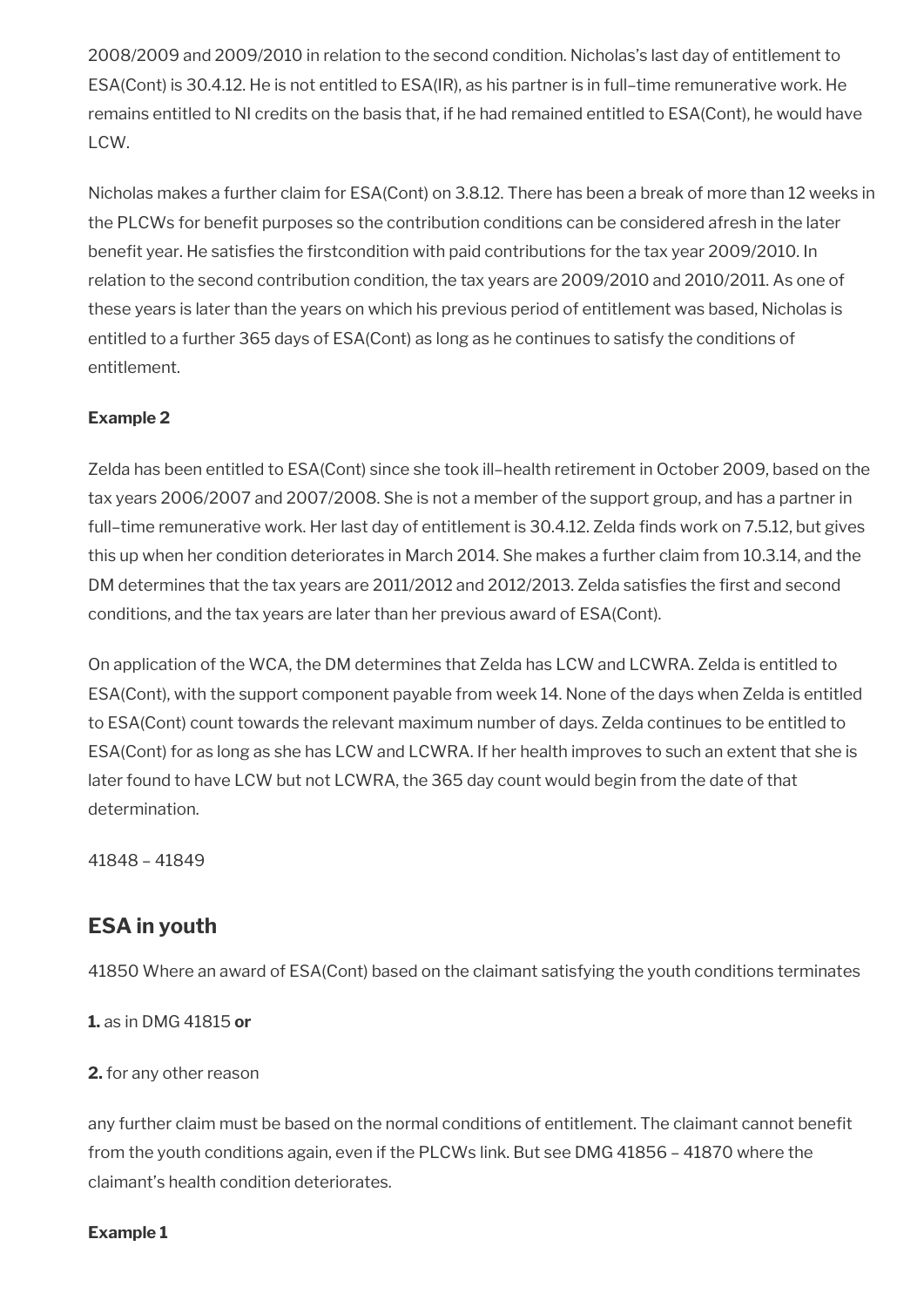Fran has been entitled to ESA(Cont) since January 2011 as a result of an accident while she was a student. Her entitlement was based on the youth conditions, and she is not a member of the support group. She continues studying on a part–time

basis. Her entitlement terminates on 30.4.12. Fran is not entitled to ESA(IR) due to excess capital. She remains entitled to NI credits. On 25.6.12, after fnishing her part–time studies, Fran makes a further claim for ESA. She has never worked, and the DM determines that she does not satisfy the contribution conditions. Fran can only be entitled to ESA if she satisfes the conditions for ESA(IR).

### **Example 2**

Dipesh has been entitled to ESA(Cont) since March 2009 when he reached age 16. He has LCW, but is not a member of the support group. His entitlement terminates on 30.4.12. He has capital of £20,000, and is not entitled to ESA(IR). He remains entitled to NI credits.

Dipesh finds work from 4.6.12, and is treated as not having LCW for the purposes of NI credits. On 17.1.14 he makes a further claim for ESA(Cont) after his health deteriorates, and is found to have LCW but not LCWRA. Dipesh is entitled to ESA(Cont) for a further 365 days because he now satisfies the relevant contribution conditions for the tax years 2011/12 and 2012/13. The award will continue for as long as he continues to have or be treated as having LCW until the 365 day time limit is reached. If during this time he becomes a member of the support group the 365 day count would stop.

### **Example 3**

Jasmine's award of ESA(Cont) based on the youth conditions began on 23.1.12. She is not entitled to ESA(IR) as she has savings which exceed the capital limit. The award is terminated from 14.5.12 when she started full–time work. Jasmine makes a further claim for ESA on 6.8.12 after the job contract comes to an end. She provides evidence of LCW. Her claim cannot be considered under the ESA(Cont) youth conditions as it was made after 30.4.12, and she has not worked for long enough to satisfy the contribution conditions. Jasmine's claim can only succeed if she satisfes the conditions of entitlement to ESA(IR).

41851 – 41854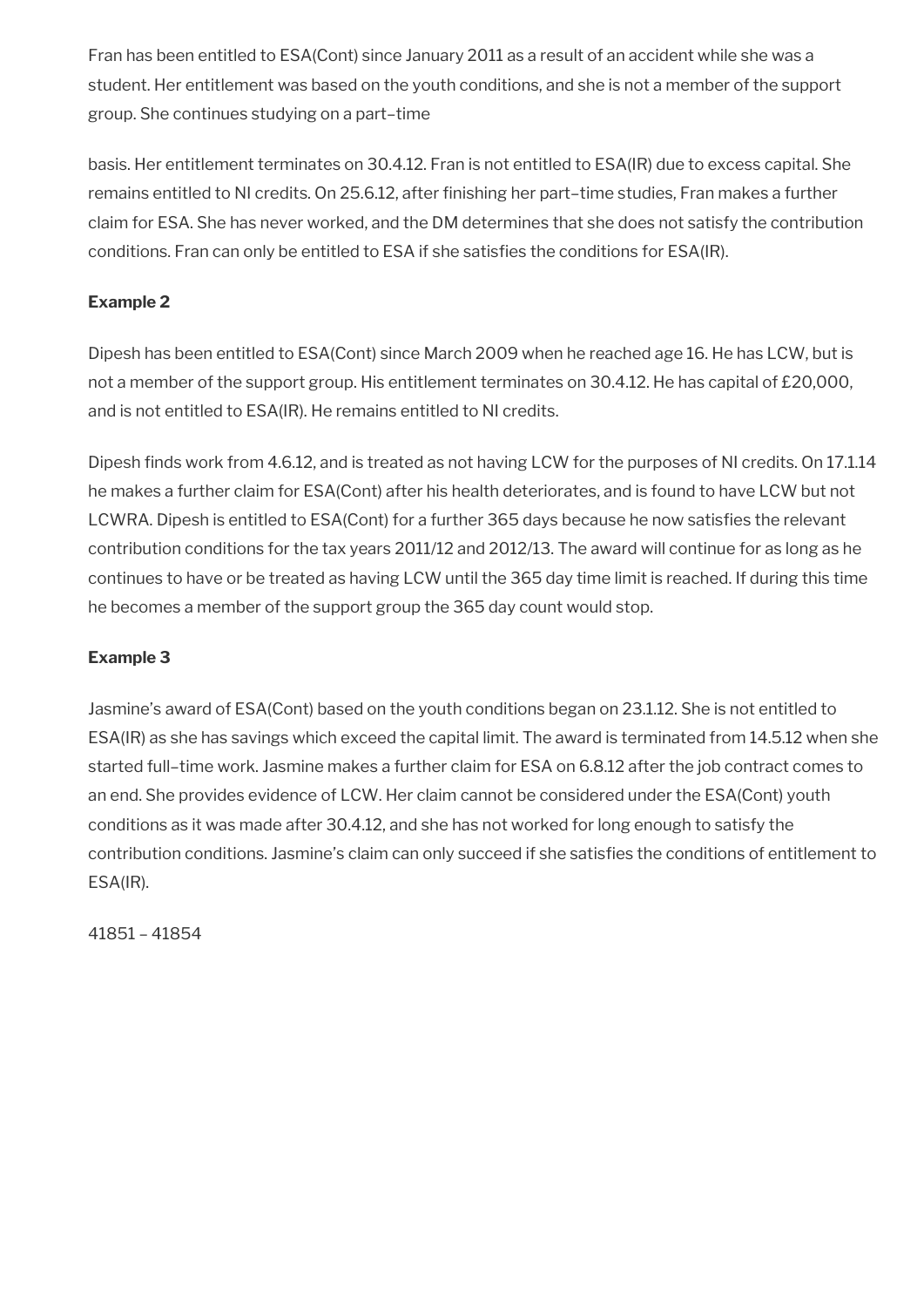# **Change in claimant's health condition – ESA(Cont) awards 41855 - 41899**

[Health condition deteriorates](#page-134-0) 41856 -41859

[Application made during current award](#page-135-1) 41860 - 41861

[Application made after award has terminated](#page-135-0) 41862 - 41864

[Deterioration identifed on routine](#page-136-0) WCA 41865 - 41869

[Date award begins](#page-137-1) 41870 - 41874

[Health condition improves 4](#page-137-0)1875 - 41899

41855 During the period of an award, the claimant's health condition may deteriorate or improve to the extent that the DM determines that they

**1.** have, or are treated as having, LCWRA **or**

**2.** no longer have, or are treated as having, LCWRA.

These changes can occur more than once throughout the period of entitlement.

### <span id="page-134-0"></span>**Health condition deteriorates**

41856 Where the claimant's health condition deteriorates, this can affect further entitlement to ESA(Cont). The action to take depends on whether an award of ESA(Cont) has already terminated before it is determined that the claimant has, or is treated as having, LCWRA. DMs are reminded that they should always frstly consider whether a claim could succeed because one of the tax years for the second contribution condition is later than those on which the earlier award was based, before consideration is given to a further award solely based on deterioration in their health.

### **Example**

Amy's entitlement to ESA(Cont) began on 22.2.11, and ended on 30.4.12, as her entitlement exceeded 365 days and she was not in the support group. Entitlement was based on tax years 2008/2009 and 2009/2010. She is not entitled to ESA(IR) as she has excess income from an occupational pension, but entitlement to NI credits continues. On 6.8.12 she makes a further claim for ESA(Cont) stating that her condition has deteriorated since her previous entitlement ended. The relevant tax years are 2009/2010 and 2010/2011, and Amy satisfes both the frst and second contribution conditions, with a later tax year for the second contribution condition. The DM awards ESA(Cont) at the assessment phase rate from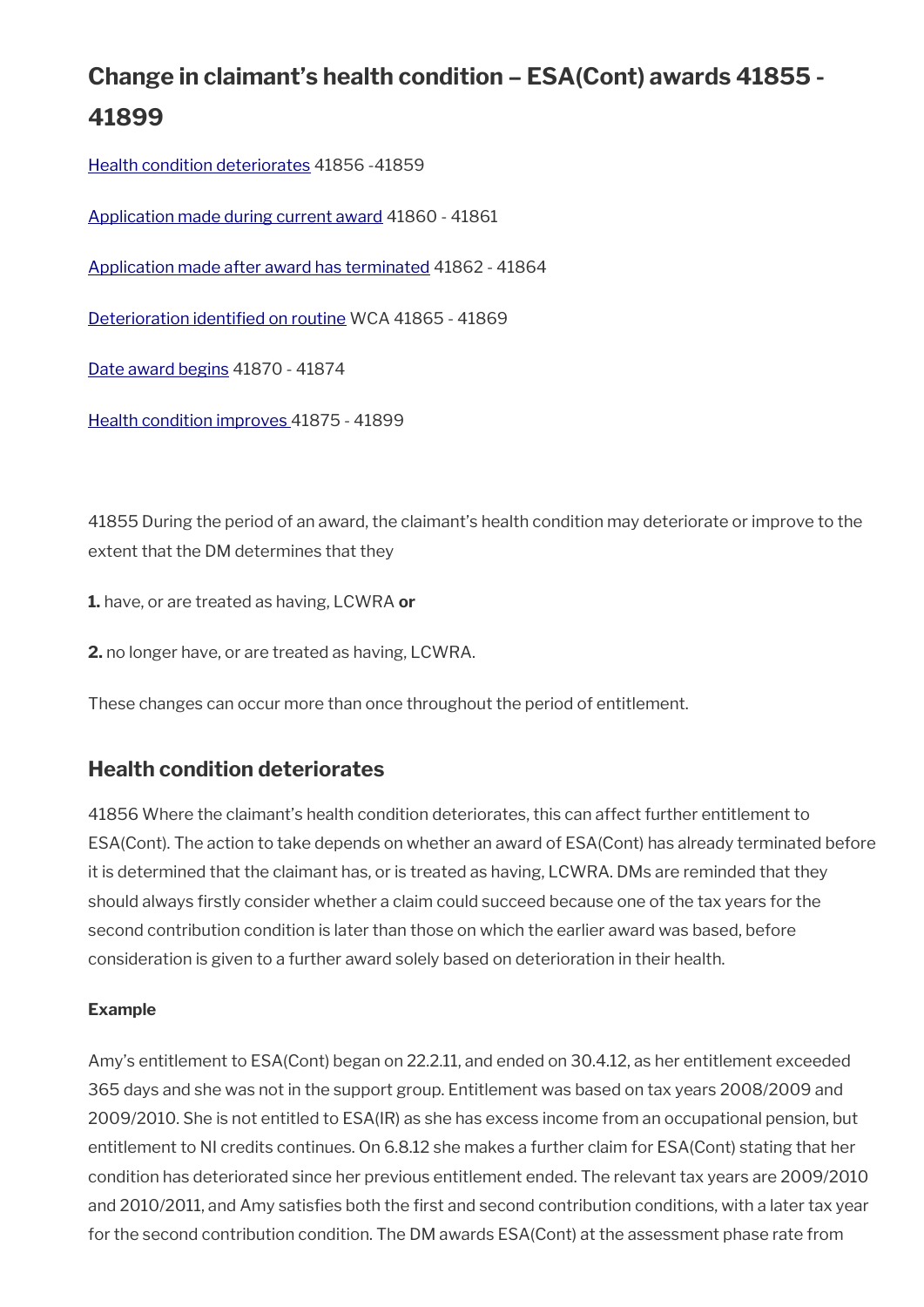9.8.12.

Following application of the WCA, the DM determines that Amy has LCW and LCWRA. The award is superseded to award the support component from week 14. The deterioration rule does not apply.

41857 – 41859

## <span id="page-135-1"></span>**Application made during current award**

41860 A claimant who is already entitled to ESA(Cont) on the basis that they have LCW may apply for supersession on the basis that they consider they have LCWRA. If, following application of the WCA, the DM determines that the claimant has, or is

treated as having, LCWRA, the decision that the claimant has, or is treated as having, LCW should be superseded as normal to award the support component. See DMG Chapter 04 for guidance on the effective date rule.

**Note:** From 3.4.17 the WRAC is no longer included in an award of ESA for claims made on or after that date. See DMG Chapter 44 for further details, including where transitional provisions apply.

1 SS CS (D&A) Regs, reg 6(2)(r) & 7(39)

41861 The award of ESA(Cont) may have terminated as in DMG 41810 or 41815 before the determination of LCWRA has been made. In this case the DM should revise $^{\rm 1}$  the decision ending entitlement to ESA(Cont), and supersede the previous decision awarding ESA(Cont) as in DMG 41860.

1 SS CS (D&A) Regs, reg 3(5I)

## <span id="page-135-0"></span>**Application made after award has terminated**

41862 Where

**1.** entitlement to ESA(Cont), including under the youth provisions, has been terminated as in DMG 41810 or 41815 because it exceeded 365 days **and**

**2.** the claimant

**2.1** reports a deterioration in their health condition **or**

**2.2** makes a further claim for ESA(Cont) **and**

- **3.** the claimant had, or is treated as having had, LCW since the previous entitlement ended **and**
- **4.** the claimant satisfes the basic conditions of entitlement (see DMG 41012) **and**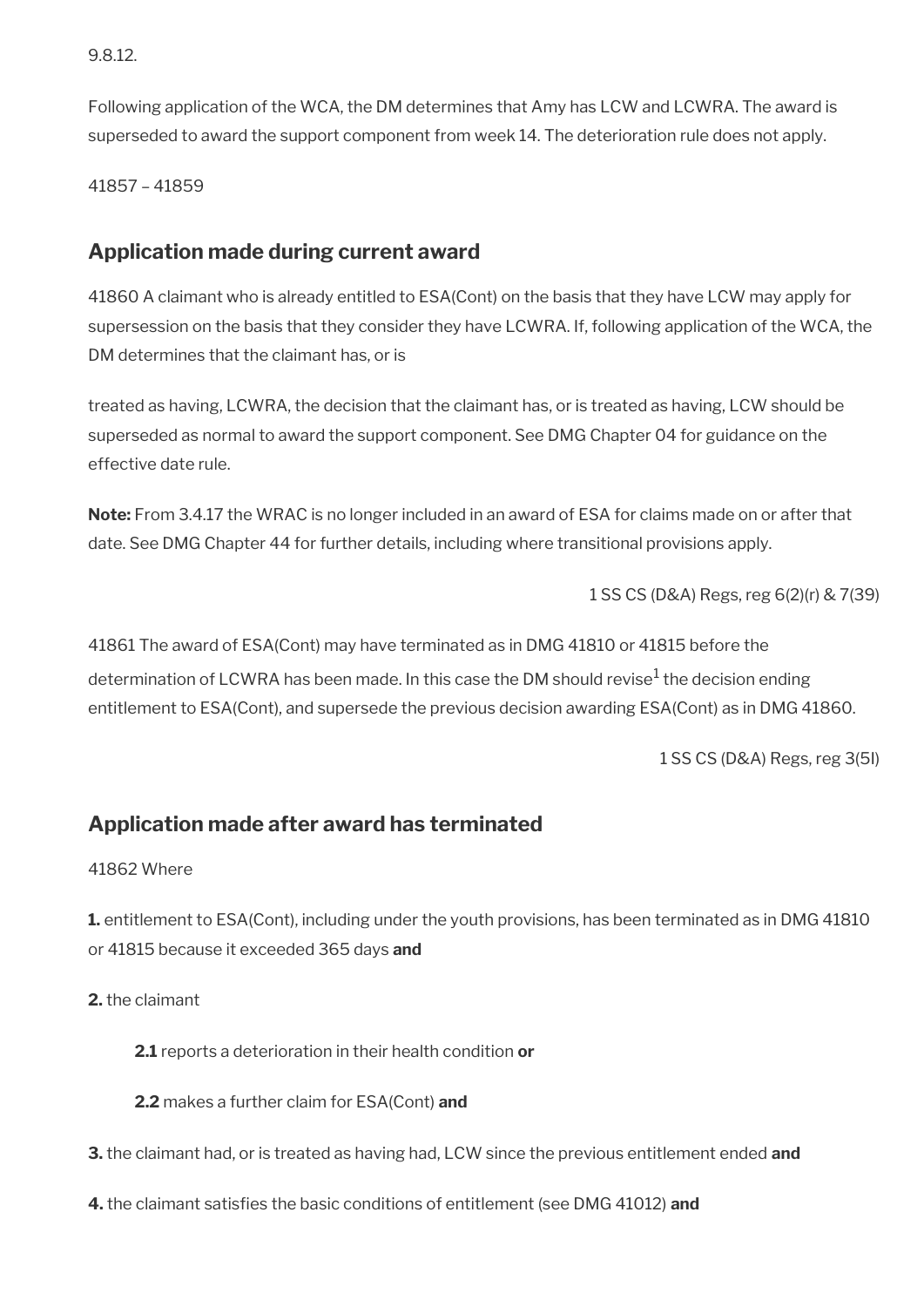**5.** the DM determines that the claimant has, or is treated as having, LCWRA

the claimant is entitled to an award of ESA(Cont), even though they do not satisfy the contribution conditions $^1$ . The award is regarded as an award of ESA(Cont) for all other purposes, for example amounts payable<sup>2</sup>.

1 WR Act 07, s 1B(1); 2 s 1B(2)

### **Example**

Bogdan's award of ESA(Cont) ended on 30.4.12 as it exceeded 365 days. Entitlement was based on tax years 2008/2009 and 2009/2010. He is not entitled to ESA(IR) as he has a partner in full–time remunerative work. He remains entitled to NI credits. Bogdan makes a further claim to ESA(Cont) from 10.7.12 on the grounds that his condition has deteriorated. As the PLCWs link, the tax years on which entitlement could be based do not change. The claim cannot be decided until the DM determines whether or not Bogdan has, or is treated as having, LCWRA.

Following application of the WCA, the DM determines that Bogdan has LCWRA. He is entitled to ESA(Cont) and the support component from 10.7.12. He does not have to serve waiting days or the assessment phase.

41863 Where the claimant reports a change in their condition other than by making a claim, the DM should consider whether the contact satisfies the conditions for claiming ESA $^{\rm 1}$  (see DMG 02153 et seq).

1 SS (C&P) Regs, reg 4G & 4H

#### 41864

### <span id="page-136-0"></span>**Deterioration identifed on routine WCA**

41865 The guidance at DMG 41862 also applies where the DM determines that the claimant has, or is treated as having, LCWRA, after application of the WCA where the claimant is entitled to NI credits.

#### **Example**

Mina's entitlement to ESA(Cont) began on 18.11.08 and terminated on 30.4.12 as it exceeded 365 days. She is not a member of the support group, and remains entitled to NI credits on the basis that she would have LCW if her entitlement to ESA(Cont) had not ended due to time limiting. She is not entitled to ESA(IR) as she has a partner who is entitled to JSA(IB) for her. On 18.9.12, following a routine WCA, the DM determines that Mina has LCW and LCWRA, and invites her to make a further claim for ESA. Mina's claim for ESA(Cont), stating she wishes to claim from 10.9.12, is received on 14.11.12. The DM determines that she does not satisfy the contribution conditions, but is entitled under the deterioration rule. Mina is awarded ESA(Cont) including the support component from 10.9.12.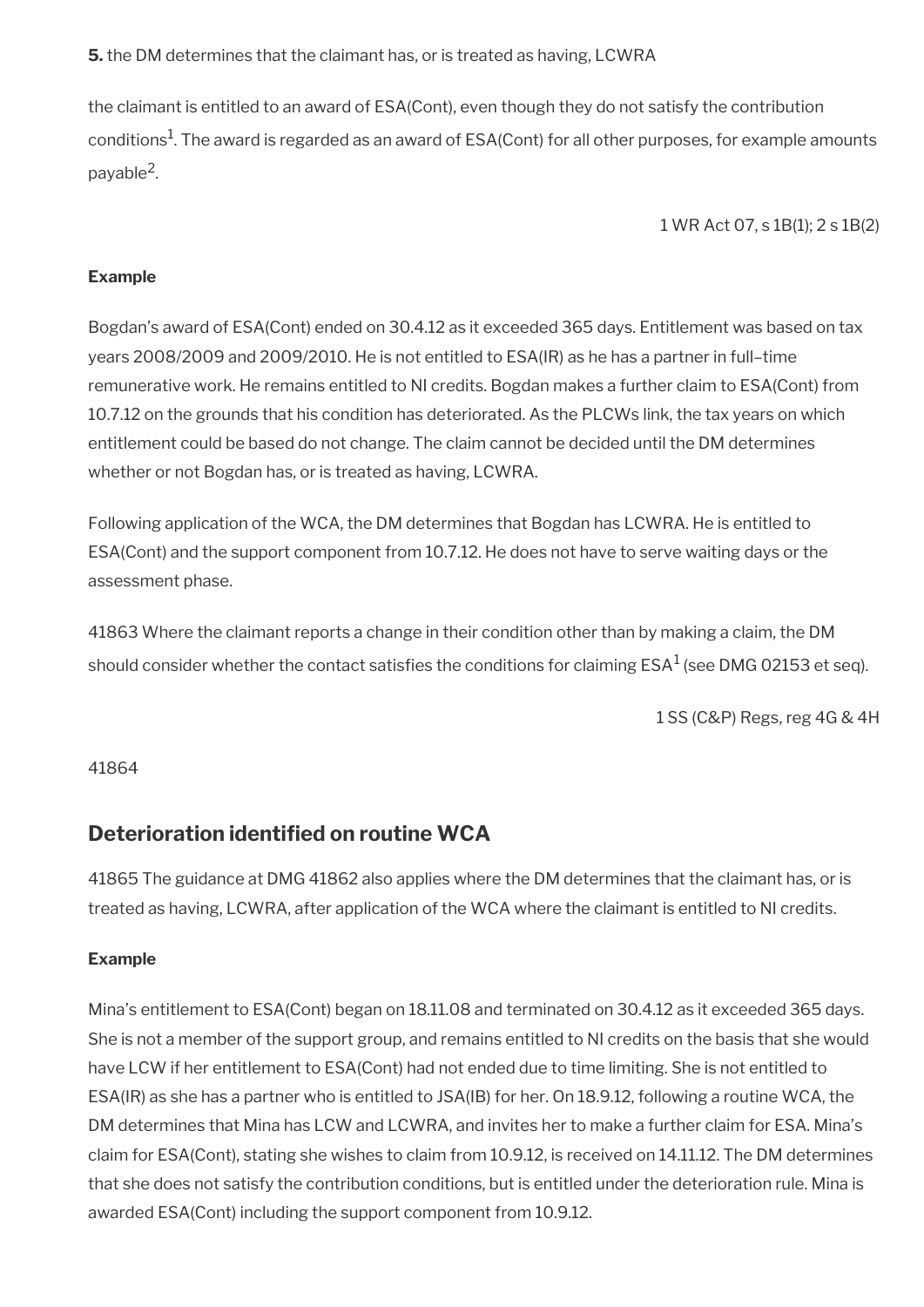## <span id="page-137-1"></span>**Date award begins**

41870 Where an award is made as in DMG 41862 – 41865, the claimant does not have to serve waiting days before entitlement begins $^1$ . The support component is payable from the first day of entitlement<sup>2</sup>. See DMG 41875 –41878 where an award is made and the claimant's condition then improves.

**Note:** This does not apply if the claimant is entitled to ESA(Cont) on the basis of a later tax year as in DMG 41847. See DMG 41877 for further details.

1 ESA Regs, reg 144(2)(e); 2 reg 7(1)(d)

41871 - 41874

### <span id="page-137-0"></span>**Health condition improves**

41875 Claimants who

**1.** are awarded ESA (Cont) **and**

**2.** are not subject to time limiting for all or part of their award because they are a member of the support group

can receive a total of 365 days ESA(Cont) if, on a further application of the WCA, they are found to have LCW but no longer have LCWRA.

**Note:** From 3.4.17 the WRAC is no longer included in an award of ESA for claims made on or after that date. See DMG Chapter 44 for further details, including where transitional provisions apply.

#### **Example**

Lily has been entitled to ESA(Cont) including the support component since 20.4.11. Following a routine WCA, the DM determines that Lily has LCW but no longer has LCWRA. The award of ESA(Cont) is superseded to award the WRAC instead of the support component from 2.10.11. As long as Lily continues to have LCW, her entitlement to ESA(Cont) will terminate on 30.9.12 unless she is subsequently found to have LCWRA again.

41876 Where entitlement to ESA(Cont) is based on the same tax years, and the claimant's health condition changes, the claimant can only be entitled for a maximum of 365 days during the period of the award, excluding days as in DMG 41820 – 41823.

#### **Example**

Liam's entitlement to ESA(Cont) began on 9.11.11. On 20.1.12 the DM determines that Liam has LCW but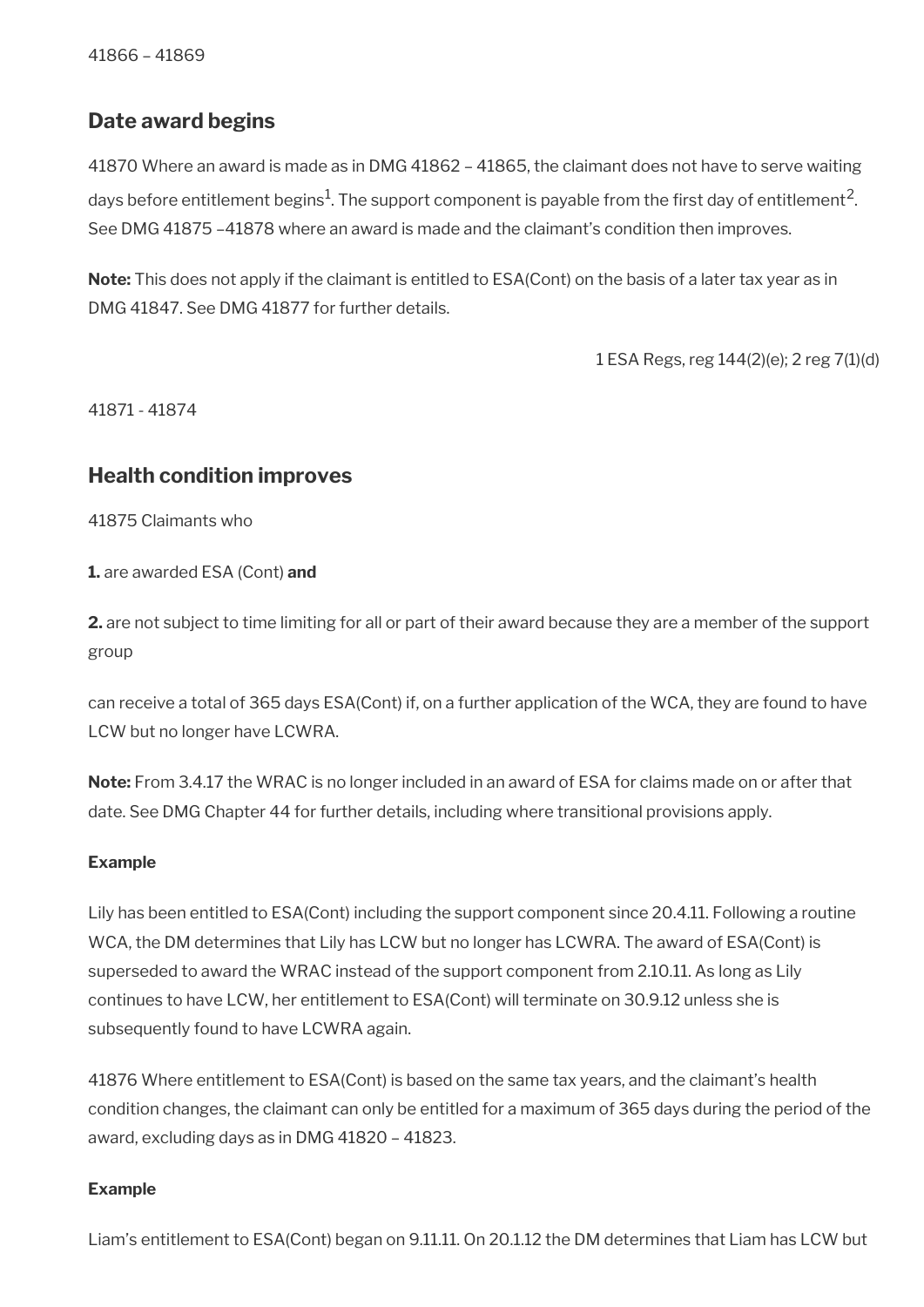does not have LCWRA. Liam is awarded the WRAC from 8.2.12.

Following an accident, Liam reports a change in his health condition on 9.8.12. After a further application of the WCA, the DM determines that Liam has LCWRA. The support component is paid from 9.8.12.

Liam's condition improves following surgery. On 10.1.13 the DM determines that Liam no longer has LCWRA. Taking into account the 274 days already paid before 9.8.12, Liam's last day of entitlement to ESA(Cont) will be 10.4.13.

41877 Claimants who are awarded ESA(Cont) because

**1.** they satisfy the conditions in DMG 41847 (entitlement based on later tax year) **and**

**2.** their award includes the support component

can receive a further 365 days ESA(Cont) if, on a further application of the WCA, they are found to have LCW but no longer have LCWRA.

### **Example**

Jessica's award of ESA(Cont) including the WRAC began on 22.3.11, and terminated on 30.4.12 as her entitlement exceeded 365 days. She makes a further claim to ESA(Cont) on 24.7.12, and the DM determines that she satisfies the contribution conditions based on different tax years. She is awarded ESA(Cont) at the assessment phase rate pending the WCA. On application of the WCA, Jessica is found to have LCWRA. She is awarded the support component from week 14. None of the days count towards the relevant maximum number of days, as the assessment phase is immediately followed by payment of the support component.

On 14.11.13 after a further routine WCA, the DM determines that Jessica has LCW but no longer has LCWRA. As long as Jessica continues to have LCW but not LCWRA, all days of entitlement from and including 14.11.13 count towards the 365 days maximum.

41878 Where the claimant becomes entitled to an award of ESA(Cont) as in DMG 41862 – 41865 and their condition improves to the extent that they no longer have, or are treated as having, LCWRA, entitlement to ESA(Cont) terminates from the date of the DM's decision. The claimant is not entitled to a further 365 days of ESA(Cont) even though they may still have LCW. This is because they no longer satisfy the condition at DMG 41862  ${\bf 5}.$  i.e. that they have or are treated as having LCWRA $^1$ .

1 WR Act 07, s 1B(1)(c)

### **Example**

Marvin's award of ESA(Cont) ended on 30.4.12 as his entitlement exceeded 365 days. He is not entitled to ESA(IR), as his partner is entitled to IS for him. He remains entitled to NI credits on the grounds that he would have LCW had he remained entitled to ESA(Cont). On 13.6.12 he makes a further claim to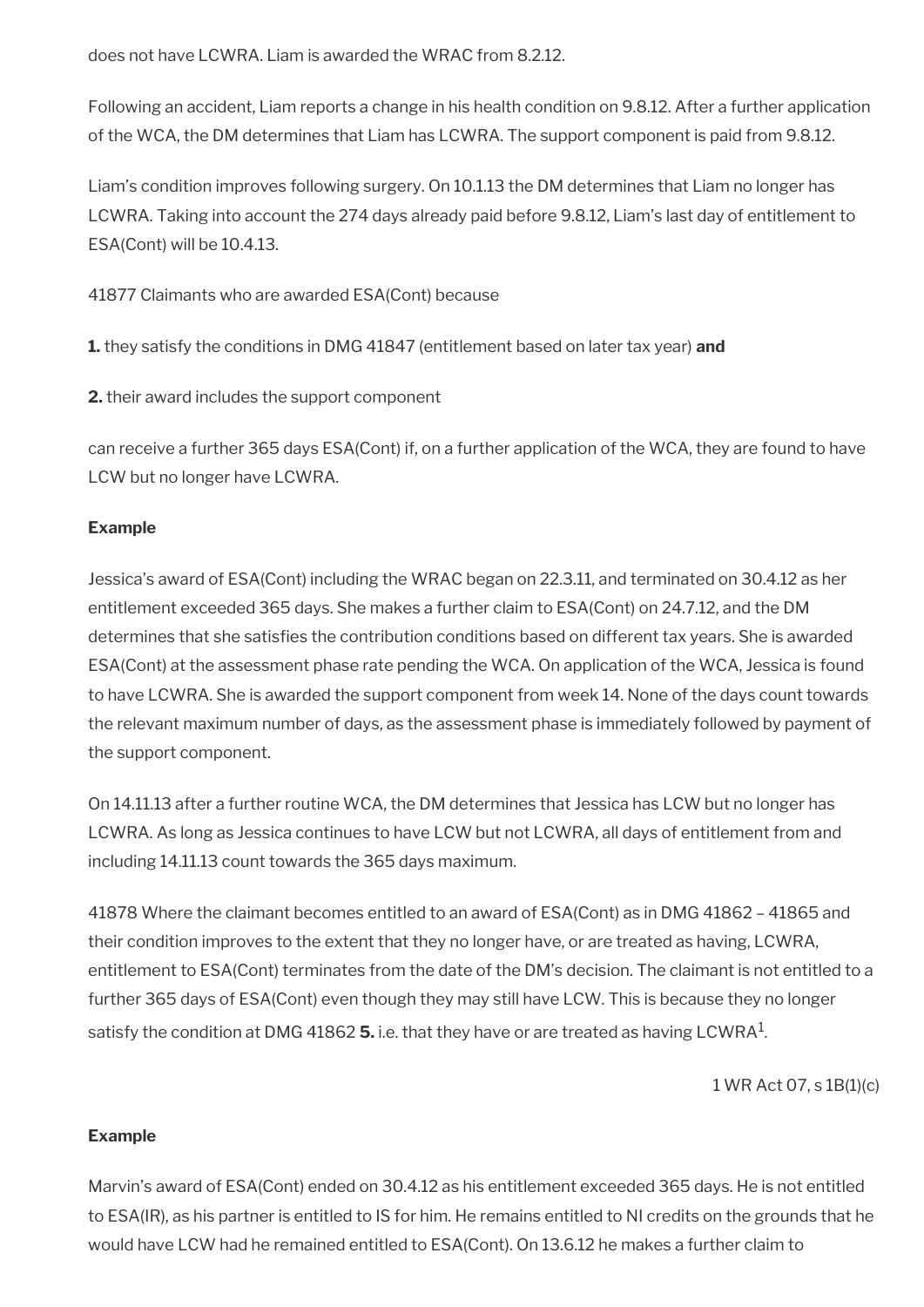ESA(Cont). He does not satisfy the contribution conditions. The DM determines that Marvin has LCWRA, and awards ESA(Cont) including the support component from 13.6.12 under the deterioration rule.

Following a routine WCA, the DM determines that Marvin has LCW, but no longer has LCWRA. The award of ESA(Cont) is terminated from the date of the decision. Entitlement to NI credits continues as long as Marvin would have LCW if his ESA(Cont) entitlement had not ended.

41879 - 41899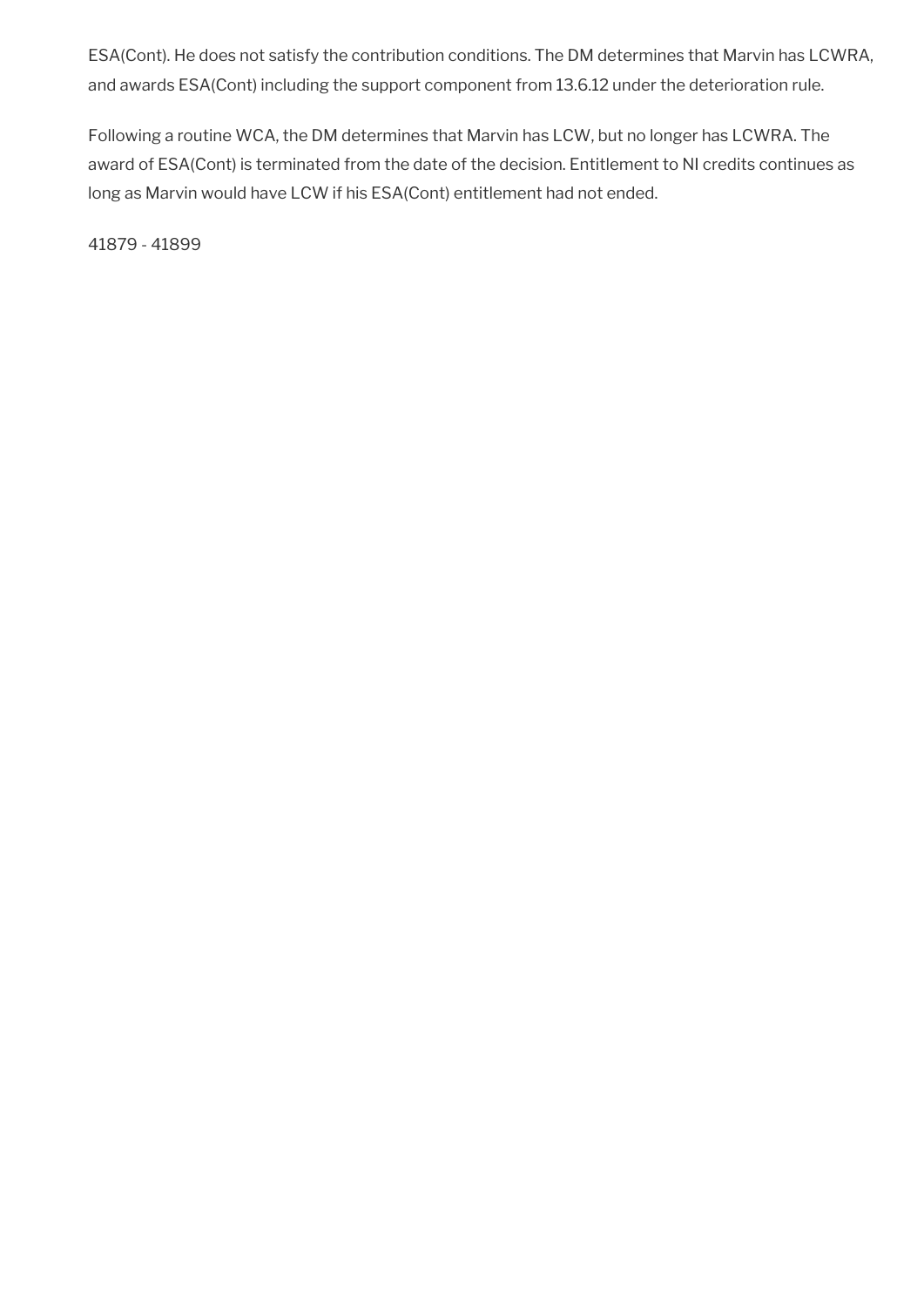## **Appeal against time limit decision 41900 - 41999**

41900 Claimants have a right of appeal against a decision terminating ESA(Cont), including converted awards, after 365 days, and are entitled to argue on such an appeal that the award should be extended on the grounds that, on the effective date of that decision, they had  ${\sf LCWRA}^1$ .

1 [2014] AACR 35

41901 The DM is not required to make a further determination about LCWRA when making a decision terminating ESA(Cont) after 365 days. They can rely on any previous determination made that the claimant does not have LCWRA.

**Note:** See DMG 41855 et seq for guidance where the claimant states that their condition has deteriorated since the previous determination was made.

41902 The FtT is at liberty to consider whether the claimant has LCWRA when hearing an appeal against the decision to terminate ESA(Cont), even if the issue is not raised by the appeal, provided that the DM is given the opportunity to consider any further evidence.

41903 The DM can apply for an appeal against a decision to terminate ESA(Cont) to be struck out where there is no dispute about the calculation of the 365 days, and no arguments are made about whether the claimant is a member of the support group. See DMG Chapter 06 for guidance about strike out.

### **Example 1**

Bradley is awarded ESA(Cont) from 12.6.14, and following application of the WCA, on 14.1.15 the DM determines that Bradley has LCW but not LCWRA. Bradley is placed in the WRAG from 11.9.14. Bradley is notifed on 11.6.15 that his entitlement to ESA(Cont) is to terminate from 12.6.15 as he has received ESA for 365 days. Bradley applies for reconsideration of the decision of 11.6.15, on the grounds that he should be in the support group. The DM refuses to revise, as the evidence provided does not show a change in Bradley's health condition since the previous LCWRA determination was made, or indicate that it was incorrect.

### **Example 2**

Miranda is awarded ESA(Cont) from 13.8.14. Following application of the WCA, on 11.12.14 the DM determines that Miranda has LCW but not LCWRA, and places her in the WRAG from 12.11.14. On 12.8.15 Miranda is notifed that her entitlement to ESA(Cont) terminates from 13.8.15 as she has now received this for 365 days. Miranda applies for reconsideration of the decision of 12.8.15, on the grounds that she should be in the support group. Medical Services advises that the evidence shows a change in Miranda's health condition, and she is referred for the WCA. The DM determines that Miranda now has LCWRA. The supersession decision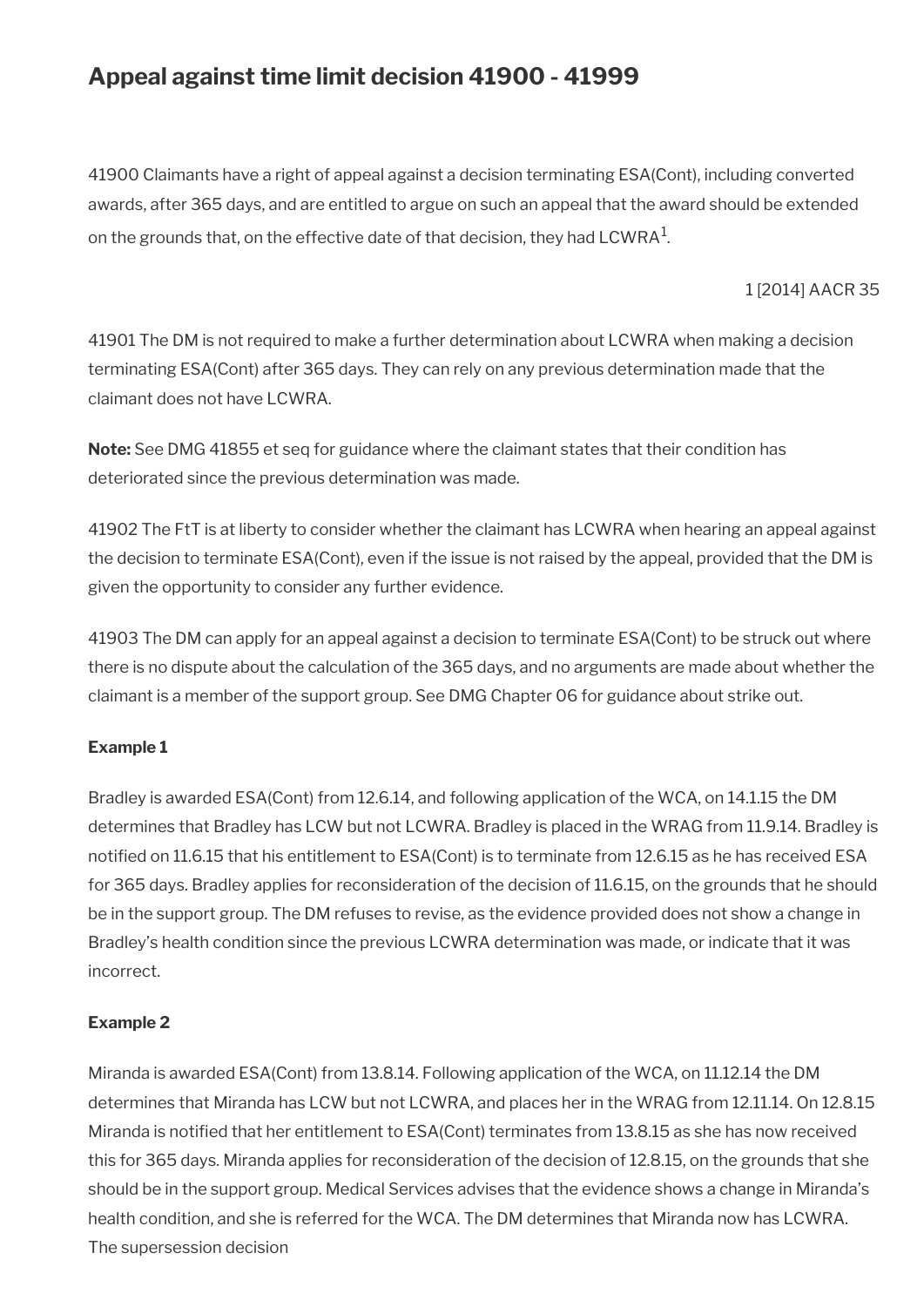terminating entitlement is revised, and Miranda is entitled to the support component from 13.8.15, the date from which the original decision took effect.

41904 - 41999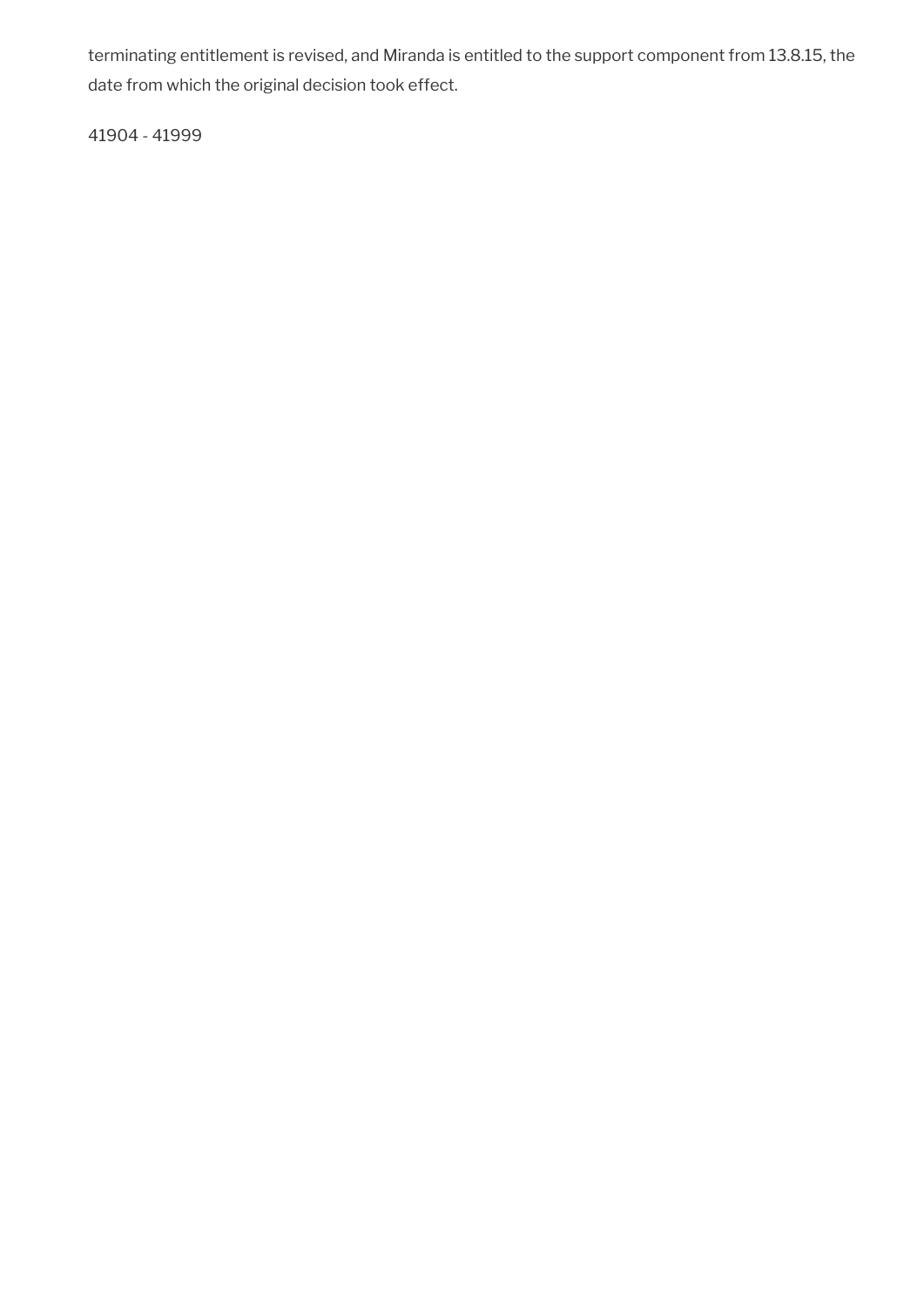# **Appendix 1 - Savings provisions - disabled workers and people living in care home**

**[Introduction](#page-7-0)** 

**[Background](#page-142-0)** 

[Savings provisions](#page-143-0)

## **Introduction**

 $1$  From and including 25.1.10, amending legislation $^1$  removed the provisions allowing claimant's partners who are

**1.** disabled workers **or**

**2.** living in

- **2.1** a care home **or**
- **2.2** an Abbeyfield Home or
- **2.3** an independent hospital

to be treated as not in remunerative work for ESA(IR) purposes. However, the legislation revoking these provisions also contained savings provisions and this Appendix gives guidance on when those savings provisions should be applied.

1 Social Security (Miscellaneous Amendments) (No. 5) Regulations 2009

## <span id="page-142-0"></span>**Background**

2 From and including 25.1.10, claimant's partners who are

**1.** disabled workers **or**

**2.** living in

- **2.1** a care home **or**
- **2.2** an Abbeyfield Home or
- **2.3** an independent hospital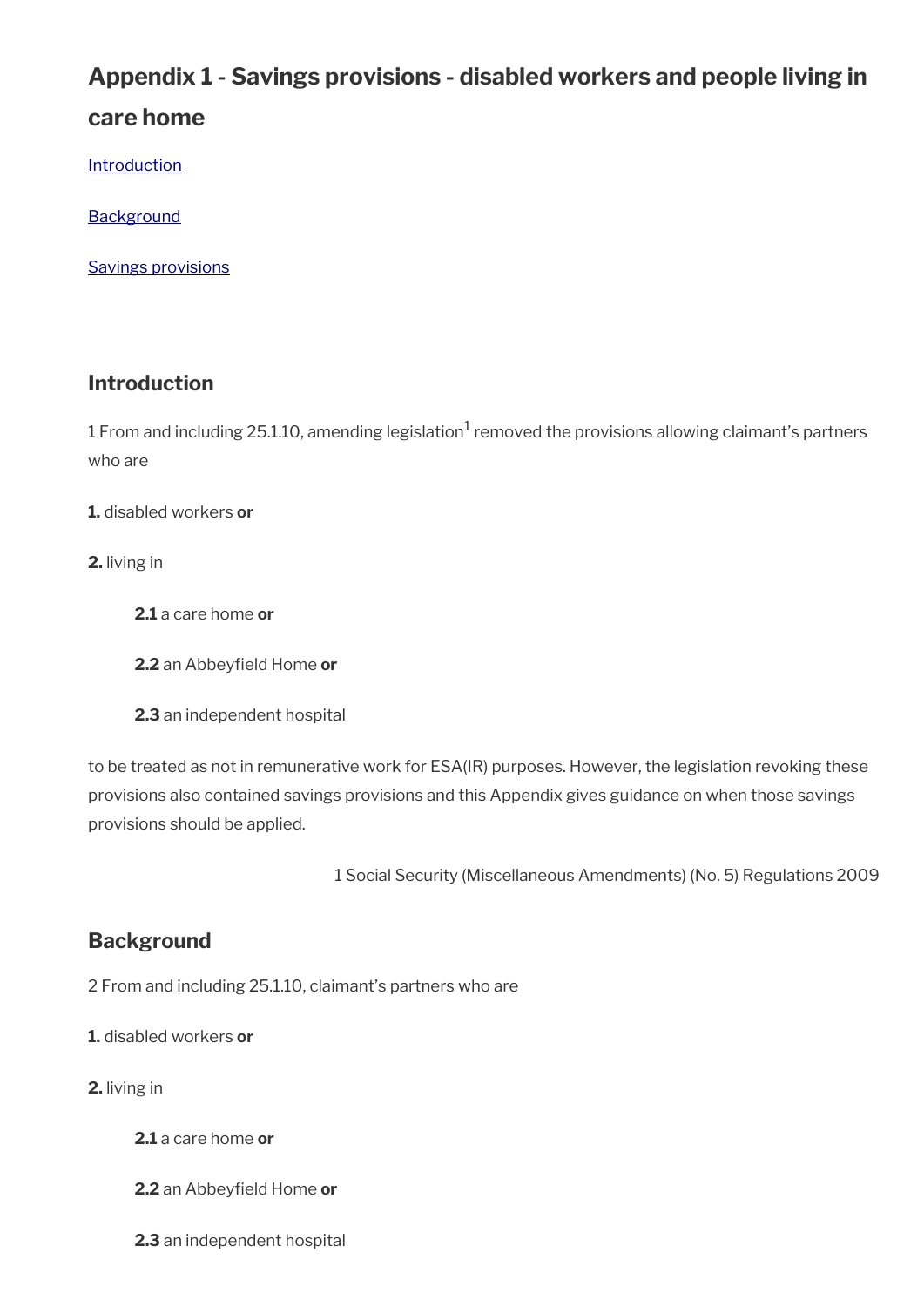are removed from the list of those who are treated as not in remunerative work for ESA(IR) purposes.

1 Social Security (Miscellaneous Amendments) (No. 5) Regulations 2009, reg 4(1)

## <span id="page-143-0"></span>**Savings provisions**

3 Where paragraph 2 applies to an ESA(IR) claimant's partner for a period including 24.1.10, they shall continue to be treated as not in remunerative work until

**1.** they frst cease to fall within paragraph 2 **or**

**2.** the claimant ceases to be entitled to ESA(IR)

whichever date is the earlier $^{\rm 1}$ .

1 Social Security (Miscellaneous Amendments) (No. 5) Regulations 2009, reg 4(3) & (6)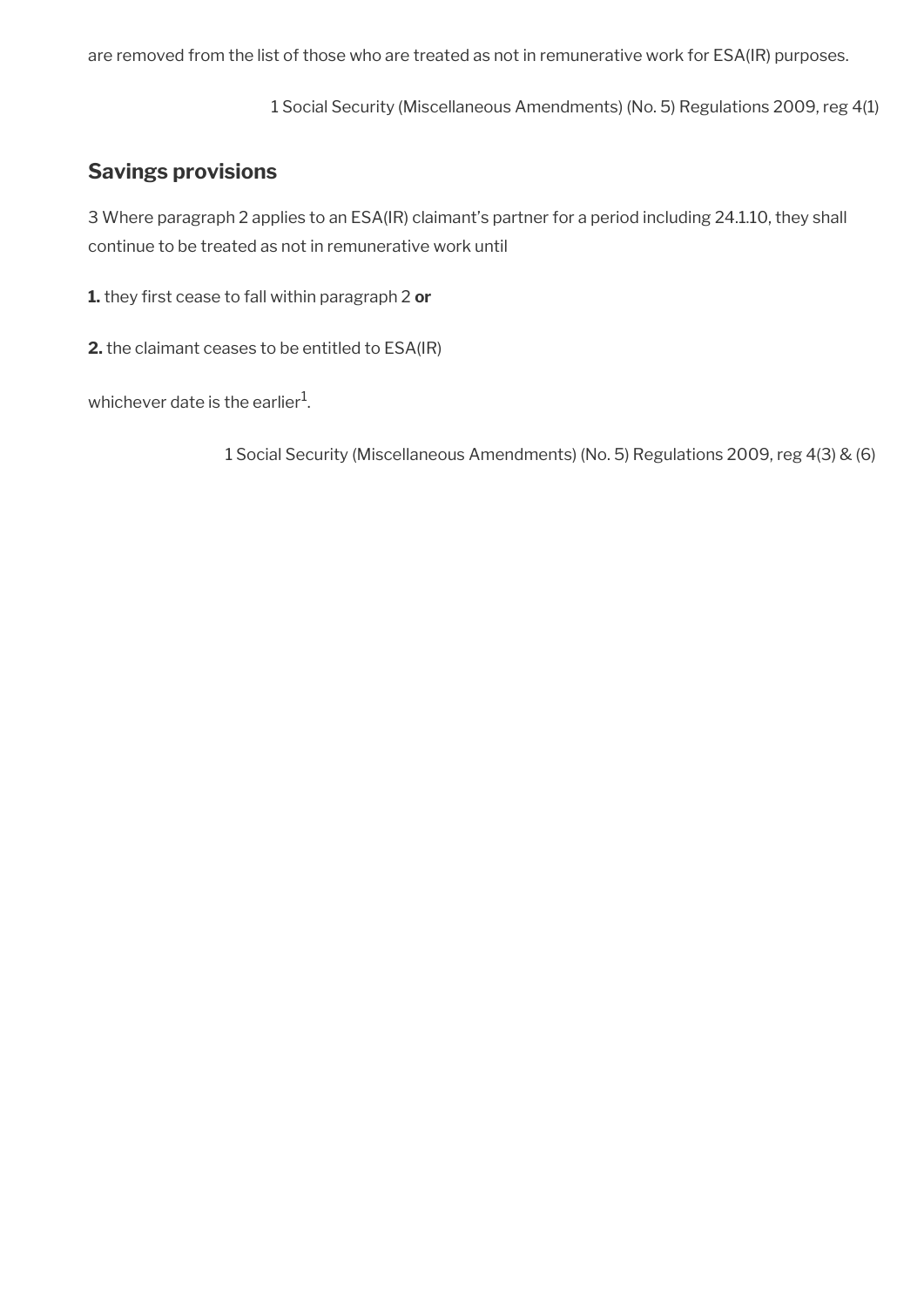# **Appendix 2 - Lower earnings limit**

|            | From Amount |
|------------|-------------|
| 6.4.89 £43 |             |
| 6.4.90 £46 |             |
| 6.4.91 £52 |             |
| 6.4.92 £54 |             |
| 6.4.93 £56 |             |
| 6.4.94 £57 |             |
| 6.4.95 £58 |             |
| 6.4.96 £61 |             |
| 6.4.97 £62 |             |
| 6.4.98 £64 |             |
| 6.4.99 £66 |             |
| 6.4.00 £67 |             |
| 6.4.01 £72 |             |
| 6.4.02 £75 |             |
| 6.4.03 £77 |             |
| 6.4.04 £79 |             |
| 6.4.05 £82 |             |
| 6.4.06 £84 |             |
| 6.4.07 £87 |             |
| 6.4.08 £90 |             |
| 6.4.09 £95 |             |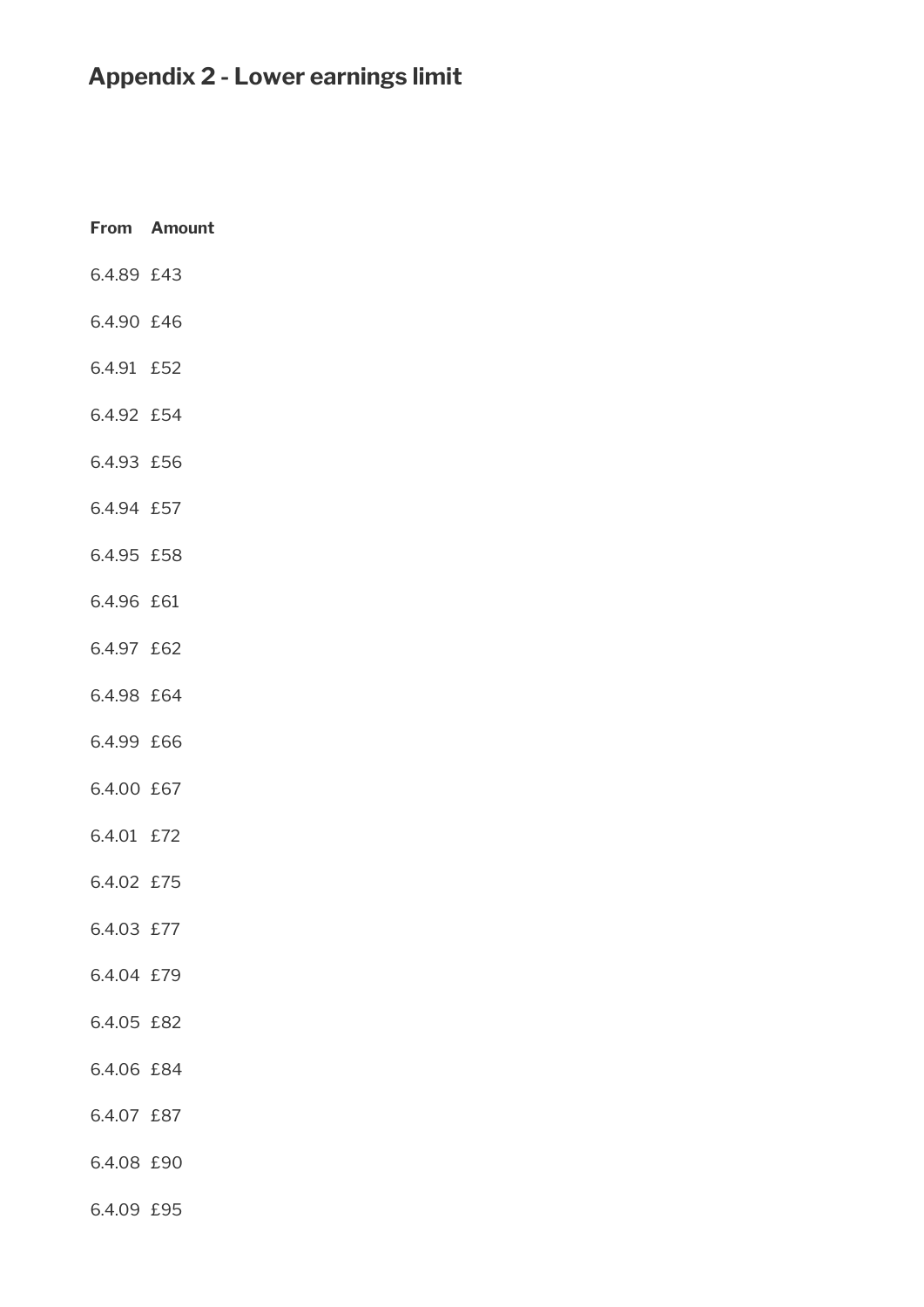- 6.4.10 £97
- 6.4.11 £102
- 6.4.12 £107
- 6.4.13 £109
- 6.4.14 £111
- 6.4.15 £112
- 6.4.16 £112
- 6.4.17 £113
- 6.4.18 £116
- 6.4.19 £118
- 6.4.20 £120
- 6.4.21 £120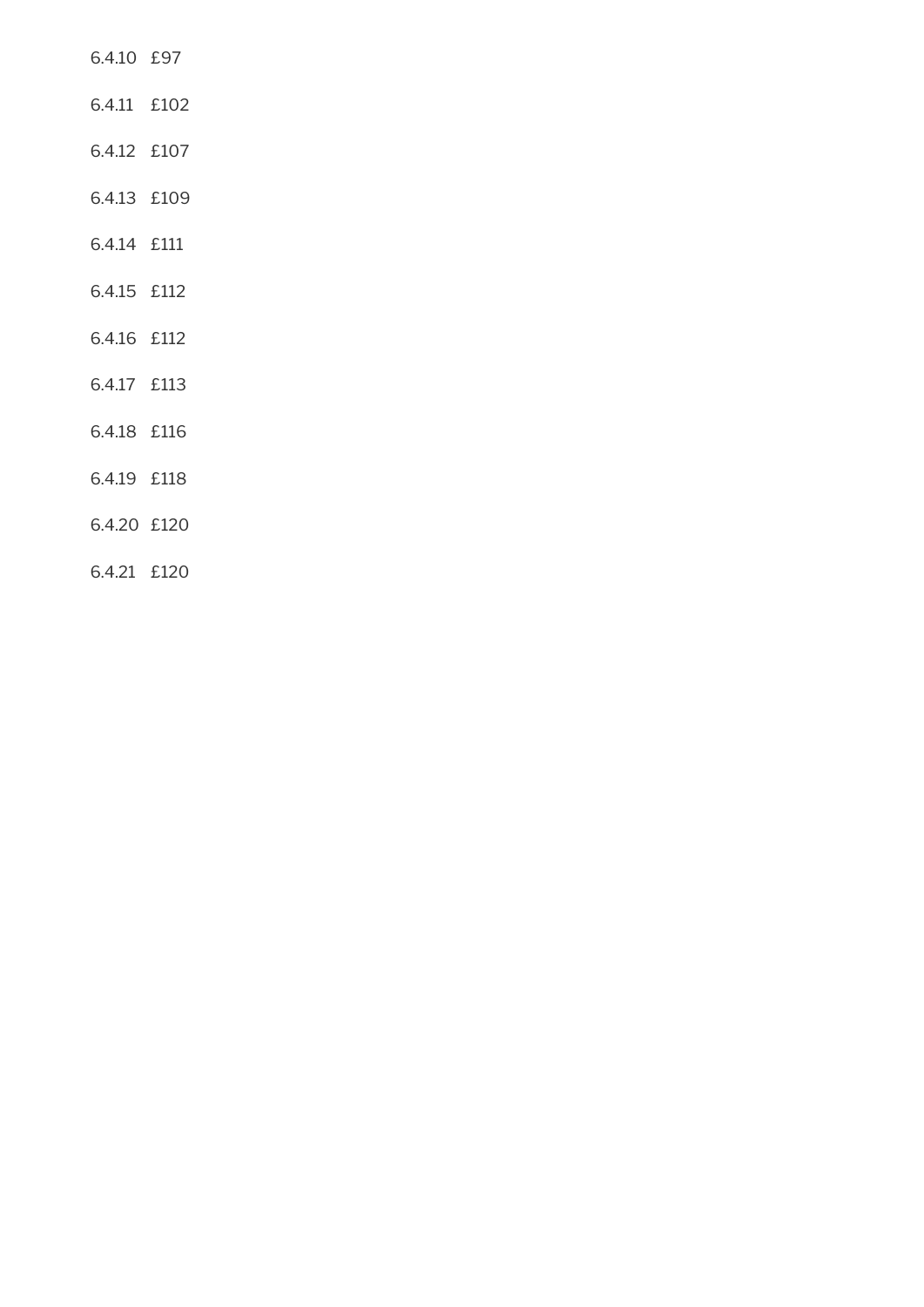# **Appendix 3 - Recognized or customary holiday**

[Recognized or customary holiday](#page-146-0)

## <span id="page-146-0"></span>**Recognized or customary holiday**

1 Recognized or customary holidays $^1$  are days which employers and employees have agreed shall be non working days. They become a normal and recurring event in the employment and are an implied term of a contract of service. They can only be changed by further agreement<sup>2</sup>. This does not mean that every agreed non working day is a recognized or customary holiday $^3$ . There may be other reasons for employees not having to work.

1 R(SB) 7/84; 2 R(U) 11/53; 3 R(U) 8/64; R(SB) 7/84

2 Agreements about recognized or customary holidays may be express or implied. They can be changed or replaced by further agreement. This may be either permanently or for once only $^1$ . There may be more than one agreement involved. For example, an express agreement may provide for certain holidays. An implied agreement may then provide for extra holidays.

1 R(U) 3/53

## **Express agreement**

3 An express agreement can be written or oral. It may cover all details or may leave some to be settled for each holiday, for example, the precise dates of the holiday.

## **Implied agreement**

4 If there is no express agreement for the days being considered, consider whether there is an implied agreement. An implied agreement is where the employer and employees have come to recognize and accept the days as being days of holiday.

## **Period of observance**

5 A day may have been observed as a non working holiday for many years. The effect is that there is an implied agreement that it is a day of recognized or customary holiday. That inference stands unless there is evidence to disprove it. The period of observance may also be short. For example, a holiday may be of very recent origin. Even so, the recognition of it as a holiday may be proved. A long period of observance makes it easier to establish that a day has been recognized. But it does not in itself create a recognized or customary holiday $^1$ .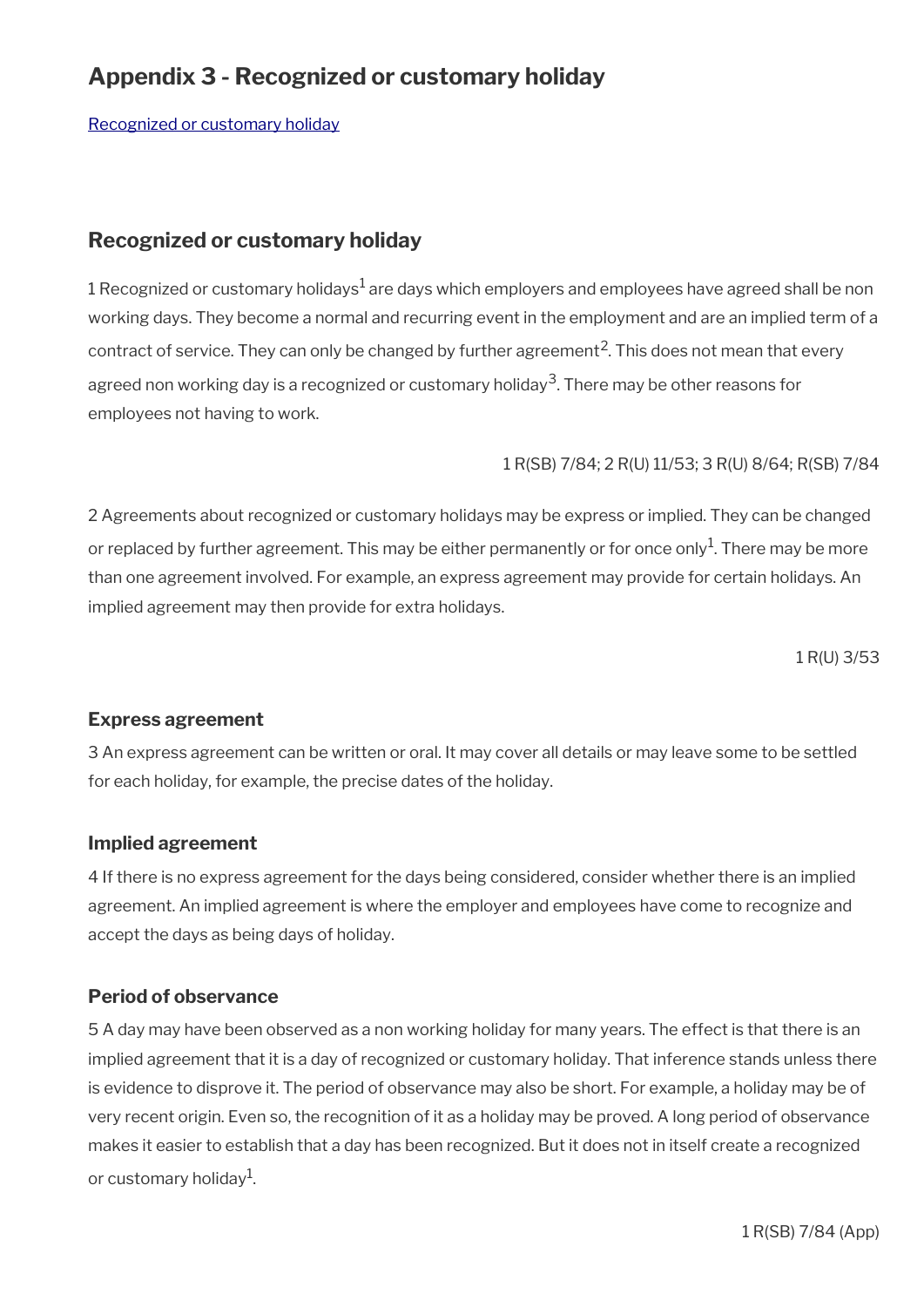#### **Example 1**

A factory closes for two weeks in August. The frst week is a holiday with pay covered by express agreement. The second week is not. The factory have been doing this for the past five years.

The 2<sup>nd</sup> week is recognized as a holiday by the employer and employees. There is no evidence to the contrary. The employees are on recognized or customary holiday for the full two weeks. They are still in employment for that period.

### **Example 2**

A mill closes for Easter Monday and Tuesday. These are paid holidays by express agreement. It also closes on Good Friday, but this is not covered by the agreement and is not paid. This has happened for the past five years.

Employees who have to work on holidays get paid time and a half. Those working on Good Friday only get ordinary time. There is no pressure for pay at the rate for working on a holiday. Good Friday is not a holiday in the district generally. It is not a day of recognized or customary holiday.

#### **Example 3**

A pottery is closed on Easter Monday, which is a paid holiday by express agreement. It is also closed on Good Friday and Saturday. These are not covered by the agreement and are not paid. The pottery has closed on these days for the past 30 years.

It is the practice for the employees to ask for these days off each year. This request has always been granted by the employer.

Good Friday and Saturday are days of recognized or customary holiday.

#### **Example 4**

Rhona works for four hours each evening, Monday to Friday. For several years her employer has closed down at 5pm on the Friday before the August Bank Holiday. Rhona is on a recognized or customary holiday on that day.

#### **Example 5**

Ivor's standard working week is Monday to Friday, with some liability to work on Saturday. He has not worked on a Saturday for 18 months but other employees have.

It has been the custom and practice for many years to close the factory on the Saturday of the week before the annual summer holidays. That Saturday is a recognized day of holiday.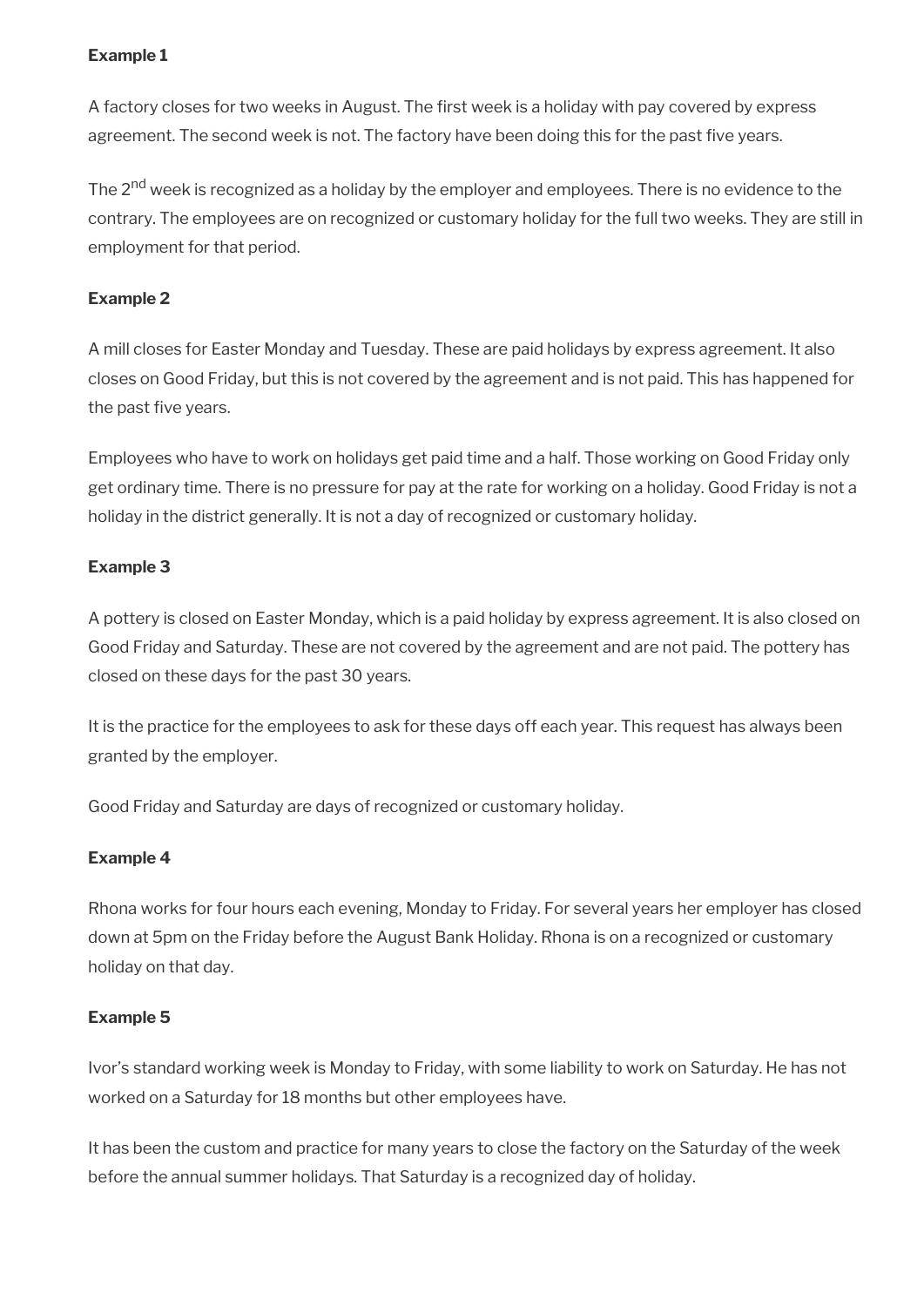## **Practice within the establishment concerned**

6 There may be an agreement or practice observed at the claimant's place of employment. The DM should always take this into account when determining whether there is a holiday.

7 As well as considering a claimant's own position, consider the arrangements for the

**1.** establishment as a whole **and**

**2.** various departments and grades of workers involved.

8 A day may be said to be a general holiday. But a lot of employees may carry on their ordinary work at ordinary pay. Such a day cannot be a general holiday. It could be that employees take their holidays at different times. This may be as individuals or in groups. It may be under a rota system or by individual arrangement. A holiday taken in these circumstances is a recognized or customary holiday for the employees concerned.

9 Employees who are not working may not be on holiday. For example, they may have been laid off due to shortage of work. Other employees may have to work, even during a general holiday, for example, maintenance and repair workers. This does not stop it being a day of recognized or customary holiday for those who are not working. Those employees who have to work may get extra pay, or time off in lieu, for working. The effect is that the day is a holiday for those not working. But there may be another reason for the extra pay. For example, it may be payment for doing different work or for doing extra work.

10 There may be no extra pay. That does not necessarily mean that the day is not a recognized or customary holiday. But it is important if the employees are normally entitled to extra pay for work during holidays. Without evidence to the contrary, the inference would be that the day is not a holiday $^1$ .

1 R(U) 11/53; R(SB) 7/84 (App)

## **Comparison with practice at other establishments**

11 There may be no agreement or practice observed at the claimant's place of employment. Or there could be some doubt about the position. It may then be helpful to consider the practice in other frms in the district. It might also be helpful to consider the practice within the same industry. The practice might be more definite at other firms. That practice can then be regarded as a sign of what might be expected at the claimant's place of employment. If there is little or no evidence about where the claimant works the question may have to be decided by looking at what happens elsewhere.

#### **Example 1**

A factory closes for 2 weeks in August. The frst week is a holiday with pay covered by an agreement. The second week is not. The second week is recognized as a holiday by the employer and employees.

The practice is the same elsewhere in the industry but the position is no more definite. The practice elsewhere is of no help in this case.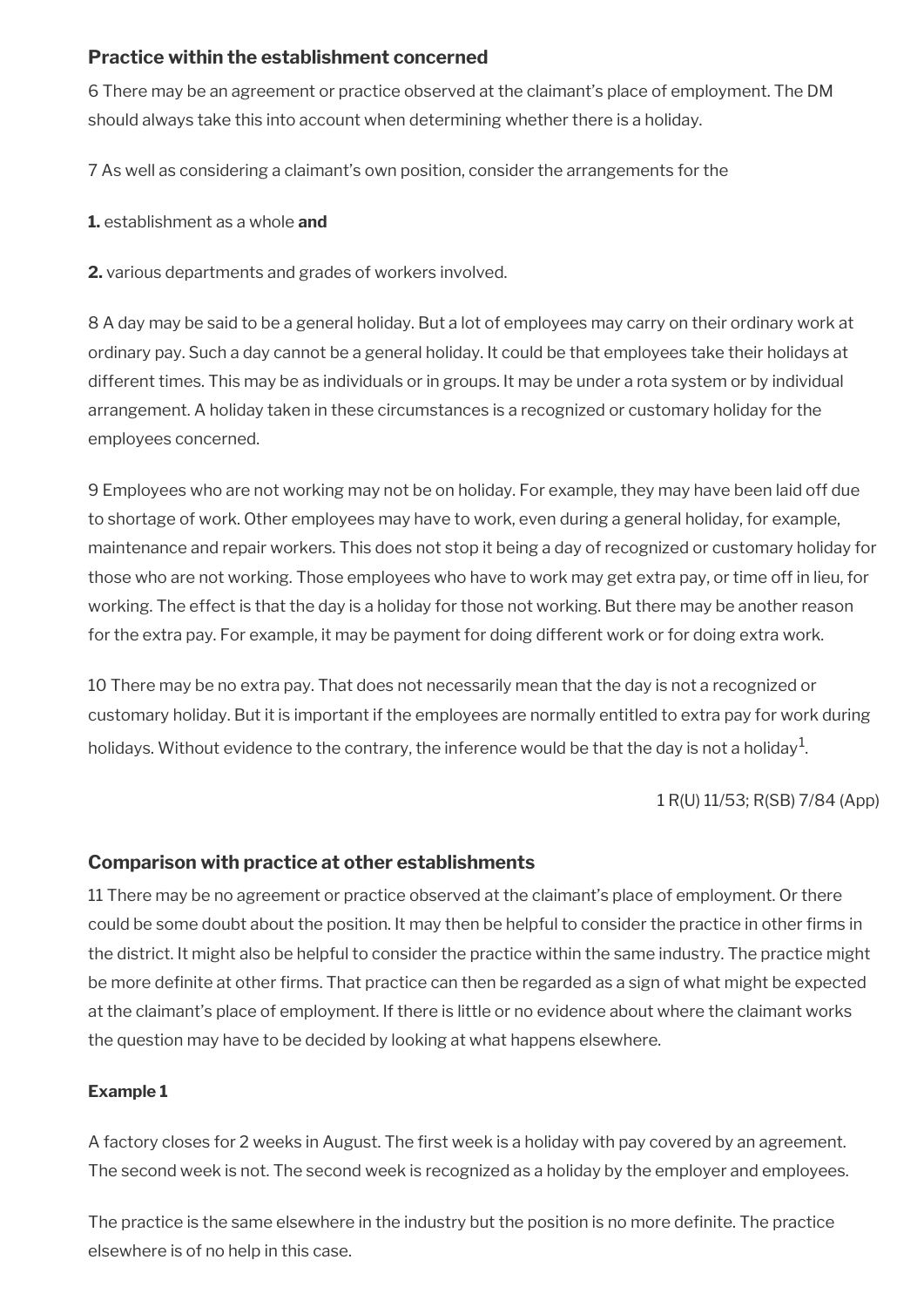#### **Example 2**

A mill closes for Easter Monday and Tuesday. These are paid holidays by express agreement. It also closes on Good Friday, but this is not covered by the agreement and is not paid.

Good Friday is not a holiday in the district generally. That is a sign that Good Friday is not a day of recognized or customary holiday.

## **Dissension among employees**

12 All employees may take the same period of holiday, determined by agreement between the employer and the majority of the employees. Any revision of such an agreement must also be between the employer and the majority of the employees. A minority of the employees cannot make such an agreement or alter it. They are bound by the terms of any agreement made by the majority $^{\rm 1}$ . This applies even if days of holiday agreed by the majority are not wanted by an employee.

1 R(U) 3/53

13 An agreement, or reviewed agreement, may be made between the employer and the employees' representatives. For example, between the employer and a trade union. The representatives are assumed to have the backing of the majority of the employees. A recognized or customary holiday may be waived by an agreement between the employer and employees. They may agree that some days are to be worked and not taken as holiday.

14 If the majority of the employees still take the holiday the agreement to work is ineffective. The days stay days of recognized or customary holiday for

**1.** those who want the holiday **and**

**2.** those who want to work but do not because the other employees are away.

## **Holiday during closure**

15 A day of recognized or customary holiday may fall when no work would be available because of short time working $^{\rm 1}$ . Such days are still days of holiday.

## 1 R(U) 12/54; R(U) 16/54; R(U) 2/64

16 Employees are on holiday where a period of shortage of work is part of a holiday<sup>1</sup>

**1.** arranged **or**

- **2.** extended **or**
- **3.** altered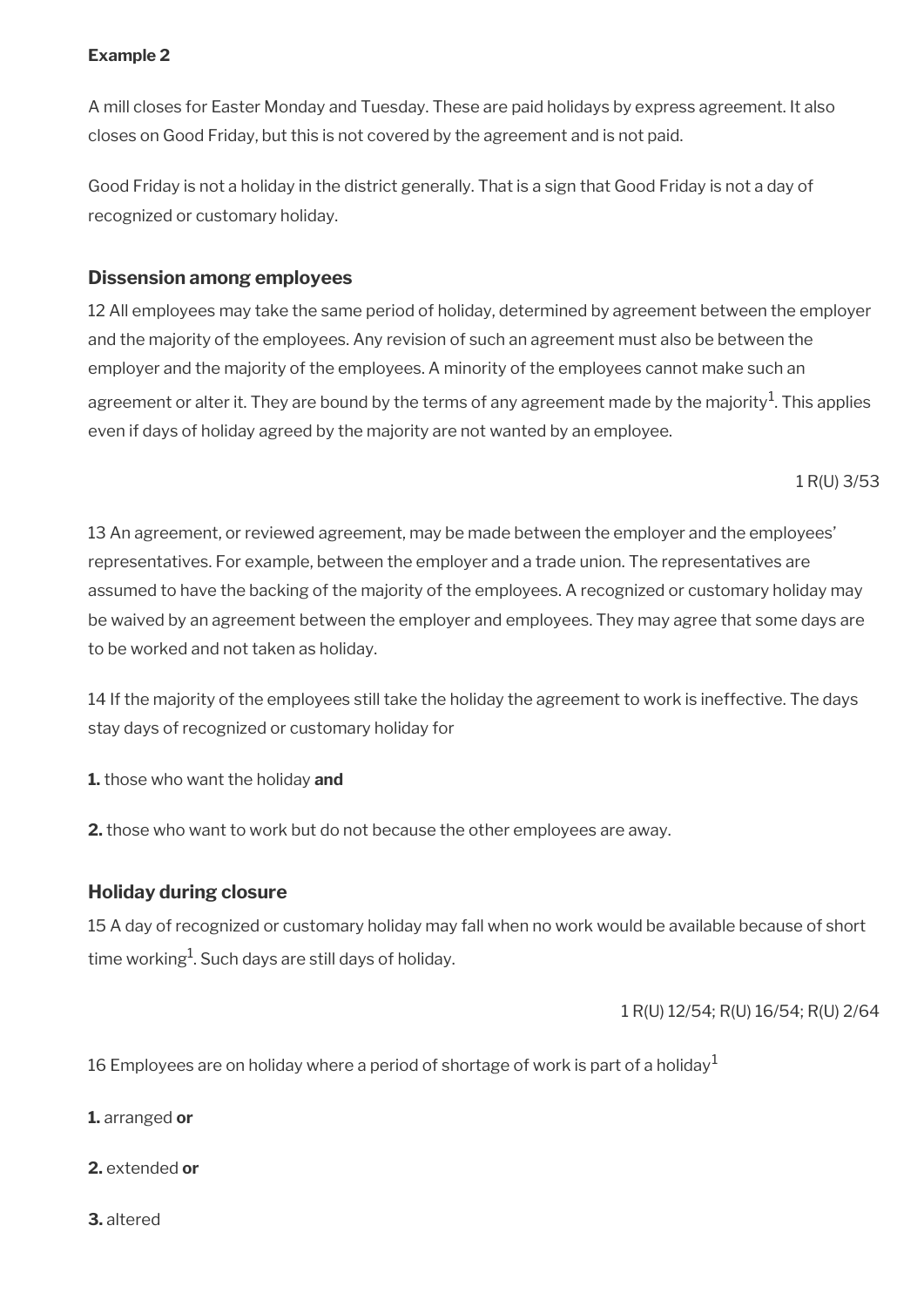by agreement between the employer and employees.

1 R(U) 3/53

17 Employers may lay employees off or extend an existing holiday for economic reasons. They may refer to the period of lay off or extension as being a holiday. There is no express or implied agreement by which the days are days of recognized or customary holiday $^1$ . But they may be regarded as other holidays.

1 R(U) 11/53; R(SB) 7/84

18 The practice may be continued for a number of years. The days might then become days of recognized or customary holiday. This could be as a result of an express agreement to that effect. It could also be by implied agreement based on the actions of those involved $^{\rm 1}$ .

1 R(U) 11/53; R(SB) 7/84

#### **Dates of holiday**

19 The exact dates of a holiday may be in doubt. If so consider the terms of the express or implied agreement covering it.

20 An agreement may refer to a public or religious holiday whose date changes from year to year, for example Easter or the August bank holiday. Such a reference usually recognizes that these holidays will fall on different dates in different years.

21 The Boxing Day bank holiday is the first week day after Christmas Day. It may fall on 26 December or, when Christmas Day is a Saturday, on 27 December. An agreement may say that the holiday is 25 and 26 December, rather than Christmas Day and the bank holiday. When Boxing Day falls on 27 December it is not a holiday under such an agreement.

22 A public or religious holiday may fall at a weekend or other non working day. Another day may then be substituted as the day of holiday. In such a case the substituted day is the day of holiday. The original day is not a day of holiday $^1$  (except where it becomes a holiday by implied agreement).

1 R(U) 16/55

23 A substitution can only be made by agreement between employer and employees. It may be covered by a standing agreement or agreed as and when necessary. The employer cannot substitute one day for another without agreement.

24 An agreement about annual holidays may

**1.** state the dates of the holiday **or**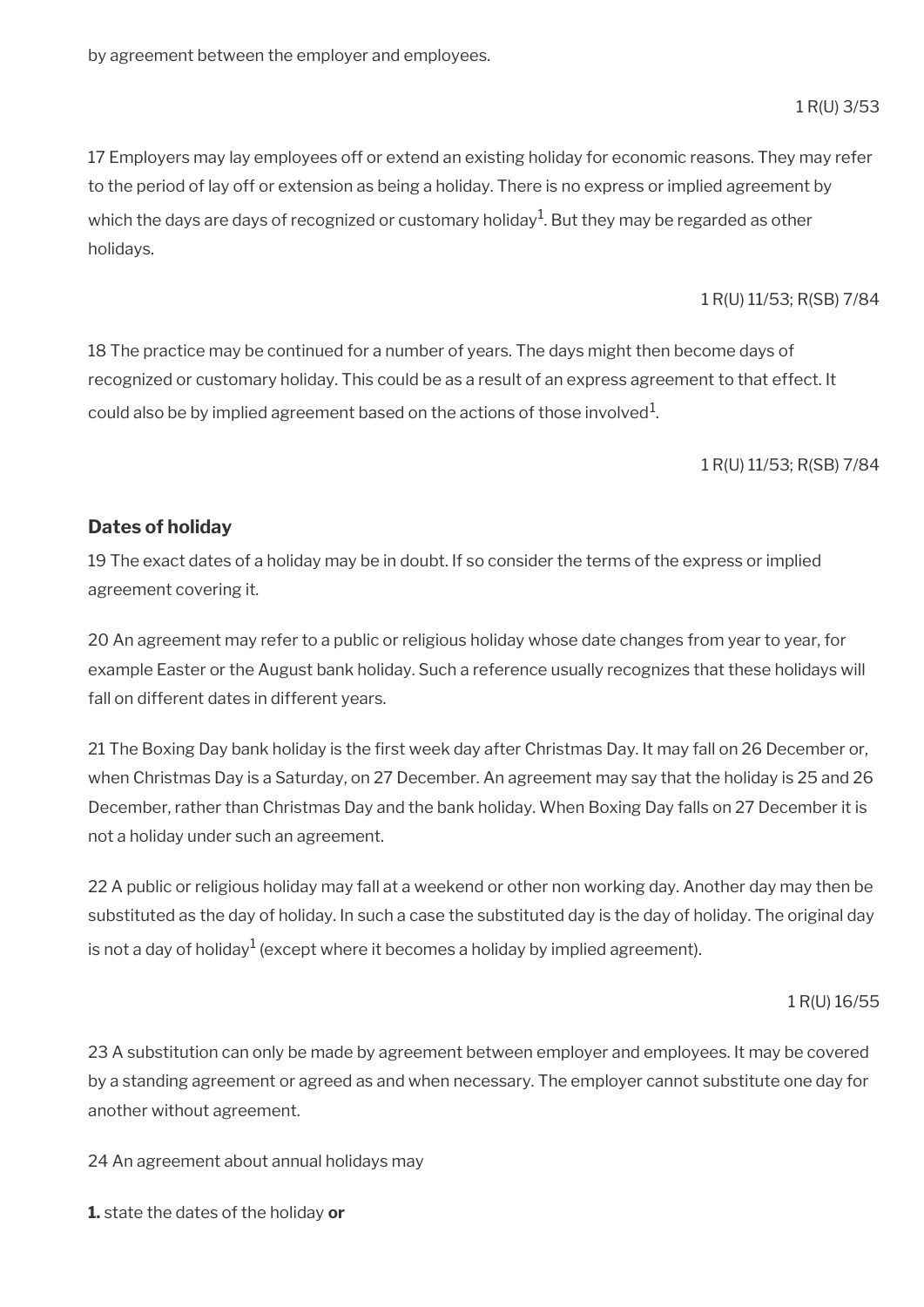**2.** authorize the employer alone to decide the dates each year **or**

**3.** allow for the dates to be decided each year by negotiation and agreement.

25 No matter how the dates are fixed, they can be changed later by further agreement $^1$ .

1 R(U) 3/53

#### **Shift workers**

26 Shift workers may be off work for different lengths of time when their employer closes for holidays. Even so, they are on holiday for the whole of the holiday period $^1$ .

1 R(U) 20/52

#### **Example**

A holiday in a steel works lasts from Monday evening until Thursday morning. Day shift workers are on holiday for two shifts, Tuesday and Wednesday. Night shift workers are on holiday for three shifts, Monday, Tuesday and Wednesday nights.

The night shift is from 10pm to 6am. A night shift worker starts work again at 10pm on Thursday. He is on holiday on Tuesday, Wednesday and Thursday.

#### **Claimant with two employments**

27 A day of recognized or customary holiday must be in connection with the claimant's employment as a whole. A claimant may sometimes have two jobs. Benefit may then be claimed for a day which is a holiday in only one job. The DM should

**1.** take account of both employments **and**

**2.** consider whether either job represents a substantial part of the claimant's whole employment.

28 If the job without the holiday represents a substantial part, the claimant is not on holiday. This is so even though the day is a holiday in the other employment. If one employment is not a substantial part of the whole, there may be a day of recognized or customary holiday in the other $^1\!$ 

1 R(U) 7/63

#### **Seeking other employment during holiday**

29 A person may be free to look for other work during holidays. This does not prevent the days in question being days of recognized or customary holiday $^{\mathrm{1}}$ .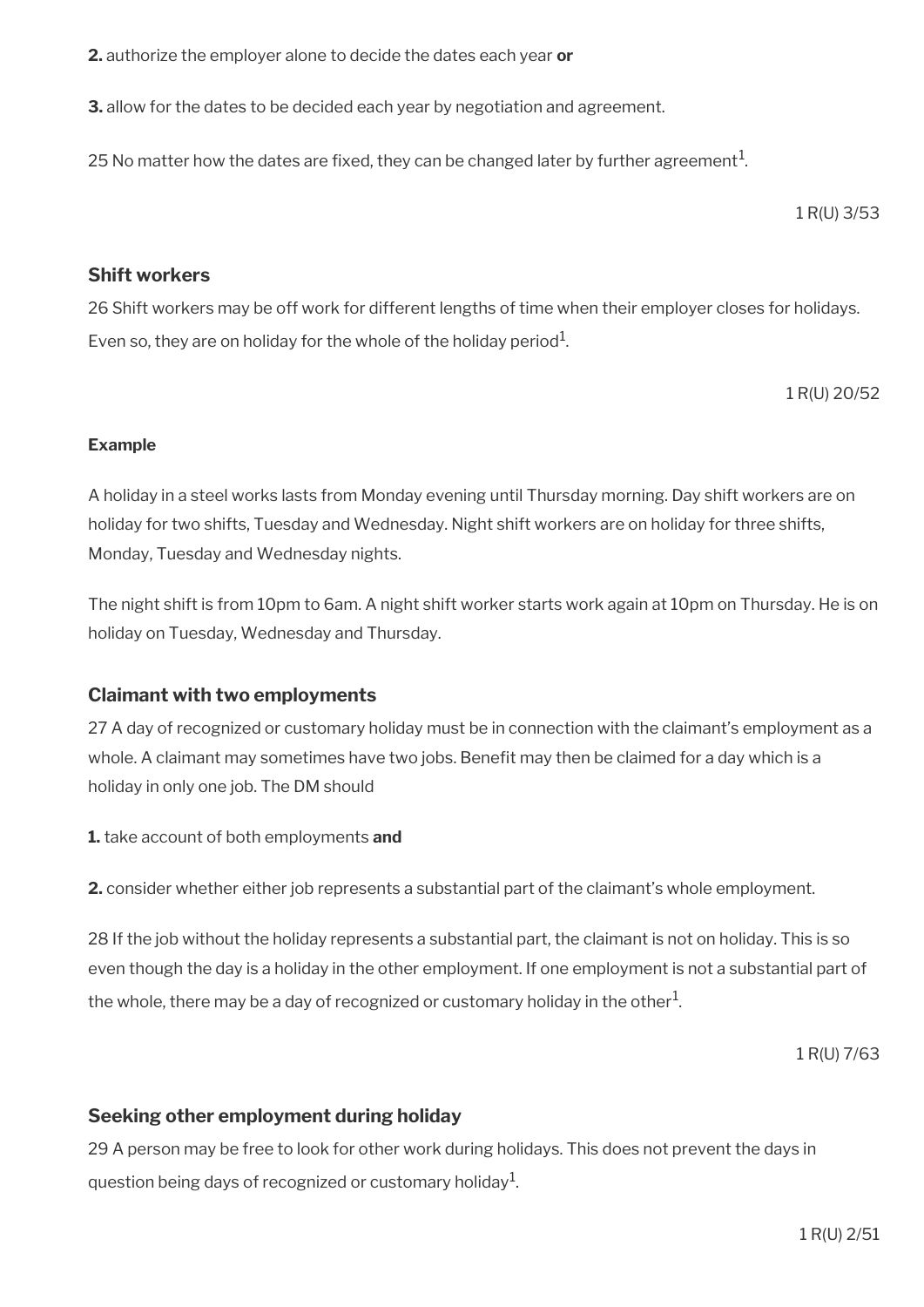## **Other holidays**

30 The term other holiday is not defned. So it has to be given its ordinary everyday meaning. The word holiday is also not defined. But for many years it has been used and considered in the term recognized or customary holiday. It has gained a specific meaning by doing so.

31 The specific meaning is a day which is a non working day by agreement between employers and workers. Such a day is a holiday no matter what use workers make of it. How they actually spend the time they have at their disposal is not normally relevant. An exception is where the employee is absent from work with good cause. See DMG 41443 et seq for guidance on absence with good cause.

32 A holiday can include a person's individual holidays as well as time off as annual leave. It may be with pay or without pay. Other holidays are often without pay.

### **Example 1**

Heidi works at a factory that closes for Easter Monday and Tuesday. These are paid holidays by express agreement and are recognized or customary holidays. Good Friday is not a holiday in the district generally. The factory does not close on Good Friday. Employees working on Good Friday are paid at ordinary time.

Heidi has problems arranging a childminder for Good Friday. She asks her employer if she can take it as a day off. the employer agrees but says that it will be without pay. Good Friday is an "other" holiday for Heidi.

#### **Example 2**

Arnold works at a pottery that closes for two weeks in July every year. Both weeks are holidays with pay covered by an express agreement. they are both recognized or customary holidays.

At the end of the first week, the management and workforce agree that for economic reasons, the holiday should be extended to three weeks. the third week is without pay and is an "other" holiday for Arnold.

#### **Example 3**

Stephen works at a frm of accountants. He has taken all his holiday entitlement and will not be due to any more until the New Year. In early December, Stephen wins an all expenses paid two week holiday, which must be taken before the end of the year. His employer agrees to let him have time off, without pay, to take the holiday. The time he is allowed off is an "other" holiday for Stephen.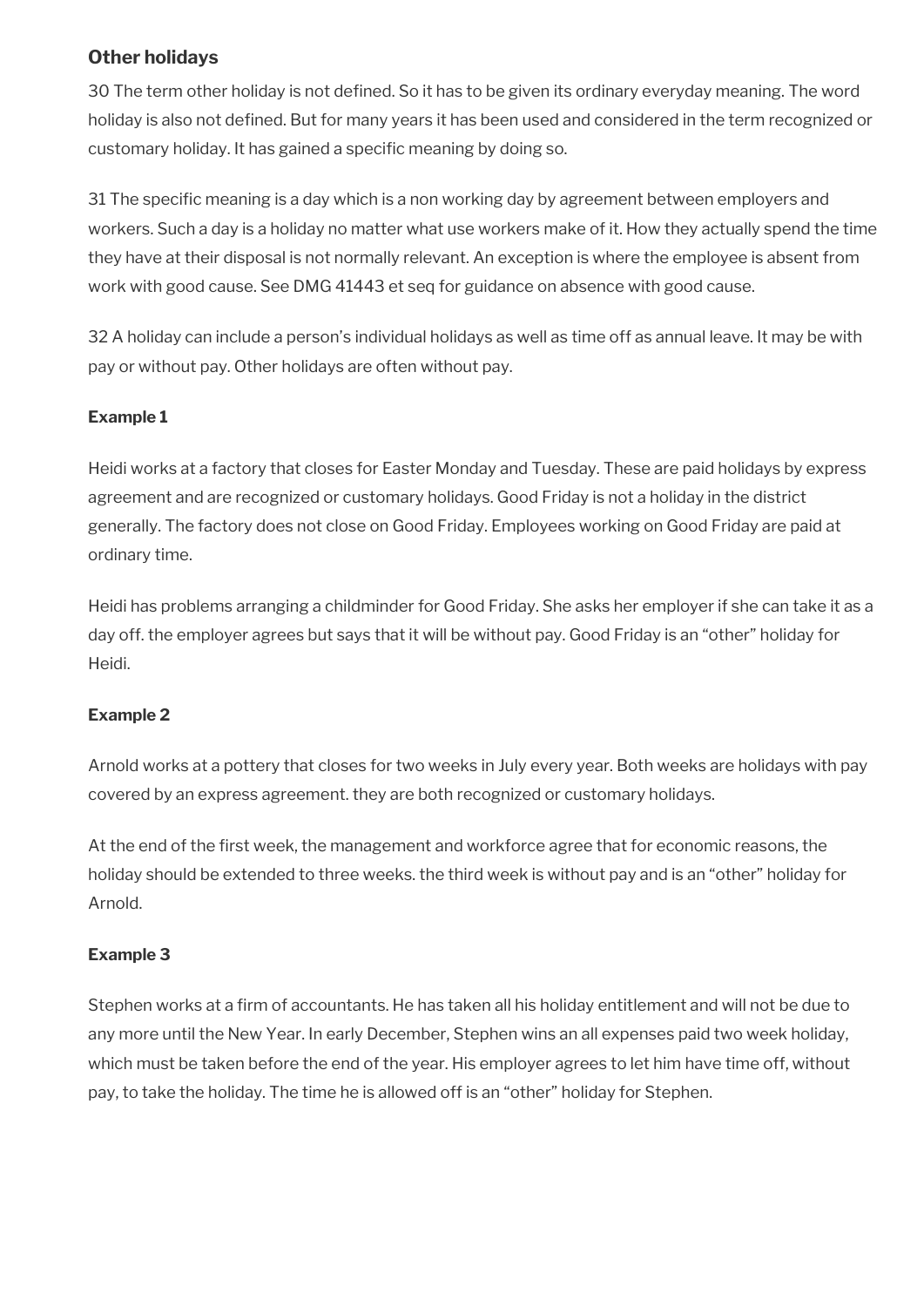# **Appendix 4 - Common courses of study**

**[BTECs](#page-153-1)** 

**BTEC National Certificates and Diplomas** 

## <span id="page-153-1"></span>**BTECs**

## **BTEC First Certificates and Diplomas**

This is normally a one year programme and is considered equivalent to several GCSEs - the Certifcate is usually studied P/T and the Diploma full-time.

# <span id="page-153-0"></span>**BTEC National Certifcates and Diplomas**

This is normally a two year course and is considered equivalent to 2 or 3 A levels - the Certifcate is usually studied P/T and the Diploma full-time.

## **BTEC Higher National Certifcates and Diplomas**

This is normally a two year course and is considered equivalent to a degree - the Certificate is usually studied P/T and the Diploma full-time.

## **GNVQs and NVQs**

These are work-related qualifications introduced in 1993. They are gradually replacing existing BTEC qualifcations in selected subjects. BTEC Firsts will be replaced by BTEC Intermediate, GNVQs and BTEC Nationals by BTEC Advanced GNVQs. NVQs/SVQs relate to existing qualifcations as shown below

SVQ/NVQ level 2 = Intermediate GNVQ, BTEC and GCSEs

SVQ/NVQ level 3 = Advanced GNVQ, BTEC Nationals and A levels

SVQ/NVQ level 4 = BTEC Higher Nationals and Degrees.